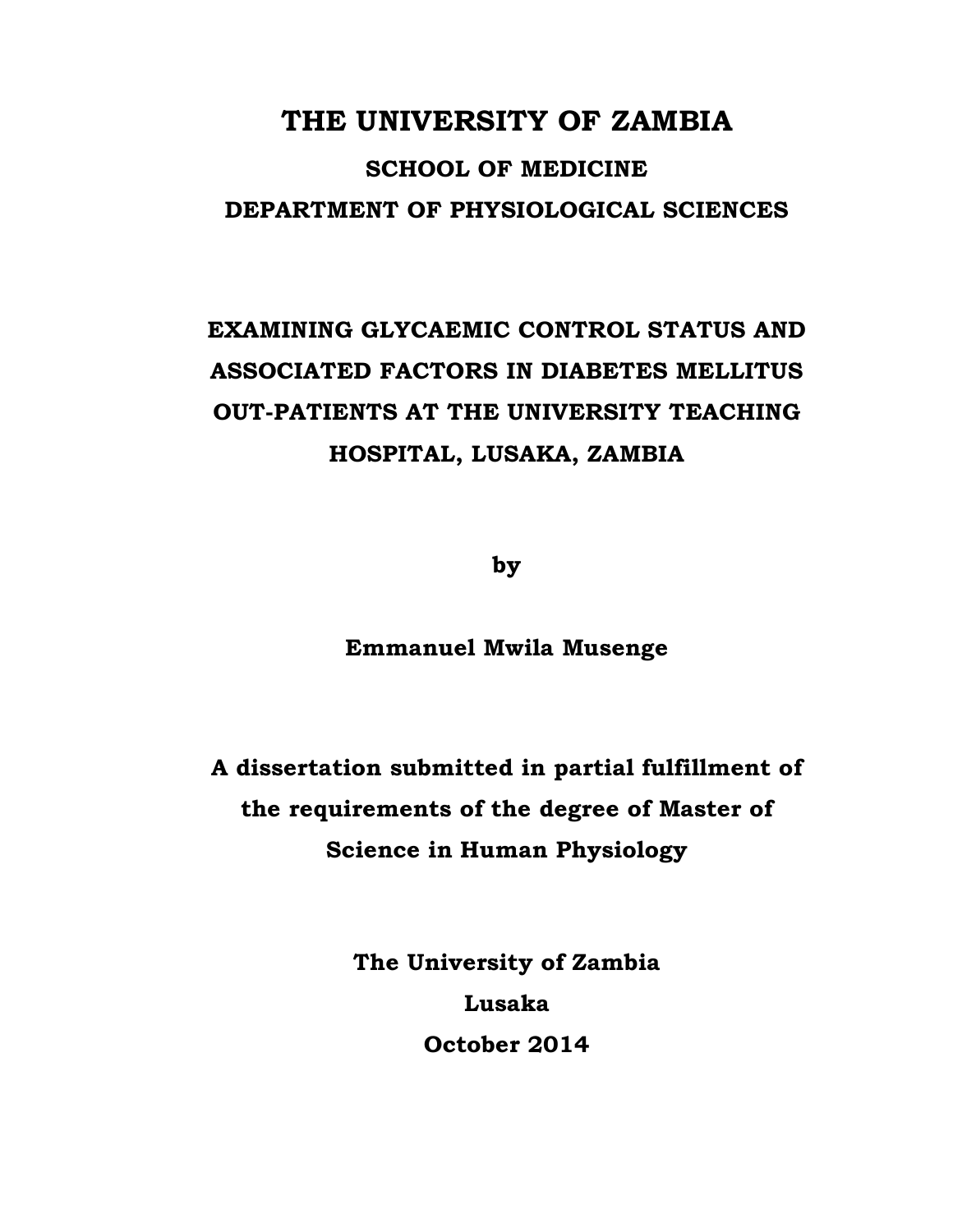### **NOTICE OF COPYRIGHT**

© 2014 by Emmanuel Mwila Musenge, All rights reserved.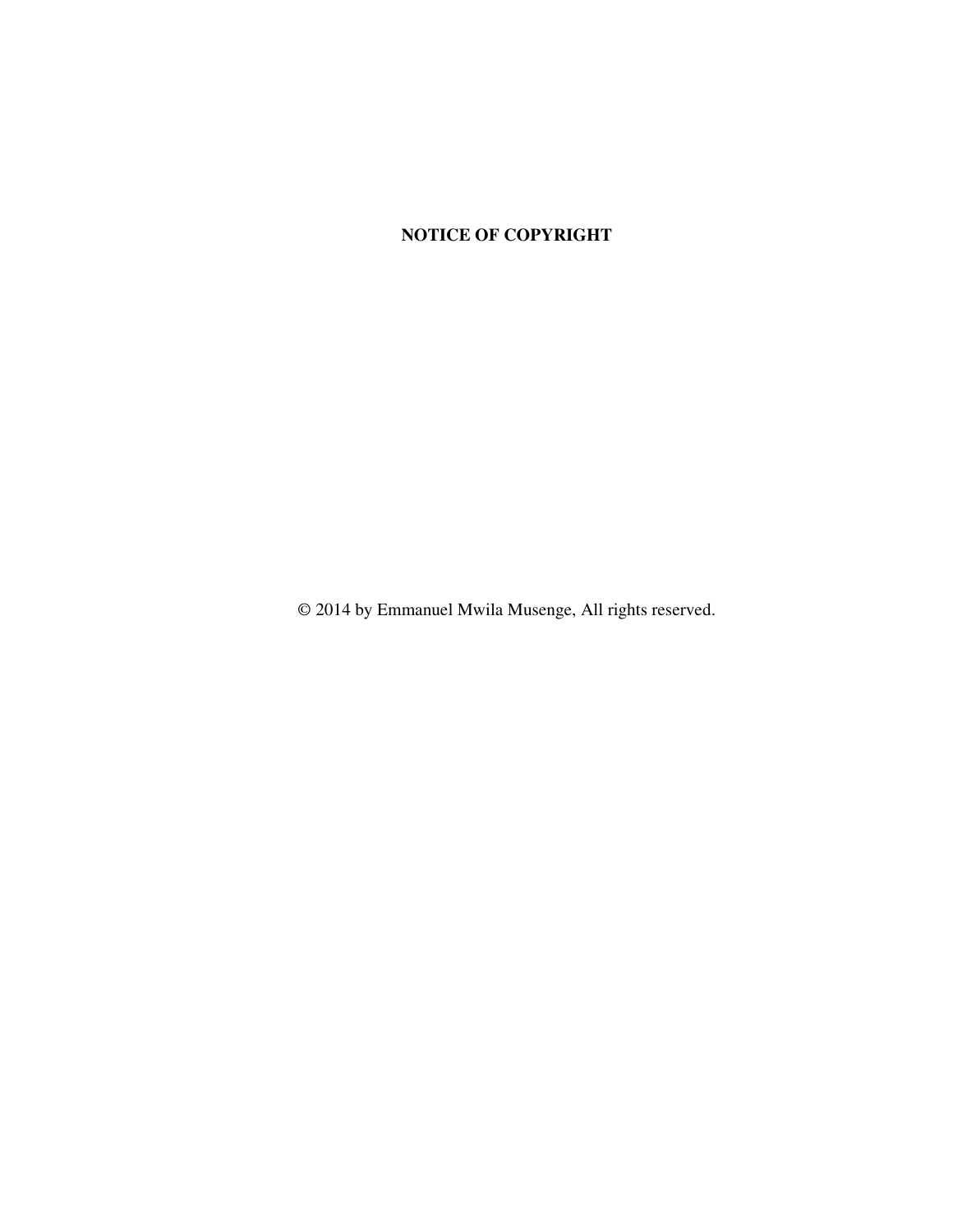#### **DECLARATION**

I, **Emmanuel Mwila Musenge,** declare that this dissertation is my own work and that all the sources I have cited have been indicated and acknowledged using complete references. I further declare that this dissertation has not been previously submitted for a diploma, a degree or for any other qualifications at this or any other university. It has been written according to the guidelines for Master of Science in Human Physiology Degree dissertations of the University of Zambia.

**Signature (Candidate)**……………………….…..……….. **Date**…………………

**Signature (Supervisor)**………………………………….…**Date**…………………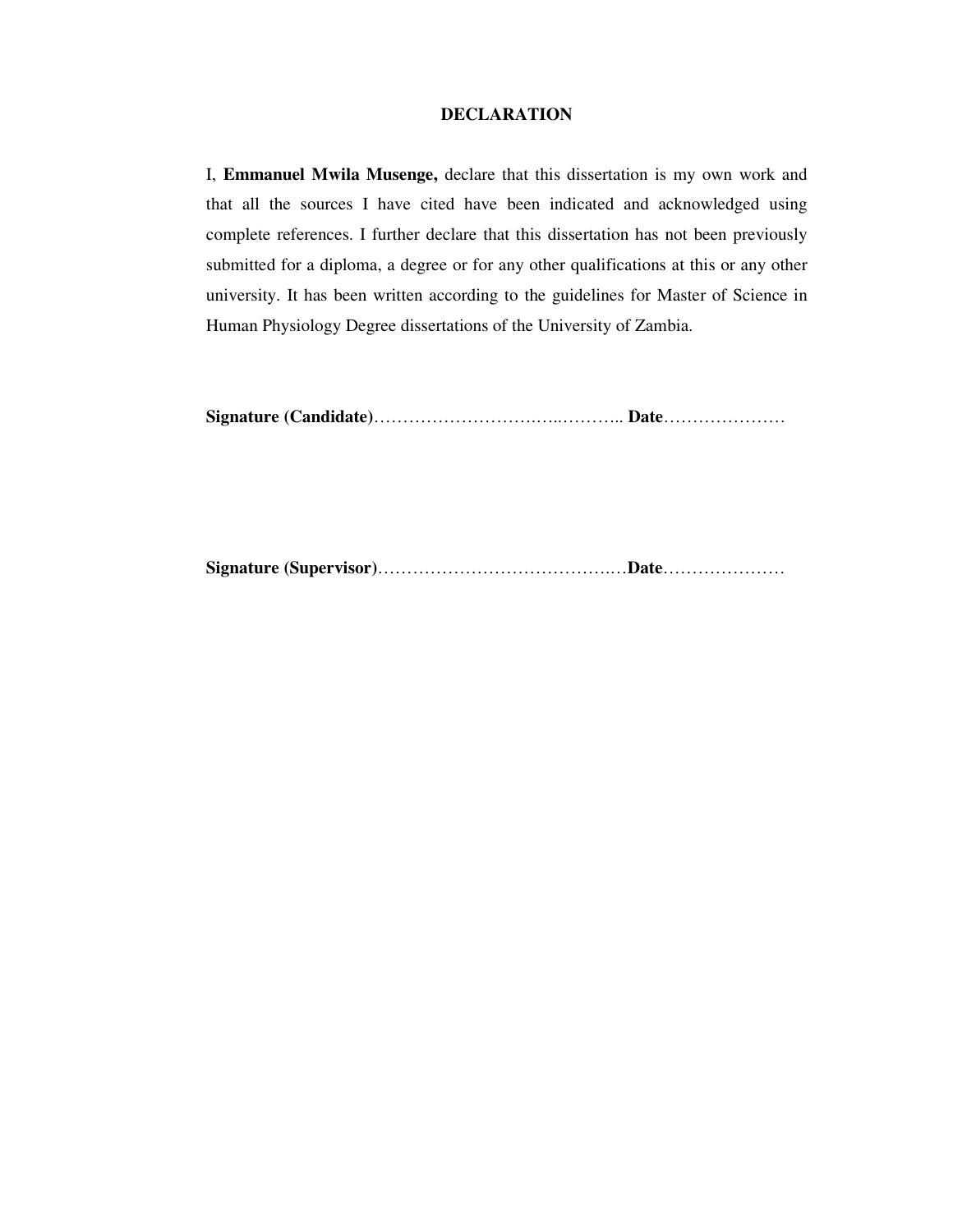#### **CERTIFICATE OF COMPLETION OF DISSERTATION**

I, **Professor Alexey Manankov,** having supervised and read this dissertation is satisfied that this is the original work of the author under whose name it is being presented. I confirm that the work has been completed satisfactorily and approve it for final submission.

**Signature**…………………………………….………. **Date**…….………………

#### **Head of Department**

**Signature**……………………………….……………**Date**……………………….

**Department of Physiological Sciences, School of Medicine, University of Zambia**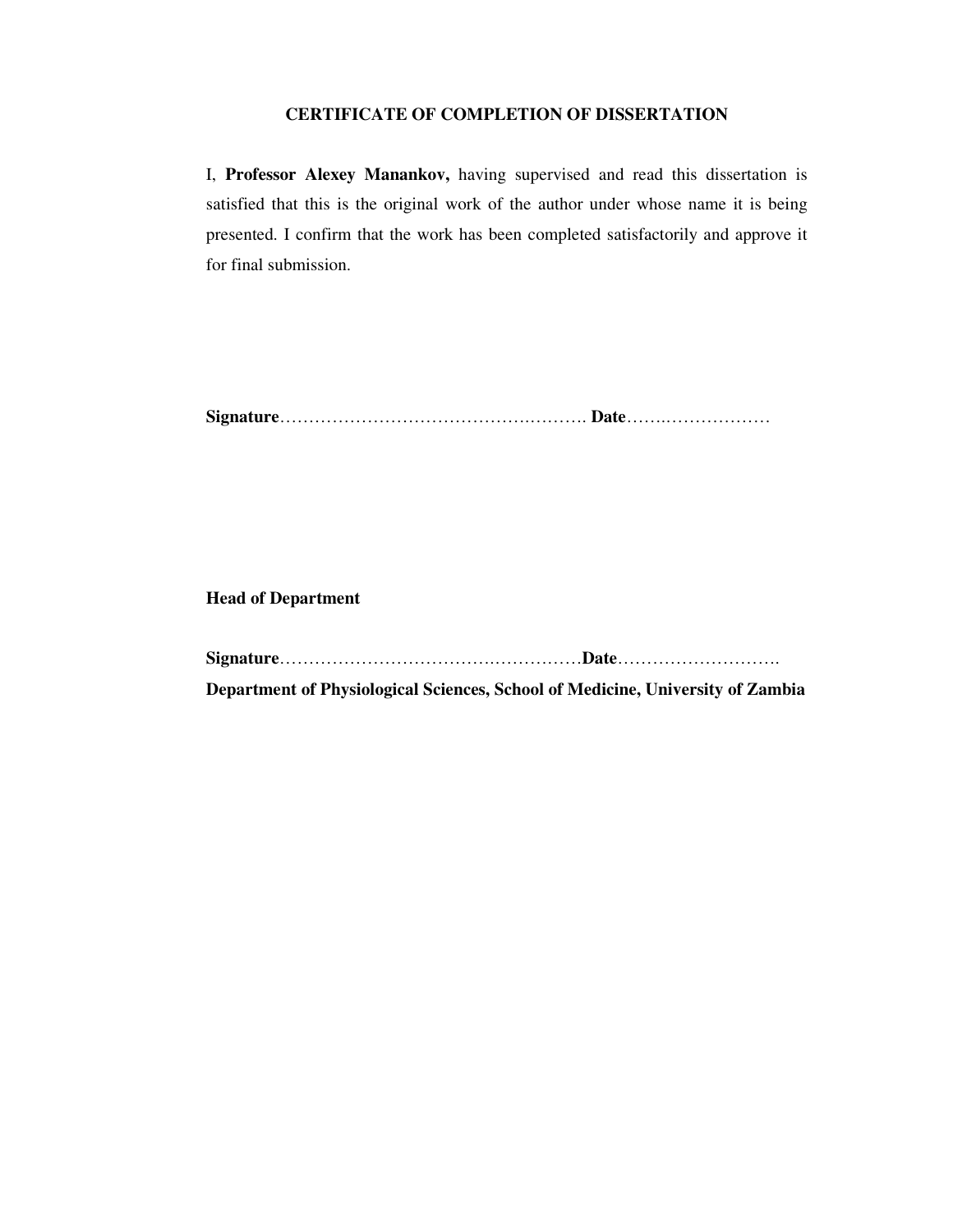### **CERTIFICATE OF APPROVAL**

This dissertation of EMMANUEL MWILA MUSENGE on EXAMINING GLYCAEMIC CONTROL STATUS AND ASSOCIATED FACTORS IN DIABETES MELLITUS OUT-PATIENTS AT THE UNIVERSITY TEACHING HOSPITAL, LUSAKA, ZAMBIA has been approved in partial fulfillment of the requirements for the award of the Degree of Master of Science in Human Physiology by the University of Zambia.

#### **Examiner I**

**Signature**….….…………………………………………**Date**………………….….

#### **Examiner II**

**Signature**………………………………………………..**Date**…………...…………

**Examiner III** 

**Signature**…………………………………………..……**Date**………………………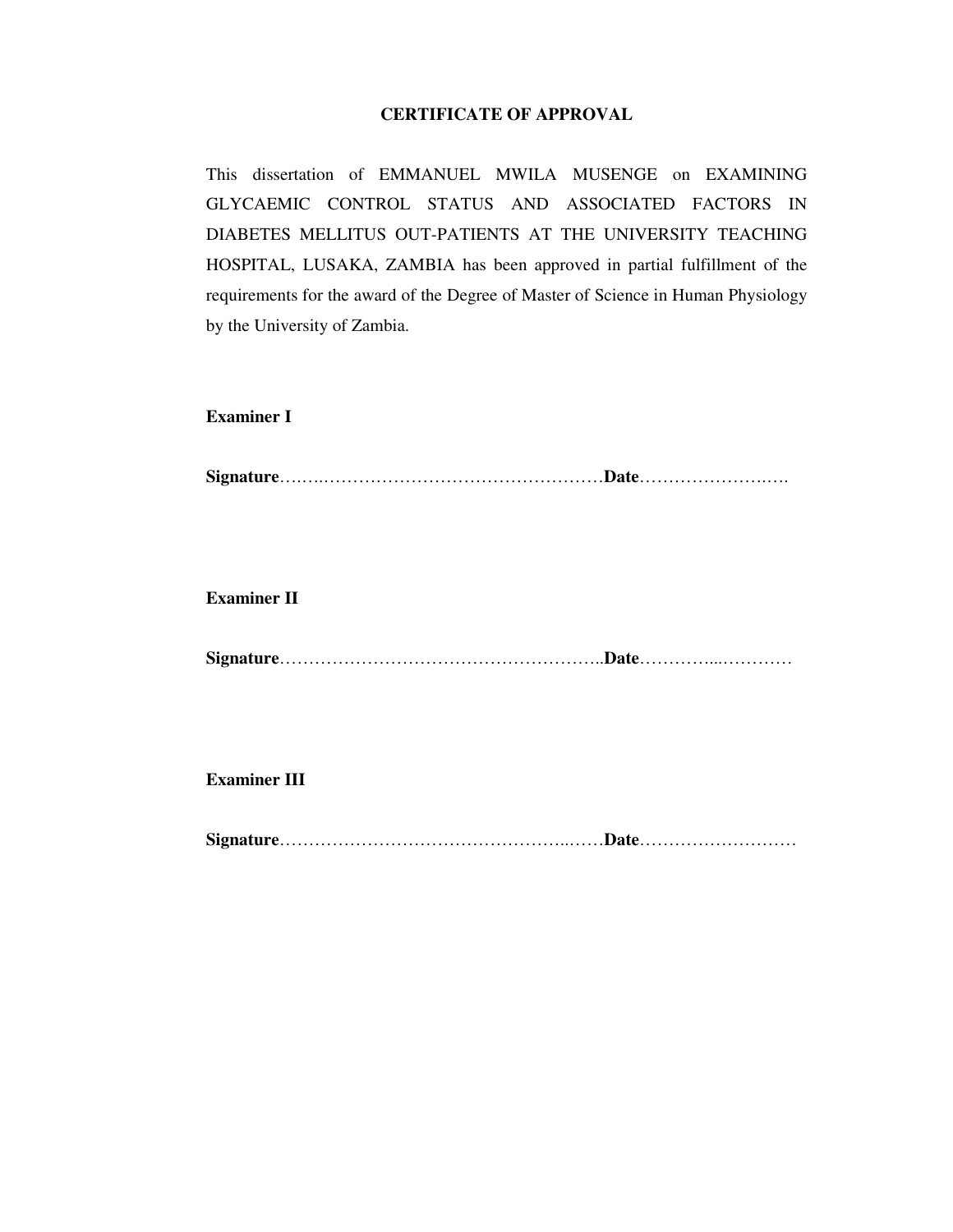#### **ABSTRACT**

**Background:** Diabetes mellitus is one of the main growing public health concerns worldwide. There are two major types of diabetes mellitus. Type 1 diabetes mellitus which appears early in life and Type 2 diabetes mellitus which appears in adult life. It is important to regularly monitor the glycaemic control status in diabetic patients so as to manage their condition better. This improves the patient's quality of life, delaying and preventing complications and deaths due to diabetes mellitus. Monitoring of glycaemic levels can best be achieved by  $HbA_{1c}$  test as it comprehensively evaluates glycaemic control status in the past 8 to 12 weeks. In this study, the researcher examined the glycaemic control status and associated factors in diabetic out-patients at the University Teaching Hospital in the Lusaka province of Zambia.

**Methods:** An institutional-based cross-sectional study was conducted at the University Teaching Hospital diabetic clinic. A simple random sampling method was used to sample diabetic out-patients from within Lusaka. The data, specimens and anthropometric measurements were collected from patients who consented for enrolment from September to November 2013. Immunoturbidimetry and Trinder colorimetric techniques were used to measure the levels of  $HbA<sub>1c</sub>$  and fasting plasma glucose respectively. A structured interview schedule was used to capture data. Binary logistic regression analysis of the data was carried out using  $IBM^{\circledast}$  SPSS $^{\circledast}$ Statistics for Windows version 20.0 to predict factors influencing glycaemic control status of diabetic out-patients.

**Results:** A total of 198 patients were sampled and out of these, 75 (38.7%) had good glycaemic control status (HbA<sub>1c</sub>  $\leq$  48 mmol/mol) and 119 (61.3%) had poor glycaemic control status ( $HbA_{1c} \geq 49$  mmol/mol) in those whose data was complete. In addition, the mean of the previous and current fasting plasma glucose was  $10.71 \pm$ 7.75 mmol/L and  $10.98 \pm 6.22$  mmol/L respectively. The glycaemic control status was associated with adherence to anti-diabetic treatment, type of anti-diabetic treatment, systolic blood pressure and fasting plasma glucose.

**Conclusion:** This study established that non-adherence, insulin treatment and raised blood pressure and fasting plasma glucose influenced HbA<sub>1c</sub> levels. At the University Teaching Hospital, there is need to consider full scale use of  $HbA_{1c}$  for glycaemic control monitoring in diabetic out-patients alongside other tests as this will consequently improve the management of the diabetic patients. Further studies should evaluate the role of diabetic patients in the management of their disorder and consider a large scale study and compare glycaemic control status between types 1 and 2 diabetic patients and associated factors.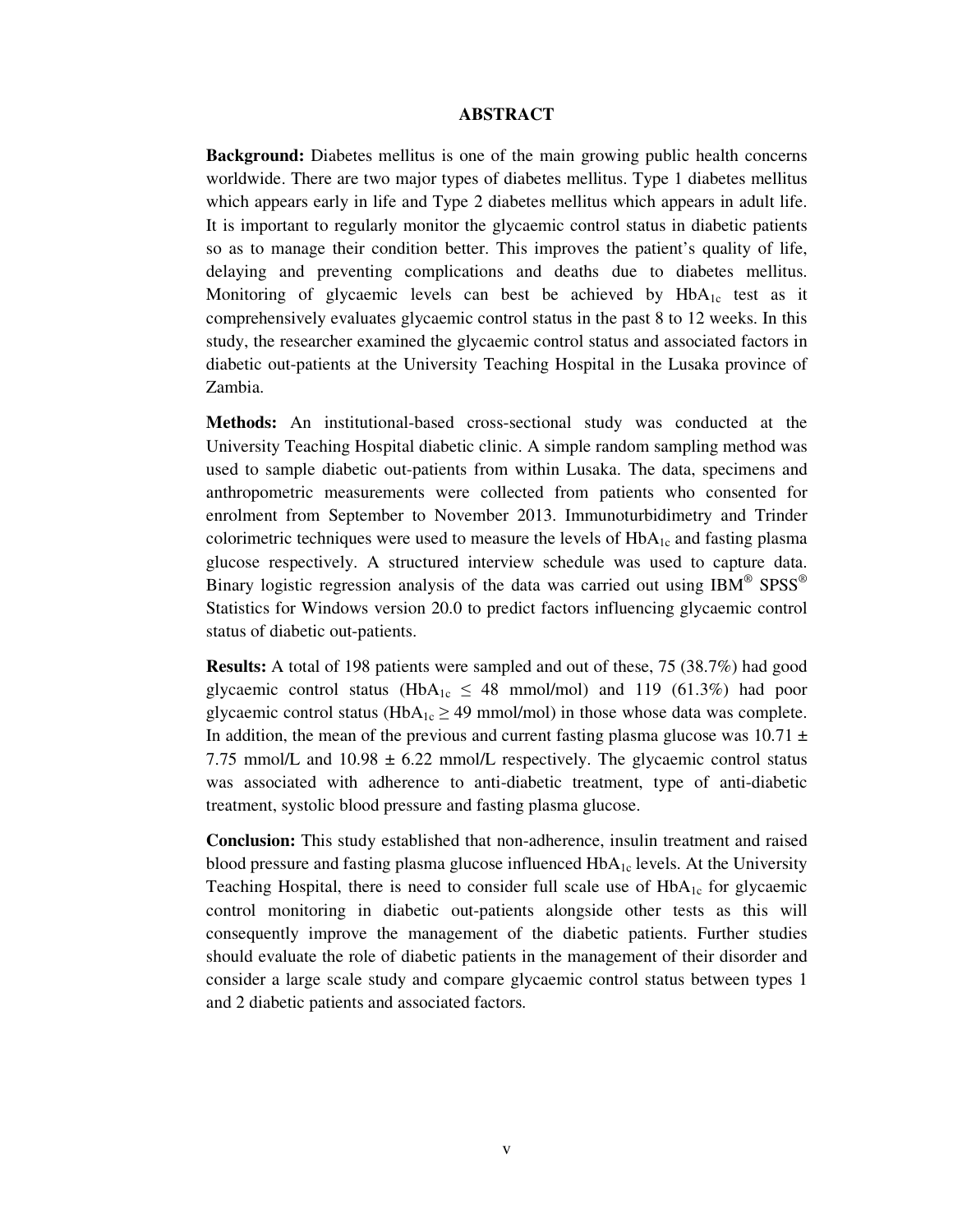This dissertation is dedicated to the diabetes mellitus patients who have experienced unsound health and death due to the disorder and the important people who have been a source of inspiration in my life; my parents, Mr. Fidelis M. M. Nsofwa and Mrs. Annie Nsofwa; my wife, Constance Simooya Musenge; my daughter and son, Natasha Regina Mutale Musenge and Emmanuel Mwila Musenge Jr.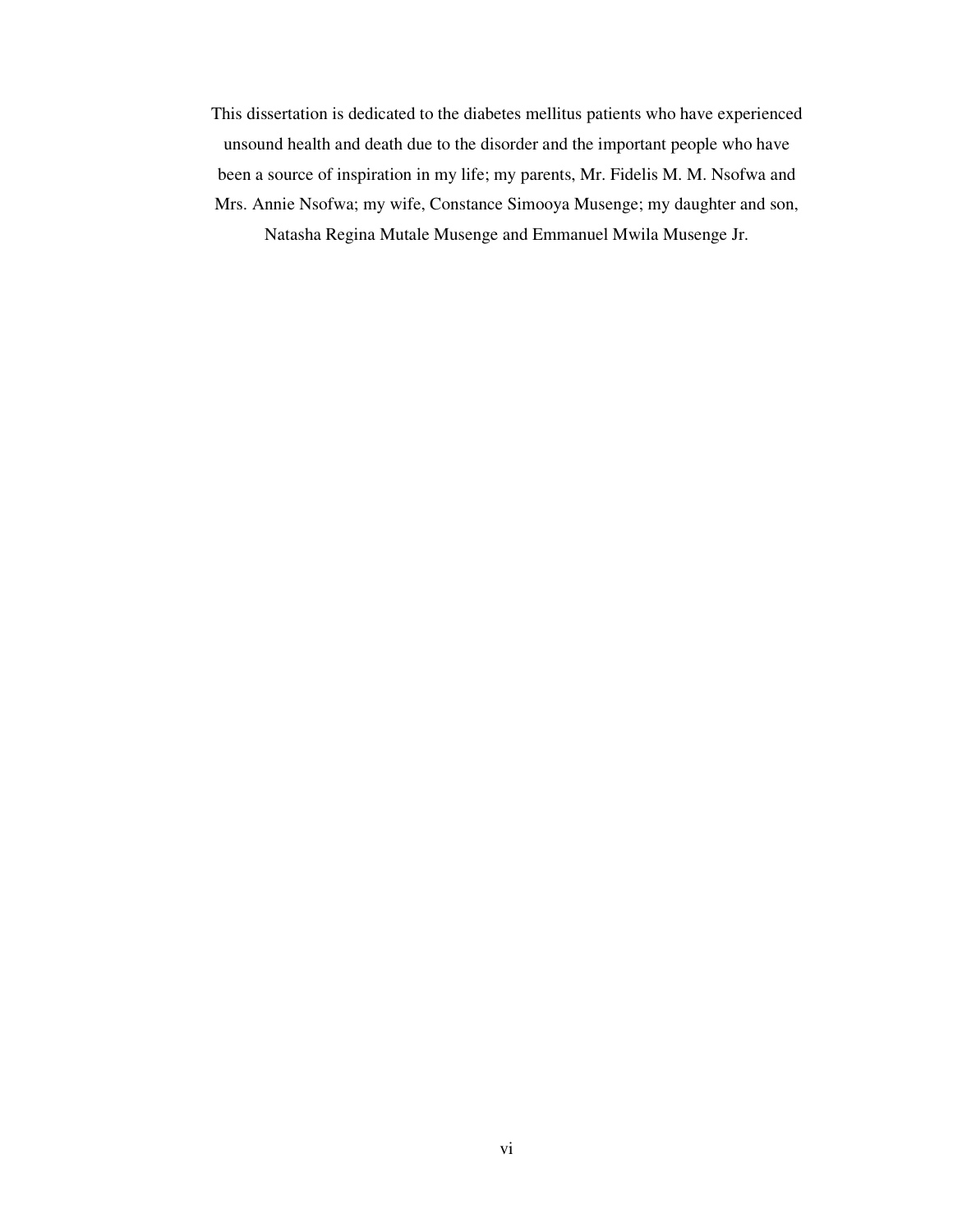#### **ACKNOWLEDGEMENTS**

This dissertation would not have been possible without the support of various people. My heartfelt gratitude goes to my research supervisors, Prof. A. Manankov and Dr C. Michelo, whose diligence and unwearying guidance saw me through the research process. My sincere thanks also go to the University of Zambia through the Staff Development Office, for sponsoring my studies and for the facilities. Special thanks to the Dean, School of Medicine; Assistant Dean, Postgraduate; and Departments of Physiological Sciences for their encouragement and support throughout my period of study.

Thanks to the Managing Director, University Teaching Hospital; the Head, Internal Medicine; Clinical Chemistry and Premium Laboratories staff; the Medical Doctors, Nurses and Support staff at clinic five for availing me with the data which I needed from the patients and for the facilities more especially the Clinical Chemistry and Premium Laboratories of the University Teaching Hospital. The Southern Africa Consortium for Research Excellence (SACORE) based at Ridgeway Campus of the University of Zambia through the research clinic for guidance on data analysis and the Medical Education Partnership Initiative (MEPI) for partial financial support.

And finally, thanks to my family for their continued support, understanding and encouragement throughout my period of study. My colleagues, Marie-Claire Uwamahoro, Emmelia Chileshe, Natalia Mbewe, Martha Mbewe, Mwaba Chileshe and Fabian Chapima for the encouragement, moral support and academic sharing which I needed. The participants for their cooperation and openness as without them this study would have been impossible. Thanks to the almighty God for showing me the way throughout my period of study.

vii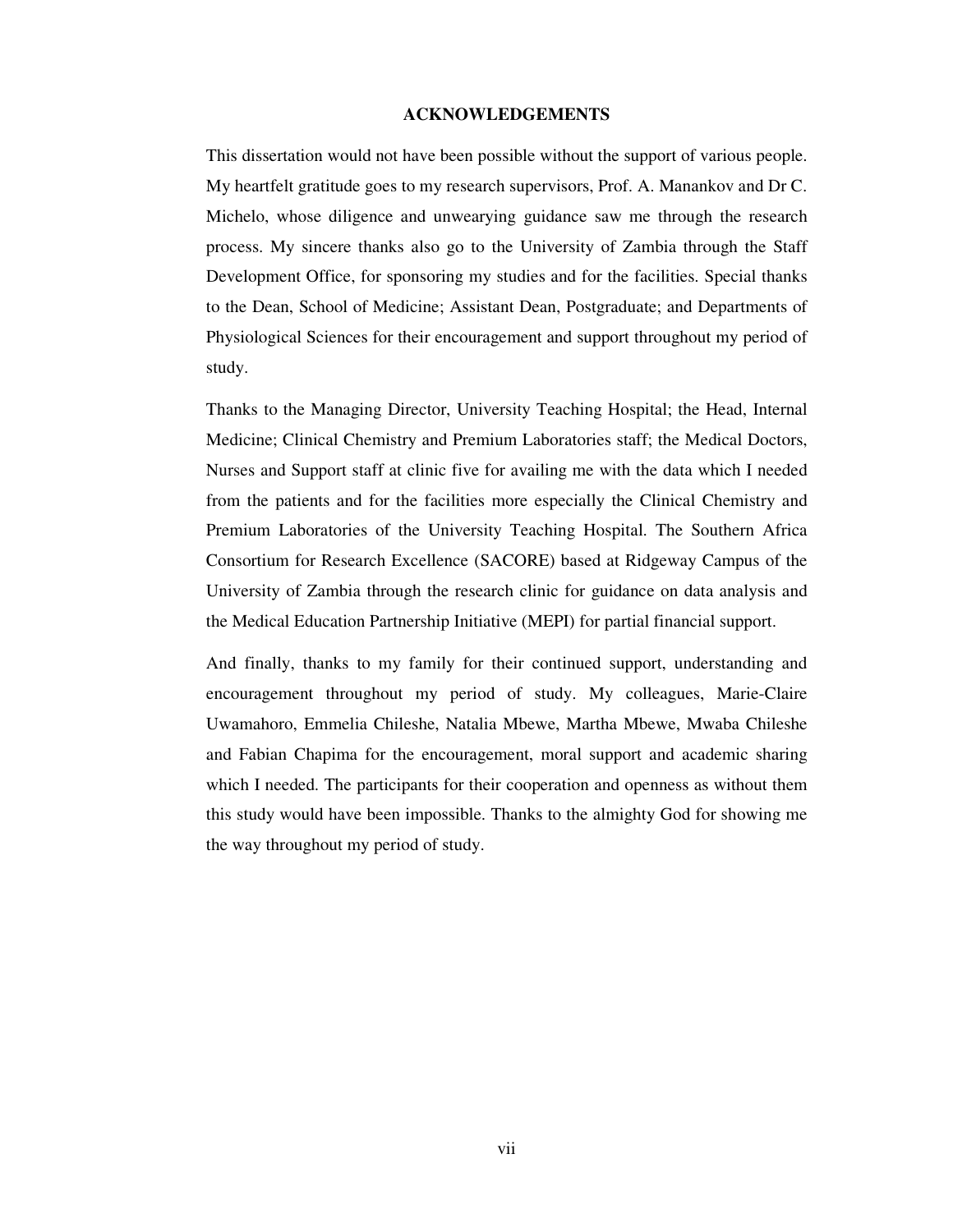### **TABLE OF CONTENTS**

### **CONTENTS PAGE**

### **CHAPTER ONE**

### **CHAPTER TWO**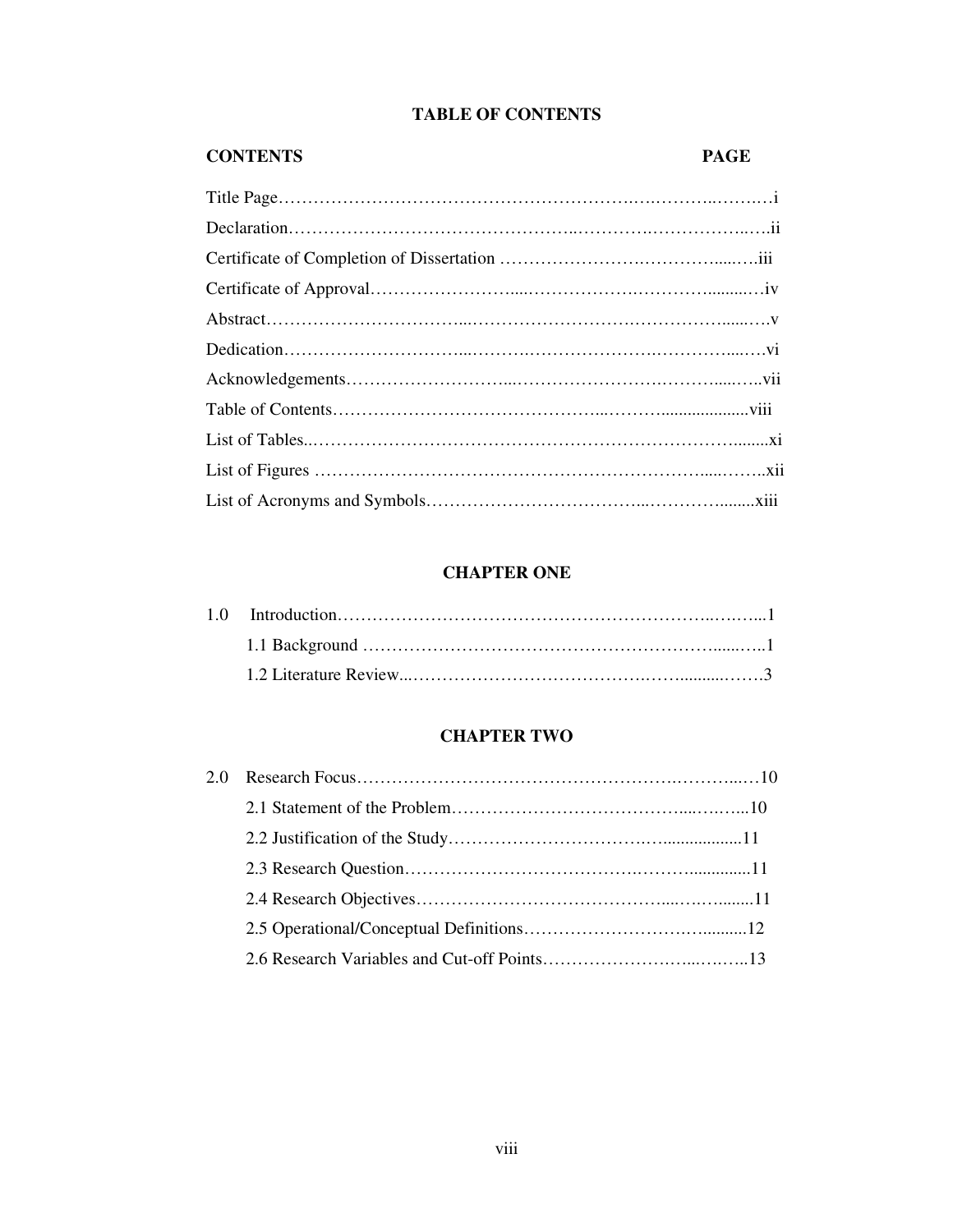### **CHAPTER THREE**

### **CHAPTER FOUR**

| 4.5. Relationship Between HbA <sub>1c</sub> Levels and FPG levels34     |  |
|-------------------------------------------------------------------------|--|
|                                                                         |  |
| 4.7. Binary Logistic Regression Determining the Factors Associated with |  |
|                                                                         |  |
|                                                                         |  |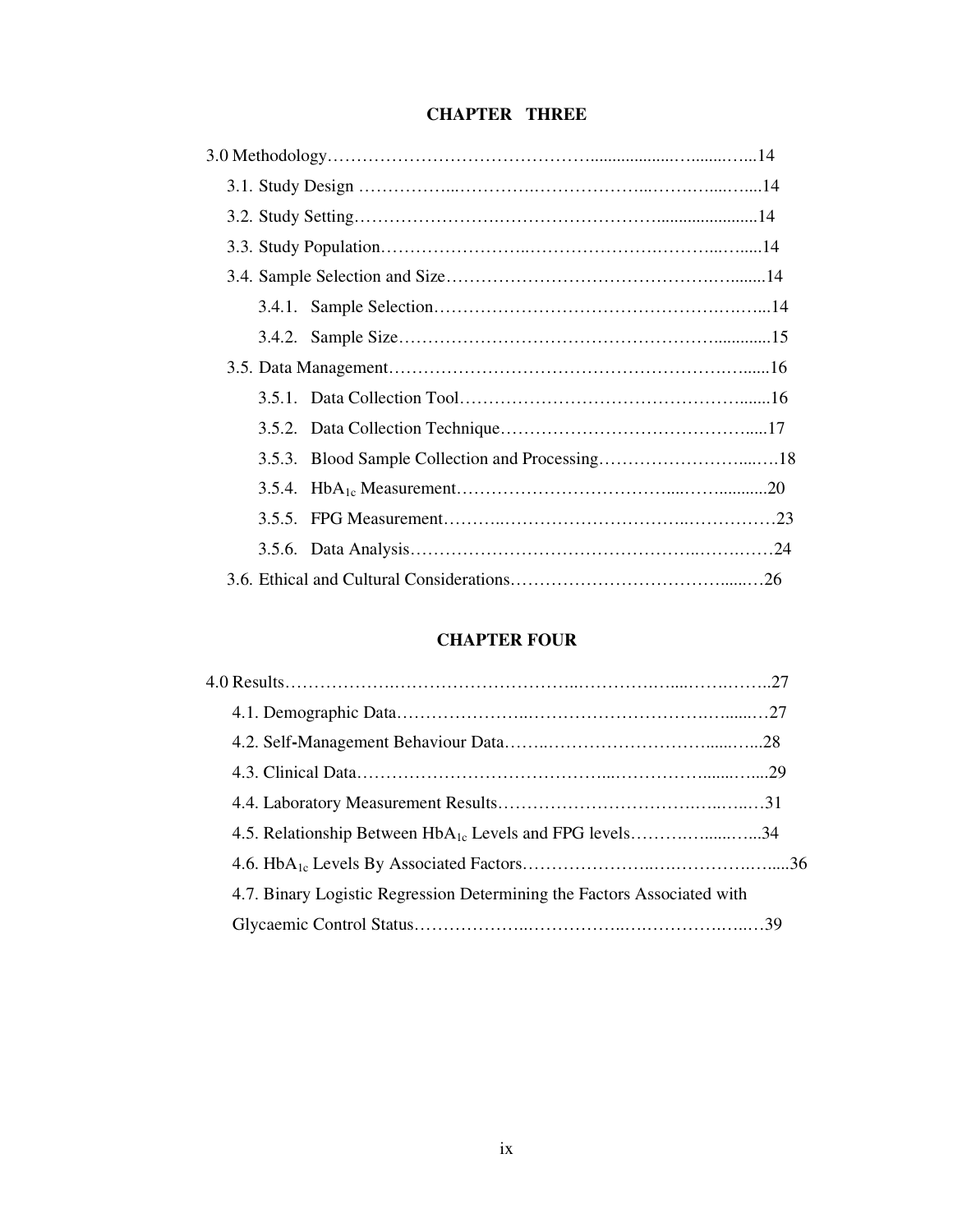### **CHAPTER FIVE**

| 5.4. Self-management Behaviours and Clinical Factors Associated with |  |
|----------------------------------------------------------------------|--|
|                                                                      |  |

### **CHAPTER SIX**

## **References**……………………………………….….……………….……..……..54

### **Appendices**

| Appendix H: Translated Parental/Guardian Informed Consent Form77 |  |
|------------------------------------------------------------------|--|
|                                                                  |  |
|                                                                  |  |
|                                                                  |  |
| Appendix L: CD of the Dissertation                               |  |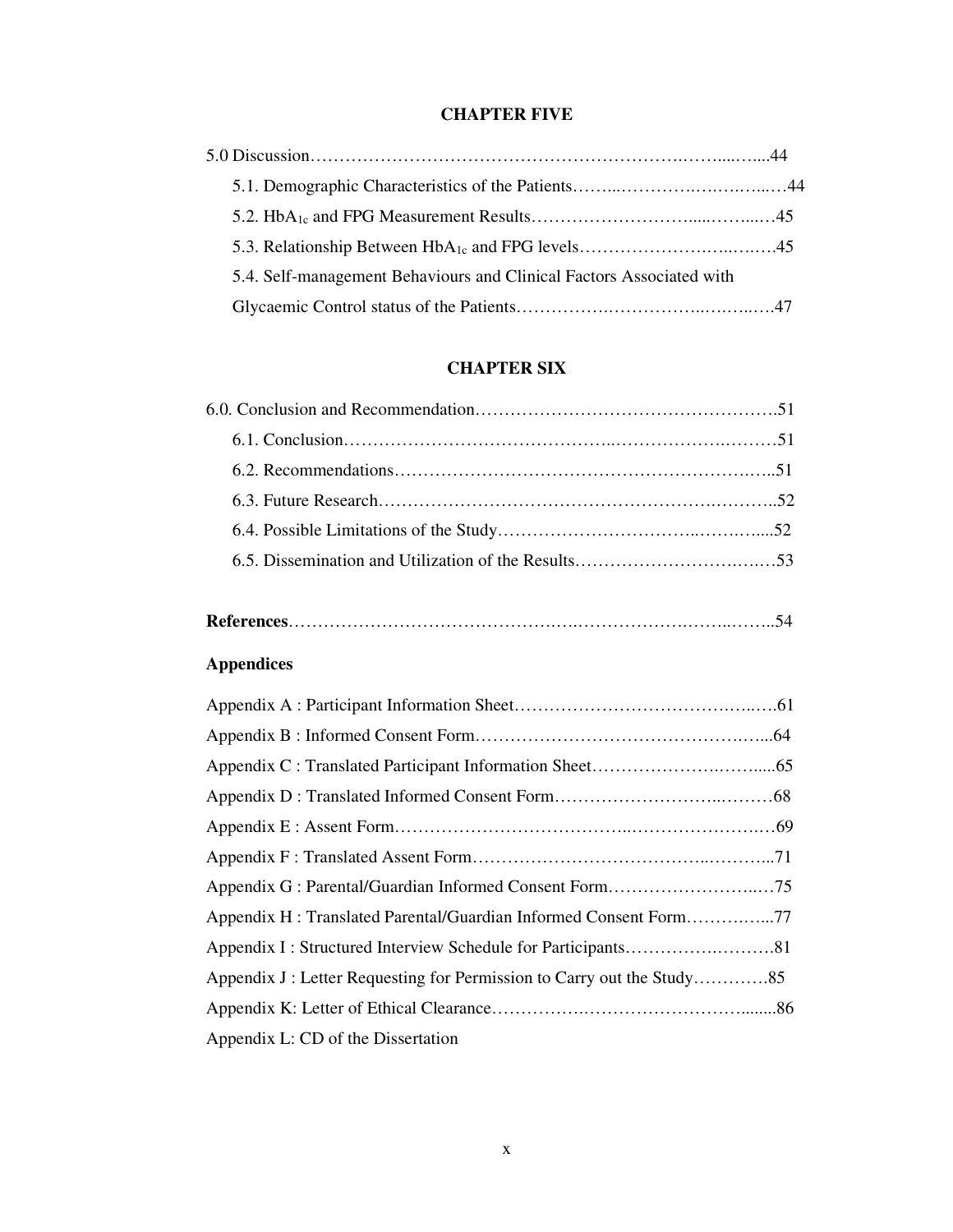### **LIST OF TABLES**

| <b>Table Number</b><br><b>Page Number</b>                                     |
|-------------------------------------------------------------------------------|
| Table 1: Diabetes Mellitus Admissions and Deaths at UTH10                     |
|                                                                               |
|                                                                               |
|                                                                               |
|                                                                               |
| Table 6: Comparison of Previous three months and Current FPG Measurement      |
|                                                                               |
| Table 7: Glycaemic Control Status by Demographic Factors of Patients36        |
| Table 8: Glycaemic Control Status by Self-Management Behaviours of patients37 |
| Table 9: Glycaemic Control Status by Clinical Factors of Patients38           |
| Table 10: Univariate Logistic Regression Determining Factors Associated with  |
|                                                                               |
| Table 11: Multivariate Binary Logistic Regression of Factors Associated with  |
|                                                                               |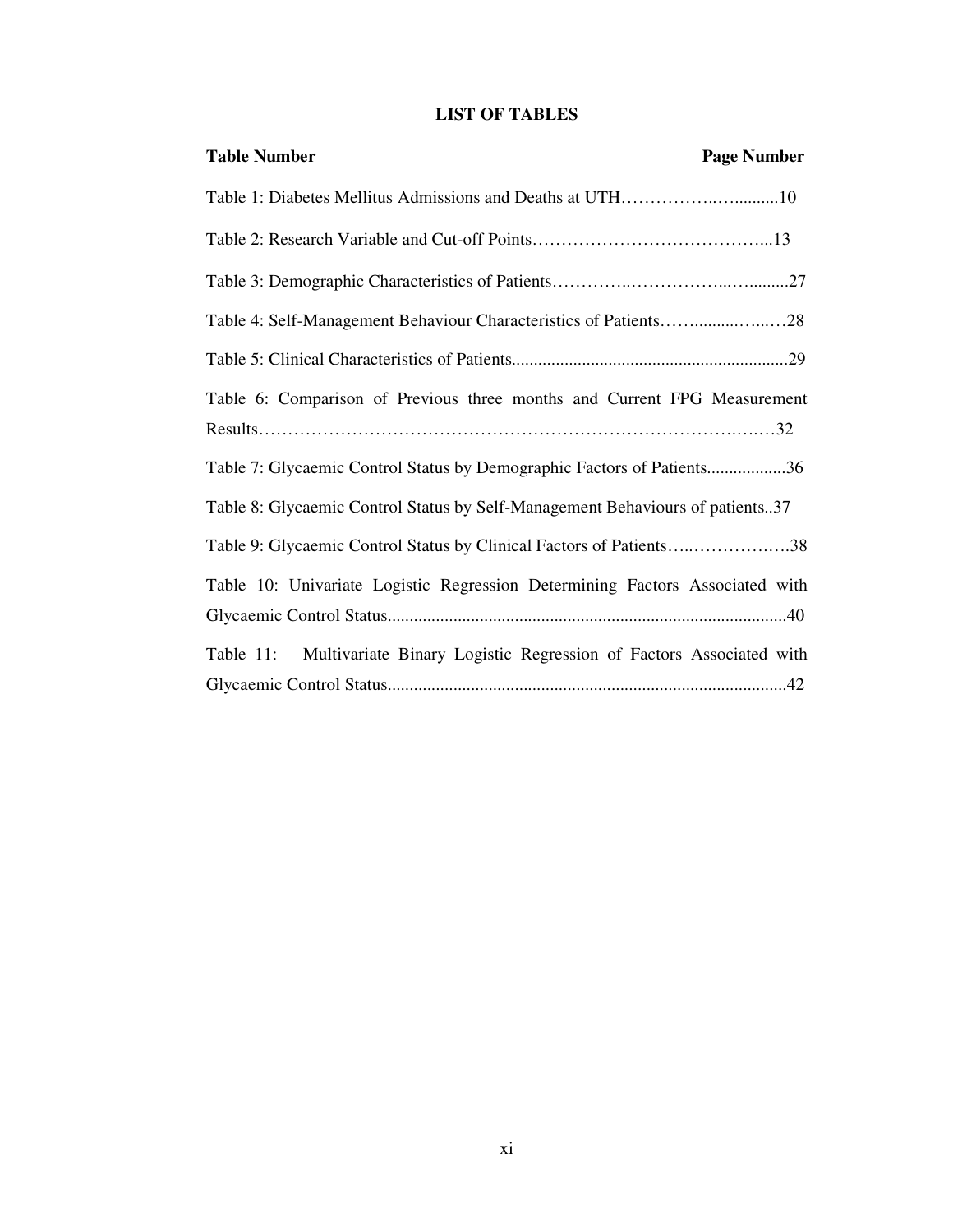### **LIST OF FIGURES**

| <b>Figure Number</b>                                                        | <b>Page Number</b> |
|-----------------------------------------------------------------------------|--------------------|
| Figure 1: FPG Measurement Result (Previous three months)31                  |                    |
|                                                                             |                    |
|                                                                             |                    |
| Figure 4: Scatter-Plot of Previous three Months FPG and HbA <sub>1</sub> 34 |                    |
|                                                                             |                    |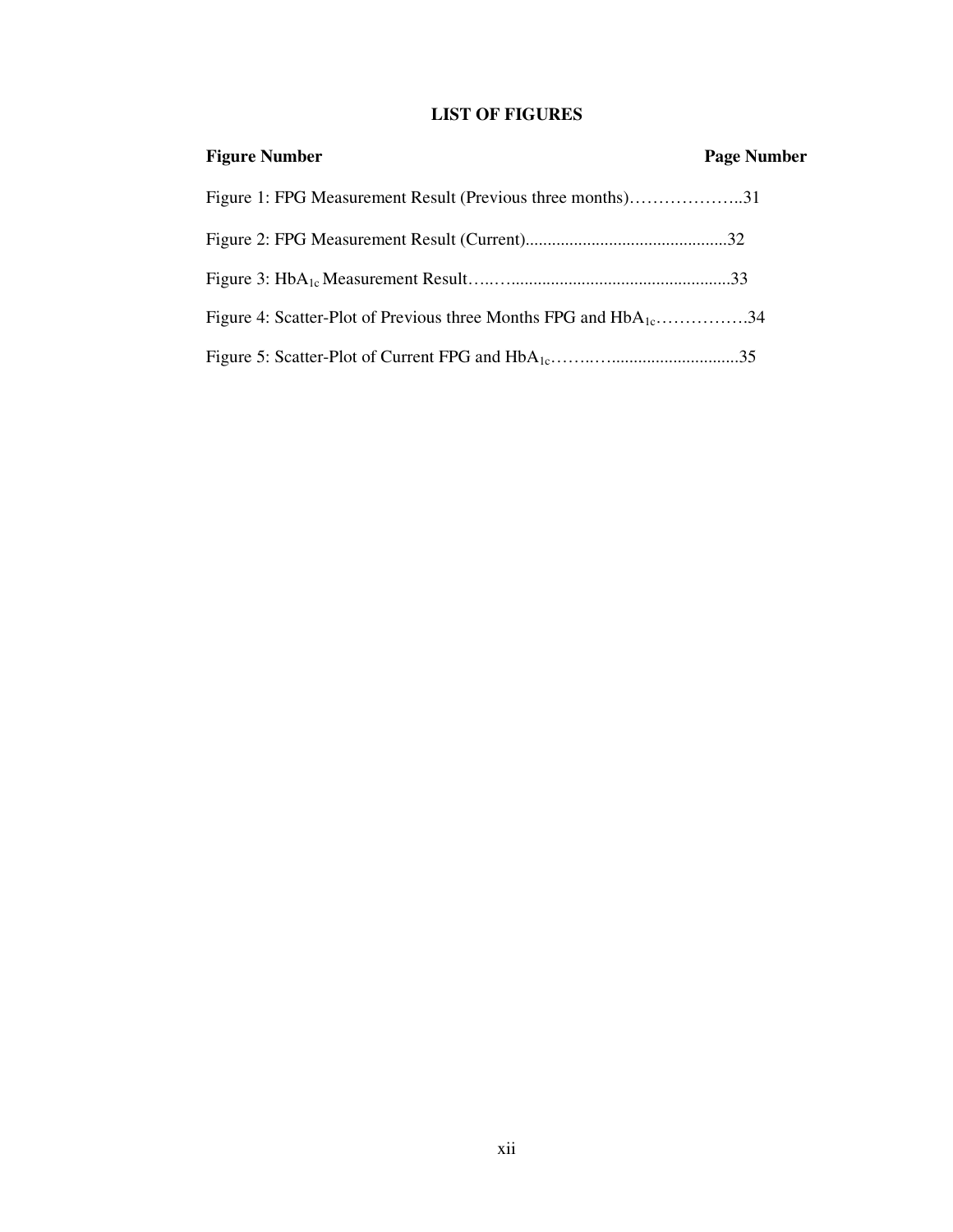### **ACRONYMS AND SYMBOLS**

| AAP Aminoantipyrine                                   |  |  |  |  |
|-------------------------------------------------------|--|--|--|--|
|                                                       |  |  |  |  |
| ADAAmerican Diabetes Association                      |  |  |  |  |
|                                                       |  |  |  |  |
| BMIBody Mass Index                                    |  |  |  |  |
| CALCalibrator                                         |  |  |  |  |
|                                                       |  |  |  |  |
|                                                       |  |  |  |  |
| DBPDiastolic Blood Pressure                           |  |  |  |  |
| DCCTDiabetes Control and Complications Trial          |  |  |  |  |
| DM Diabetes Mellitus                                  |  |  |  |  |
|                                                       |  |  |  |  |
| EASDEuropean Association for the Study of Diabetes    |  |  |  |  |
| EDTAEthylenediaminetetraacetic acid                   |  |  |  |  |
|                                                       |  |  |  |  |
| FPGFasting Plasma Glucose                             |  |  |  |  |
|                                                       |  |  |  |  |
|                                                       |  |  |  |  |
|                                                       |  |  |  |  |
| HbHaemoglobin                                         |  |  |  |  |
|                                                       |  |  |  |  |
| HbA <sub>1c</sub> Glycosylated Haemoglobin            |  |  |  |  |
| IBMInternational Business Machine                     |  |  |  |  |
| IDFInternational Diabetes Federation                  |  |  |  |  |
| IECInformation Education and Communication            |  |  |  |  |
| IFCCInternational Federation of Clinical<br>Chemistry |  |  |  |  |
| HMISHealth Management Information System              |  |  |  |  |
|                                                       |  |  |  |  |
|                                                       |  |  |  |  |
|                                                       |  |  |  |  |
| MEPIMedical Education Partnership Education           |  |  |  |  |
|                                                       |  |  |  |  |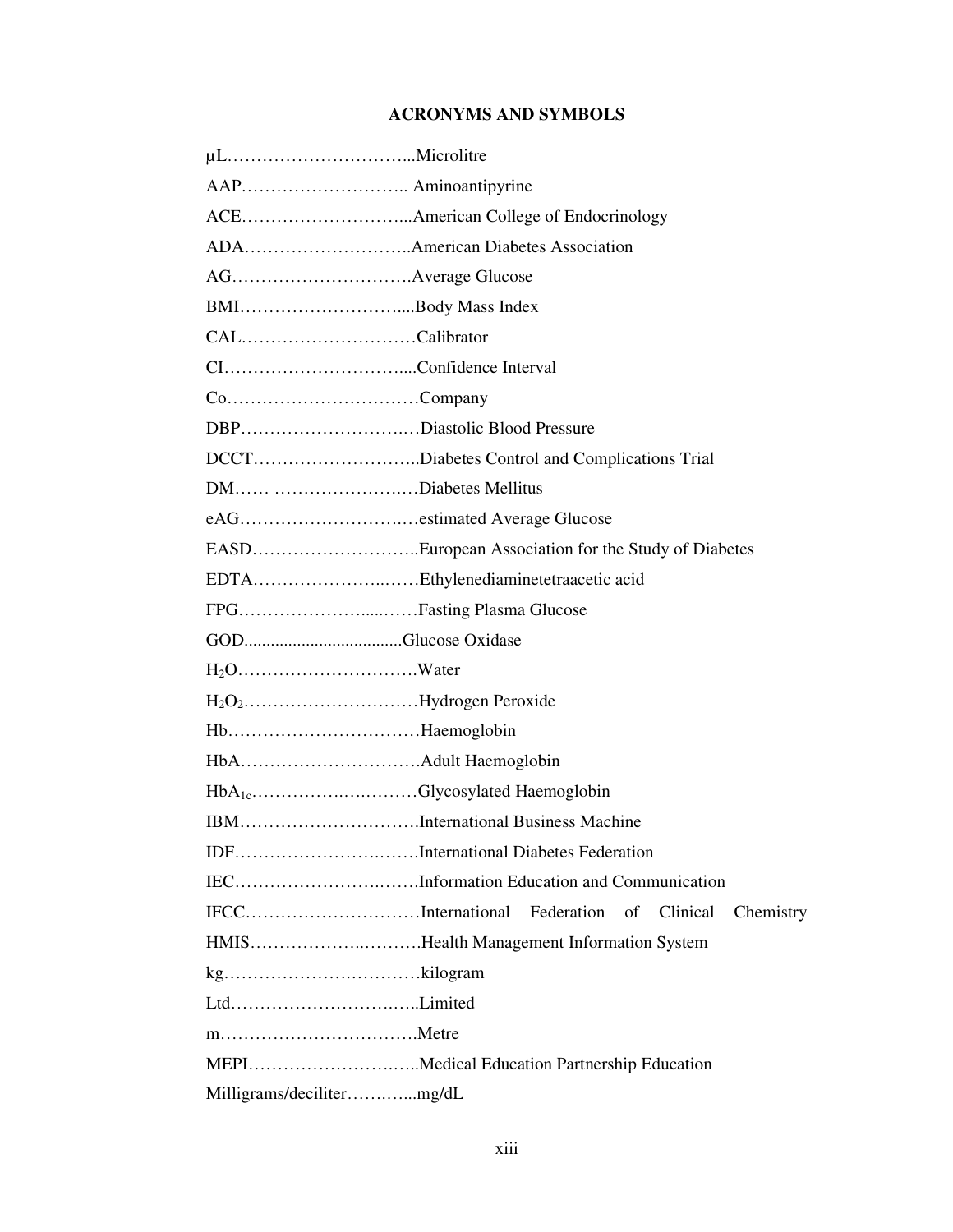| Milligramsmg                                          |                                    |  |            |     |          |
|-------------------------------------------------------|------------------------------------|--|------------|-----|----------|
|                                                       |                                    |  |            |     |          |
|                                                       |                                    |  |            |     |          |
|                                                       |                                    |  |            |     |          |
|                                                       |                                    |  |            |     |          |
| NCDsNon Communicable Diseases                         |                                    |  |            |     |          |
| NGSPNational Glycohaemoglobin Standardization Program |                                    |  |            |     |          |
|                                                       | NHSPNational Health Strategic Plan |  |            |     |          |
|                                                       |                                    |  |            |     |          |
|                                                       |                                    |  |            |     |          |
| OADsOral Antidiabetic Drugs                           |                                    |  |            |     |          |
| ODOptic Density                                       |                                    |  |            |     |          |
| OROdds Ratio                                          |                                    |  |            |     |          |
|                                                       |                                    |  |            |     |          |
|                                                       |                                    |  |            |     |          |
|                                                       |                                    |  |            |     |          |
|                                                       |                                    |  |            |     |          |
| RBCRed Blood Cell                                     |                                    |  |            |     |          |
| RBGRandom Blood Glucose                               |                                    |  |            |     |          |
| RefReference                                          |                                    |  |            |     |          |
| RPMRevolutions Per Minute                             |                                    |  |            |     |          |
| SACORESouthern African                                |                                    |  | Consortium | for | Research |
| Excellence                                            |                                    |  |            |     |          |
| SBGMSelf-Blood Glucose Monitoring                     |                                    |  |            |     |          |
| SBPSystolic Blood Pressure                            |                                    |  |            |     |          |
|                                                       |                                    |  |            |     |          |
|                                                       |                                    |  |            |     |          |
|                                                       |                                    |  |            |     |          |
|                                                       |                                    |  |            |     |          |
|                                                       |                                    |  |            |     |          |
| STEPSSTEPwise approach to Surveillance                |                                    |  |            |     |          |
| THbTotal Haemoglobin                                  |                                    |  |            |     |          |
| UKUnited Kingdom                                      |                                    |  |            |     |          |
| UNZAUniversity of Zambia                              |                                    |  |            |     |          |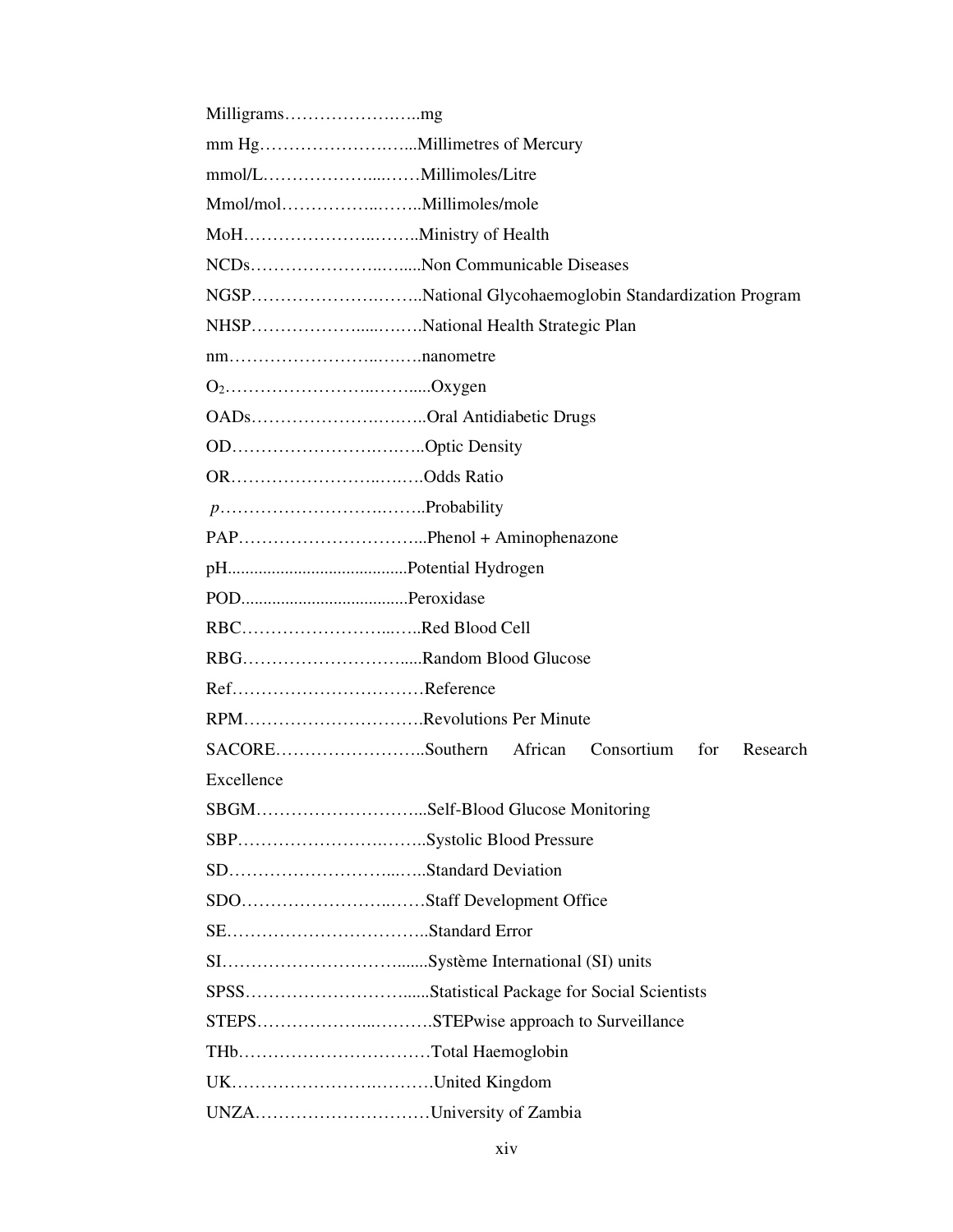UNZABREC………………….University of Zambia Biomedical Research Ethics Committee USA……………………………United States of America UTH…………………...……….University Teaching Hospital WHO……………..…..………..World Health Organization

X 2 ............................................Chi-square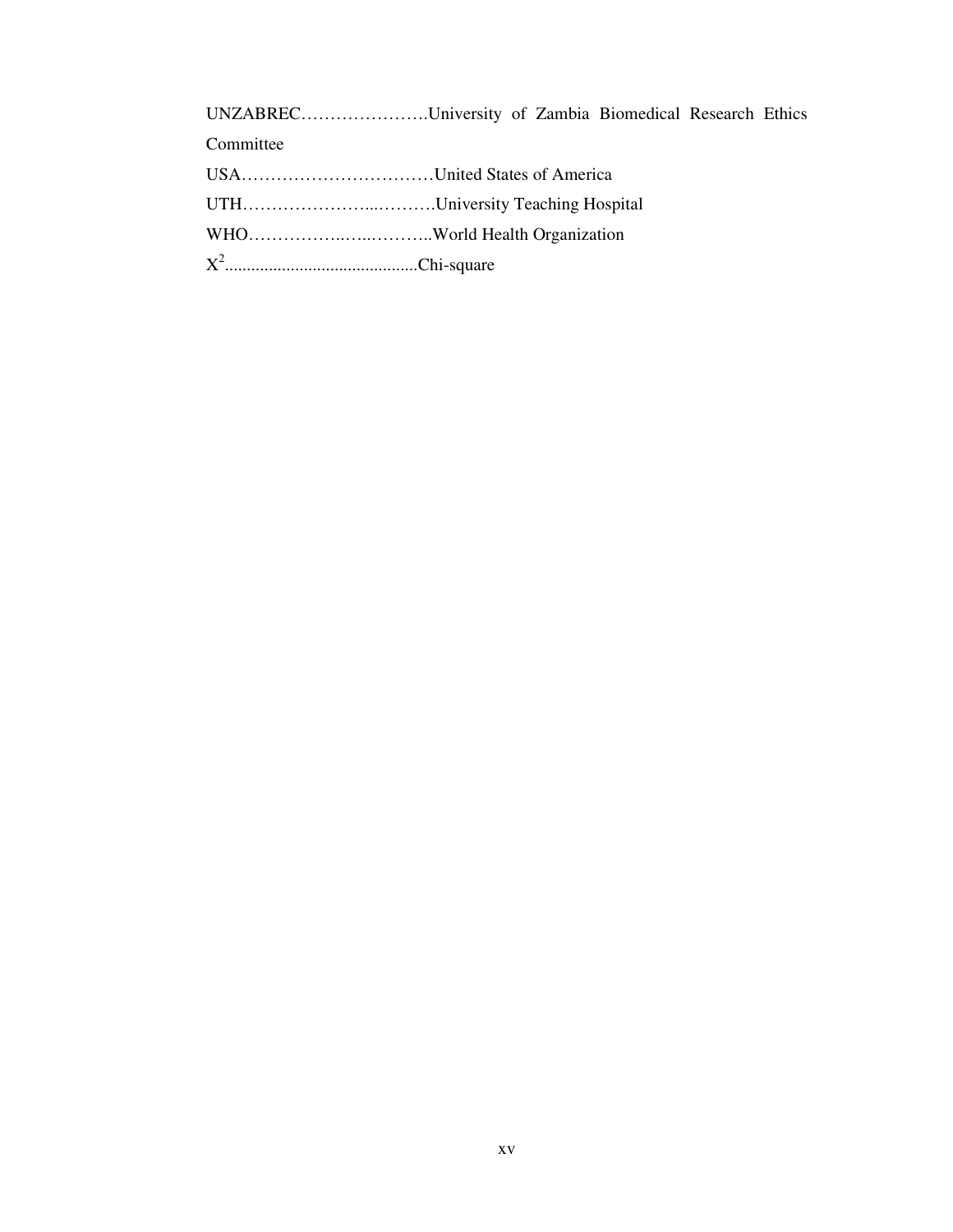#### **CHAPTER ONE**

#### **1.0. Introduction**

#### **1.1. Background**

Diabetes mellitus (DM) is one of the major causes of premature illness and death worldwide (World Health Organization [WHO], 2010). The WHO predicts that, developing countries to which Zambia belong will bear the brunt of this epidemic in the  $21<sup>st</sup>$  century due to changes in life style. Currently, more than 70 per cent of people with DM live in low and middle income countries (Sicree et al., 2010).

Diabetes mellitus is characterised by hyperglycaemia either because of insulin deficiency from the pancreas or because of insulin resistance by the body cells or both (Gardner, 2011). There are generally two major types of DM; type 1 which accounts for fewer than 10 per cent of all cases of DM and type 2 which account for about 90 per cent of all cases of DM (Green, Flatt and Bailey, 2006). Diabetes mellitus may be associated with environmental and genetic predisposition among other factors (van Dam, 2003; Hirschhorn, 2003).

The control of DM has proved to be difficult as those already with the disease are unable to monitor and maintain near normal glycaemic levels. Among the factors which influence glycaemic control status include education, body mass index (BMI), Self-blood glucose monitoring (SBGM), diabetes duration, adherence to antidiabetic treatment regimen, type of antidiabetic treatment, physical inactivity, co-morbidity anaemias and haemoglobinopathies such as Hb S and C (Hartz et al., 2006) and certain drugs such as septrin, aspirin and antiretroviral drugs (Unnikrishnan, Anjana and Mohan, 2012). Diabetes mellitus has serious consequences especially if not controlled soon. Uncontrolled DM can put the patient at risk for a host of complications that can affect nearly every organ in the body due to damage to the blood vessels, nerves, or both such as cardiac failure, retinopathy, nephropathy, neuropathy and the gums and teeth disorders.

Glycaemic control monitoring can be achieved by fasting plasma glucose (FPG) and glycosylated or glycated haemoglobin  $(HbA_{1c})$  among other test methods.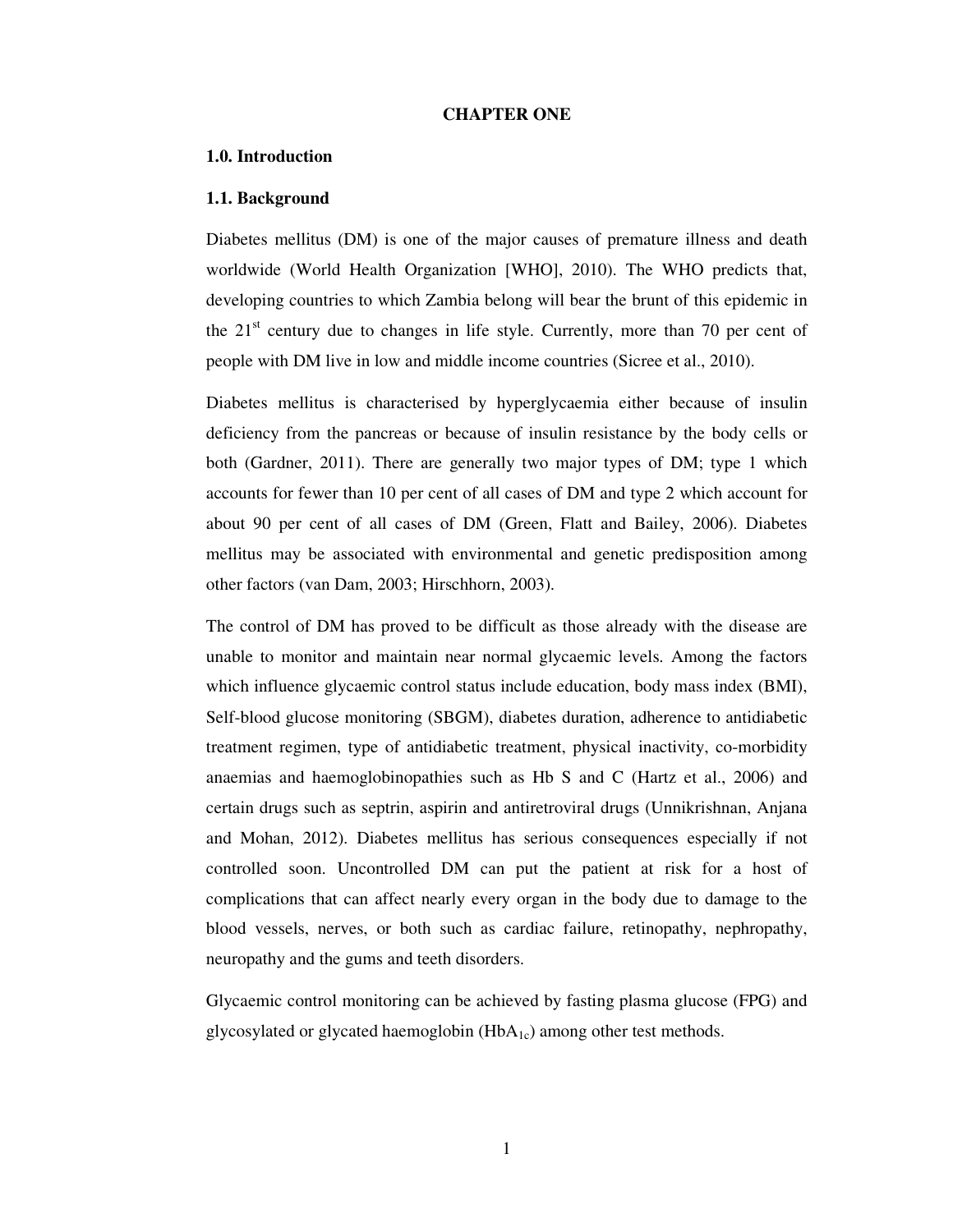Fasting plasma glucose test ascertains the glucose levels for the past few days but since blood glucose levels fluctuate throughout the day, glucose records are imperfect indicators of changes in the body due to hyperglycaemia. According to the medical staff and medical record review at the University Teaching Hospital (UTH), most DM patients come to diabetic clinic for follow-up visits infrequently. For most of these patients, their blood glucose monitoring is done only on the day of visit to the clinic. The progressive nature of DM requires continuous monitoring of glycaemia and, when necessary, intensification of any existing treatment (Cox and Edelman, 2009). Thus, achieving and maintaining good glycaemic control is essential for reducing the risk of incidence and progression of DM-related complications (Jang, Guler and Shestakova, 2008).

The glycaemic control status in DM patients can be best ascertained by  $HbA_{1c}$  levels. This long-term assessment of blood glucose is advantageous not only because it eliminates the large fluctuations that occur daily in blood glucose concentrations, but in contrast to FPG,  $HbA_{1c}$  also provides an accurate result from blood drawn at any time of day without reference to prandial state (Burtis, Ashood and Bruns, 2006). The frequency of glycaemic monitoring depends on the type of DM the patient has and the treatment plan. However, it is recommended that  $HbA_{1c}$  levels be checked approximately quarterly in uncontrolled or at least half yearly in well-controlled DM patients.

Most countries in the world are using  $HbA_{1c}$  for both diagnosis and long-term monitoring of DM to establish glycaemic control status. Zambia has not been using  $HbA_{1c}$  fully in either case especially in government health facilities. Some private health facilities are using  $HbA_{1c}$  but the cost is beyond the reach of an ordinary Zambian DM patient. Glycosylated Hb is a useful indicator of how well the blood glucose levels have been controlled in the recent past and may be used to monitor the effects of diet, exercise, and drug therapy on blood glucose in DM patients.

It has been demonstrated that the complications of DM can be delayed or prevented if the  $HbA_{1c}$  levels can be kept close to 48 mmol/mol (Green, Flatt and Bailey, 2006). While diabetic patient treatment goals vary, many include a target range of HbA<sub>1c</sub> values. Therefore,  $HbA_{1c}$  can help determine how well a person's DM is being controlled over time and this can help to prevent or delay DM complications.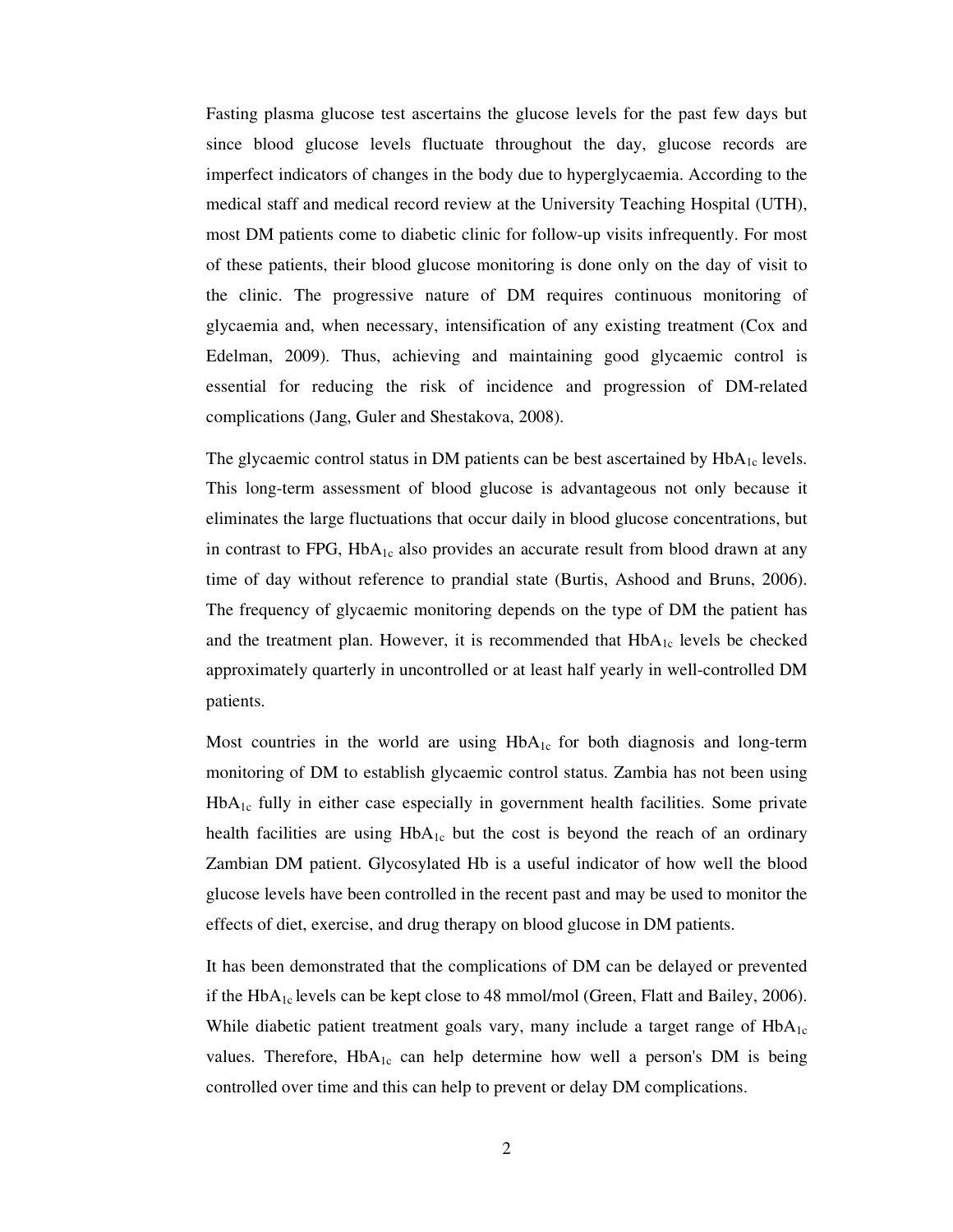#### **1.2. Literature Review**

The literature review in this study is focused on epidemiology of DM, description of HbA1c and FPG, glycaemic control status and the factors associated with the control status in DM patients.

#### **1.2.1. Diabetes Mellitus Epidemiology**

The worldwide prevalence of DM among adults was 285 million (6.4%) in 2010 and is predicted to rise to around 439 million (7.8%) by 2030 (Sicree et al., 2010). According to WHO (2010), the percentage of deaths attributable to DM in the whole world was 5.5 per cent in 2010. The prevalence varies from 10.2 per cent in the Western Pacific to 3.8 per cent in the African region. Africa is expected to experience the highest increase in deaths due to DM in future (WHO, 2010). The sub-Saharan Africa adult population of about 296 million has an estimated adult DM prevalence of 2.4 per cent (Sicree et al., 2010). The overall DM prevalence in Zambia was at 2.6 per cent and DM contributed to over 30 per cent bed occupancy (Ministry of Health [MoH], 2010). This is slightly above the sub-Saharan Africa and below the African region DM prevalence.

#### **1.2.2. Description of HbA1c and FPG**

Glycosylated Hb is formed by the non-enzymatic glycation of free amino groups at the N-terminus of the  $\beta$ -chain of adult Hb (HbA) by HbA's exposure to plasma glucose (Kilpatrick, Bloomgarden and Zimmet, 2009). Glycosylated Hb is a gold standard in analysis of DM patients' glycaemic control status, and is essential to ensure optimal care of DM patients (Ghazanfari et al. 2010a; ADA, 2010). Since the red blood cells (RBCs) in the human body survive for 8 to 12 weeks before renewal, measuring  $HbA_{1c}$  can be used to reflect average blood glucose levels over that duration, providing a useful longer-term gauge of glycaemic control (Roszyk et al., 2007). Nonetheless, since the half-life of RBCs is reduced to almost half in haemoglobinopathies, the  $HbA_{1c}$  levels may not reflect the true glycaemic control in such patients. The level of  $HbA_{1c}$  is proportional to the level of glucose in the blood. Thus, normal levels of glucose produce a normal amount of  $HbA<sub>1c</sub>$ . As the average amount of plasma glucose increases, the fraction of  $HbA_{1c}$  increases in a predictable way (Roszyk et al., 2007).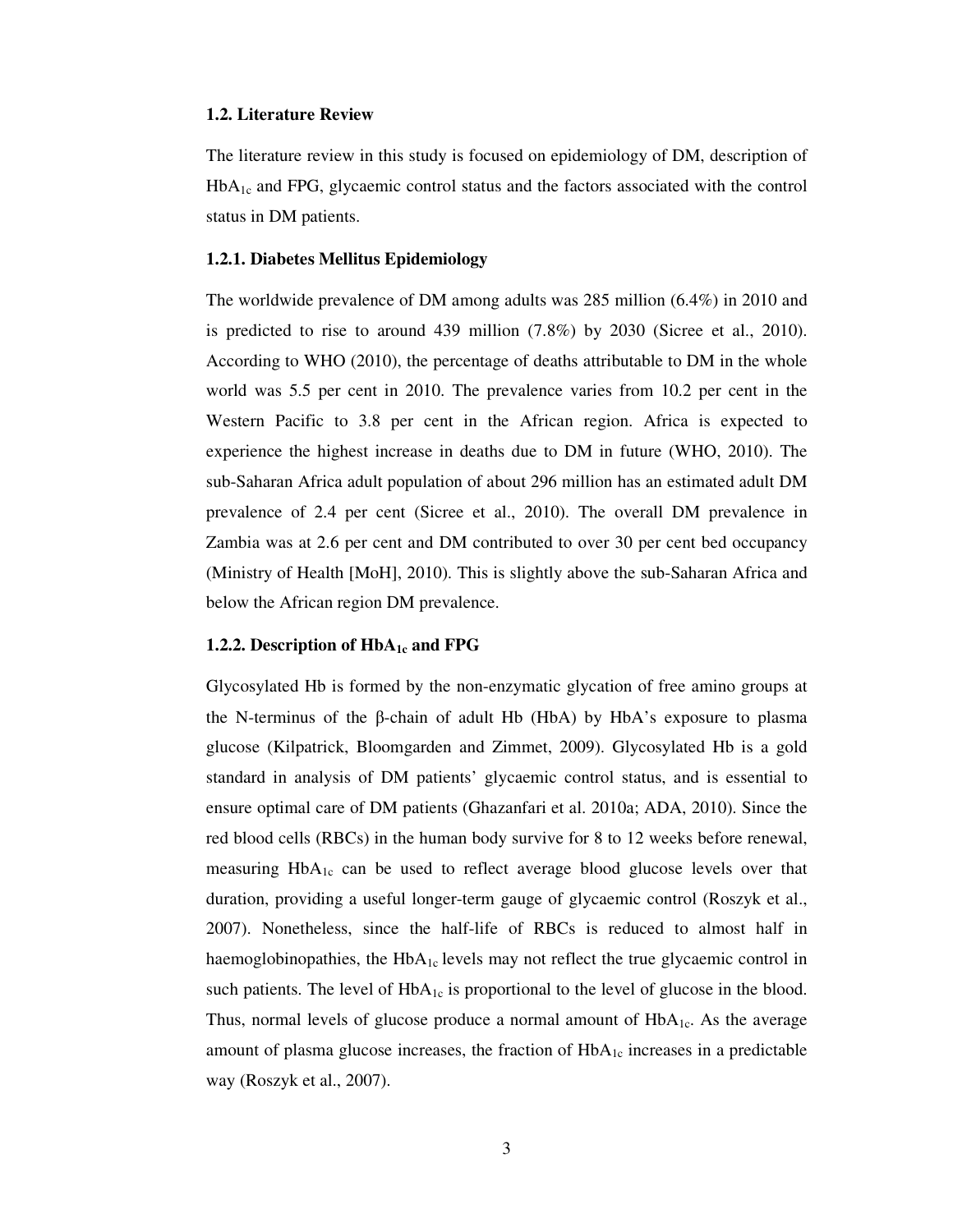Glycosylated Hb has traditionally been reported as a percentage of total Hb as per the Diabetes Control and Complications Trial (DCCT) of United Kingdom (UK) and the National Glycohaemoglobin Standardisation Program (NGSP) units (percentage, one decimal place) of Australia. However, since June 2011, the way  $HbA_{1c}$  values are reported has switched from a percentage to a measurement in mmol/mol.

The International  $HbA_{1c}$  Consensus Committee comprising the American Diabetes Association (ADA), European Association for the Study of Diabetes (EASD) and International Diabetes Federation (IDF) among others recommends that all  $HbA_{1c}$ levels be reported in Système International (SI) units of millimoles of HbA<sub>1c</sub> per mole of Hb (mmol/mol, no decimal places), with results directly traceable to the International Federation of Clinical Chemistry and Laboratory Medicine (IFCC) standardised reference method (Hanas and John, 2010). There is a linear relationship between results from the two methods (per cent and mmol/mol), and the following formulas are used to convert results between the two methods:

- i. HbA<sub>1c</sub> SI unit (mmol/mol) = 10.93 x HbA<sub>1c</sub> NGSP or DCCT unit (per cent) 23.50 mmol/mol.
- ii. HbA<sub>1c</sub> NGSP or DCCT per cent unit =  $0.0915$  x mmol/mol + 2.15 per cent

The approximate mapping between  $HbA_{1c}$  values given in DCCT percentage and estimated average glucose (eAG) measurements is also given by the following equation (Nathan et al., 2008):

- i. eAG(mg/dl) =  $28.7 \times HbA_{1c} 46.7$
- ii. eAG(mmol/l) =  $1.59 \times HbA_{1c} 2.59$

The International Diabetes Federation (IDF) and American College of Endocrinology (ACE) recommend  $HbA_{1c}$  values below 48 mmol/mol (IDF, 2010) as a therapeutic objective. Using the ABX Pentra 400 discrete photometric benchtop Clinical Chemistry Analyser, which technique has been NGSP-certified, the standard value for  $HbA_{1c}$  is between 20 to 42 mmol/mol (Burtis, Ashood and Bruns, 2006). Using an NGSP-certified method for analysis ensures that the results are standardised. The ADA's new recommendations set  $HbA_{1c}$  levels as follows: less than 39 mmol/mol normal, greater than 48 mmol/mol for diagnosis of DM and levels between 39 and 47 mmol/mol as an indication of increased risk for diabetes (ADA, 2010).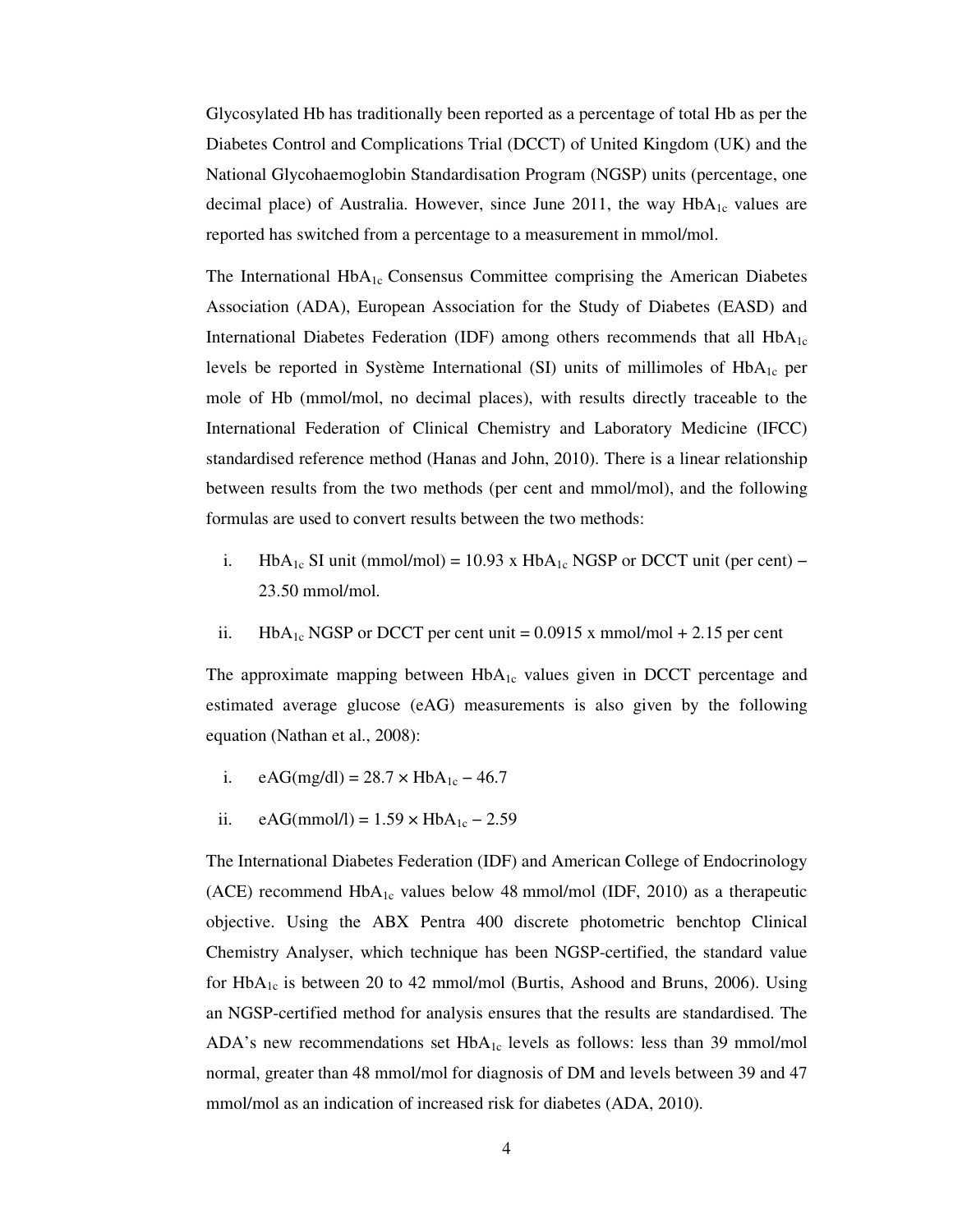However, some studies have suggested that  $HbA_{1c}$  levels below the recommended targets may be excessive as the health benefits of reduced  $HbA_{1c}$  become smaller, and the intensive glycaemic control required to reach this level leads to an increased rate of dangerous hypoglycaemic episodes (Lehman and Krumholz, 2009).

On the other hand, a retrospective study of DM patients found that patients with an  $HbA_{1c}$  more than 48 mmol/mol had an increased mortality rate, but a later international study contradicted these findings (Roszyk et al., 2007). Research has shown that, a one per cent change in  $HbA_{1c}$  is equivalent to an approximately 1.94 mmol/L change in mean plasma glucose. Smaller values of  $HbA_{1c}$  indicate better blood glucose control. With each one per cent reduction in the value of  $HbA<sub>1c</sub>$ , the risk of microvascular complications is reduced by 40 per cent (Ghazanfari et al. 2010b).

Fasting plasma glucose is the level of glucose in a person's blood plasma after a period of fasting. The normal FPG levels are between 4.1 to 5.9 mmol/L when using the ABX Pentra 400 discrete photometric benchtop Clinical Chemistry Analyser (Burtis, Ashood and Bruns, 2006). Moreover, the FPG measured in milligram per decilitre (mg/dL) can be converted into mmol/L which is the SI units by dividing the value in mg/dL by 18. Thus,  $18 \text{ mg/dL} = \text{one mmol/L}$ .

#### **1.2.3. Glycaemic Control and Associated Factors**

There is a linear relationship between  $HbA_{1c}$  and FPG. In a cross-sectional study conducted by Kahlon and Pathak (2011) among 300 known DM out-patients in India on the patterns of blood glucose control, majority of the patients had FPG level  $\geq 6.9$ mmol/L (63%) and HbA<sub>1c</sub> level  $\geq$  59 mmol/mol (87%). However, in another study by Liberopoulos et al. (2010) in Greece to compare  $HbA_{1c}$  and FPG for the diagnosis of diabetes among 142 individuals with metabolic syndrome, most (54.9%) and only a few (38.7%) of the patients were considered diabetic based of  $HbA_{1c}$  and FPG. Both studies showed that blood glucose control in diabetics can be better assessed with  $HbA_{1c}$  and FPG together. A positive correlation between  $HbA_{1c}$  and FPG especially in the former study allows for the periodic estimation of  $HbA_{1c}$  along with FPG in the management of DM so as to control blood glucose but the two should not be used interchangeably.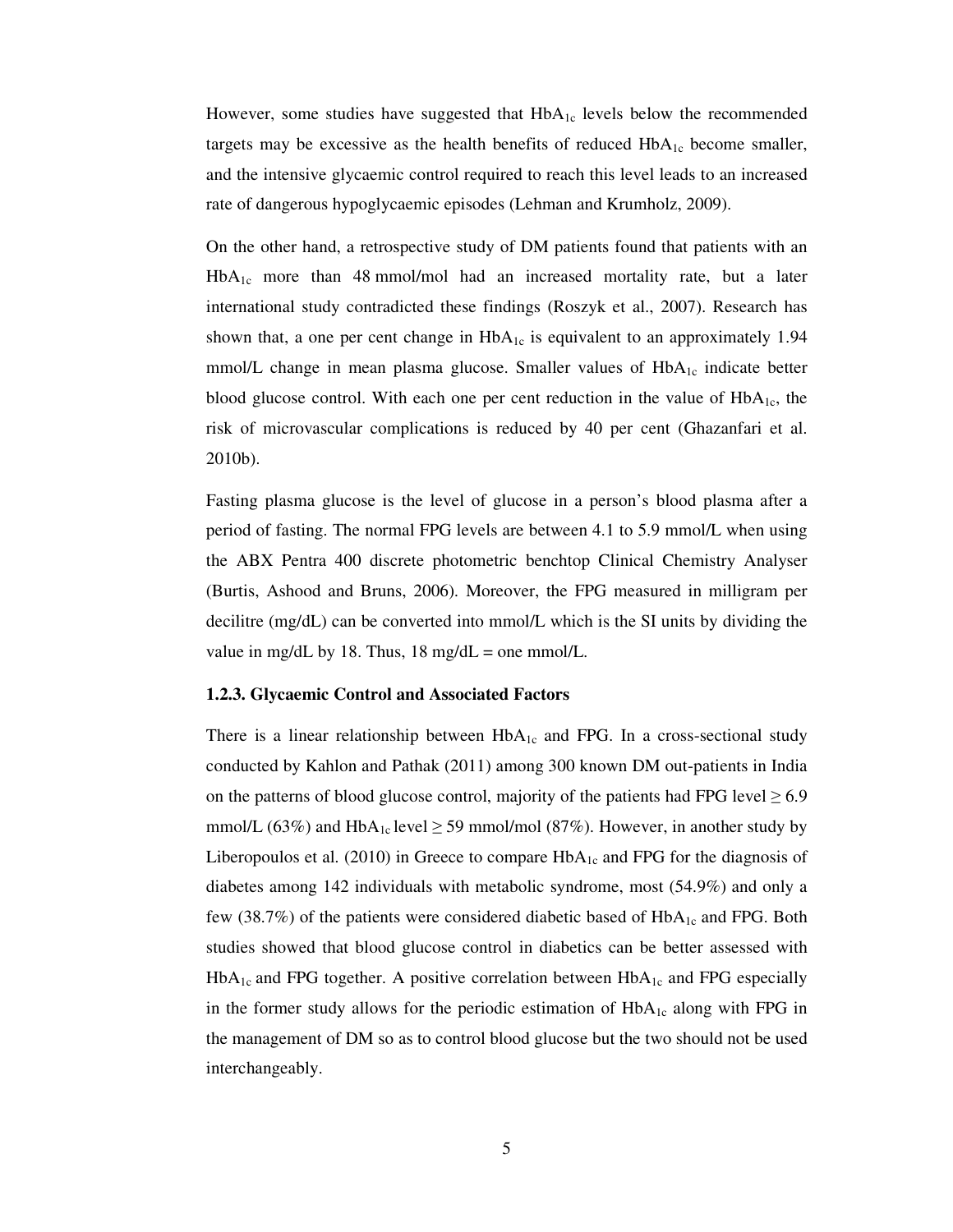The monitoring of glycaemia in DM patients to prevent and anticipate complications early need no to be emphasised. A study conducted in Nigeria by Adebisi et al. (2009) on  $HbA_{1c}$  and blood glucose control of DM showed that most (64%) of the patients had poor glycaemic control (HbA1c  $\geq$  55 mmol/mol). In another study by Arthur et al. (2006) among 99 DM patients attending a Diabetic Clinic at the Komfo Anokye Teaching Hospital in Ghana, results showed that 64 per cent of the DM patients had poor glycaemic control. In addition, Sobngwi et al. (2012) in a crosssectional, descriptive study of 2352 type**-**2 diabetes patients who were treated at specialist clinics for at least 12 months prior to the study, in six sub-Saharan countries revealed that only 29 per cent of the patients who had their  $HbA<sub>1c</sub>$  assessed in the past year had good glcaemic control  $(HbA<sub>1c</sub> < 48$  mmol/mol).

Cohen et al. (2010) in a study that was done in patients attending the diabetic clinic at a teaching hospital in Malawi to describe the current status of diabetes care in an urban diabetes clinic and the prevalence of human immunodeficiency virus (HIV) in this population investigated the possible associations between HIV and diabetes. The results showed that, most (74%) of the patients had poor glycaemic control ( $HbA_{1c}$ ≥59 mmol/mol). In Zambia, the stepwise survey (STEPS) Non-communicable Diseases (NCDs) Risk Factors Survey which was carried out in Lusaka-Zambia in 2008 showed that, eight per cent of the studied population had raised blood glucose with three per cent diabetes prevalence in males and four per cent in females (MoH, 2010).

Most of the studies have revealed that poor management of DM can lead to an array of complications and premature death. Microvascular complications specifically nephropathy (34.7%) (Cohen et al., 2010), cataract (14%), neuropathy (48) retinopathies (46.4% and 18%) were common in these studies (Cohen et al., 2010; Sobngwi et al. 2012). These studies provide evidence to support appropriate interventions to diabetic populations early in the disease. This suggests that a relatively large proportion of DM patients could be predisposed to microvascular complications, while a small group with near-normal  $HbA_{1c}$  levels could be prone to hypoglycaemic complications. Thus, the measurement of  $HbA_{1c}$  becomes important in the assessment of blood glucose with the view to prevent complications.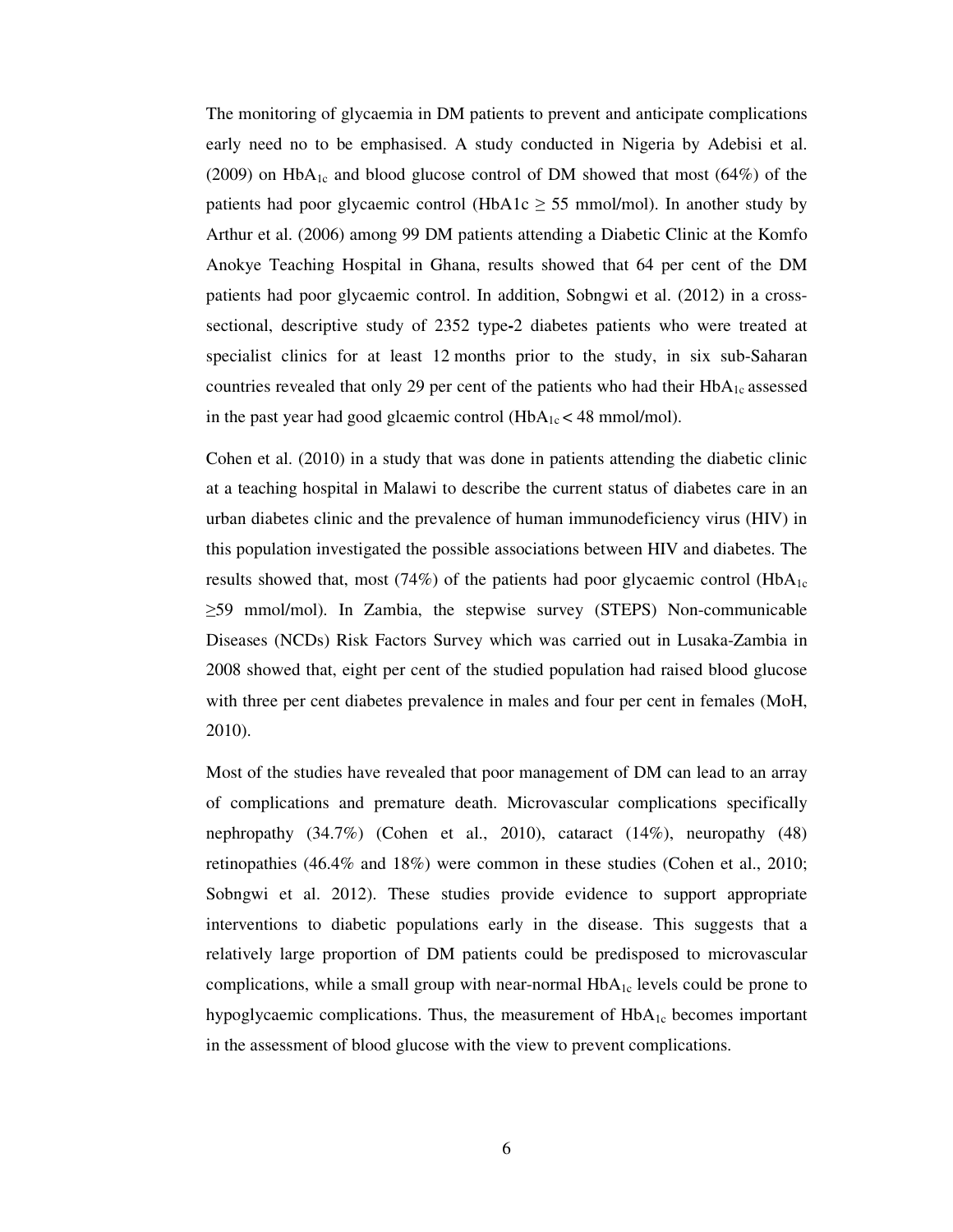The management of DM requires that the factors that influence glycaemic control are as well taken into consideration. In a study conducted by Moreira Jr. et al. (2010) in Venezuela, 4075 patients were surveyed of which 8.6 per cent had type 1 DM and 91.4 per cent had type 2 DM. Similarly, Mendes et al. (2009) in Brazil revealed that, out of the 6,701 DM patients in the study, 15 per cent had type 1 DM and 85 per cent had type 2 DM. The overall prevalence of inadequate blood glucose control status was 76 per cent. However, in the UK, Higgins, Khan and Pearce (2007) in their cross-sectional study among DM patients attending the eye clinic showed that, 25 per cent had type 1 DM and 75 per cent had type 2 DM.

The majority of the patients in these studies had type 2 DM as expected. Nonetheless, most of the patients who had type 1 DM had poor glycaemic control, 87 per cent (Moreira Jr. et al., 2010) and 90 per cent (Mendes et al., 2009). On the other hand, Higgins, Khan and Pearce (2007) reported that, five of 11 (46%) type 1 DM patients had poorly controlled diabetes ( $HbA_{1c} > 75$  mmol/mol) compared with four of 33 (12%) type 2 DM patients. However, this study still revealed a higher percentage of poor glycaemic control among type 1 DM patients compared with type 2 DM.

Furthermore, Mahmood and Aamir (2005) in Pakistan assessed the status of glycaemic control in type 2 DM patients and results revealed that about half (51.43%) of the patients had poor control of DM and the remaining had either good (31.43%) or fair (17.14%) glycaemic control. Similarly, Bi et al. (2010) in a study to determine the status of glycaemic control and associated factors in 2966 patients with type 2 DM in China revealed that 59.8 per cent had poor glycaemic control. In another study by Otieno, Kariuki and Ng'ang'a (2003) in Kenya to determine the glycaemic control of 305 ambulatory type I and 2 diabetic patients, results showed that 60.5 per cent of the patients had poor glycaemic control (HbAlc > 64 mmol/mol) while 39.5 per cent had good glycaemic control status (HbAlc < 64 mmol/mol).

Also, Erasmus et al. (1999) in a study among type 2 black diabetics attending the diabetic clinic at a peri-urban hospital in South Africa revealed that, out of 708 patients, 79.9 per cent had poor glycaemic control (HbA<sub>1c</sub>≥53 mmol/mol) while 20.1 per cent had poor glycaemic control.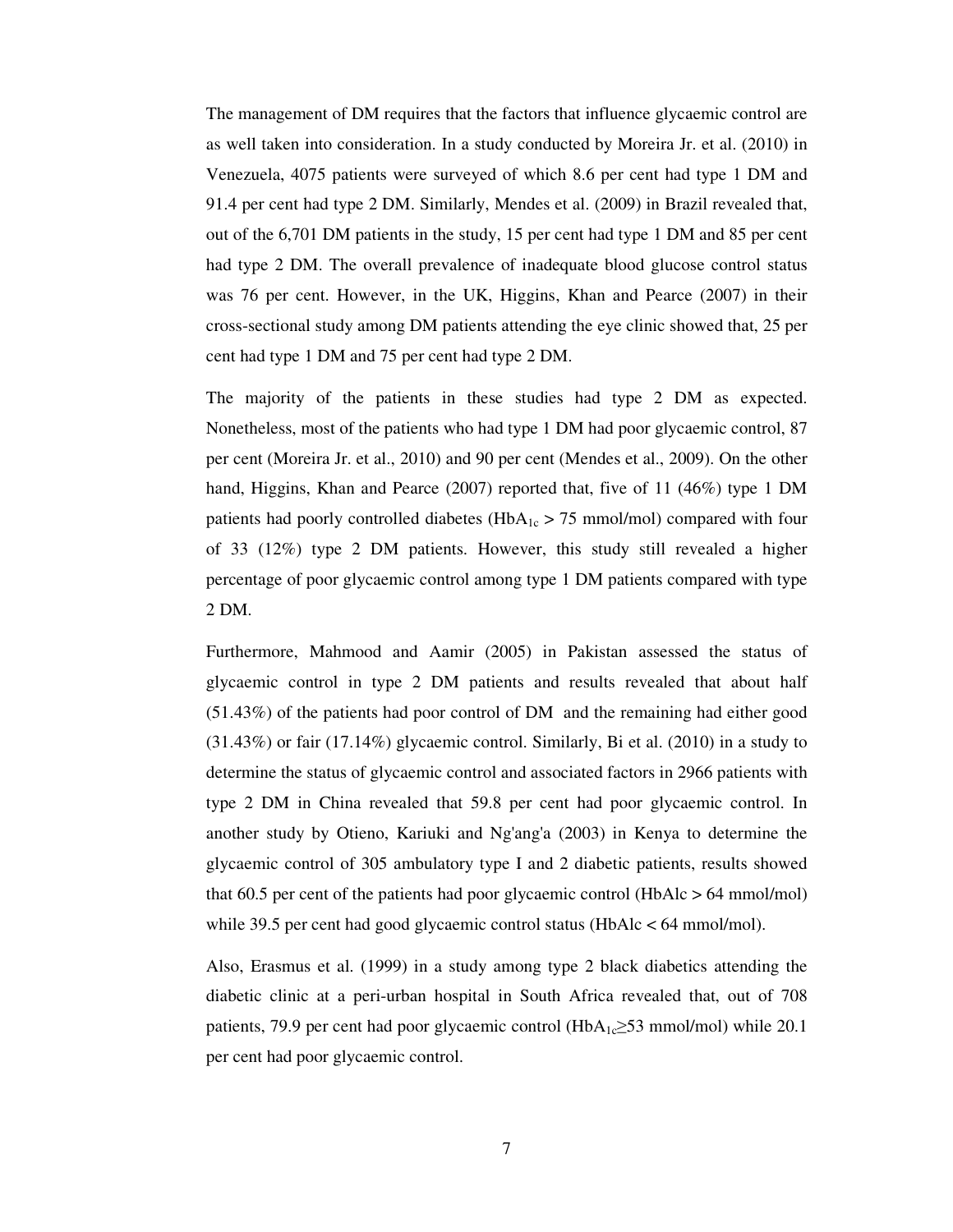In Rwanda in a study among 286 type 1 DM patients by Marshall et al. (2012), results revealed that only 15.7 per cent had good glycaemic control (HbA1c  $<$  64 mmol/mol).

Although, a good number of the literature showed that glycaemic control status was poor among DM patients, in Japan and Germany (Arai et al. 2009; Reisig et al. 2007), the glycaemic control status of the patients was good. This is probably attributed to adequate knowledge about DM.

Several factors besides the type of DM the patient has, have been found to influence good glycaemic control status of the patients. In the studies reviewed, older age, duration of DM (Ahmad, Islahudin and Paraidathathu, 2013; Mendes et al., 2009; Bi et al., 2010), monotherapy, combination of oral and insulin (Ahmad, Islahudin and Paraidathathu, 2013; Bi et al., 2010), oral antidiabetic drugs, tertiary hospital (Bi et al., 2010), diet only because of possible fair endogenous insulin production (Otieno, Kariuki and Ng'ang'a, 2003), satisfaction with current DM treatment (Moreira Jr. et al., 2010; Mendes et al., 2009), lower BMI, more education, higher income (Bi et al., 2010) were associated with good glycaemic control status. However, good control was also found among young DM patients (Bi et al., 2010) and DM duration, insulin dose/kg and geographical location were significantly associated with poor glycaemic control status (Marshall et al., 2012).

Conversely, poor glycaemic control status was associated with oral hypoglycaemic agents-only (Otieno, Kariuki and Ng'ang'a, 2003), both gender, obesity (Erasmus et al., 1999; Moreira Jr. et al., 2010), multi-professional care, and participation in a diabetes education program (Moreira Jr. et al., 2010; Mendes et al., 2009). Nonetheless, Bi et al. (2010) reported good glycaemic control among the patients who attended DM education. Despite increased awareness of the benefits of tight glycaemic control, few DM patients in Brazil met recommended blood glucose control targets (Mendes et al., 2009). In addition, antihypertensive medication, uncontrolled blood pressure (> 150/85 mmHg treated; > 160/90 mmHg untreated) and serum cholesterol levels > 5.2 influenced glycaemic control status of the DM patients (Higgins, Khan and Pearce, 2007).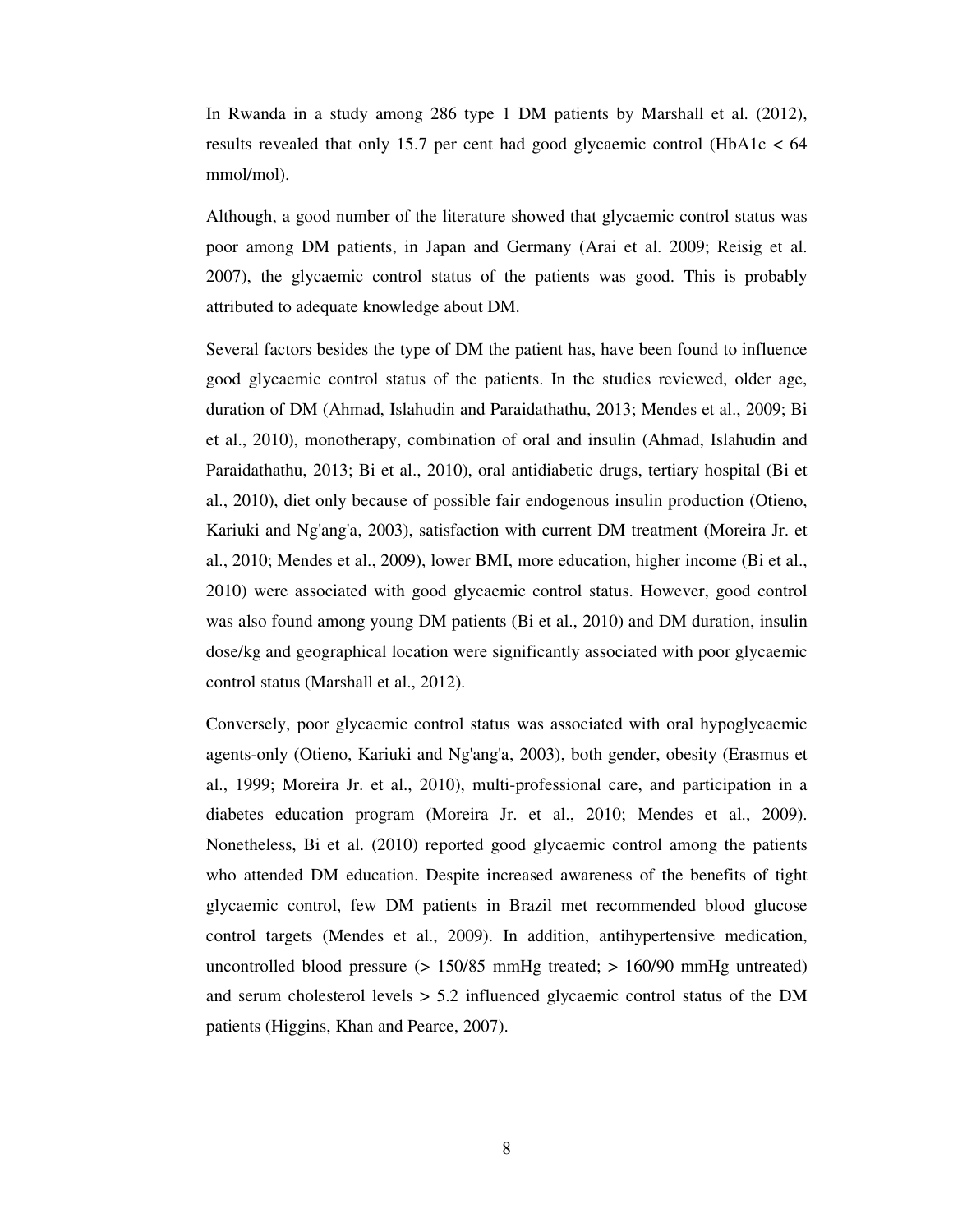The literature suggest that behavioural changes through health educational programmes need to be instituted with both patient and medical personnel being motivated to take this process forward. Although some self-management behaviours did not appear to influence glycaemic control, DM patients should be consistently advised to restrict sugar intake, involve themselves in exercises and adhere to medication instructions. Greater effort by healthcare providers in the primary health clinics is warranted to help a greater number of patients achieve good glycaemic control.

It can be concluded therefore that, the majority of the DM patients had poor control of their glycaemia status. This implies that there are probably problems in the management of DM patients. The studies have revealed that, avoidance of the factors that influence glycaemic control status by DM patients can help improve the glycaemic control status of patients. Also, staff motivation in the management of DM patients has shown to improve glycaemic control status of DM patients. Thus, control of  $HbA_{1c}$  and paying attention to the factors associated with glycaemic control status can slow down the progression of microvascular disorders and other DM end-points. Many of the DM patients had poorly controlled DM in terms of these risk factors. The studies suggest that, many of the long-term complications of DM especially the microvascular complications, result from many years of hyperglycemia.

Zambia is undergoing significant socio-demographic and technological transition that go with urbanization and industrialization. This will cause an epidemiological transition from communicable diseases to NCDs including DM which phase the country need to start preparing for. There is paucity of data in Zambia on the determination of glycaemic control status in DM patients using  $HbA<sub>1c</sub>$ . The study may assist in improving the management of DM patients in the country.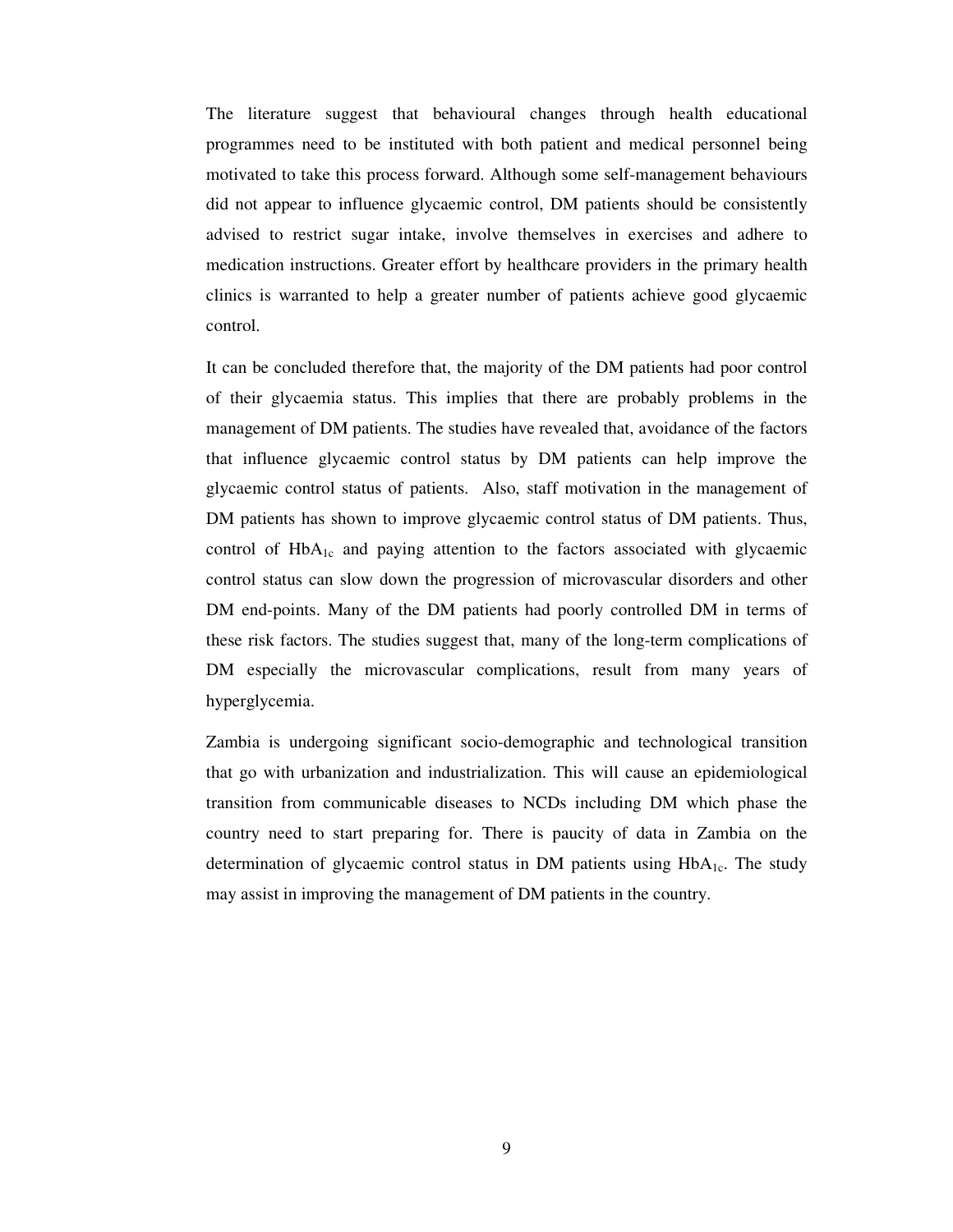#### **CHAPTER TWO**

#### **2.0 Research Focus**

#### **2.1. Statement of the Problem**

The pattern of glycaemic control status and associated factors in DM out-patients at UTH has not been well established. A preliminary survey at diabetic clinic suggest that most of the DM out-patients who visit UTH do not monitor their blood glucose levels at home as it is not feasible for them. Only a few who can afford a glucometer are able to do so. Some rely on the nearest health centres to monitor their blood glucose levels. While others only have their blood glucose levels checked a day or two before their follow-up visit to the diabetic clinic. Currently, at UTH, glycaemic control status and monitoring among the DM patients is evaluated through random blood glucose (RBG) and FPG. A few who can afford the  $HbA_{1c}$  test have it measured at the University Teaching Hospital (UTH) high cost (Premier) laboratory and private laboratories. According to Zemlin et al. (2011) blood glucose control status can best be assessed using  $HbA_{1c}$  test as it is a more comprehensive measure of total blood glucose exposure than other glucose tests.

The DM patients have varied frequencies on their follow-up visits to the DM clinic. The controlled patients visit the clinic at least quarterly while the unstable visits the clinic whenever necessary and those who do not stabilize are admitted for purpose of controlling their glucose levels. Diabetes Mellitus is ranked number eight among the top 11 causes of morbidity and mortality at UTH (UTH, 2010). There has been an increase in the number of admissions and deaths due to DM at UTH (Table 1).

| Year | <b>Medical</b><br><b>Conditions</b><br><b>Admissions</b> | <b>Diabetes</b><br><b>Mellitus</b><br><b>Admissions</b> | <b>Diabetes</b><br><b>Mellitus</b><br><b>Deaths</b> |
|------|----------------------------------------------------------|---------------------------------------------------------|-----------------------------------------------------|
| 2008 | 10,561                                                   | 545 (5.16%)                                             | 113 $(20.7%)$                                       |
| 2009 | 9,367                                                    | 484 (5.17%)                                             | 103(21.3%)                                          |
| 2010 | 7,255                                                    | 561 (7.7%)                                              | $114(20.3\%)$                                       |

**Table 1: DM Admissions and Deaths at the University Teaching Hospital**

(Source: UTH, 2010)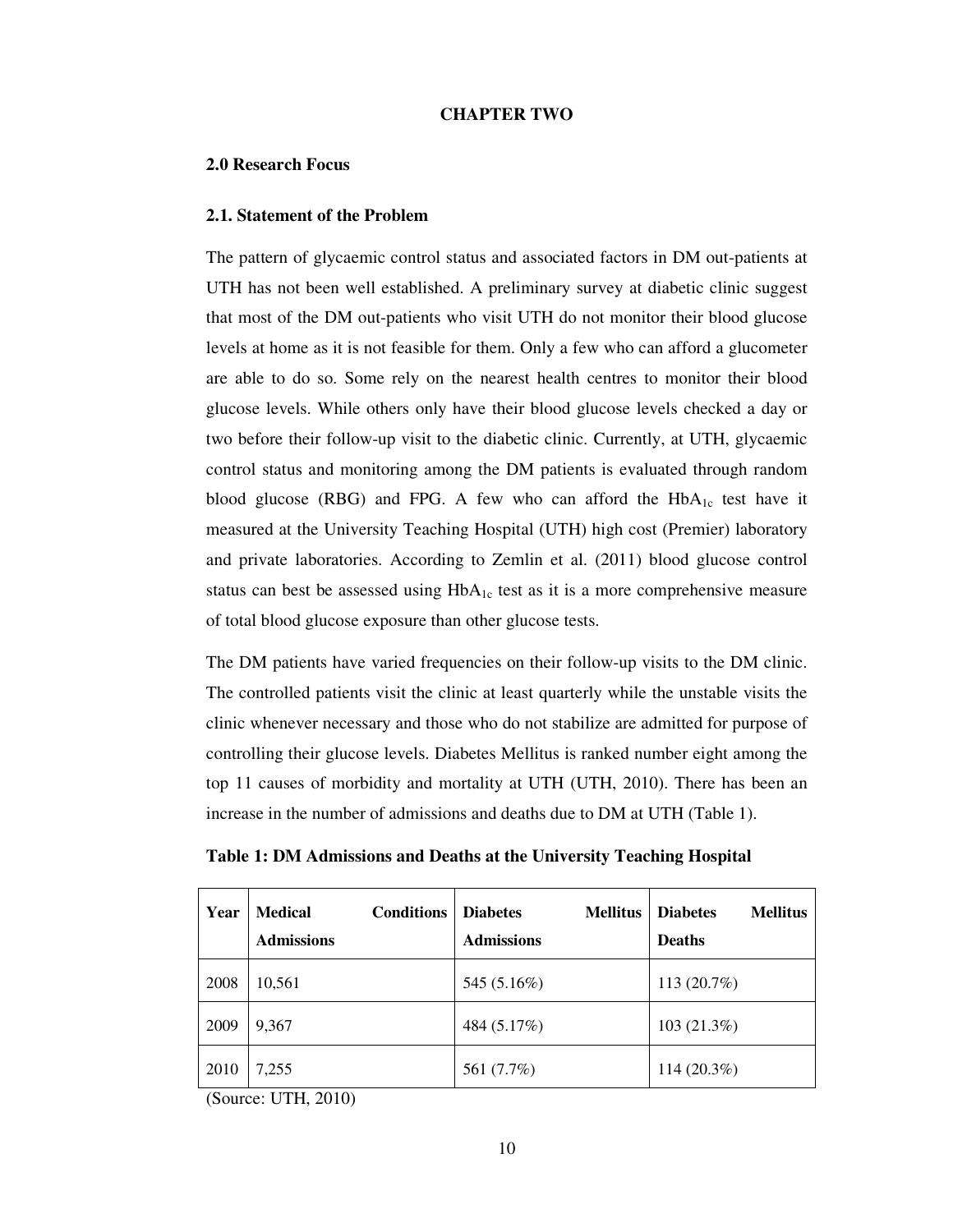However, the causes for DM morbidity and mortality at UTH are not fully understood. It is also not clear as to whether there is an association between glycaemic control status and morbidity and mortality. Perhaps predictably, the patients seen and finally admitted come in serious condition.

The extent to which glycaemic control status can be assessed using  $HbA_{1c}$  in Zambia is yet to be done, hence the need to carry out the study. The study would therefore shade more light on blood glucose control status in DM out-patients at UTH.

#### **2.2. Justification of the Study**

Glycosylated Hb informs health care providers of the blood glucose levels for the preceding 8 to 12 weeks (Roszyk et al., 2007). Therefore, the health care providers will be able to know the long-term glycaemic control status in the DM out-patients. This is so because the current methods of assessing glycaemic control status with the RBG or FPG at UTH look at the control for a few days without regard to daily fluctuations. This study will make it possible and assist health-care providers such as the medical officers, nurses, clinical officers, biomedical scientists among others to review their management of DM patients.

Much of the studies done in Zambia and particularly at UTH have not focused on glycaemic control status. Besides, not much is also known about the glycaemic control status of the DM out-patients at UTH. This information will be important to various actors who may be willing to intervene and assist in improving the management of DM patients at UTH and the country as a whole.

#### **2.3. Research Question**

What is the glycaemic control status and associated factors in DM out-patients at UTH?

#### **2.4. Objectives**

#### **2.4.1. General Objective**

To determine the glycaemic control status and associated factors in DM out-patients attending diabetic clinic at UTH.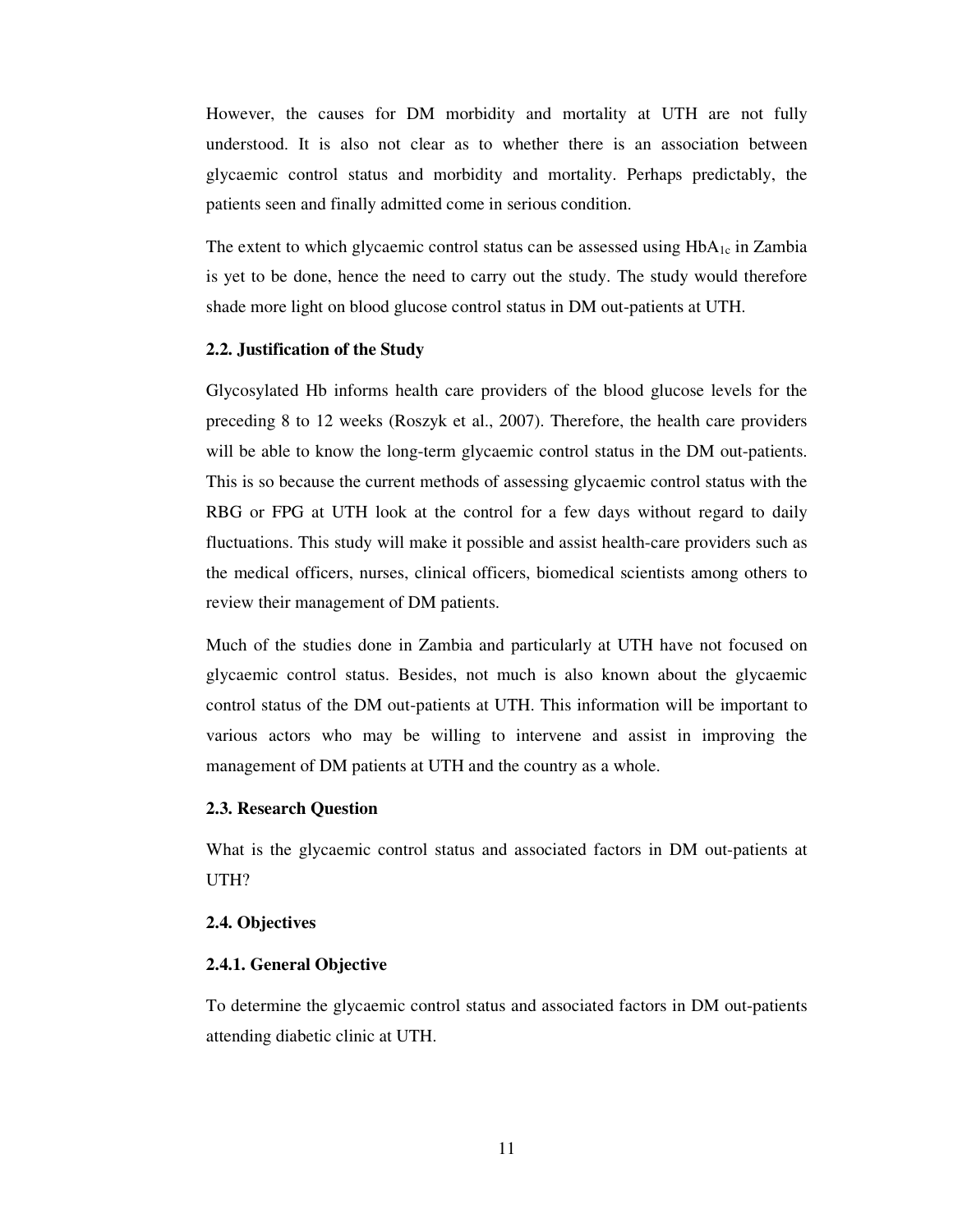#### **2.4.2. Specific Objectives**

- 2.4.2.1. To measure the  $HbA_{1c}$  levels in DM out-patients.
- 2.4.2.2. To measure the FPG levels in DM out-patients.
- 2.4.2.3. To establish the relationship between  $HbA_{1c}$  and FPG levels in DM out-patients.
- 2.4.2.4. To identify the demographic, self-management behaviours and clinical factors that may be associated with  $HbA_{1c}$  levels.

#### **2.5.0. Operational/Conceptual Definition of Terms**

- **2.5.1 Diabetes mellitus:** A group of metabolic disorders characterized by hyperglycaemia resulting from defects in insulin secretion, insulin action, or both (Green, Flatt and Bailey, 2006).
- **2.5.2 Glycaemic control status:** A medical term referring to the typical levels of blood glucose in a person with diabetes mellitus (Parving et al., 2008).
- **2.5.3 Glycosylated haemoglobin:** Haemoglobin formed by the non-enzymatic covalent bonding of adult Hb with glucose molecule.
- **2.5.4 Fasting plasma glucose:** Plasma glucose levels after not eating or drinking anything other than water for eight hours to twelve hours (usually overnight).
- **2.5.5 Immunoturbidimetry:** Interaction between antigen molecules  $(HbA<sub>1c</sub>)$ and HbA<sub>1c</sub> specific antibodies coated on latex beads resulting in changes in the solution turbidity which is proportional to the amount of the  $HbA_{1c}$ in the samples.
- **2.5.6 Trinder:** Colour change test resulting from the Trinder reaction.
- **2.5.7 Colorimetry:** Analysis of chemical samples to collect information about their concentration.
- **2.5.8 Good glycaemic control:** The HbA<sub>1c</sub> levels of less than or equal to 48 mmol/mol over months or years.
- **2.5.9 Poor glycaemic control:** The HbA<sub>1c</sub> levels greater than 49 mmol/mol over months or years before severe complications occur.
- **2.5.10 Non-communicable diseases:** The diseases of long duration and generally slow progression.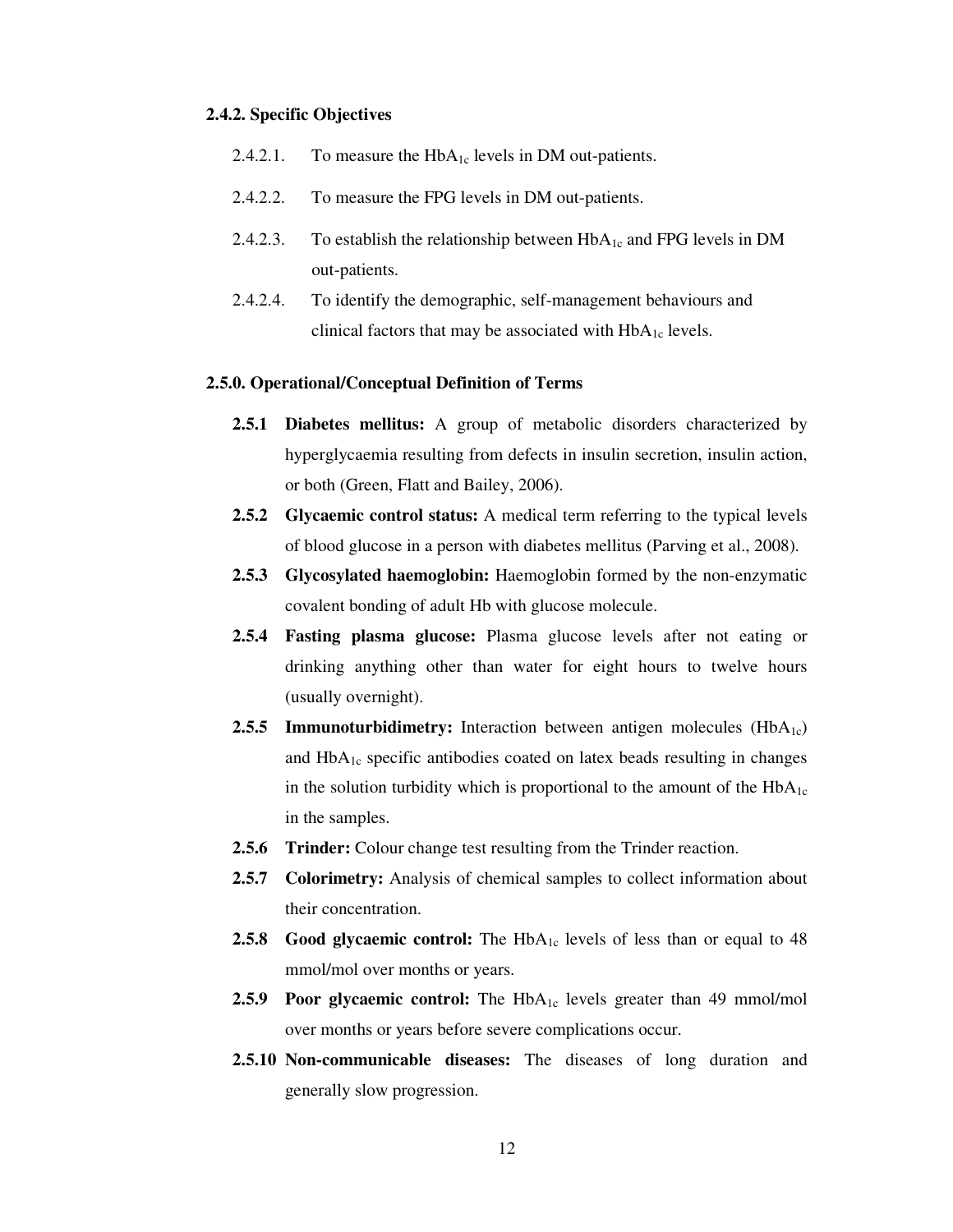### **2.6.0. Research Variable and Cut-off Points**

The dependent variable which was used to examine the glycaemic control status and associated factors in DM out-patients in this study is  $HbA_{1c}$  (Table 2).

### **Table 2: Research Variable and Cut-off Points**

| Variable   | Scale of measurement |                                       |  |
|------------|----------------------|---------------------------------------|--|
|            | <b>Indicator</b>     | <b>Cut-off point</b>                  |  |
| $HbA_{1c}$ | Good                 | $HbA_{1c}$ levels $\leq 48$ mmol/mol. |  |
|            | Poor                 | $HbA_{1c}$ levels $\geq$ 49 mmol/mol. |  |

(Source: IDF, 2010)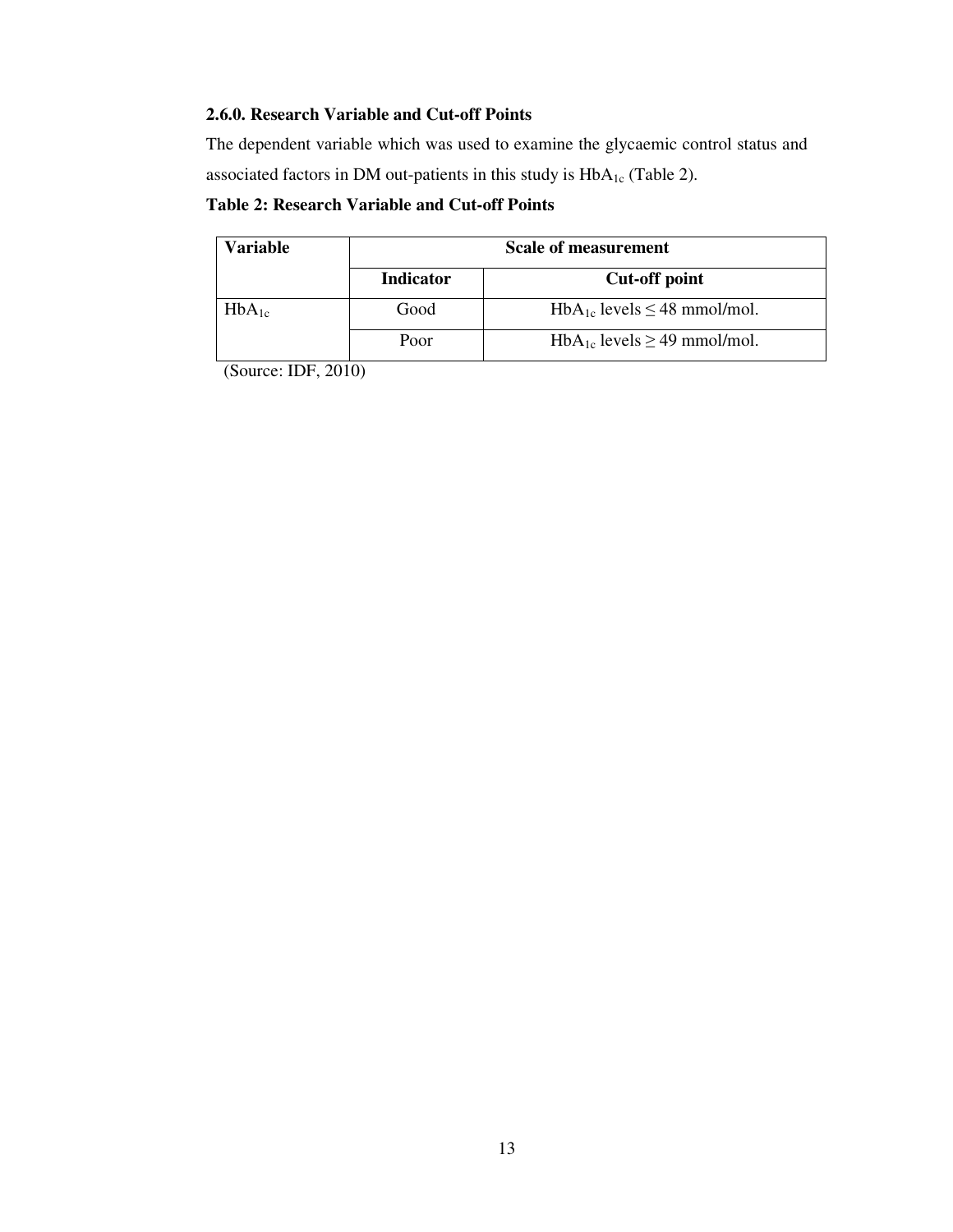#### **CHAPTER THREE**

#### **3.0. METHODLOGY**

#### **3.1. Study Design**

An institutional based out-patient cross-sectional study design was used in this study.

#### **3.2. Study Setting**

The study was conducted at UTH clinic five in the Lusaka District of Zambia. The UTH has a bed capacity of 1800 and serves as the main tertiary referral Hospital for the country (Lumba, 2014). Clinic five comprises diabetic clinic among others at the UTH out-patient department. The out-patients department of the Hospital sees about 9600 patients a year (UTH, 2010). The site was selected purposively because of the convenience and ease accessibility to the facilities.

#### **3.3. Study Population**

The study population included all the DM out-patients who visit UTH for purposes of managing their DM.

#### **3.3.1 Target Population**

The target population included all the DM out-patients who visited UTH during the period of the study for purposes of managing their DM.

#### **3.3.2. Accessible Population**

The accessible population for this study was the target populations who met the criteria and were willing to participate in the study.

#### **3.4. Sample Selection and Sample Size**

#### **3.4.1. Sample Selection**

The sampling frame comprised about 360 DM out-patients who visited diabetic clinic during the three months of data collection. Every morning during the study period the clerk used to make a list of the already confirmed diabetic patients coming for follow-up visits to UTH diabetic clinic. This list was used as a sampling frame for that day after excluding those who did not meet the criteria.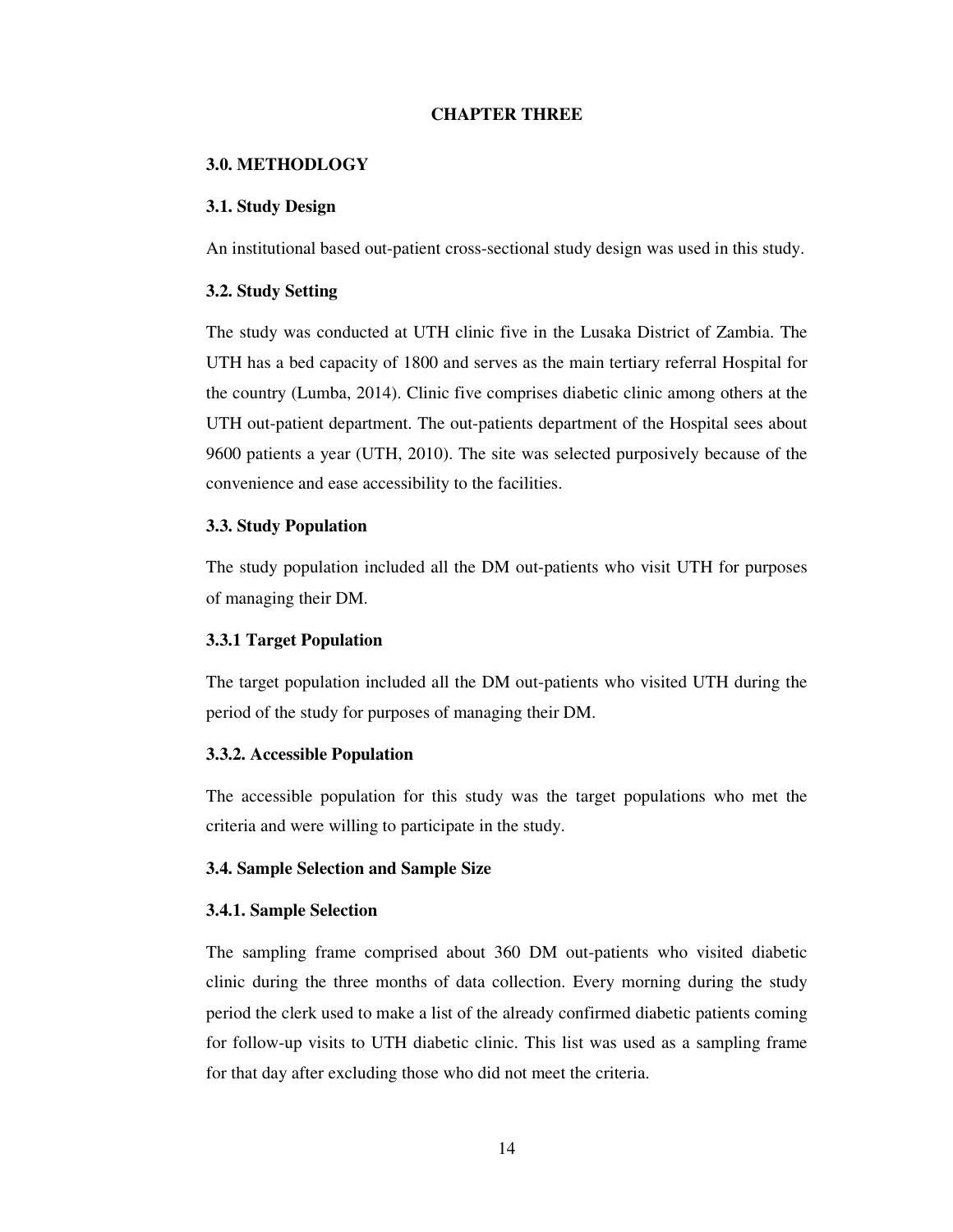The patients were identified and recruited consecutively for three months so as to eliminate selection biases.

During the study period, diabetic clinic used to receive on average nine DM outpatients per day. The patients in the study were selected using lottery simple random sampling method. Small and identical pieces of paper with numbers written on them from one to the number of patients on that day were put in a box after folding them. The numbers represented the patients as listed on the sampling frame. The pieces of paper were then mixed thoroughly together by shaking the box. Then one piece of paper was blindfold picked at a time without replacement until three patients were selected per day and finally the required sample size for the study was reached. The method ensured that each patient had an equal chance of being included in the sample and this was feasible in terms of time, human, financial and material resources.

#### **3.4.1.1. Inclusion criteria**

- $\triangleright$  Confirmed diagnosis of DM with out-patients follow up in diabetic clinic.
- $\triangleright$  Aged 15 years and above.
- $\triangleright$  Informed written consent given.

#### **3.4.1.2. Exclusion Criteria**

- $\triangleright$  Newly diagnosed cases of DM out-patients who visited diabetic clinic.
- $\triangleright$  Confirmed DM out-patients who were recruited in the previous month(s).
- $\triangleright$  Refusal to give consent

#### **3.4.2. Sample Size Calculation**

$$
s = X^{2}NP (1-P) \div d^{2} (N-1) + X^{2}P (1-P)
$$

Where;

s = required sample size.

 $X^2$  = the table value of chi-square for 1 degree of freedom at the desired confidence level of 0.05 (1.96<sup>2</sup> = 3.84).

 $N =$  the population size.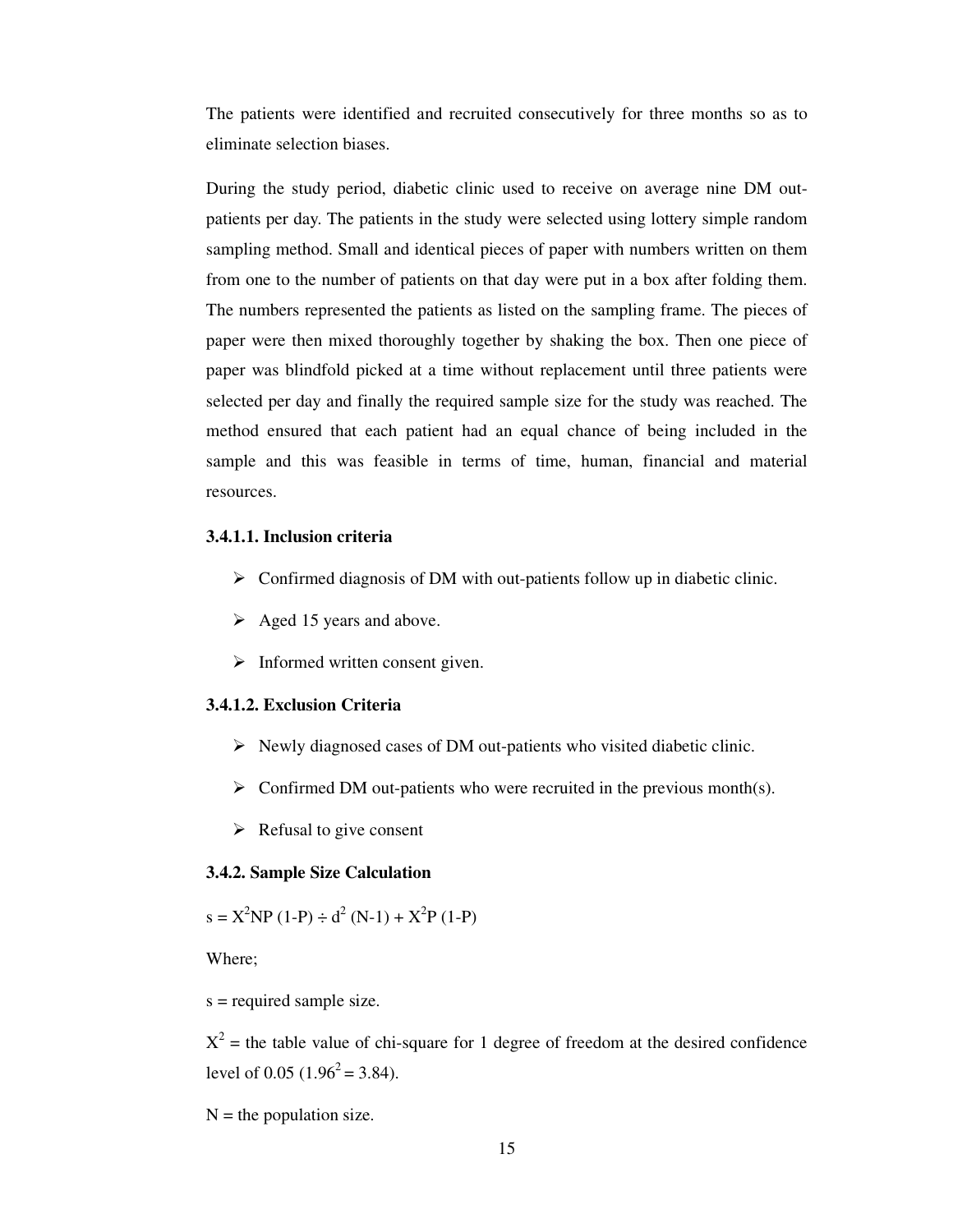$P =$  the population proportion (assumed to be 0.50 since this would provide the maximum sample size).

 $d =$  the degree of accuracy expressed as a proportion  $(0.05)$ .

Choosing  $X = 1.96$  $N = 360$  $P = 0.50$  $d = 0.05$  $s = 3.84*360*0.5 (1-0.5) \div 0.05^2 (360-1) + 3.84P (1-0.5)$  $s = 186$ 

The sample size was calculated based on the 360 DM out-patients who passed through diabetic clinic five during the period of data of data collection. Based on Krejcie and Morgan's (1970) formula for calculating sample size of a finite population, this gave a calculated sample size of 186 participants. However, a higher number was targeted in order to account for possible exclusions due to refusal to give consent, very sick and the need to carry out subgroup analysis.

#### **3.5. Data Management**

#### **3.5.1. Data Collection Tool**

A structured interview schedule was used to collect demographic data, selfmanagement behaviour data, clinical data, and entering laboratory measurement results of all the patients under study. The tool was based on the WHO STEPS instrument (WHO, 2007).

#### **3.5.1.1. Validity**

To ensure validity, all the independent variables as well as the confounders were considered in this study by capturing them in the interview schedule during data collection and data analysis.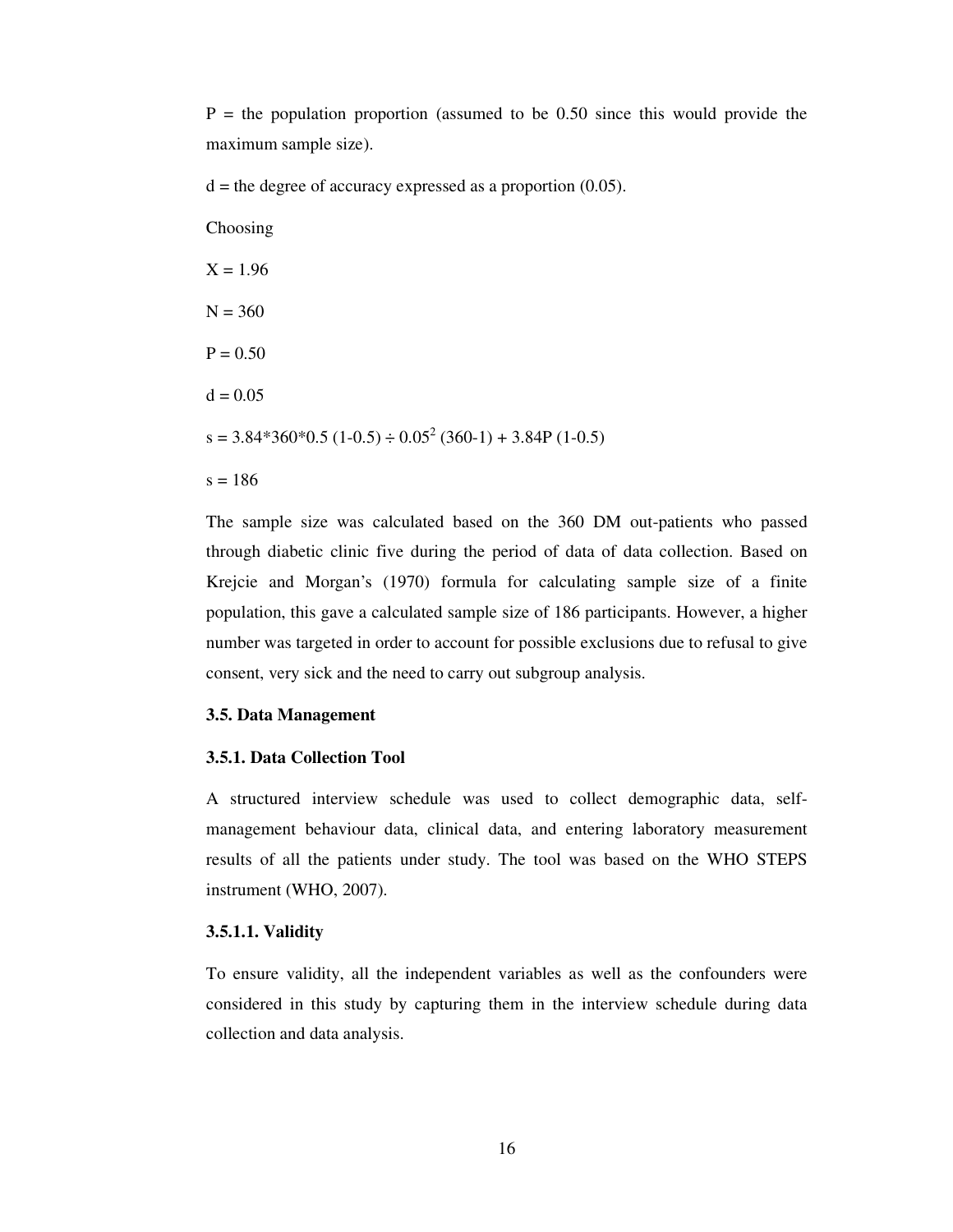#### **3.5.1.2. Reliability**

The same interview schedule and method of collecting and procession the specimens and data was used on all the patients.

#### **3.5.2. Data Collection Technique**

Two Nurses were recruited as research assistants and oriented for two days on data collection using the interview schedule. However, the blood sample collection was done by other staff at UTH such as the clinic five Nurses, clinical chemistry Laboratory Technologists, Biomedical Scientists and the researcher after an informed written consent was obtained. This was done as part of the routine clinical management of DM out-patients. The data and blood samples were collected between September and November 2013 at UTH clinic five every week day from 07:00 hours to 11:00 hours.

A three step process of data collection was set up and included patient selection, interview and blood sample collection. The research assistants and other staff at clinic five were sensitised on the whole process of data collection so as to reduce the waiting time of the patients. This also ensured that the normal standard of care of the patients was not compromised in any way. This process was done every day and to complete the process, each patient was expected to pass through all the three steps.

#### **3.5.2.1. Patient selection**

On arrival of the patient at clinic five, the clerk sorted out all the DM patients visiting clinic five for follow-up visits and prepared a list. The list was scrutinized for those who met the criteria by the researcher and research assistants. The patient's anthropometric measurements were checked at the nurses' desk and those of interest included weight, height and blood pressure. Thereafter, the patients were reviewed by the DM clinic medical officer in the screening room for their usual routine followup visits.

#### **3.5.2.1.1. Anthropometric Measurements**

The weight and height of the patients were measured using a ZT-160 adult weighing mechanical scale model with a height rod (Wuxi Weigher Factory Company (Co), limited (Ltd), Zhejiang, China). The blood pressure was measured using the Citizen Digital Blood Pressure Monitor (Citizen Systems Japan Co., Ltd, Tokyo, Japan).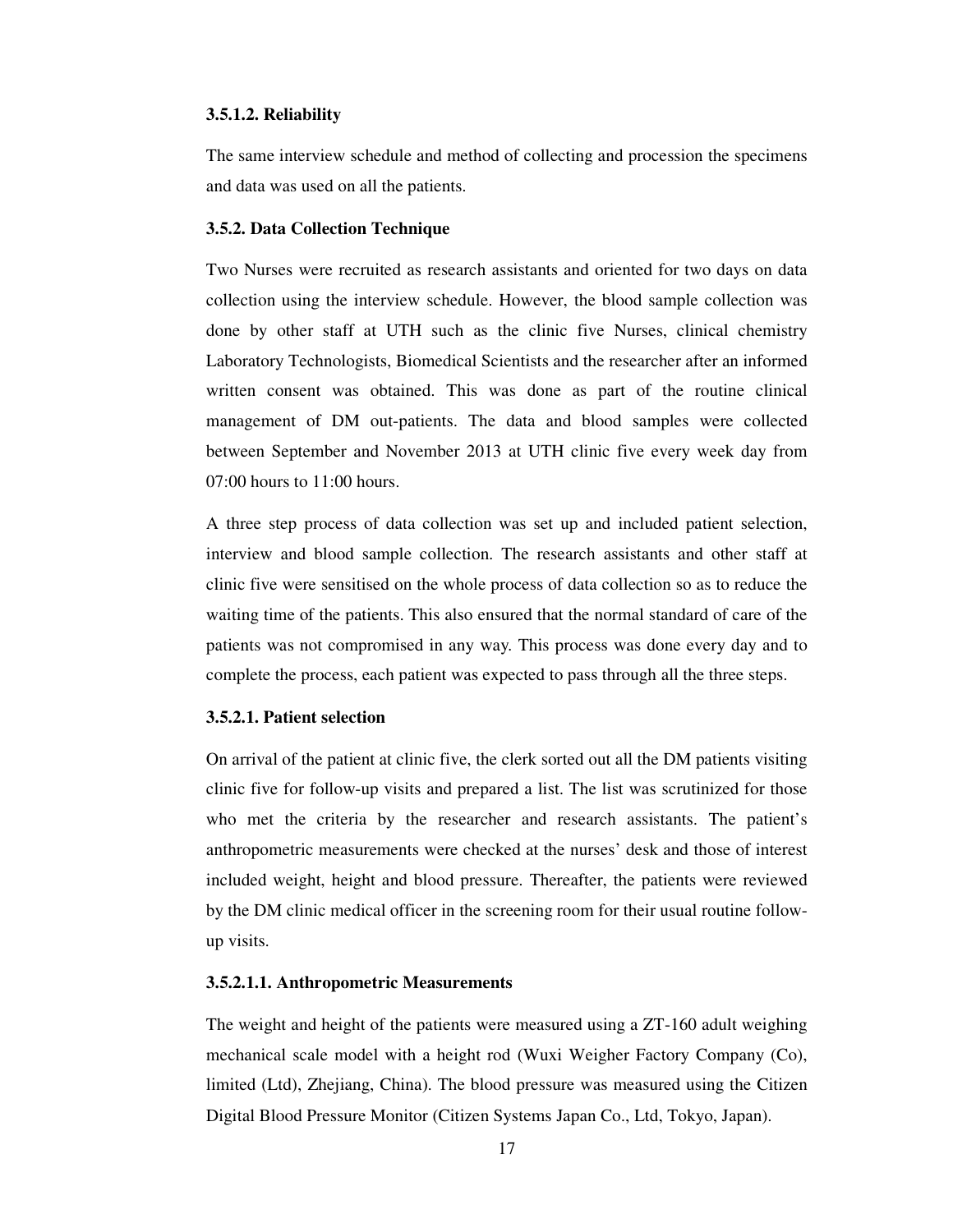The BMI was calculated from the height and weight based on the formula developed by the Belgian astronomer, statistician, mathematician and sociologist, Lambert Adolphe Jacques Quételet in 1835 (Garabed, 2007). A scientific calculator FX-82ES (CASIO computer Co. Ltd, Tokyo, Japan) was used to obtain the actual BMI figure by dividing weight in kilograms (kg) with height squared in metres (m) which was also verified by the BMI chart (WHO, 2006). These measurements were later on entered onto the interview schedule.

#### **3.5.2.2. Interview of Patient**

After being reviewed by the medical officer for their follow-up visits, the patients were directed to the interview room. Self-introduction to the patients was done by the researcher and research assistants before the interview. In the interview room, patients were interviewed by the researcher or research assistants so as to obtain demographic, self-management data and to extract clinical data from the medical records. Each interview lasted for about 15 to 25 minutes. At the end of each interview, patients were given time to ask questions, which were answered accordingly. The patients were thanked at the end of the interview for their participation in the study.

#### **3.5.2.2.1. Demographic and Self-Management Behaviour Data**

The demographic and self-management behavior data from all the consenting patients was collected by interview. The data included age, sex, education, adherence to antidiabetic treatment, reasons for non-adherence to antidiabetic treatment, SBGM, means of SBGM and involvement in any exercise.

#### **3.5.2.2.2. Clinical Data**

The medical records of consenting patients were also reviewed to extract data on DM type, DM duration, antidiabetic treatment type, non-antidiabetic treatment type, comorbidity, BMI, DM family history, systolic blood pressure and FPG. The data were later entered onto the interview schedule.

#### **3.5.2.3. Blood Sample Collection and Processing**

After the interview, the patients who still consented to blood collection had a blood sample collected from either the median cubital vein or cephalic vein on the left upper limb. Each patient was asked to sit comfortably on a chair.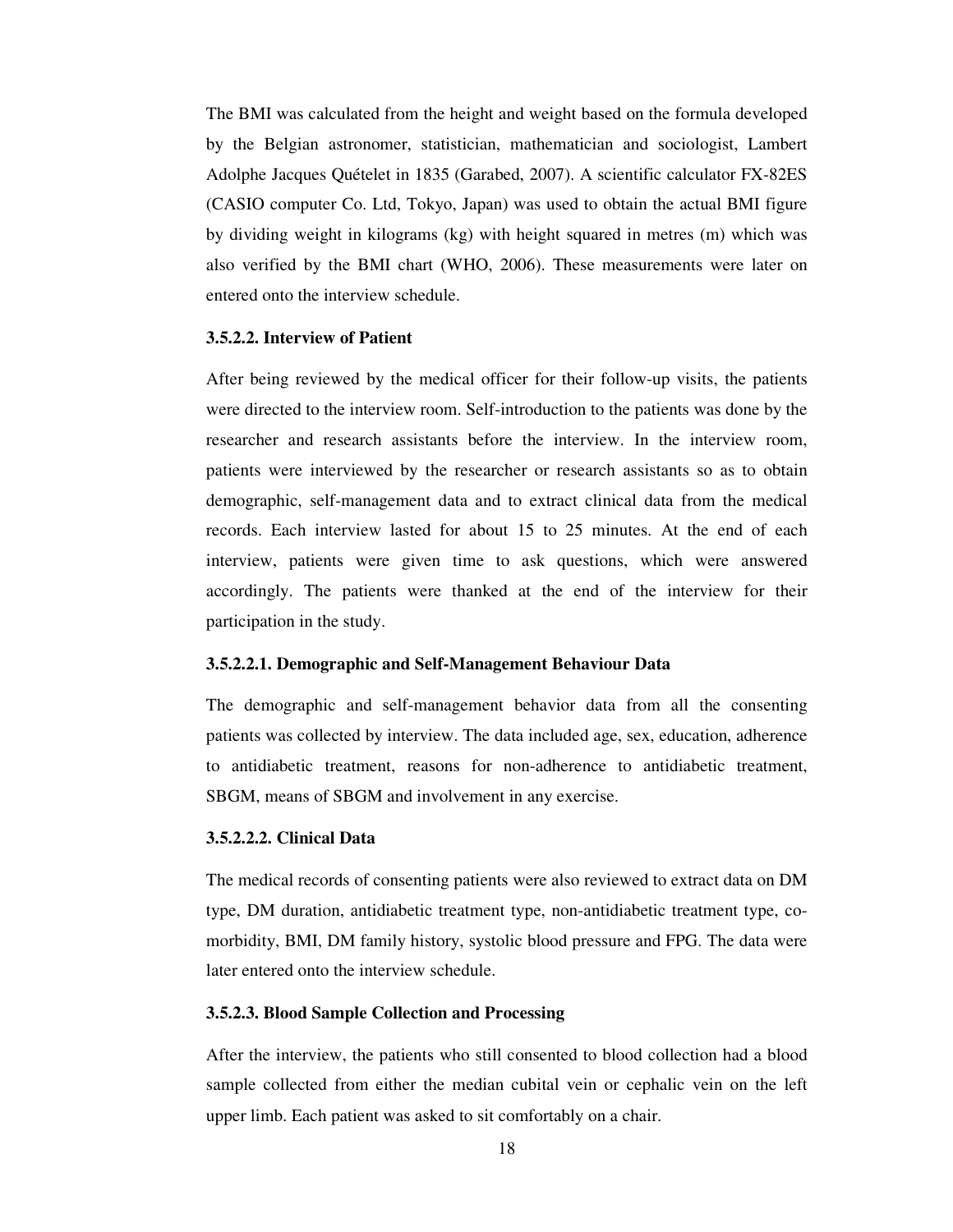Before drawing blood, a sterile spirited cotton wool swab was used to clean the actual site of blood collection. The total amount of blood that was collected from each patient was eight millilitres (mL); four mL for  $HbA_{1c}$  and four mL for FPG.

The venous blood sample collection was done using a sterile 21 G needle and a sterile 10 mL syringe and then transferred into potassium ethylenediaminetetraacetic acid (K2-EDTA) (lavender top tube) for  $HbA_{1c}$  and sodium fluoride/potassium oxalate (light grey top tube) for FPG blood collection tubes (Kiechle, 2005). The standard anticoagulant used for haematology is K2-EDTA because it preserves the cellular components of the blood. Sodium fluoride functions by stabilising the RBC membrane and inhibiting the enzyme systems involved in glycolysis, which prevents RBCs metabolising any glucose present in the sample. Thus, it is the only suitable sample for accurate glucose analysis. Fluoride is a potent inhibitor of many enzymes and the inhibition of glycolysis tends to cause fluid shifts. Fluoride is a weak anticoagulant on its own, so potassium oxalate; another powerful enzyme inhibitor is usually added to supplement its action (Kiechle, 2005).

After drawing blood, a sterile dry cotton wool swab was applied over the punctured site for about a minute to avoid bleeding. The sample was coded with participant's unique secret identity. The samples were held in the tube racks in a cooler box containing ice packs. The samples were later taken to the laboratory for initial processing. The  $HbA_{1c}$  samples were kept at room temperature for less than eight hours before storage. The samples were stored in the refrigerator at  $5^{\circ}$ C for two weeks before running the test (Guder and Zawta, 2001). The FPG samples, were centrifuged for three minutes at 3000 revolutions per minute (RPM) using the CLIO IEC Centrifuge (Thermo Electron Industries, Chateau-Gontier-France). After centrifuging, the plasma was separated from the cells and transferred into a clean non-additive tube (red top tube).

If separation is delayed, the glucose value continues to decrease in whole blood after sample collection because of RBC glycolysis. Despite the use of coagulation inhibitors in plasma testing, some studies have shown that sodium fluoride takes time to work, so that at the end of the 1st hour at  $25^{\circ}$ C, glucose decrease in the plasma is similar regardless of whether sodium fluoride was used in the tube (Schwartz, Reichberg and Gambino, 2005).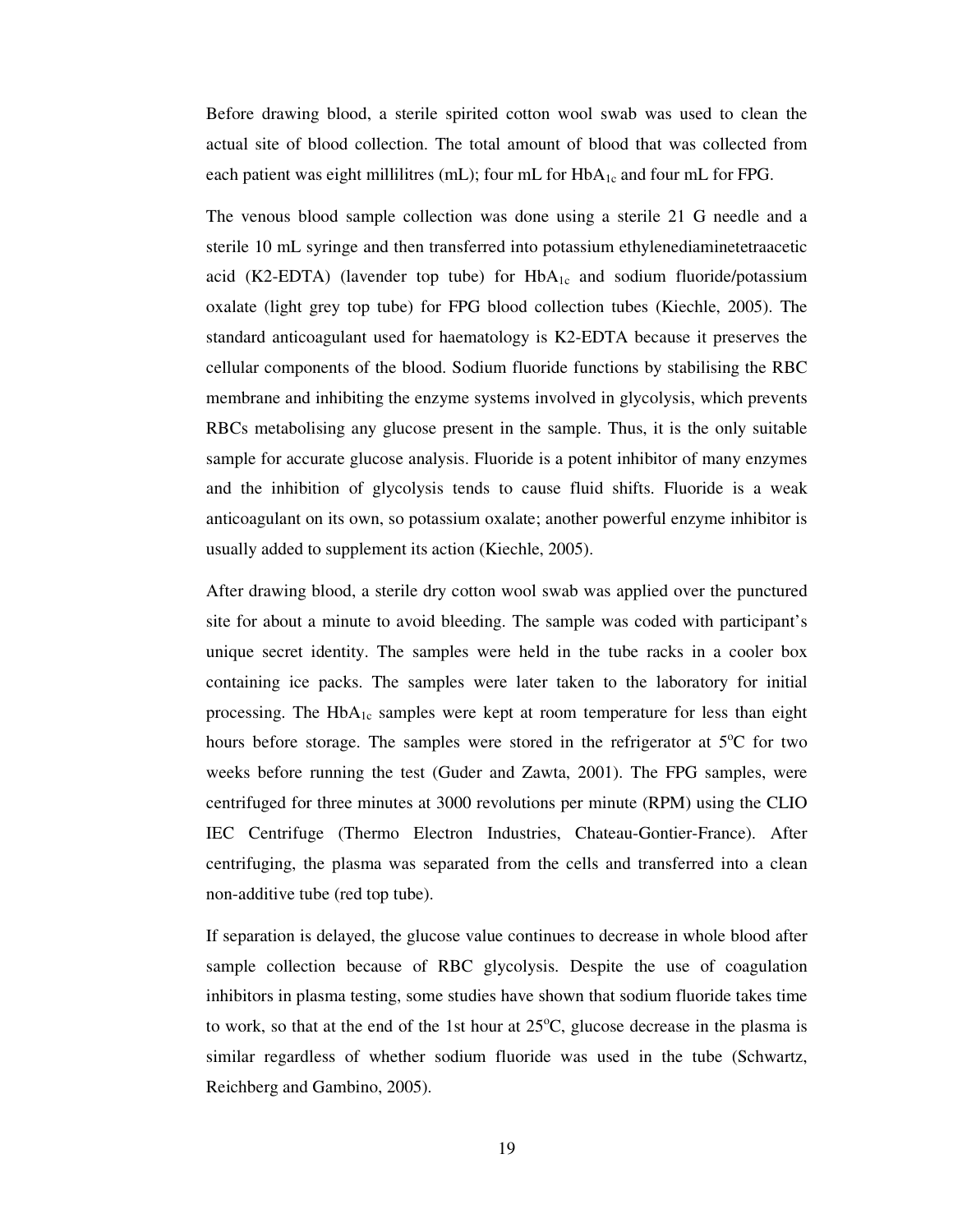It is estimated that, plasma glucose levels are reduced by 0.6 mmol/L per hour by consumption of glucose in the RBC's glycolytic pathway (Sacks et al., 2002). Thus, the plasma was separated from the cells within one hour of collection as processing time is an important factor (Nicholas, 2005). In addition, faster laboratory turnaround time is one reason that plasma has become the gold standard for glucose measurement than serum. The separated plasma was stored in the refrigerator at  $4^{\circ}C$ for three days before running the test.

#### **3.5.2.4. HbA1c Measurement**

In the laboratory, in vitro diagnostic method was used for the quantitative determination of  $HbA_{1c}$  percentage, a marker of DM, in human blood by colorimetry and turbidimetry on ABX Pentra 400 Automated Clinical Chemistry Analyser (HORIBA ABX SAS, 34184 Montpellier, France). In order to determine  $HbA_{1c}$  as a percentage of THb five HbA<sub>1c</sub> reagents, six HbA<sub>1c</sub> calibrators and three HbA<sub>1c</sub> controls were used as follows:

#### **ABX Pentra HbA1c WB: Haemolysate Reagents (REF: A11A01702)**

The ABX Pentra  $HbA_{1c}$  WB is a multi-reagent kit containing five reagents which include antibody reagent  $(R1)$  (1 x 23 mL) diluted with diluent I  $(R5)$  (1 x 25 mL), agglutinator reagent (R2) (1 x 23 mL), haemolysis reagent (R3) (110 mL) and THb reagent (R4) (2 x 21 mL). The HbA<sub>1c</sub> WB haemolysis reagent is also sold separately under the reference A11A01730 (HORIBA ABX SAS, 34184 Montpellier, France).

Three volumes of R1 were mixed with two volumes of R5. The mixture was allowed to stabilise for approximately an hour in the refrigerated Analyser reagent compartment before the first use. However, R2, R3 and R4 are supplied as ready-touse solutions. These reagents were carefully mixed by inverting five to 10 times, and poured into a reagent bottle. The reagents were allowed to stabilise in the refrigerated Analyser reagent compartment for half an hour before use. The reagents were later placed in the reagents racks of the Analyser before assay.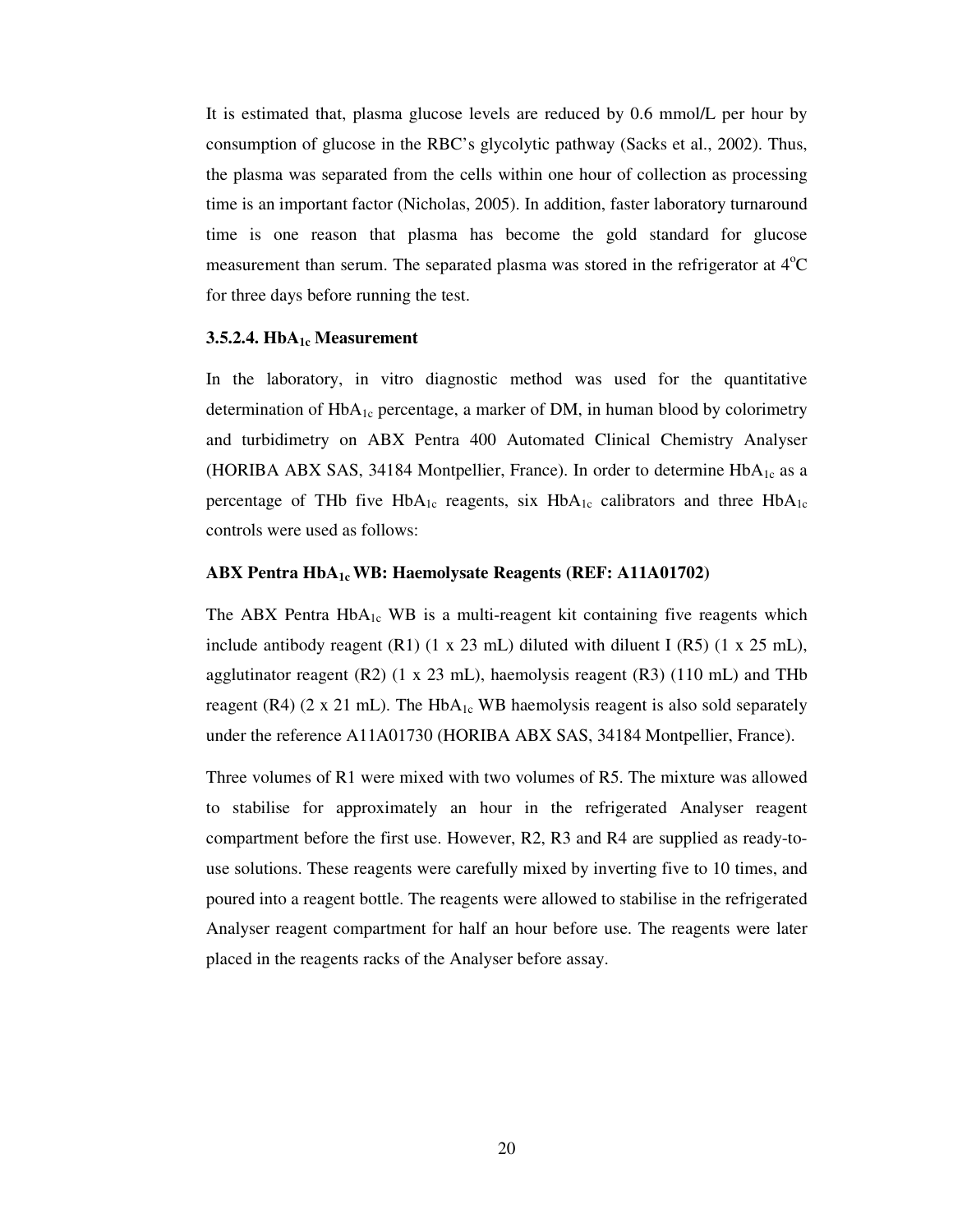### **ABX Pentra HbA1c WB Calibrators (REF: A11A01703)**

The six calibrators (CAL) included CAL 1 (1 x 8 mL), CAL 2 (1 x 2 mL), CAL 3 (1  $x 2$  mL), CAL 4 (1 x 2 mL), CAL 5 (1 x 2 mL) and CAL 6 (1 x 2 mL) (HORIBA ABX SAS, 34184 Montpellier, France). The calibrators were used to calibrate the analyser results. Thus, six  $HbA_{1c}$  calibrator levels were considered. These calibration procedures are compatible with the NGSP/DCCT certification. The calibration was done on the  $11<sup>th</sup>$  day from the previous calibration. The THb was calibrated with the CAL 1 using a target THb value. The calibrators just as the reagents are not lotdependent and are submitted to an internal quality control at HORIBA Medical. The CALs were placed on board the Analyser in quantities of 150 µl except for CAL 1 with  $200 \mu l$ .

# **ABX Pentra HbA1c WB Control (REF: A11A0174)**

The Control kit has Normal control (2 x 0.25 mL) (lyophilisate), Pathological control (2 x 0.25 mL) (lyophilisate) and a buffer (1 x 2 mL) (HORIBA ABX SAS, 34184 Montpellier, France). The controls were diluted to 1:51 with R3, carefully mixed and allowed to stand for five minutes at room temperature (until a greenish colouring was obtained) before carrying out the test in the Analyser. The controls were used for internal quality control. Each control was assayed daily and after each calibration the values were recorded on the Levey Jennings chart.

The results were within the range of the defined confidence limits of the UTH clinical chemistry laboratory of  $HbA_{1c}$  3.6 - 6% or 15.85 - 42.08 mmol/mol. The standard values were compatible with the NGSP reference values. The reconstituted latex solutions were stored in the refrigerator at temperatures between 2°C and 8°C after reconstitution for two months. Only the required quantity was used, and immediately placed the reagents in the refrigerator after use as recommended by Knowles, Haigh and Michaud (1986).

### **Blood Sample**

The whole-blood sample was carefully manually mixed by inverting five to 10 times with the haemolysis reagent  $(R3)$   $(0.05$  mL of sample for 2.5 mL of R3) in a nonadditive tube before placing the mixture on board the Analyser. A positive displacement pipette was used for collecting whole blood from the tube.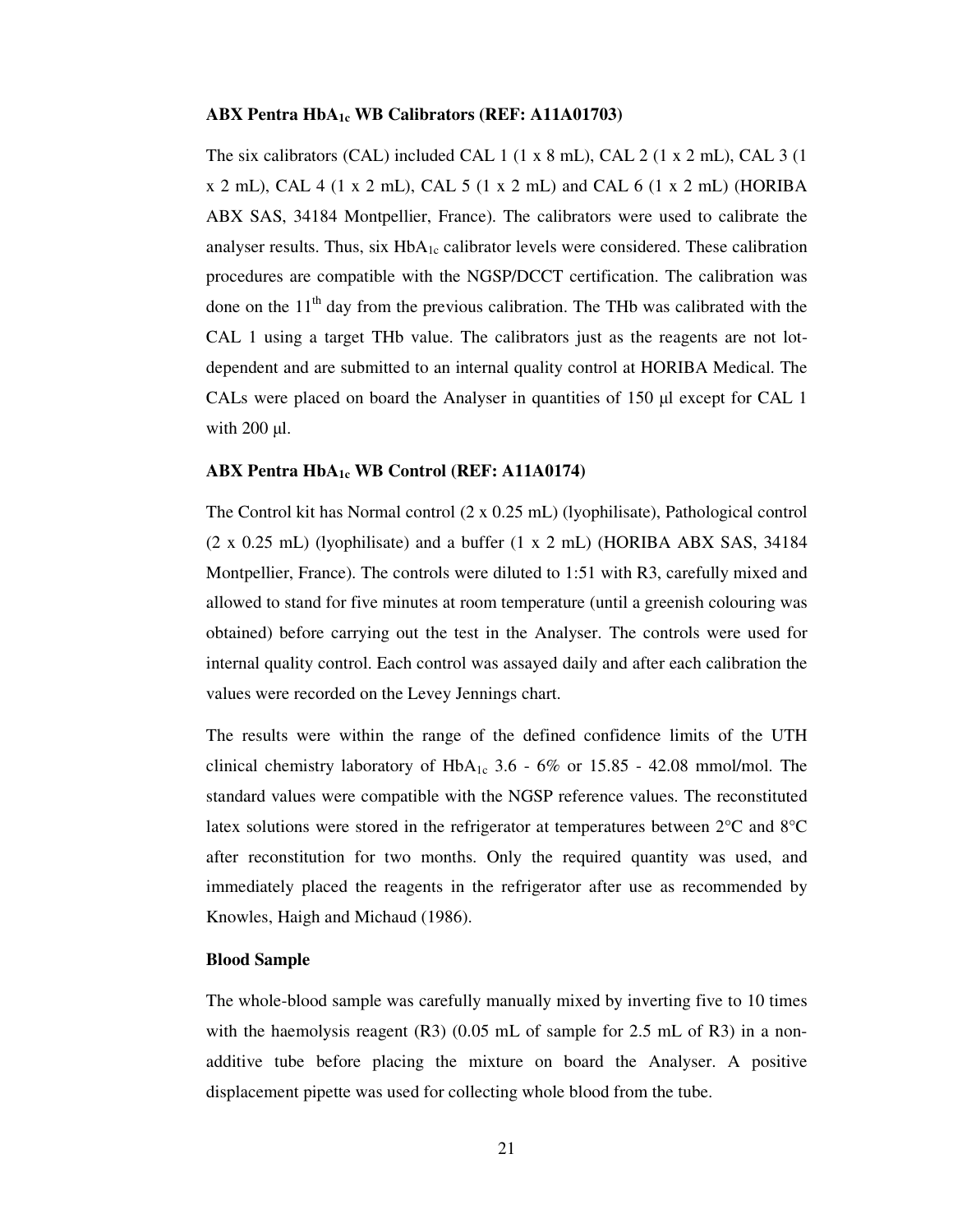The RBCs were lysed and the Hb chain was hydrolysed by the action of a protease present in the reagent. The samples were analysed within 60 minutes of mixing.

 $HbA_{1c}$  is expressed as a percentage of the total haemoglobin (THb) content. In order to determine THb concentrations by spectrophotometry, the different forms of Hb were converted into a single form having a uniform absorbance spectrum. The  $HbA_{1c}$ and THb values in µmol obtained with the test were used to calculate the  $HbA_{1c}/THb$ ratio and were not used individually to establish the values (Wolf, Lang and Zander, 1984). Hb $A_{1c}$  and THb concentrations were measured, and the ratio was given as a percentage of HbA<sub>1c</sub>. The HbA<sub>1c</sub> in percentage form was converted to HbA<sub>1c</sub> SI units of mmol/mol using the standard conversion formula as per the IFCC guidelines.

The THb reagent (R4) was used to determine THb. The method is based on the conversion of all forms of Hb into alkaline haematin in an alkaline solution of nonionic detergent as described in the original procedure by Wolf, Lang and Zander (1984). The reaction is triggered off by the addition of a blood sample pre-treated with R4, resulting in a green colouration of the solution. The conversion of the different types of Hb into alkaline haematin with a defined absorbance spectrum allows the calculation of the THb concentration. Hb was measured using an endpoint method at 550 nanometre (nm). The Hb levels are directly proportional to an increase in the optic density (OD) observed (Wolf, Lang and Zander, 1984).

The latex agglutination inhibition test was used to measure specific HbA<sub>1c</sub>. An agglutinin (synthetic polymer containing multiple copies of the immunoreactive portion of HbA<sub>1c</sub>) causes the agglutination of the latex particles covered with monoclonal mouse antibodies specific for  $HbA_{1c}$ . In the absence of  $HbA_{1c}$  in the sample, the agglutinin in the Agglutinator Reagent (R2) and the microparticles covered with Antibody Reagent (R1) agglutinate. The agglutination leads to an increase in the absorbance of the suspension. The presence of  $HbA_{1c}$  in the sample reduces the rate of agglutination, for  $HbA_{1c}$  enters into competition with the agglutinator reagent (R2) at the microparticles' antibody docking sites. The greater the amount of  $HbA_{1c}$  in the sample, the lower the agglutination rate. Thus, the increase in absorbance is inversely proportional to the concentration of  $HbA_{1c}$  in the sample. The reaction was measured by absorbance at 550 nm and the agglutination rate was used to calculate the concentration from a calibration curve.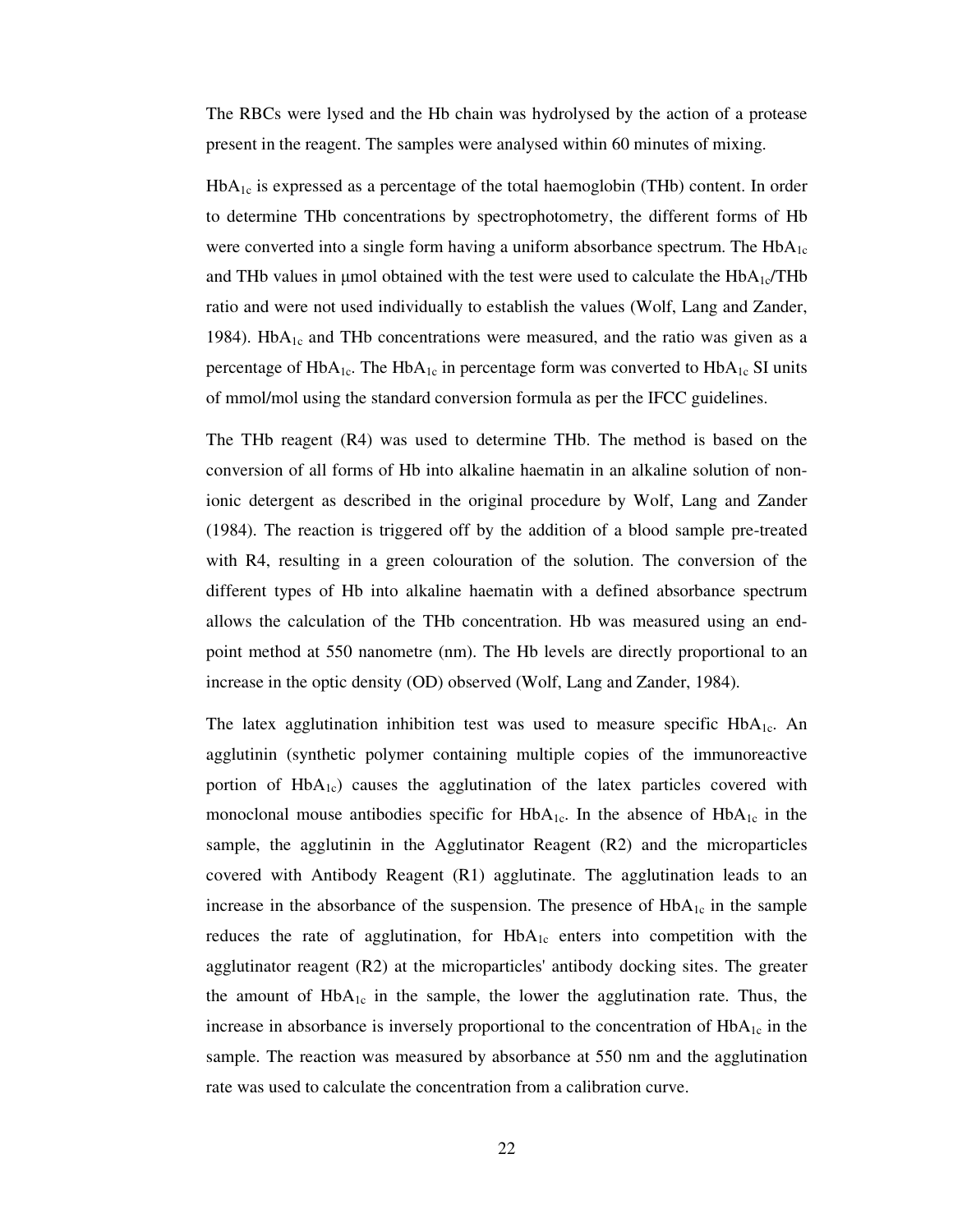The percentage of  $HbA_{1c}$  was then calculated using  $HbA_{1c}$  and THb values in µmol (Jeppsson et al., 2002).

# **3.5.2.5. FPG Measurement**

The ABX Pentra Glucose phenol + aminophenazone (PAP) CP diagnostic reagent was used for quantitative in-vivo determination of glucose PAP in plasma by colorimetry using the ABX Pentra 400 Automated Clinical Chemistry Analyser (HORIBA ABX SAS, 34184 Montpellier, France).

### **ABX Pentra Glucose PAP CP Reagent (REF: A11A01668)**

This is a ready-to- use reagent (1 x 90 mL) comprising phosphate buffer, pH 7.40 (13.8 mmol/L), Phenol (10 mmol/L), 4-aminoantipyrine (0.3 mmol/l), glucose oxidase ( $\geq$  10,000 U/l) peroxidase ( $\geq$  700 U/l) and sodium azide (< 0.1 per cent) (HORIBA ABX SAS, 34184 Montpellier, France). On removing the cap, the cassette was placed in the refrigerated Analyser reagent compartment.

# **ABX Pentra MultiCalibrator (REF: A11A01652)**

The MultiCal (10 x 3 mL) (lyophilisate) was used for calibration (HORIBA ABX SAS, 34184 Montpellier, France). Measured amounts were placed on board the Analyser.

### **ABX Pentra N Control (REF: A11A01653)**

The ABX Pentra N Control (10 x 3 mL) (lyophilisate) was used for internal quality control (HORIBA ABX SAS, 34184 Montpellier, France). Measured amounts were placed on board the Analyser.

# **ABX Pentra P Control (REF: A11A01654)**

The ABX Pentra P Control (10 x 5 mL) (lyophilisate) was used for internal quality control (HORIBA ABX SAS, 34184 Montpellier, France). Measured amounts were placed on board the Analyser. Each control was assayed daily and after each calibration. The results were within the range of the defined confidence limits (3.5- 5.5 mmol/L) by UTH clinical chemistry laboratory. The opened reagent cassette placed in the refrigerated analyser reagent compartment was used within 83 days (on-board stability).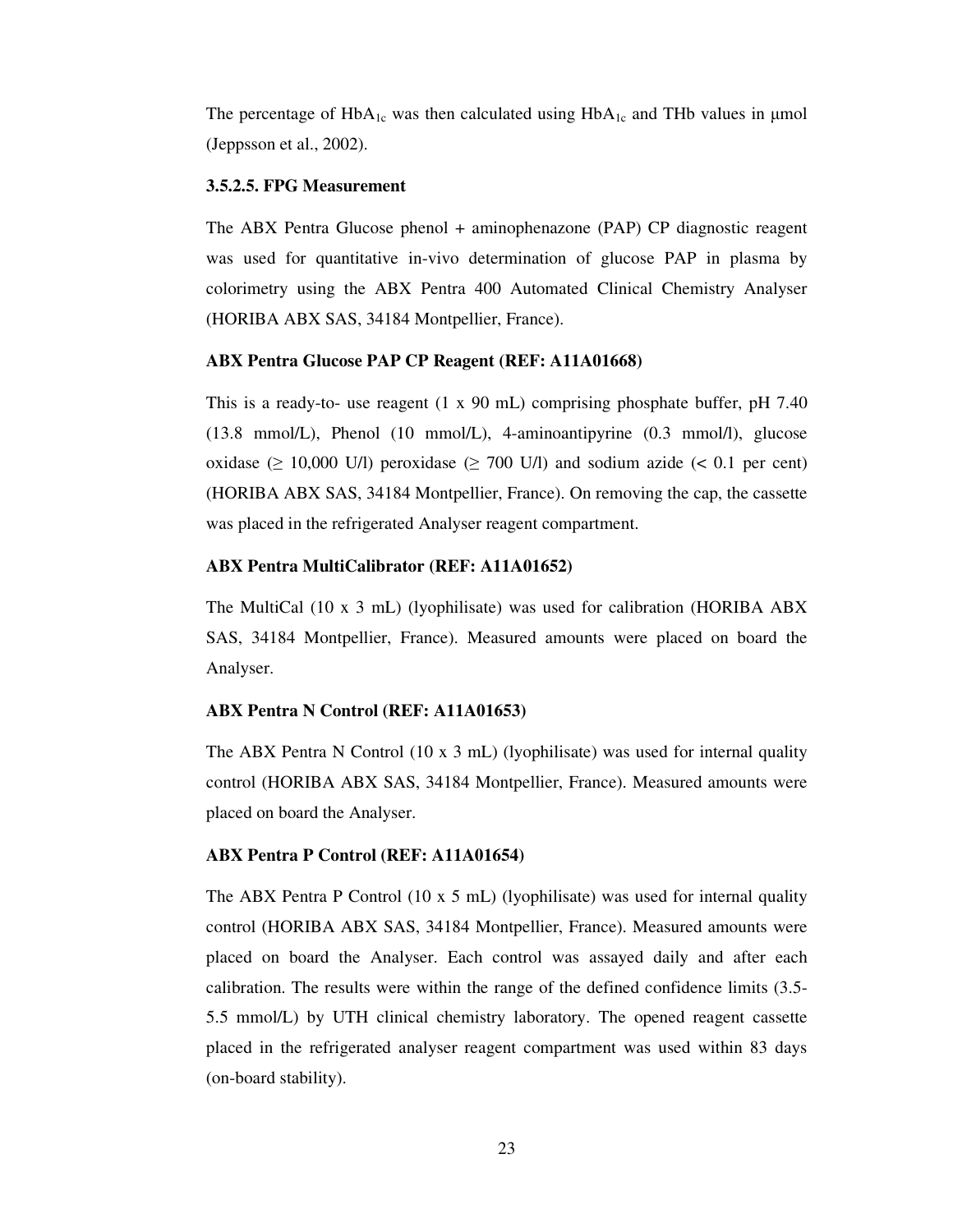The plasma sample volume for analysis on the analyser was 4 µl per test. The FPG was measured by the enzymatic determination of glucose using the Trinder method. This method determines the presence of glucose or glucose oxidase (GOD) using the Trinder reagent, and is a colour change test resulting from the Trinder reaction. The Trinder reagent, named after P. Trinder of Sunderland comprises 4-aminoantipyrine (4-AAP) and phenol (p-hydroxybenzene) (Yamagishi, Stanford, and van Ast, 2001). The Trinder reaction is the reaction between hydrogen peroxide  $(H_2O_2)$  and the phenol and AAP to form a quinone (quinoneimine), catalysed by the presence of a peroxidase (POD) (such as horseradish peroxidase) (Arvind, Rajiv and Sudhanshu, 2004).

The equations of the reactions are:

- $\triangleright$  Glucose + O2 Glucose oxidase Glucose acid + H<sub>2</sub>O<sub>2</sub>
- $\geq 2H_2O_2$  + Phenol + 4AAP (4-aminoantipyrine) Peroxidase Quinoneimine +  $4H<sub>2</sub>O$

The  $H_2O_2$  is itself produced by an initial reaction where the glucose is oxidised in the presence of the GOD catalyst into  $H_2O_2$  and gluconic acid or glucose acid. The formed  $H_2O_2$ , is detected by a chromogenic  $O_2$  acceptor, phenol-aminophenazone in the presence of POD. The quinone is red-violet in colour, with the intensity of the colour formed being in proportion to the glucose concentration (Arvind, Rajiv and Sudhanshu, 2004). The increase in absorbance colour measured at 510 nm is proportional to the glucose concentration in the sample (Dosoretz and Ward, 2006). The analyser automatically computes the glucose concentration in mmol/L of each sample (Sacks et al., 2002).

#### **3.5.3. Data Analysis**

Following data collection, the pre-coded interview schedule was double checked for completeness, consistency, legibility and accuracy daily. Numerical codes were used on the interview schedule. The flaws on the interview schedule were corrected. The data collected was entered and stored into the data editor of  $IBM^{\circ}$  SPSS<sup>®</sup> and statistically analysed using IBM SPSS Statistics for Windows Version 20.0 (IBM Corp. Armonk, NY, USA).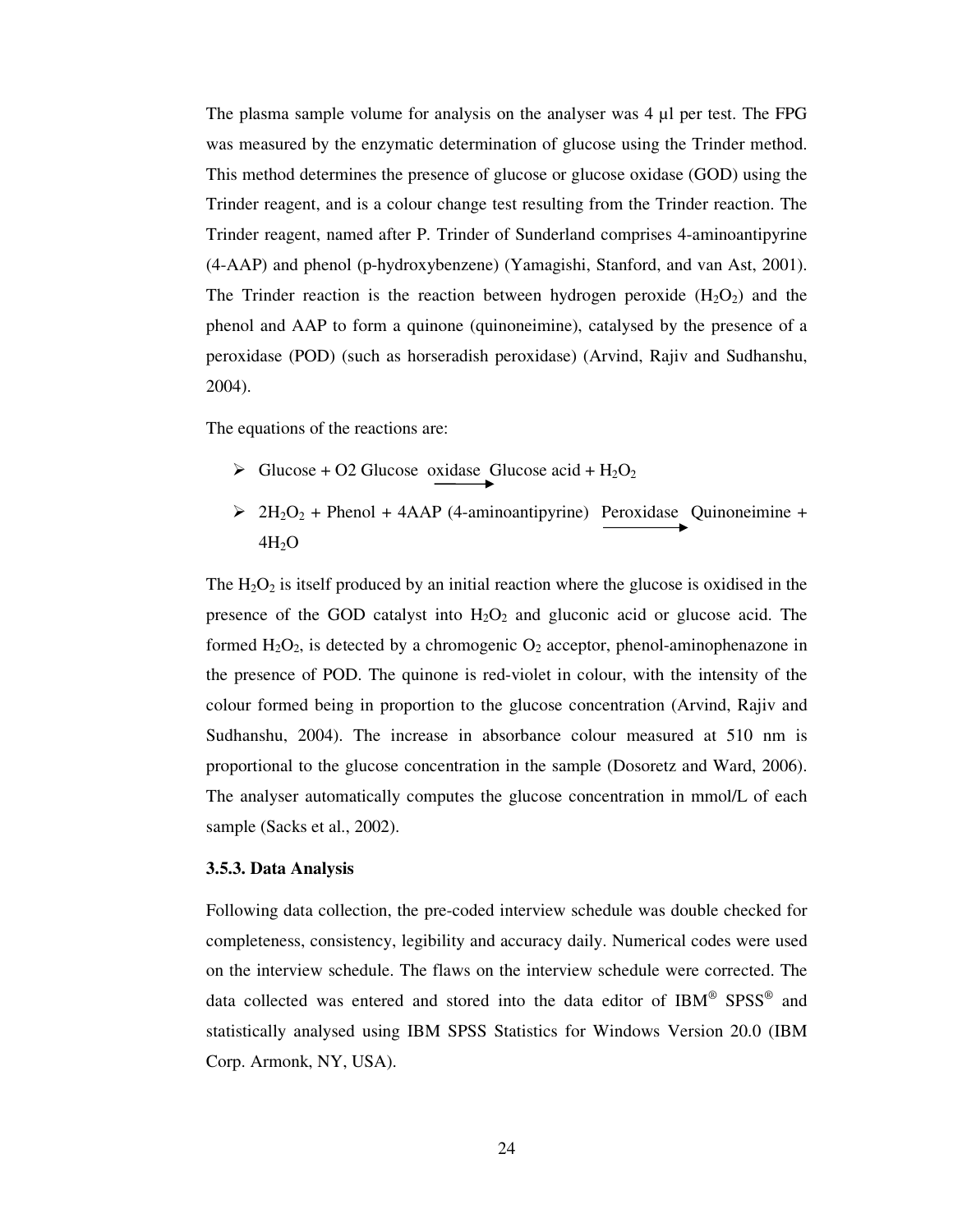This computer software statistical package enabled the researcher to obtain a data set of  $HbA_{1c}$  and demographic, self-management behavior and clinical factors associated with glycaemic control status of the DM out-patients.

The glycaemic control status reflected by  $HbA_{1c}$  levels was later dichotomised into good and poor glycaemic control status. Univariate analysis of  $HbA<sub>1c</sub>$ , FPG and the factors associated with glucose control status was carried out to describe the variables. Bivariate analysis of  $HbA_{1c}$  and each of the independent variables was carried out to ascertain association and "causality". Pearson's Chi-Squared  $(X^2)$  and Fisher's exact tests were used to determine whether there was an association between  $HbA<sub>1c</sub>$  and categorical predictors and the Student's t-test was used for continuous predictors. The Paired Samples t-test was used for repeated measures of FPG to see whether there was a difference between the means. These tests primarily helped to identify the potential predictors of glycaemic control status. The assumptions of random sample, adequate sample size and cell count and approximate normality of data for these tests were met.

Multivariate Binary logistic regression was used to determine true predictors of having good and poor glycaemic control statuses. The predictors considered statistically significant were entered into the regression model to control for confounders. A  $p$ -value of  $\lt$  0.05 was considered statistically significant. The odds ratio (OR) = 1, implied factors do not affect the odds of  $HbA<sub>1c</sub>$ , OR > 1, factors associated (effect) with higher odds of  $HbA_{1c}$ , and  $OR < 1$ , implied factors associated (effect) with lower odds of  $HbA_{1c}$  and the CI of 95 per cent was set.

The assumptions of the binary logistic regression model of multicollinearity (SE > 2), sample size (> 10 cases per predictor) and Hosmer and Lemeshow test of model fitness for data  $(X^2(8) = 4.440; P = 0.815)$ , overall test of relationship (Nagelkerke  $R^2$ ;  $p = 0.420$ ), omnibus test of model coefficients ( $X^2(26) = 67.620$ ;  $P = 0.000$ ), and classification accuracy (Accuracy rate = 78.9%) were met.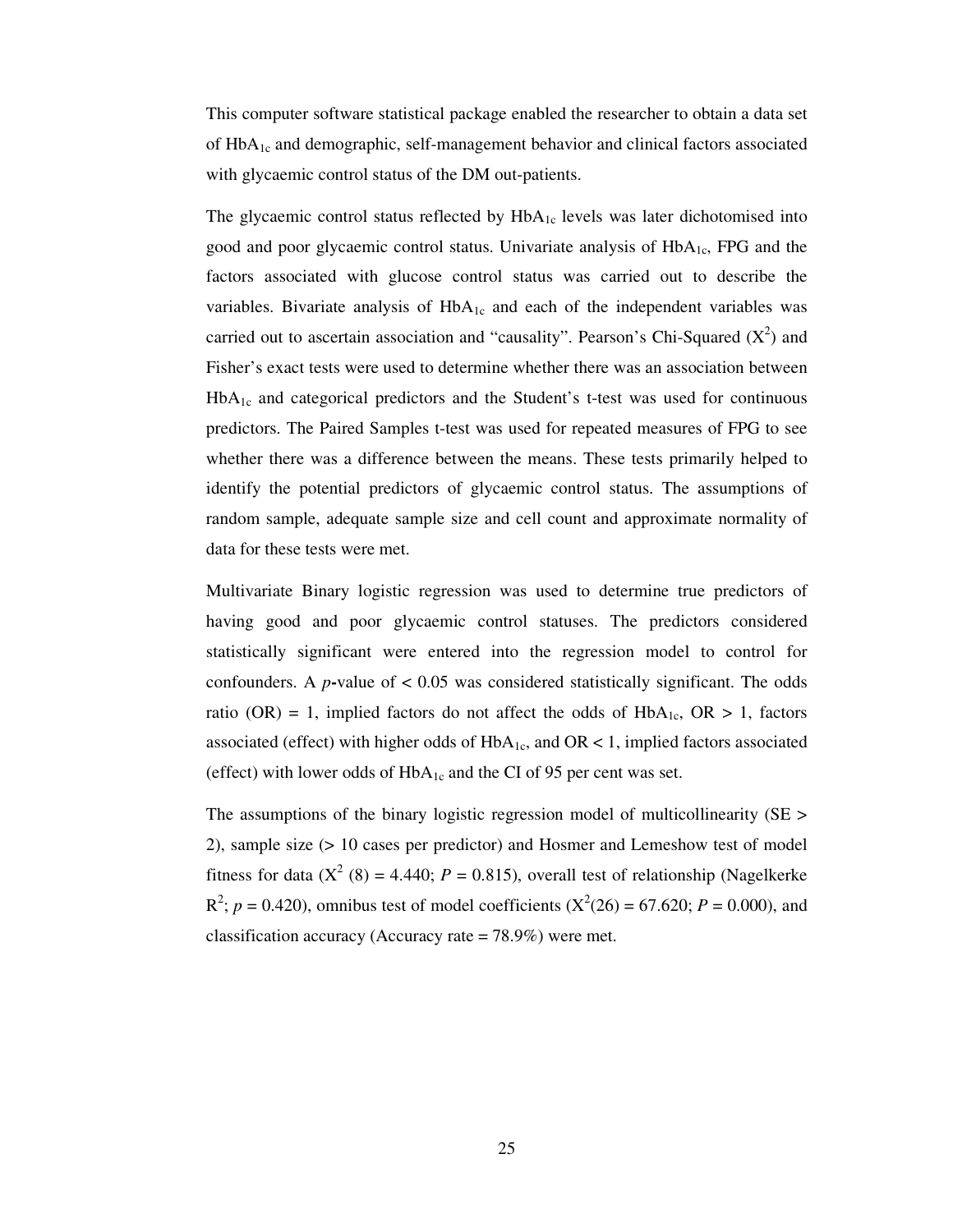# **3.6. Ethical and Cultural Considerations**

The approval to carry out the study was sought from the University of Zambia Biomedical Research Ethics Committee (UNZABREC) and the Director, Directorate of Research and Postgraduate studies.

Permission to conduct the study was obtained from the Senior Medical Superintendent of UTH and the head of the Department of Internal Medicine at UTH. There was very negligible interference to the participants beyond the general standard of clinical care offered by UTH at clinic five.

Written informed consent was obtained from the participants before the study. The researcher/research assistants introduced themselves and explained to participant the purpose and nature of the study. The participant was assured of confidentiality and that no names or any form of identification was to appear on the information sheet and structured interview schedule. Moreover, each participant was assigned a unique confidential study number, which was used when collecting and reporting data.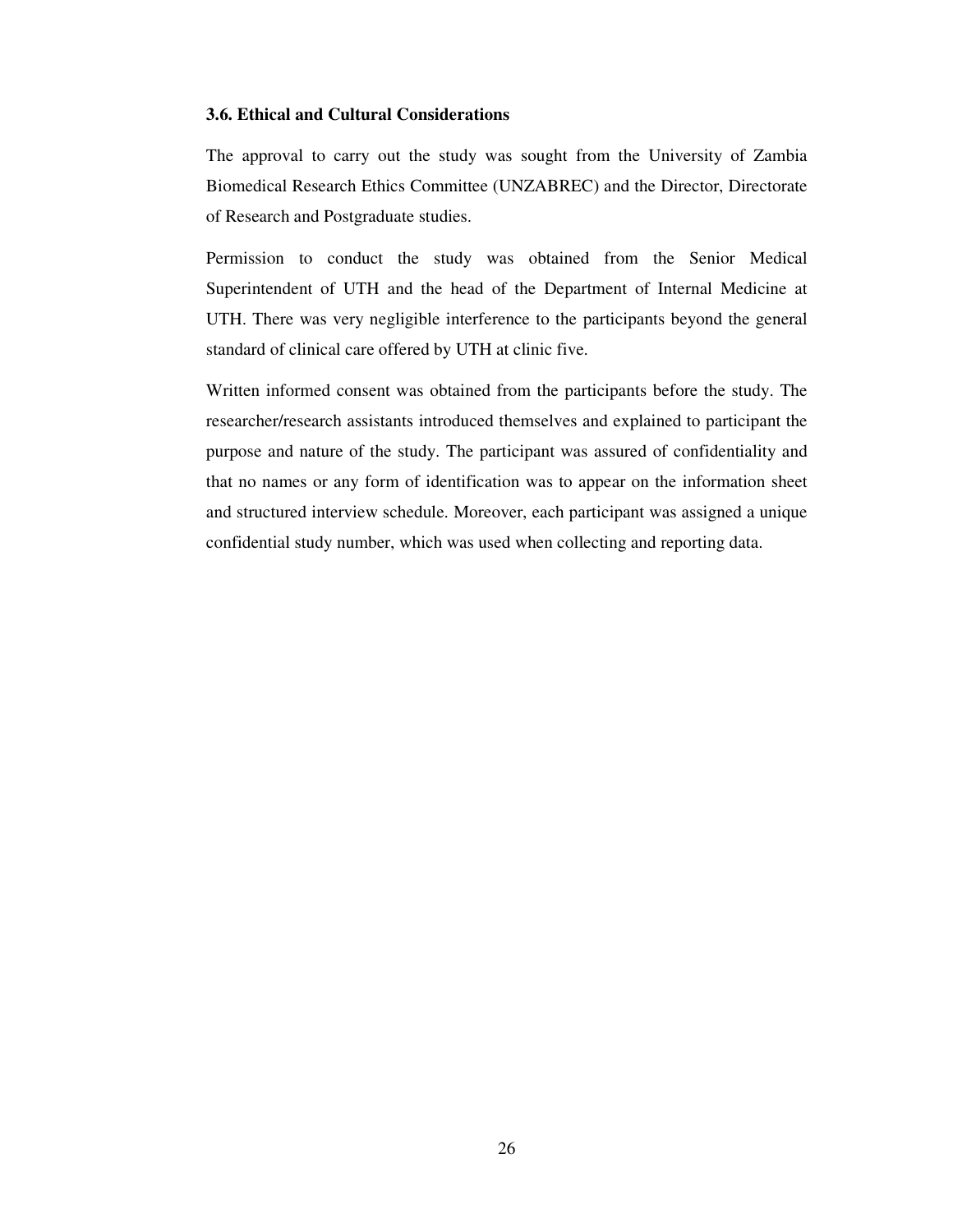# **CHAPTER FOUR**

## **4.0. Results**

A total of 198 patients were sampled from amongst the DM patients who visited UTH clinic five during the period of study. The results have been presented in frequency tables, figures and contingency tables according to the sequence and sections of the interview schedule.

# **4.1. Demographic Data**

The demographic characteristics of the patients captured during recruitment are shown in Table 3.

| <b>Variable</b>        | <b>Frequency</b> | Per cent   |
|------------------------|------------------|------------|
| Age                    |                  |            |
| 15-34 Years            | 25               | 12.6       |
| 35-54 Years            | 72               | 36.4       |
| 55 Years and above     | 101              | 51.0       |
| <b>Total</b>           | 198              | <b>100</b> |
| <b>Sex</b>             |                  |            |
| Male                   | 79               | 39.9       |
| Female                 | 119              | 60.1       |
| <b>Total</b>           | 198              | 100        |
| <b>Education Level</b> |                  |            |
| Never/Primary          | 74               | 37.4       |
| Secondary              | 92               | 46.5       |
| College/University     | 32               | 16.2       |
| <b>Total</b>           | 198              | <b>100</b> |

# **Table 3: Demographic Characteristics of Patients**

(Source: Author's own analysis, 2014)

Table 3 shows that about half of the patients were aged 55 years and above. The age range was between 19 and 82 years. The majority of the patients were female and almost half of the patients had secondary education and the remaining had either primary or university education.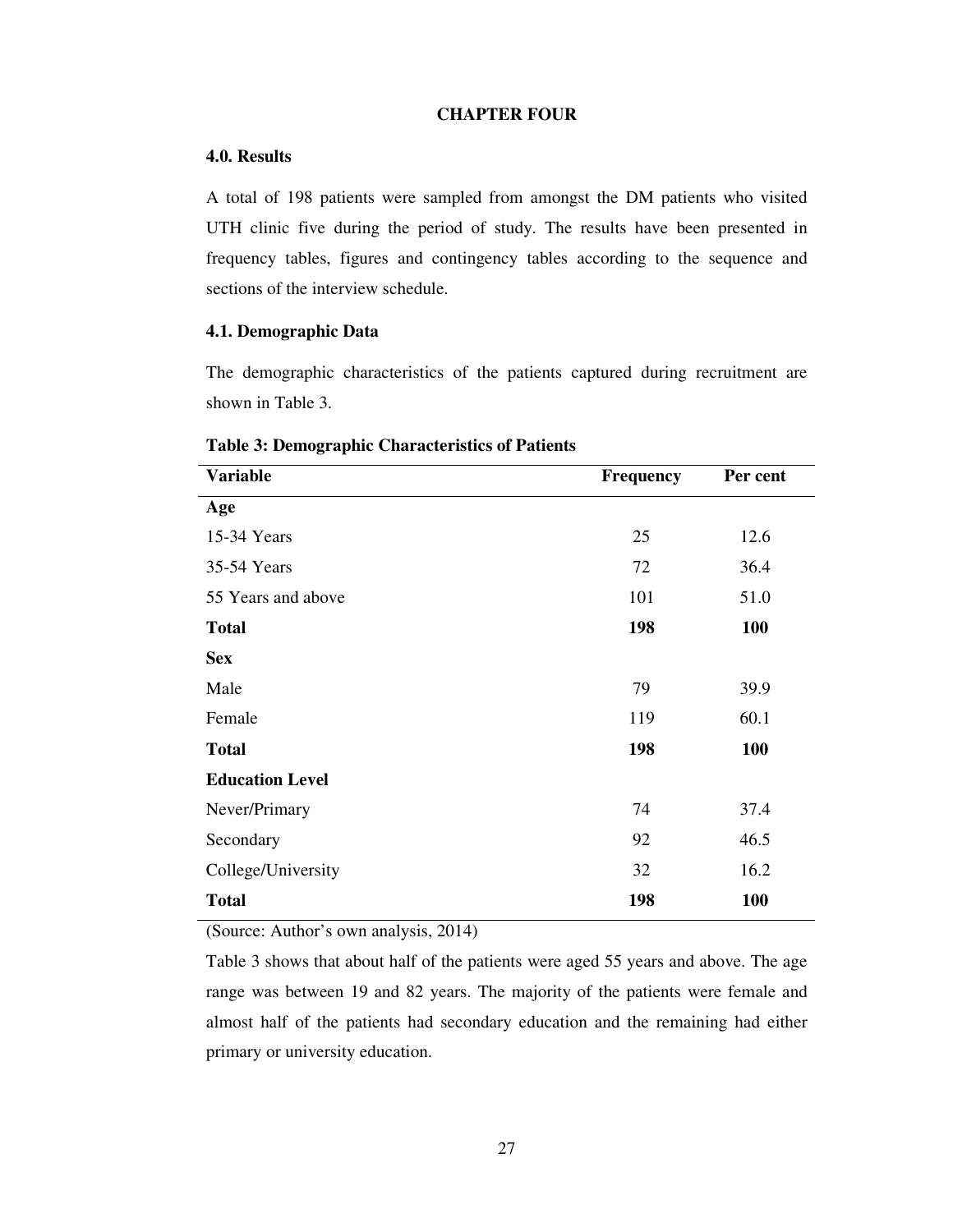# **4.2. Self-Management Behaviours Data**

The self-management behaviours of the patients which were considered in this study are shown in Table 4.

| <b>Variable</b>                                            | Frequency | Per cent |
|------------------------------------------------------------|-----------|----------|
| <b>Antidiabetic Treatment Adherence</b>                    |           |          |
| N <sub>o</sub>                                             | 35        | 17.7     |
| Yes                                                        | 163       | 82.3     |
| <b>Total</b>                                               | 198       | 100      |
| <b>Reasons for Non-Adherence to Antidiabetic Treatment</b> |           |          |
| Stock-out                                                  | 32        | 91.4     |
| Forget                                                     | 3         | 8.6      |
| <b>Total</b>                                               | 35        | 100      |
| <b>Self-Blood Glucose Monitoring</b>                       |           |          |
| N <sub>o</sub>                                             | 26        | 13.1     |
| Yes                                                        | 172       | 86.9     |
| <b>Total</b>                                               | 198       | 100      |
| <b>Self-Blood Glucose Monitoring Means</b>                 |           |          |
| Own glucometer                                             | 60        | 34.9     |
| <b>Public Health Facility</b>                              | 93        | 54.1     |
| Private Health Facility                                    | 19        | 11.0     |
| <b>Total</b>                                               | 172       | 100      |
| <b>Exercise</b>                                            |           |          |
| No                                                         | 111       | 56.1     |
| Yes                                                        | 87        | 43.9     |
| <b>Total</b>                                               | 198       | 100      |

**Table 4: Self-Management Behaviour Characteristics of Patients** 

(Source: Author's own analysis, 2014)

Table 4 shows that most of the patients reported adherence to antidiabetic treatment while only a few reported non-adherences to the type of antidiabetic treatment they were on. The main reason for non-adherence to antidiabetic treatment was stock-out of the drugs. The majority of the patients reported monitoring of glucose at home and almost half of them monitored their glucose control at the public health facility. The remaining monitored their glucose control with own glucometer and a small proportion at the private health facilities. More than half of the patients reported involvement in some type of exercise.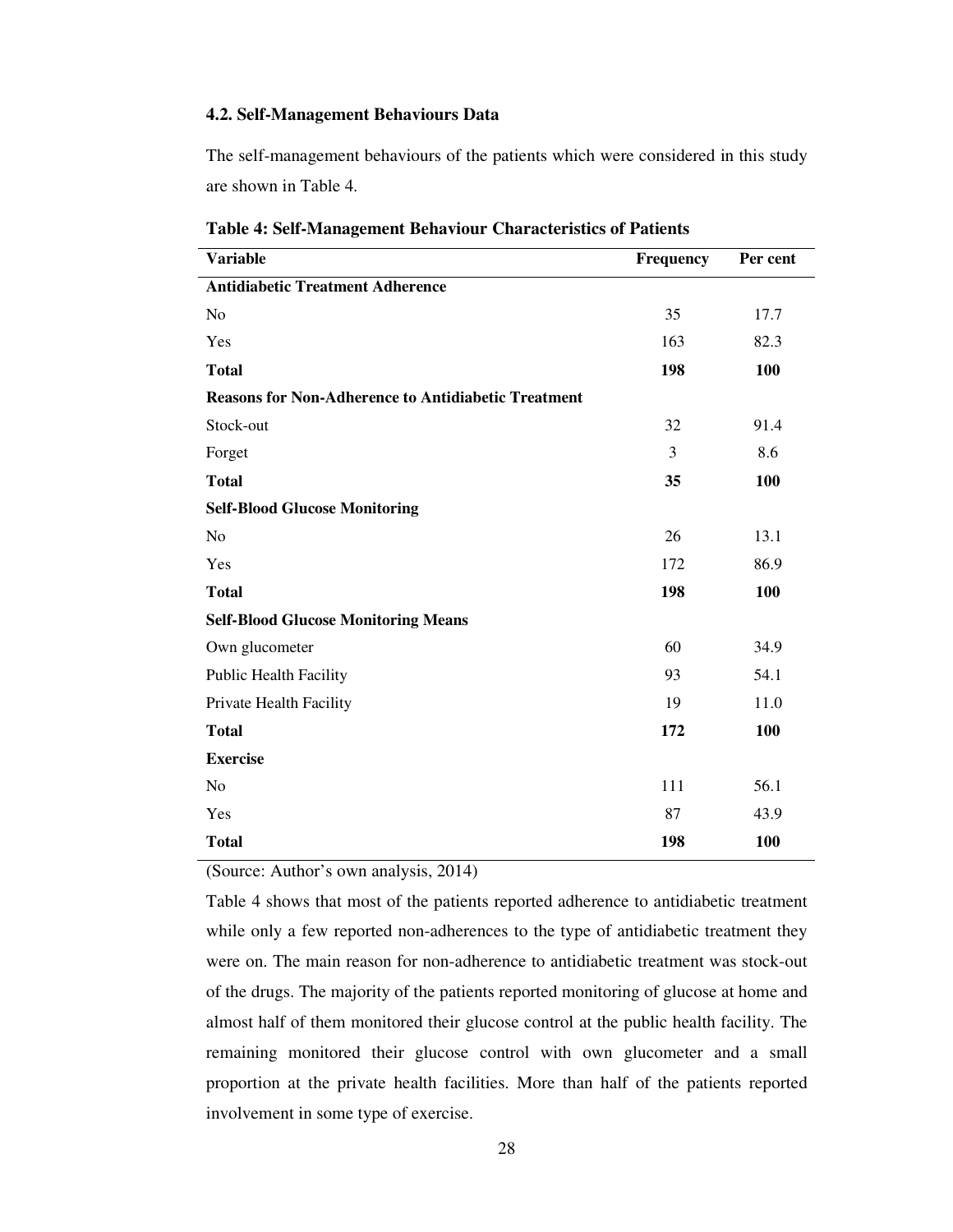# **4.3. Clinical Data**

The clinical characteristics of the patients in this study are shown in Table 5.

**Table 5: Clinical Characteristics of Patients** 

| <b>Variable</b>                                | Frequency      | Per cent   |
|------------------------------------------------|----------------|------------|
| <b>Diabetes Mellitus Type</b>                  |                |            |
| Type 1                                         | 14             | 7.1        |
| Type 2                                         | 184            | 92.9       |
| <b>Total</b>                                   | 198            | 100        |
| <b>Diabetes Mellitus Duration</b>              |                |            |
| 2-10 Years                                     | 158            | 79.8       |
| 11-20 Years                                    | 37             | 18.7       |
| 21 Years and above                             | 3              | 1.5        |
| <b>Total</b>                                   | 198            | 100        |
| <b>Antidiabetic Treatment Type<sup>a</sup></b> |                |            |
| Oral Antidiabetic Drugs                        | 112            | 56.6       |
| Insulin                                        | 70             | 35.4       |
| Oral Antidiabetics and Insulin                 | $\overline{7}$ | 3.6        |
| Diet Only                                      | 9              | 4.5        |
| <b>Total</b>                                   | 198            | 100        |
| Non-Antidiabetic Treatment Type <sup>b</sup>   |                |            |
| No                                             | 68             | 34.3       |
| Yes                                            | 130            | 65.7       |
| <b>Total</b>                                   | 198            | 100        |
| Co-morbidity <sup>c</sup>                      |                |            |
| No                                             | 70             | 35.4       |
| Yes                                            | 128            | 64.6       |
| <b>Total</b>                                   | 198            | 100        |
| Body Mass Index $(kg/m2)$                      |                |            |
| Underweight $( \leq 18.4)$                     | 6              | 3.2        |
| Normal (18.5-24.9)                             | 60             | 31.6       |
| Overweight (25-29.9)                           | 70             | 36.8       |
| Obese (30 or greater)                          | 54             | 28.4       |
| <b>Total</b>                                   | 190            | 100        |
| <b>Diabetes Mellitus in Family</b>             |                |            |
| No                                             | 81             | 40.9       |
| Yes                                            | 117            | 59.1       |
| <b>Total</b>                                   | 198            | <b>100</b> |
| Systolic Blood Pressure (mm Hg; Mean, SD)      | 132.7          | 17.90      |
| Diastolic Blood Pressure (mm Hg; Mean, SD)     | 84.7           | 11.18      |

(Source: Author's own analysis, 2014)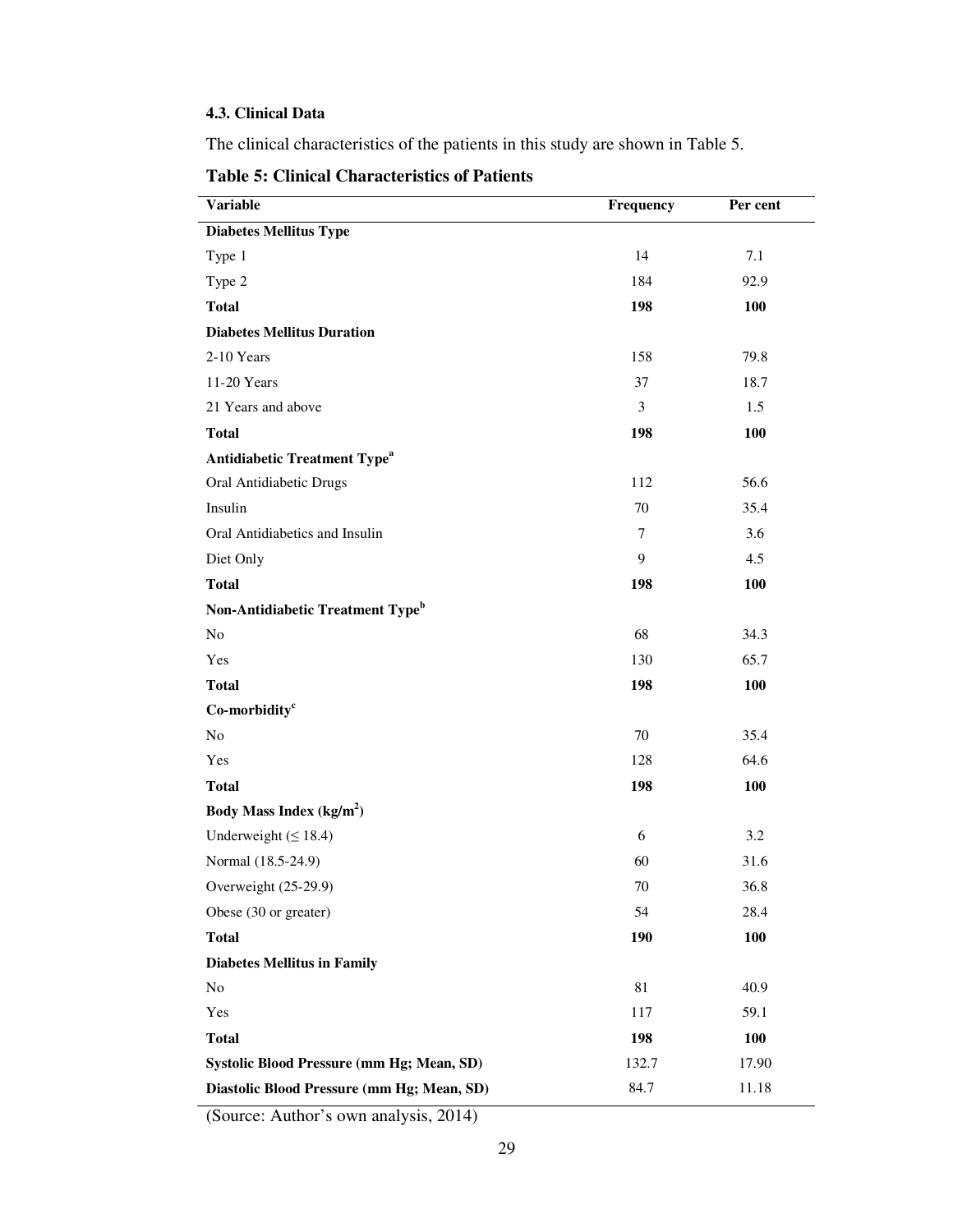Note:

- <sup>a</sup>The drugs or diet the patients were on for the treatment of their DM.
- $\bullet$ <sup>b</sup>Additional drugs to antidiabetic drugs which the patients where on such as antihypertensives, antiretrovirals, aspirin, septrin, antituberculous and a combination of these.
- <sup>c</sup>Other conditions or disorders or diabetic complications such as hypertension, cerebral vascular accident, cardiac diseases, HIV infection, Tuberculosis and a combination of these which the patients had besides DM.

Table 5 shows that nearly all of the patients had type 2 DM with most of them having been diabetic for a shorter duration. The range of the diabetic duration of the patients was between 2 and 36 years. The majority of the patients were on oral antidiabetic drugs and only a few were on both oral antidiabetic drugs and insulin. Most of the patients were on additional drugs besides the antidiabetic drugs and the majority had other disorders apart from DM.

Fewer than half 70 (36.8%) of the patients were overweight and only six (3.2%) were underweight according to the WHO classification of obesity. The minimum and maximum BMI was 16.6 and 63.2 kg/m<sup>2</sup>. Most of the patients had a history of DM in the family. None of the patients had a seriously raised blood pressure. The minimum and maximum systolic and diastolic blood pressures were 90 and 210 mm Hg and 60 and 115 mm Hg respectively.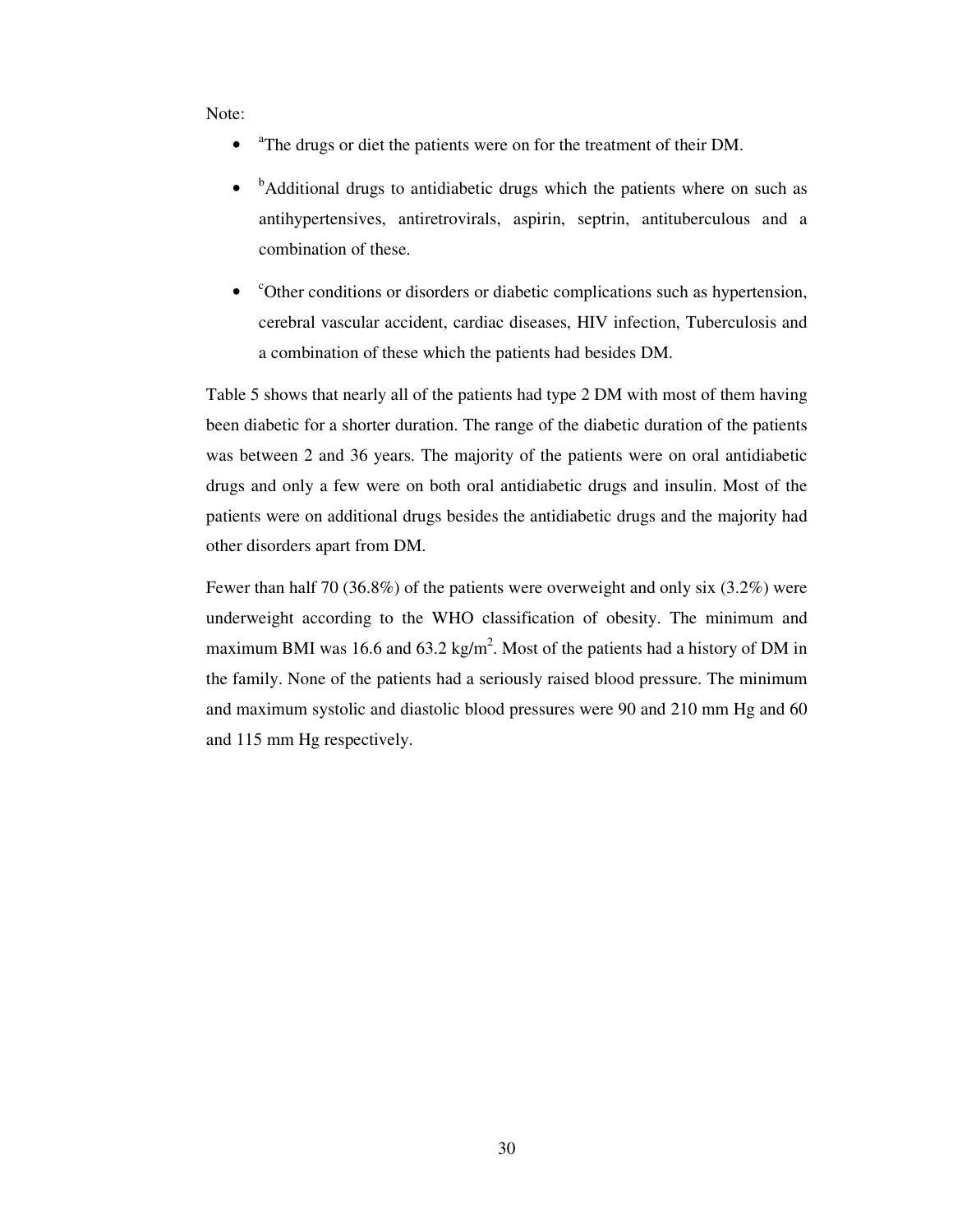# **4.4. Laboratory Measurement Results**

The measurement of FPG and  $HbA_{1c}$  were done in the laboratory and the results are shown in Figures 1, 2 and 3 and Table 6.



(Source: Author's own analysis, 2014)

**Figure 1: FPG Measurement Result (Previous Three Months)**

Figure 1 shows that the mean (SD) (10.71±7.748 mmol/L) FPG of the patients for the previous three months was higher than the normal (4.1-5.9 mmol/L).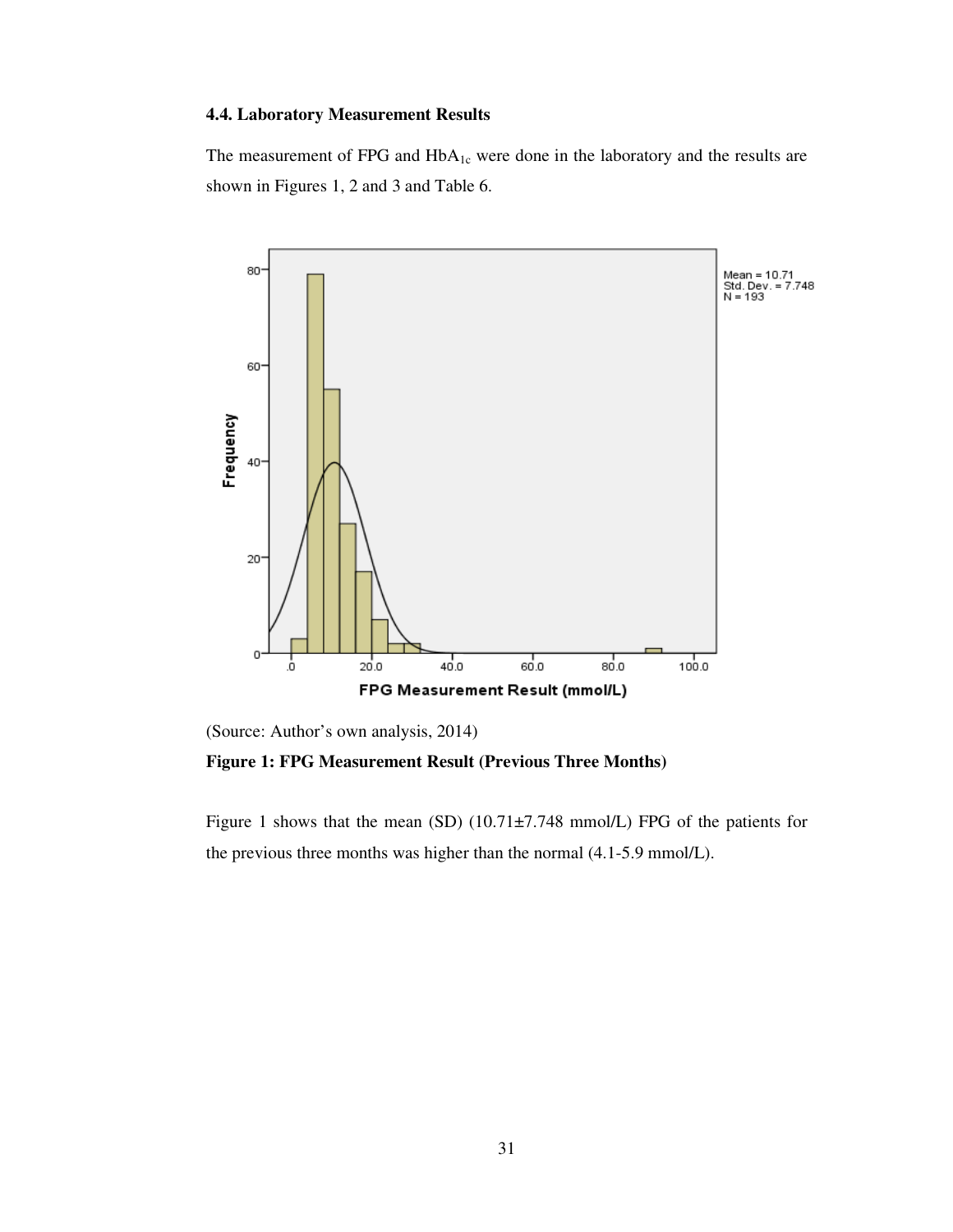

(Source: Author's own analysis, 2014)

# **Figure 2: FPG Measurement Result (Current)**

Figure 2 shows that the mean (SD) (10.98±6.215 mmol/L) current FPG of the patients was higher than the normal (4.1-5.9 mmol/L).

# **Table 6: Comparison of the Previous Three Months and Current FPG Measurement**

### **Results**

|                                | N   | Mean   | <b>Std. Deviation</b> |  |
|--------------------------------|-----|--------|-----------------------|--|
| Previous Six Months FPG        | 191 | 10.753 | 7.7766                |  |
| Measurement Result (mmol/L)    |     |        |                       |  |
| Current FPG Measurement Result |     |        |                       |  |
| (mmol/L)                       | 191 | 11.093 | 6.2270                |  |

(Source: Author's own analysis, 2014)  $p < 0.05$ 

Table 6 shows that there was a very slight increase in the FPG from the previous (10.753  $\pm$ 7.7766 mmo/L) to the current  $(11.093 \pm 6.2270 \text{ mmo/L})$ . However, the difference was not statistically significant,  $t(190) = 0.537$ ,  $p = 0.592$ .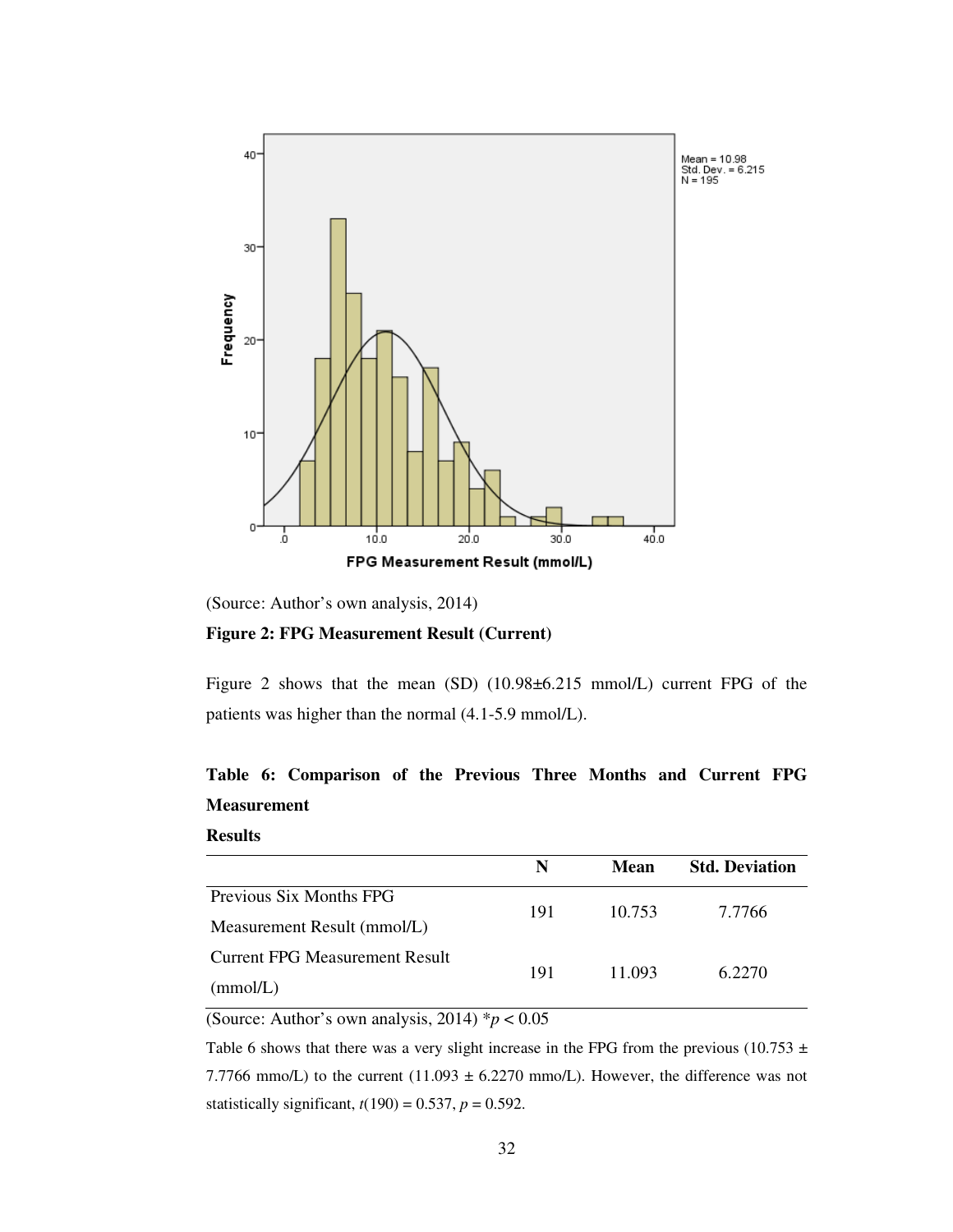

(Source: Author's own analysis, 2014)

# **Figure 3: HbA1c Measurement Result (n=194)**

Figure 3 shows that the majority (61.3%) of the patients had poor glycaemic control status while the remaining had good glycemic control among those whose data was complete. The minimum and maximum HbA<sub>1c</sub> values were 21 and 90 mmol/mol.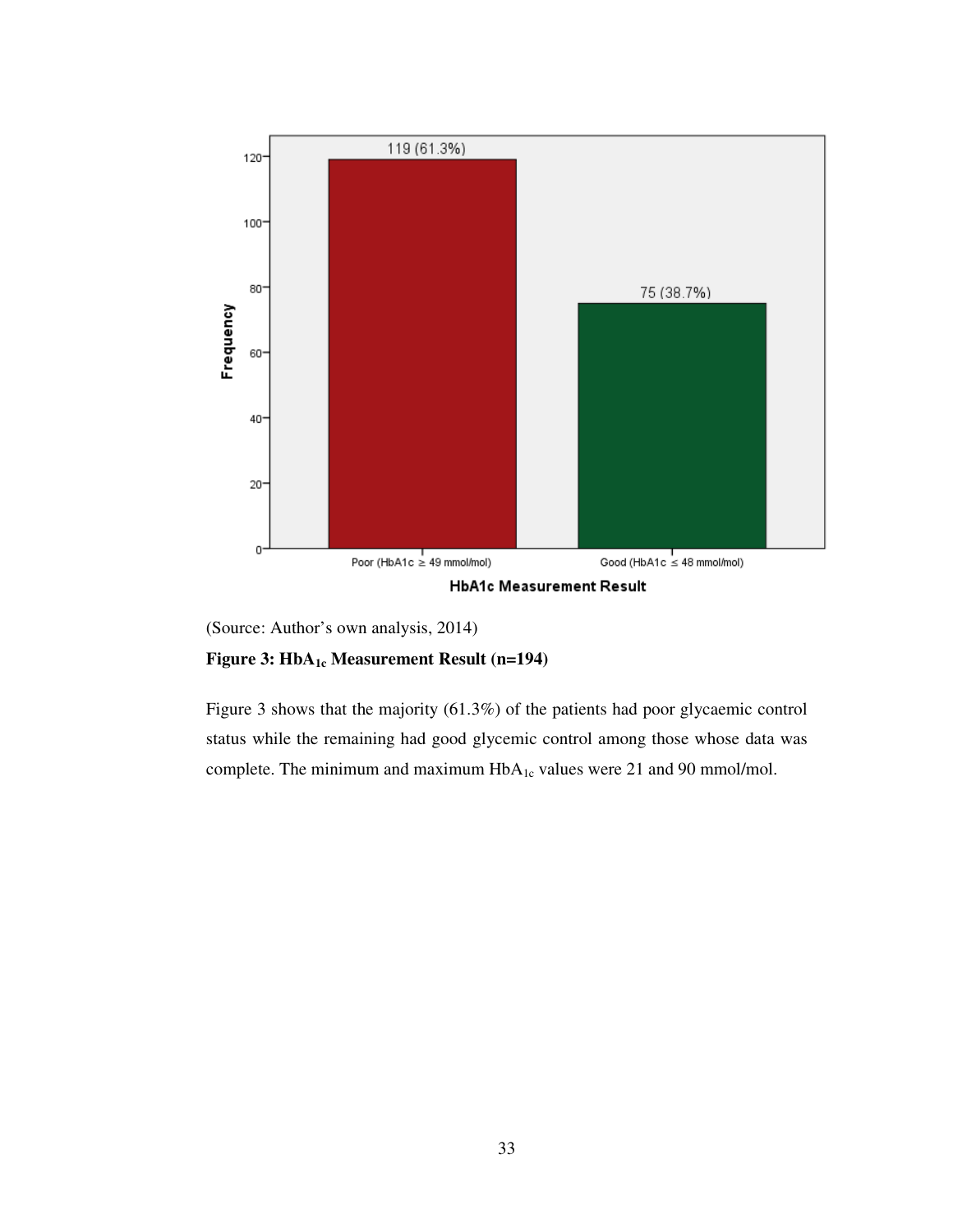### **4.5. Relationship between HbA1c and FPG Levels**

The relationship between HbA<sub>1c</sub> and FPG levels was established and the results are shown in Figures 4 and 5.



(Source: Author's own analysis, 2014) \*Correlation was significant at the 0.01 level **Figure 4: Scatter-Plot of Previous Three Months FPG and HbA1c (n=191)** 

Figure 4 shows that there was a statistically significant but weak positive correlation between HbA<sub>1c</sub> (54.77 $\pm$ 17.12 mmol/mol) and the previous FPG (10.753  $\pm$  7.7766 mmo/L) (Pearson's correlation coefficient,  $r = 0.282$ ,  $P = 0.001$ ).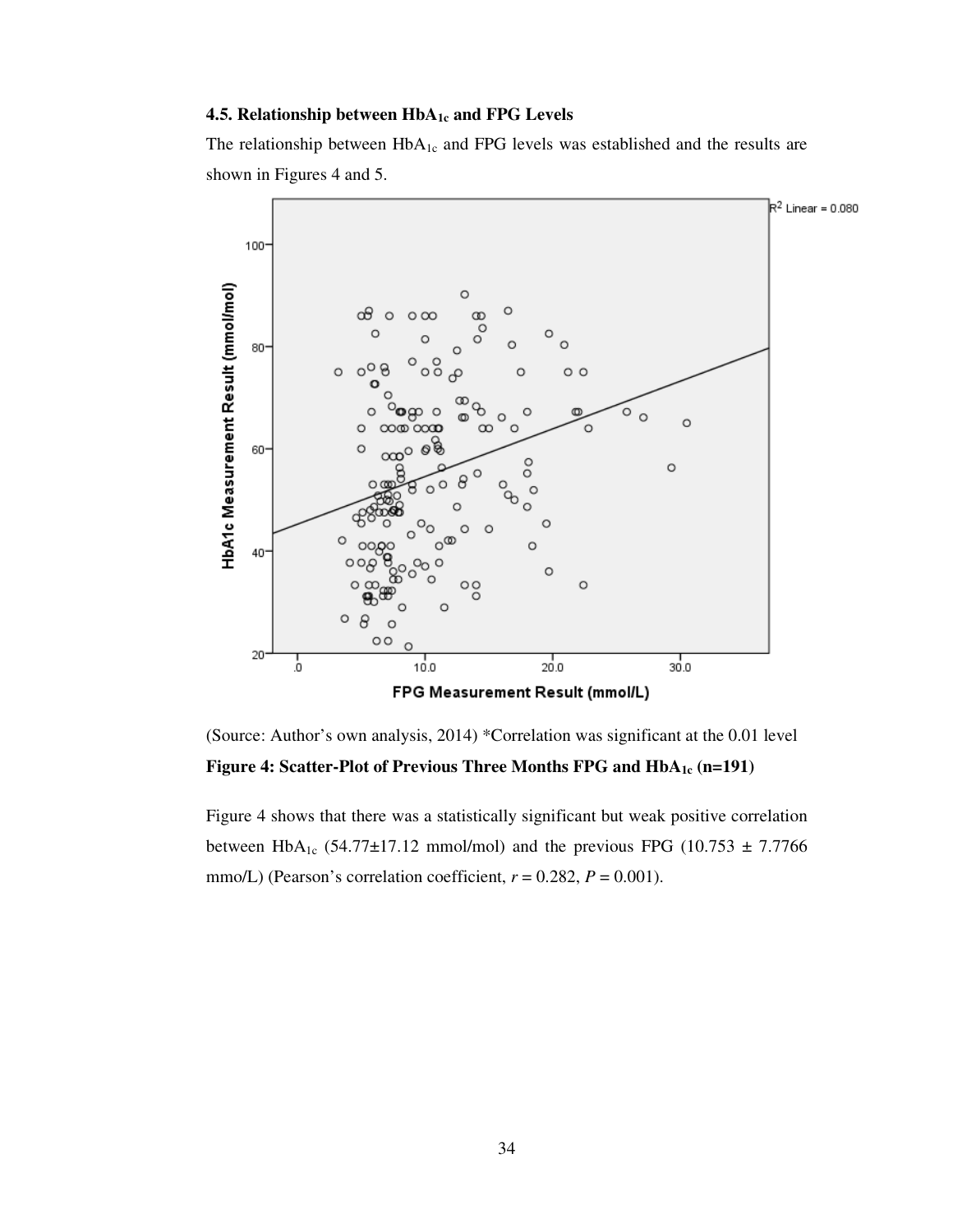

(Source: Author's own analysis, 2014) \*Correlation was significant at the 0.01 level. **Figure 5: Scatter-Plot of Current FPG and HbA1c (n=191)** 

Figure 5 shows that there was a statistically significant moderate positive correlation between HbA<sub>1c</sub> (54.77±17.12 mmol/mol) and the current FPG (11.093  $\pm$  6.2270 mmo/L) (Pearson's correlation coefficient,  $r = 0.385$ ,  $P = 0.001$ ).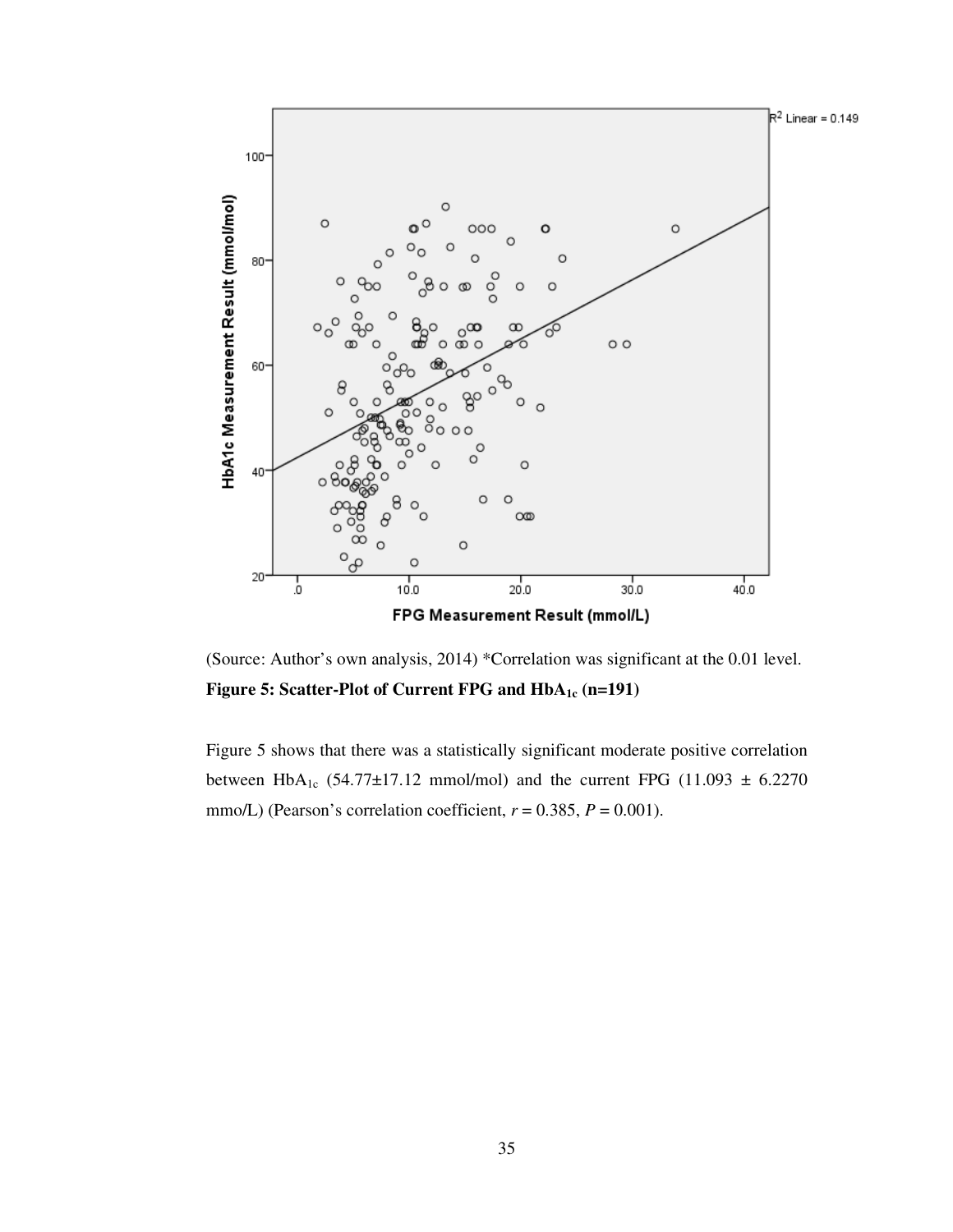# **4.6. Glycaemic Control Status by Associated Factors**

The relationship between glycaemic control status and the demographic, selfmanagement behaviours and clinical factors of the patients was measured using Pearson's Chi**-**squared test, Fisher's exact test and Student's t-test and the results are presented in tables 7, 8 and 9.

|                        | <b>Glycaemic Control Status</b> |                                                                              |          |
|------------------------|---------------------------------|------------------------------------------------------------------------------|----------|
|                        |                                 | Good (n = 75, HbA <sub>1c</sub> $\le$ Poor (n = 119, HbA <sub>1c</sub> $\ge$ |          |
|                        | 48 mmol/mol)                    | 49 mmol/mol)                                                                 |          |
| <b>Characteristic</b>  | $\mathrm{No}(\%)$               | No $(\% )$                                                                   | P-Value* |
| Age                    |                                 |                                                                              |          |
| $15-34$ years          | 3(12.5)                         | 21 (87.5)                                                                    |          |
| $35-54$ years          | 29(40.8)                        | 42 (59.2)                                                                    | 0.018    |
| 55 years and           |                                 |                                                                              |          |
| above                  | 43 (43.4)                       | 56 (56.6)                                                                    |          |
| <b>Sex</b>             |                                 |                                                                              |          |
| Male                   | 29 (38.2)                       | 47(61.8)                                                                     |          |
| Female                 | 46(39.0)                        | 72 (61.0)                                                                    | 0.908    |
| <b>Education level</b> |                                 |                                                                              |          |
| Never/Primary          | 27(36.5)                        | 47(63.5)                                                                     |          |
| Secondary              | 33(37.5)                        | 55(62.5)                                                                     | 0.053    |
| College/University     | 15(46.9)                        | 17(53.1)                                                                     |          |

|  |  |  | Table 7: Glycaemic Control Status by the Demographic Factors of the Patients |
|--|--|--|------------------------------------------------------------------------------|
|--|--|--|------------------------------------------------------------------------------|

(Source: Author's own analysis, 2014)

Pearson's Chi-Squared Test, \*Indicates significant *p***-**value at *p* < 0.05.

Table 7 shows that poor glycaemic control status was more common across all ages than good glycaemic control status among the patients.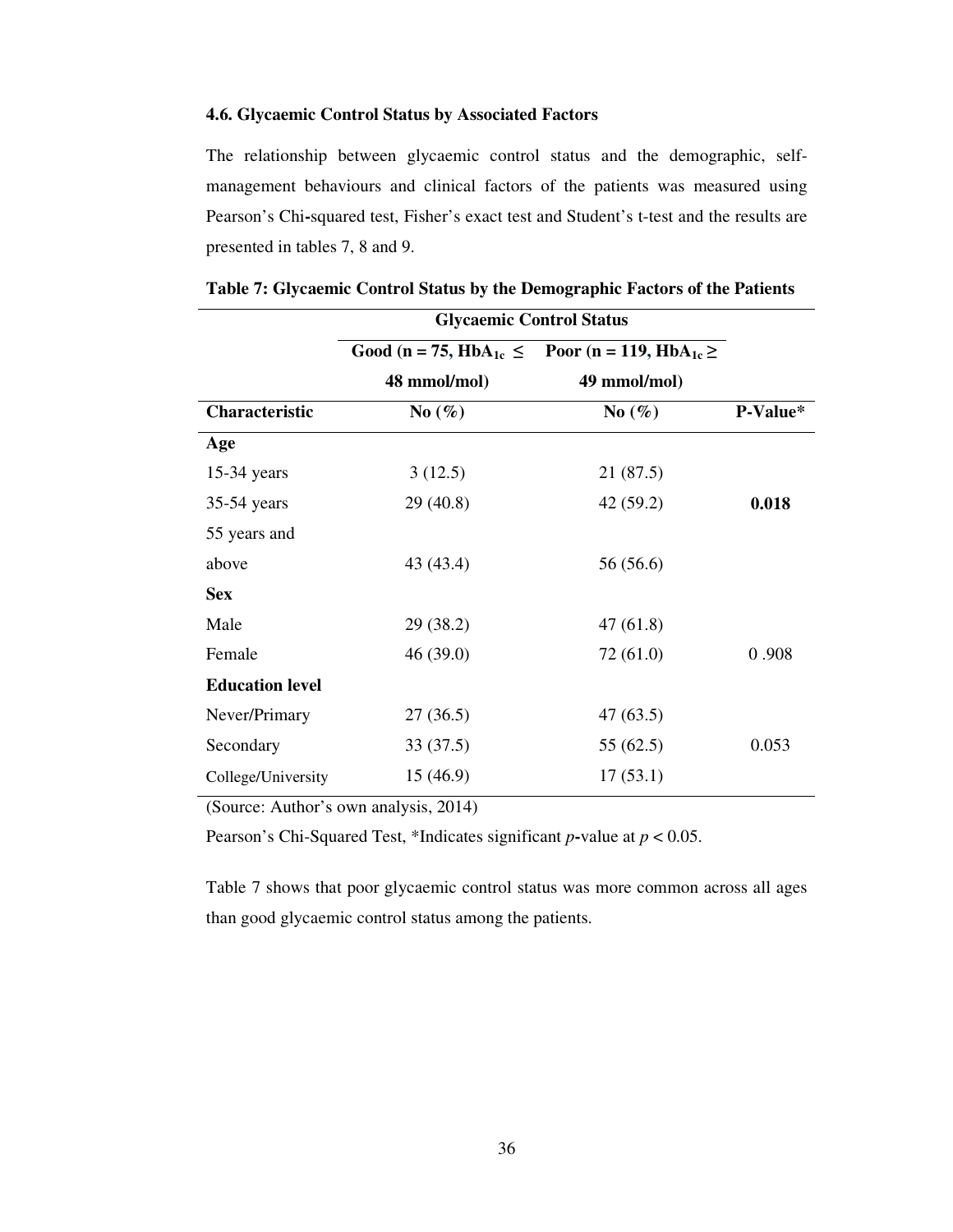|                                         | <b>Glycaemic Control Status</b>        |                                  |          |
|-----------------------------------------|----------------------------------------|----------------------------------|----------|
|                                         | Good (n = 75, HbA <sub>1c</sub> $\leq$ | Poor (n = 119, HbA <sub>1c</sub> |          |
|                                         | 48 mmol/mol)                           | $\geq$ 49 mmol/mol)              |          |
| Characteristic                          | No $(\%)$                              | No $(\%)$                        | P-Value* |
| <b>Treatment adherence</b> <sup>a</sup> |                                        |                                  |          |
| N <sub>o</sub>                          | 61(38.1)                               | 99 (61.9)                        |          |
| yes                                     | 14(41.2)                               | 20(58.8)                         | 0.044    |
| <b>Treatment non-</b>                   |                                        |                                  |          |
| adherence <sup>b</sup>                  |                                        |                                  |          |
| Stock-out                               | 15(46.9)                               | 17(53.1)                         |          |
| Forget                                  | 0(00.0)                                | 3(100.0)                         | 0.239    |
| Not applicable                          | 60(37.7)                               | 99 (62.3)                        |          |
| Self-blood glucose                      |                                        |                                  |          |
| monitoring <sup>a</sup>                 |                                        |                                  |          |
| N <sub>o</sub>                          | 12(46.2)                               | 14(53.8)                         |          |
| Yes                                     | 63(37.5)                               | 105(62.5)                        | 0.399    |
| Self-blood glucose                      |                                        |                                  |          |
| monitoring means <sup>a</sup>           |                                        |                                  |          |
| Own glucometer                          | 20(35.1)                               | 37(64.9)                         |          |
| Public health facility                  | 35 (38.0)                              | 57(62.0)                         | 0.793    |
| Private health facility                 | 8(42.1)                                | 11(57.9)                         |          |
| Not applicable                          | 12(46.2)                               | 14(53.8)                         |          |
| <b>Exercise</b> <sup>a</sup>            |                                        |                                  |          |
| N <sub>o</sub>                          | 44 $(41.1)$                            | 63 (58.9)                        |          |
| Yes                                     | 31 (35.6)                              | 56 (64.4)                        | 0.435    |

**Table 8: Glycaemic Control Status by Self-Management Behaviours of the Patients** 

(Source: Author's own analsysis, 2014)

<sup>a</sup> Pearson's Chi-Squared Test, <sup>b</sup> Fisher's Exact Test, \*Indicates significant *p*-value at *p*  $< 0.05$ .

Table 8 shows that most of the patients who did not adhere to antidiabetic treatment had poor glycaemic control status compared to those who did adhere to antidiabetic treatment.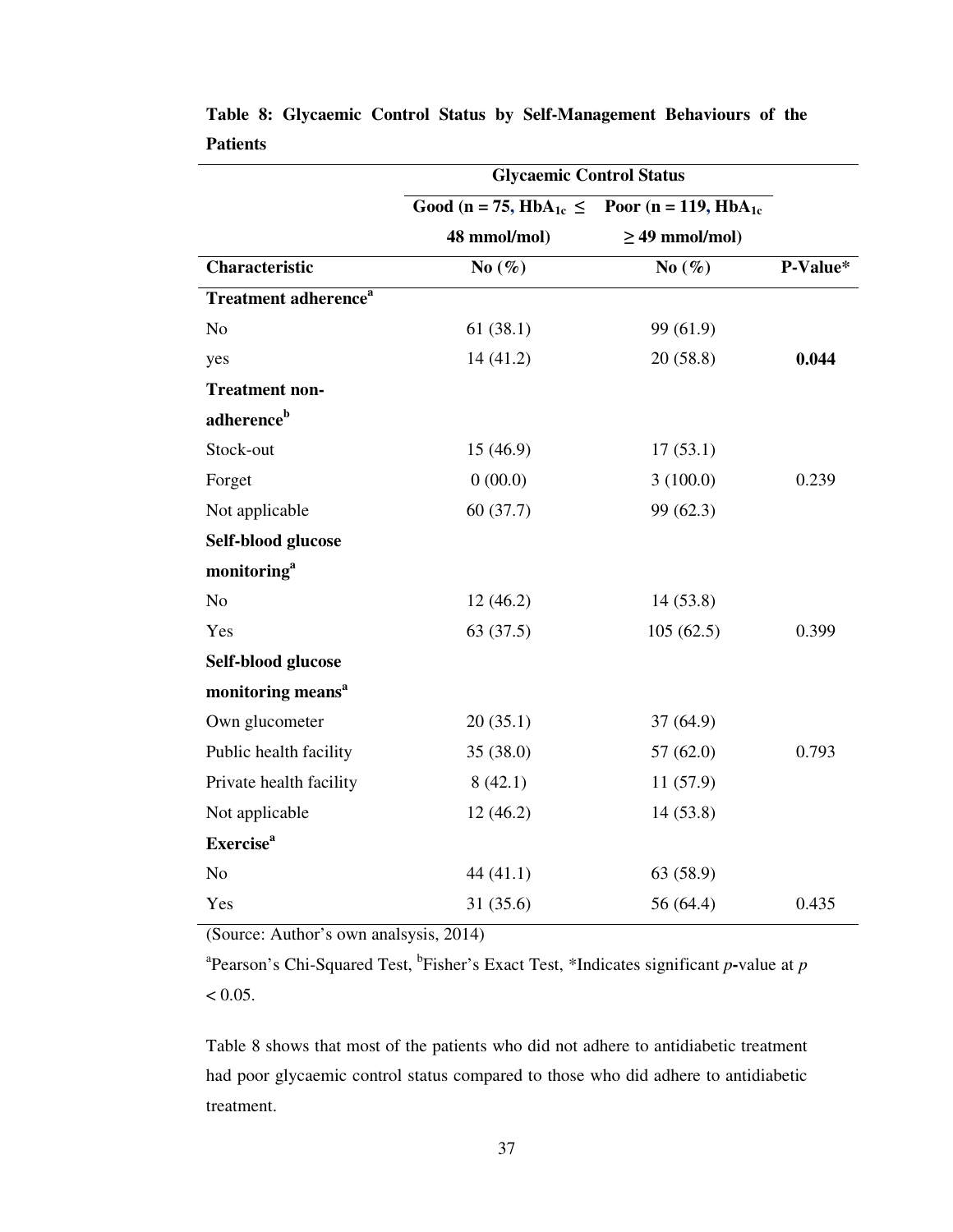|                                       |                | <b>Glycaemic Control Status</b>                                                      |          |
|---------------------------------------|----------------|--------------------------------------------------------------------------------------|----------|
|                                       |                | Good (n = 75, HbA <sub>1c</sub> $\leq$ 48 Poor (n = 119, HbA <sub>1c</sub> $\geq$ 49 |          |
|                                       | mmol/mol)      | mmol/mol)                                                                            |          |
| Characteristic                        | No $(\%)$      | No $(\%)$                                                                            | P-Value* |
| DM type <sup>a</sup>                  |                |                                                                                      |          |
| Type 1                                | 2(14.3)        | 12(85.7)                                                                             |          |
| Type 2                                | 73 (40.6)      | 107(59.4)                                                                            | 0.052    |
| <b>DM</b> duration <sup>a</sup>       |                |                                                                                      |          |
| $2-10$ years                          | 65 (41.9)      | 90(58.1)                                                                             |          |
| $11-20$ years                         | 9(25.0)        | 27(75.0)                                                                             | 0.160    |
| 21 years and above                    | 1(33.3)        | 2(66.7)                                                                              |          |
| Antidiabetic Rx Type <sup>b</sup>     |                |                                                                                      |          |
| Diet only                             | 6(66.7)        | 3(33.3)                                                                              |          |
| Oral and Insulin                      | 2(28.6)        | 5(71.4)                                                                              |          |
| Insulin                               | 18 (26.9)      | 49 (73.1)                                                                            | 0.030    |
| Oral antidiabetic drugs               | 49 (44.1)      | 62(55.9)                                                                             |          |
| Non-antidiabetic Rx Type <sup>a</sup> |                |                                                                                      |          |
| No                                    | 19(28.4)       | 48 (71.6)                                                                            |          |
| Yes                                   | 56(44.1)       | 71 (55.9)                                                                            | 0.032    |
| Co-morbidity <sup>a</sup>             |                |                                                                                      |          |
| No                                    | 20(29.0)       | 49(71.0)                                                                             | 0.040    |
| Yes                                   | 55 (44.0)      | 70(56.0)                                                                             |          |
| BMI $\left(kg/m2\right)^b$            |                |                                                                                      |          |
| Underweight/Normal                    | 18(29.0)       | 44 (71.0)                                                                            |          |
| Overweight                            | 31(44.3)       | 39(55.7)                                                                             | 0.178    |
| Obese                                 | 22(40.7)       | 32(59.3)                                                                             |          |
| SBP (mm Hg; $M$ , SD) <sup>c</sup>    | 130.64 (18.45) | 136.40 (16.49)                                                                       | 0.029    |
| DBP (mm Hg; $M$ , SD) <sup>c</sup>    | 86.24 (9.91)   | 84.01 (11.80)                                                                        | 0.175    |
| DM in Family <sup>a</sup>             |                |                                                                                      |          |
| No                                    | 36(44.4)       | 45(55.6)                                                                             |          |
| Yes                                   | 39 (34.5)      | 74(65.5)                                                                             | 0.161    |
| Previous FPG $(M, SD)^c$              | 8.15 (3.42)    | 11.64(5.58)                                                                          | 0.001    |
| Current FPG $(M, SD)^c$               | 8.49 (4.63)    | 12.25(6.09)                                                                          | 0.001    |

**Table 9: Glycaemic Control Status by Clinical Factors of the Patients**

(Source: Author's own analysis, 2014)

Note:

- <sup>a</sup>Pearson's Chi-Squared Test
- <sup>b</sup>Fisher's Exact Test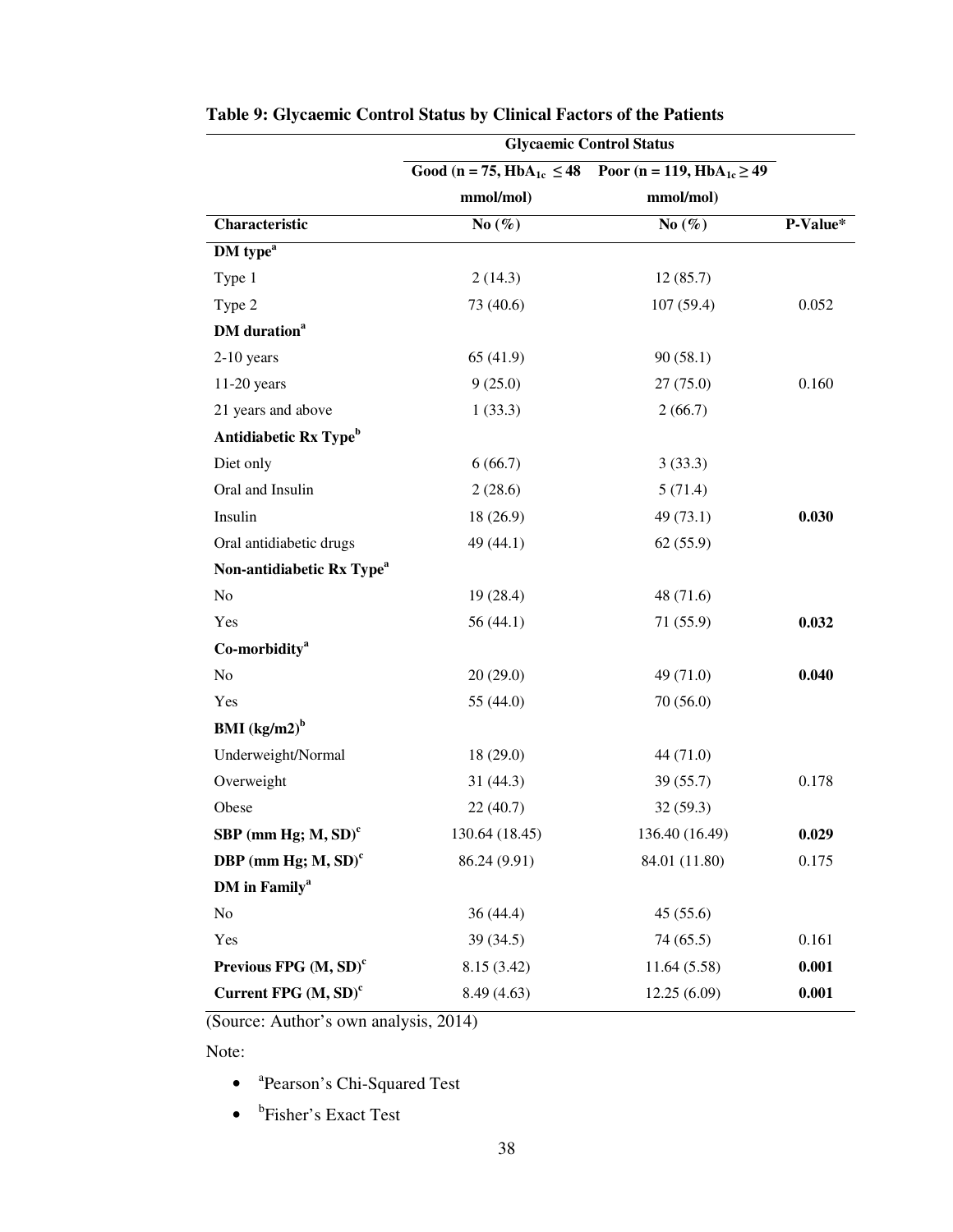- c Student's t-test
- \*Indicates significant *p*-value at  $p < 0.05$ .
- $Rx = Treatment$
- $\bullet$  BMI = Body mass index
- $SBP = Systolic blood pressure$
- DBP = Diastolic blood pressure
- $SD = Standard deviation$
- Underweight =  $\leq 18$  kg/m2
- Normal =  $18.5 24.9$  kg/m2
- Overweight =  $25 29.9$  kg/m2
- Obese =  $\geq$  30 kg/m2
- $\bullet$  M = Mean

Table 9 shows a statistically significant association between glycaemic control status and type of DM, type of antidiabetic treatment, non**-**antidiabetic treatment type, comorbidity, systolic blood pressure and FPG. Majority of the patients who had type 1 DM, on insulin treatment, did not adhere to treatment, without co-morbidity and with raised systolic blood pressure and FPG had poor glycaemic control status compared to those with type 2 DM, on other antidiabetic treatment, adhered to antidiabetic treatment, with co-morbidity and those with lower mean systolic blood pressure and FPG.

# **4.7. Binary Logistic Regression Determining the Demographic, Self-Management Behaviours and Clinical Factors Associated with Glycaemic Control Status**

Binary logistic regression analysis was used to determine the true predictors of glycaemic control status as well as to control for confounding factors. The results of the univariate logistic regression revealed that except for the level of education and type of DM, the rest of the variables were associated with glycaemic control status of the patients as shown in table 10.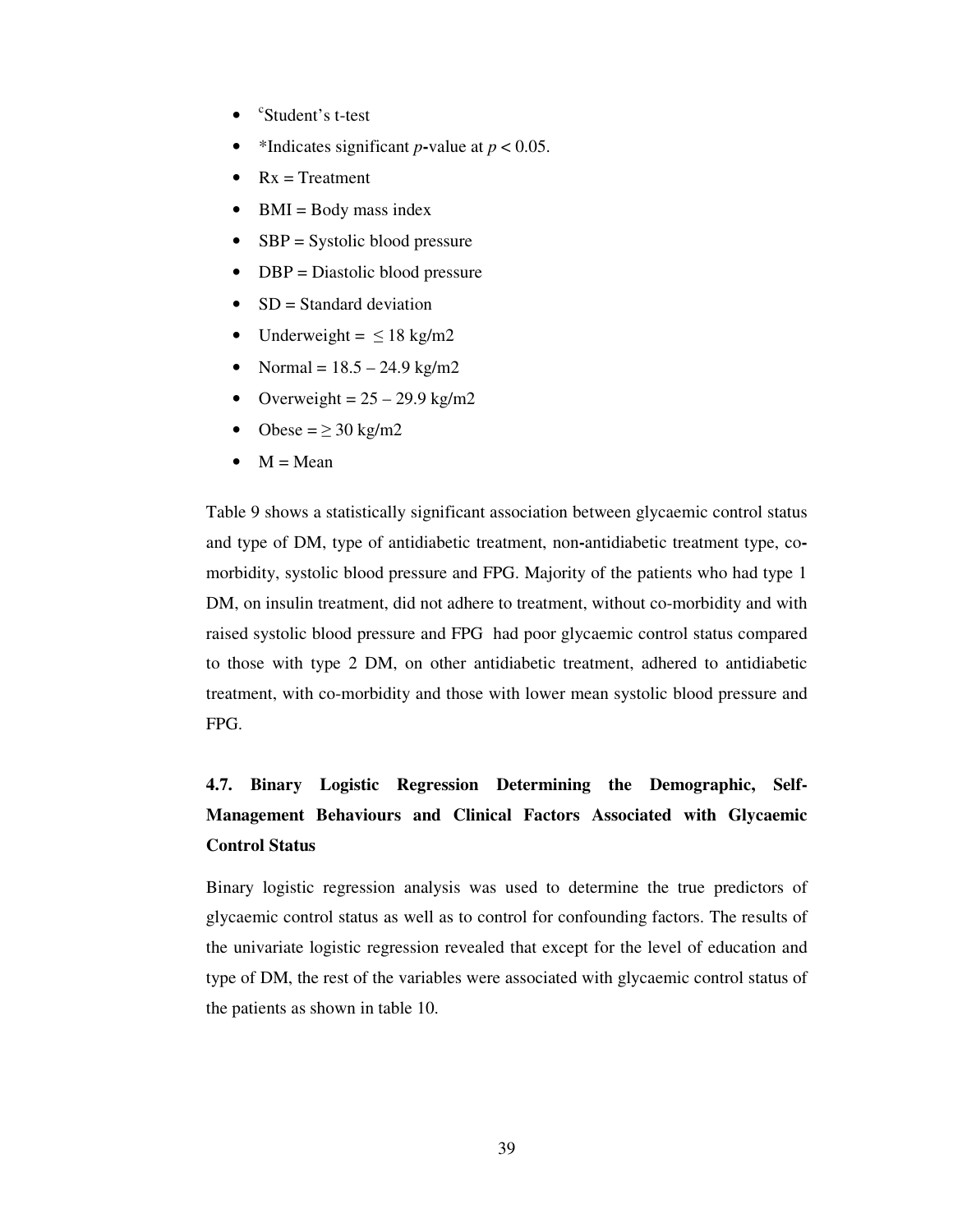|                           | <b>Glycaemic Control Status</b> |                                                    |                     |          |
|---------------------------|---------------------------------|----------------------------------------------------|---------------------|----------|
|                           |                                 | Good (n = 75, $HbA_{1c}$ Poor (n = 119, $HbA_{1c}$ |                     |          |
|                           | $\leq$ 48 mmol/mol)             | $\geq$ 49 mmol/mol)                                |                     |          |
| <b>Predictor Variable</b> | No $(\% )$                      | No $(\%)$                                          | OR (95% CI)         | P-Value* |
| Age <sup>a</sup>          |                                 |                                                    |                     |          |
| 15-34 years               | 3(12.5)                         | 21(87.5)                                           | $0.19(0.05-0.67)$   | 0.010    |
| 35-54 years               | 29 (40.8)                       | 42 (59.2)                                          | $0.90(0.49-1.68)$   | 0.736    |
| 55 and above              | 43 (43.4)                       | 56 (56.6)                                          | $1.00$ (Ref.)       |          |
| Adherence                 |                                 |                                                    |                     |          |
| No                        | 61(38.1)                        | 99 (61.9)                                          | $0.29(0.20-1.11)$   | 0.049    |
| Yes                       | 14(41.2)                        | 20(58.8)                                           | $1.00$ (Ref)        |          |
| <b>Treatment Type</b>     |                                 |                                                    |                     |          |
| <b>OAD</b>                | 49 (44.0)                       | 62(55.9)                                           | $0.40(0.09-1.66)$   | 0.205    |
| Insulin                   | 18 (26.9)                       | 49 (73.1)                                          | $0.18(0.04 - 0.81)$ | 0.026    |
| OAD and Insulin           | 2(18.6)                         | 5(71.4)                                            | $0.20(0.02-1.71)$   | 0.142    |
| Diet/None                 | 6(66.6)                         | 3(33.3)                                            | $1.00$ (Ref.)       |          |
| Non-antidiabetic Rx       |                                 |                                                    |                     |          |
| No                        | 19 (28.4)                       | 48 (71.6)                                          | $0.50(0.27-0.95)$   | 0.034    |
| Yes                       | 56(44.1)                        | 71 (55.9)                                          | $1.00$ (Ref.)       |          |
| Co-morbidity              |                                 |                                                    |                     |          |
| No                        | 20(29.0)                        | 49 (71.0)                                          | $0.52(0.28-0.97)$   | 0.041    |
| Yes                       | 55 (44.0)                       | 70(56.0)                                           | $1.00$ (Ref.)       |          |
| SBP (mm Hg; M, SD)        | 130.64 (18.44)                  | 136.40 (10.49)                                     | $1.02(1.00-1.02)$   | 0.032    |
| Previous FPG (M, SD)      | 8.15(3.42)                      | 11.64(5.58)                                        | $0.77(0.69-0.86)$   | 0.001    |
| Current FPG (M, SD)       | 8.49 (4.63)                     | 12.25(6.09)                                        | $0.87(0.82 - 0.93)$ | 0.001    |

**Table 10: Univariate Binary Logistic Regression Determining Factors Associated with Glycaemic Control Status**

(Source: Author's own analysis, 2014)

Note:

- \*Indicates significant *p***-**value at *p* < 0.05
- <sup>a</sup>Some of the sub-variables were merged to ensure a perfect analysis.
- Adherence = Adherence to antidiabetic treatment
- Treatment type = Antidiabetic treatment type
- OAD = Oral antidiabetic drugs
- $Rx = Treatment$
- $\bullet$  M = Mean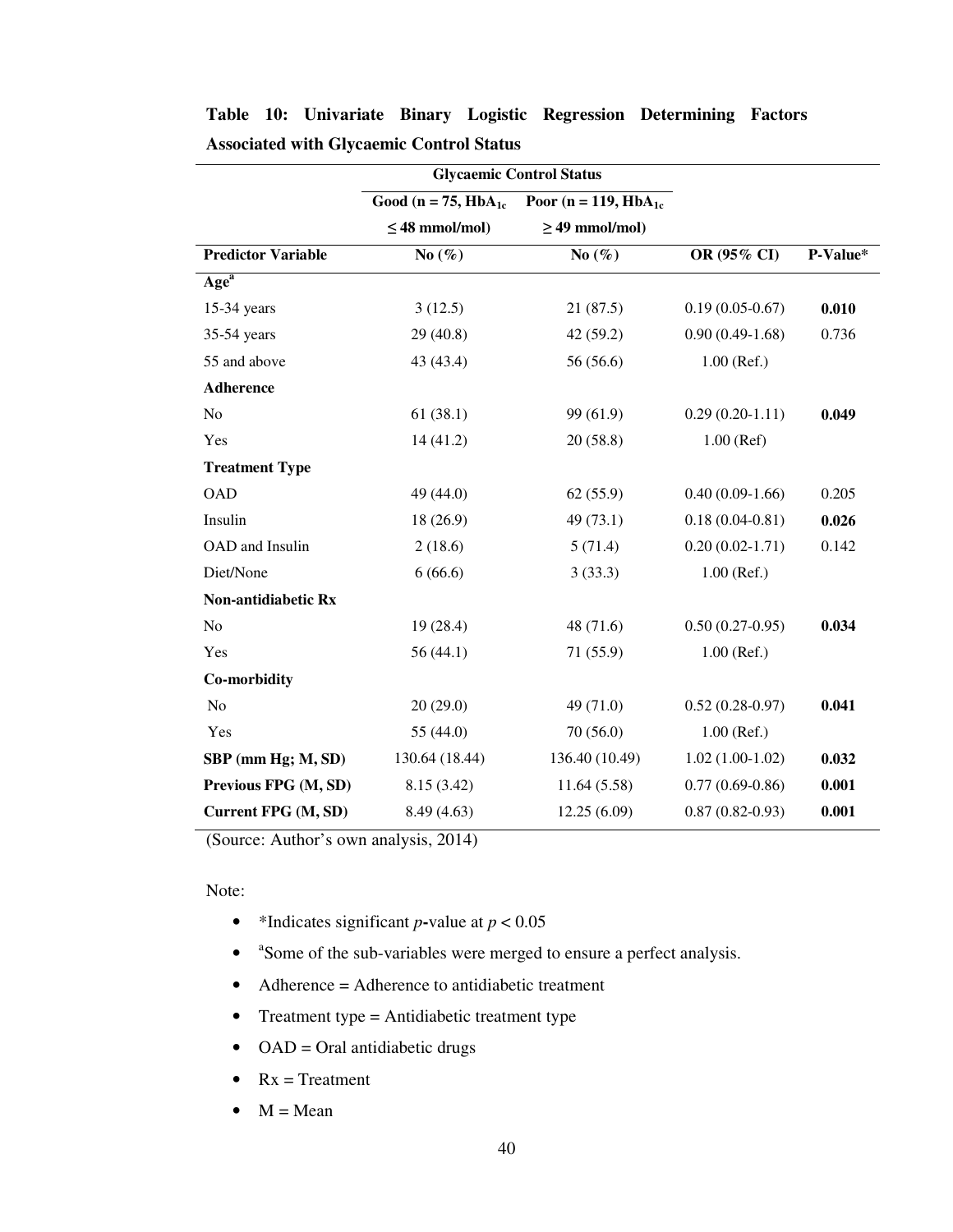- $SD = Standard deviation$
- FPG = Fasting plasma glucose in mmol/L

In table 10, the patients who were young, did not adhere to antidiabetic treatment, on insulin, not on other treatment apart from antidiabetics, without co-morbidity and with raised systolic blood pressure and FPG had poor glycaemic control status while the elderly, those who adhered to antidiabetic treatment, not on other treatments besides antidiabetic treatment, with co-morbidity and with lower systolic blood pressure and FPG had good glycaemic control status.

The multivariate logistic regression model was the final analysis to be performed. All the significant factors from the univariate logistic regression were considered for entry into the multivariate logistic regression model. The results of the multivariate binary logistic regression analysis to predict whether eight variable factors; that is age, adherence to antidiabetic treatment, type of DM, type of antidiabetic treatment, non-antidiabetic treatment, co-morbidity, systolic blood pressure and previous and current FPG levels were associated with glycaemic control status showed that, adherence to antidiabetic treatment, antidiabetic treatment type, systolic blood pressure and previous and current FPG levels were statistically significantly associated with glycaemic control status (Table 11).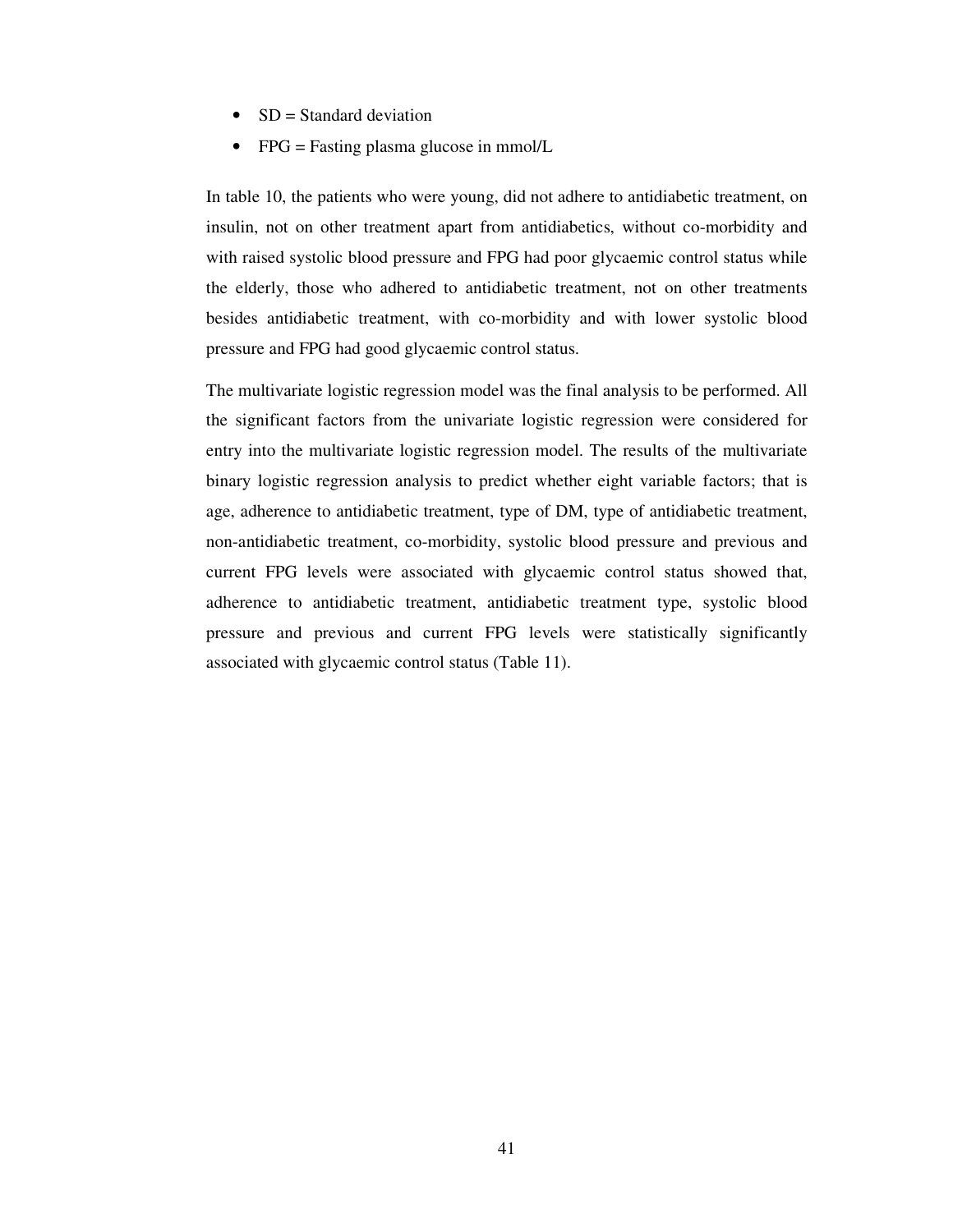|                           | <b>Glycaemic Control Status</b> |                          |                   |          |
|---------------------------|---------------------------------|--------------------------|-------------------|----------|
|                           | Good ( $n = 75$ , HbA1c         | Poor ( $n = 119$ , HbA1c |                   |          |
|                           | $\leq$ 48 mmol/mol)             | $\geq$ 49 mmol/mol)      |                   |          |
| <b>Predictor Variable</b> | No $(\%)$                       | No $(\%)$                | OR (95% CI)       | P-Value* |
| Age                       |                                 |                          |                   |          |
| 15-34 years               | 3(12.5)                         | 21(87.5)                 | $0.34(0.07-1.71)$ | 0.192    |
| 35-54 years               | 29 (40.8)                       | 42(59.2)                 | $1.04(0.50-2.12)$ | 0.922    |
| 55 and above              | 43 (43.4)                       | 56 (56.6)                | $1.00$ (Ref.)     |          |
| <b>Rx Adherence</b>       |                                 |                          |                   |          |
| N <sub>o</sub>            | 61(38.1)                        | 99 (61.9)                | $0.38(0.13-1.07)$ | 0.043    |
| yes                       | 14(41.2)                        | 20(58.8)                 | $1.00$ (Ref.)     |          |
| <b>Rx Type</b>            |                                 |                          |                   |          |
| <b>OAD</b>                | 49 (44.0)                       | 62(55.9)                 | $0.20(0.2-1.85)$  | 0.154    |
| Insulin                   | 18 (26.9)                       | 49(73.1)                 | $0.13(0.01-1.41)$ | 0.044    |
| OAD and Insulin           | 2(18.6)                         | 5(71.4)                  | $0.50(0.03-8.86)$ | 0.640    |
| Diet only                 | 6(66.6)                         | 3(33.3)                  | $1.00$ (Ref.)     |          |
| <b>Non-DM Rx</b>          |                                 |                          |                   |          |
| $\rm No$                  | 19(28.4)                        | 48 (71.6)                | $0.95(0.26-3.46)$ | 0.940    |
| Yes                       | 56 (44.1)                       | 71 (55.9)                | $1.00$ (Ref.)     |          |
| Co-morbidity              |                                 |                          |                   |          |
| No                        | 20(29.0)                        | 49 (71.0)                | $0.74(0.21-2.63)$ | 0.638    |
| Yes                       | 55 (44.0)                       | 70(56.0)                 | $1.00$ (Ref.)     |          |
| SBP (M, SD)               | 130.64 (18.44)                  | 136.40 (10.49)           | 1.04 (1.00-1.08)  | 0.038    |
| <b>Previous FPG</b>       |                                 |                          |                   | 0.001    |
| (mmol/L; M, SD)           | 8.15 (3.42)                     | 11.64(5.58)              | $0.81(0.72-0.90)$ |          |
| <b>Current FPG</b>        |                                 |                          |                   | 0.001    |
| (mmol/L; M, SD)           | 8.49 (4.63)                     | 12.25 (6.09)             | $0.85(0.78-0.93)$ |          |

**Table 11: Multivariate Binary Logistic Regression Model of Factors Associated with Glycaemic Control Status**

(Source: Author's own analysis, 2014)

Note:

- \*Indicates significant *p*-value at  $p < 0.05$ .
- $Rx = Treatment$
- Rx adherence  $=$  adherence to antidiabetic treatment
- Rx type = Type of antidiabetic treatment
- $\bullet$  OAD = Oral antidiabetic drugs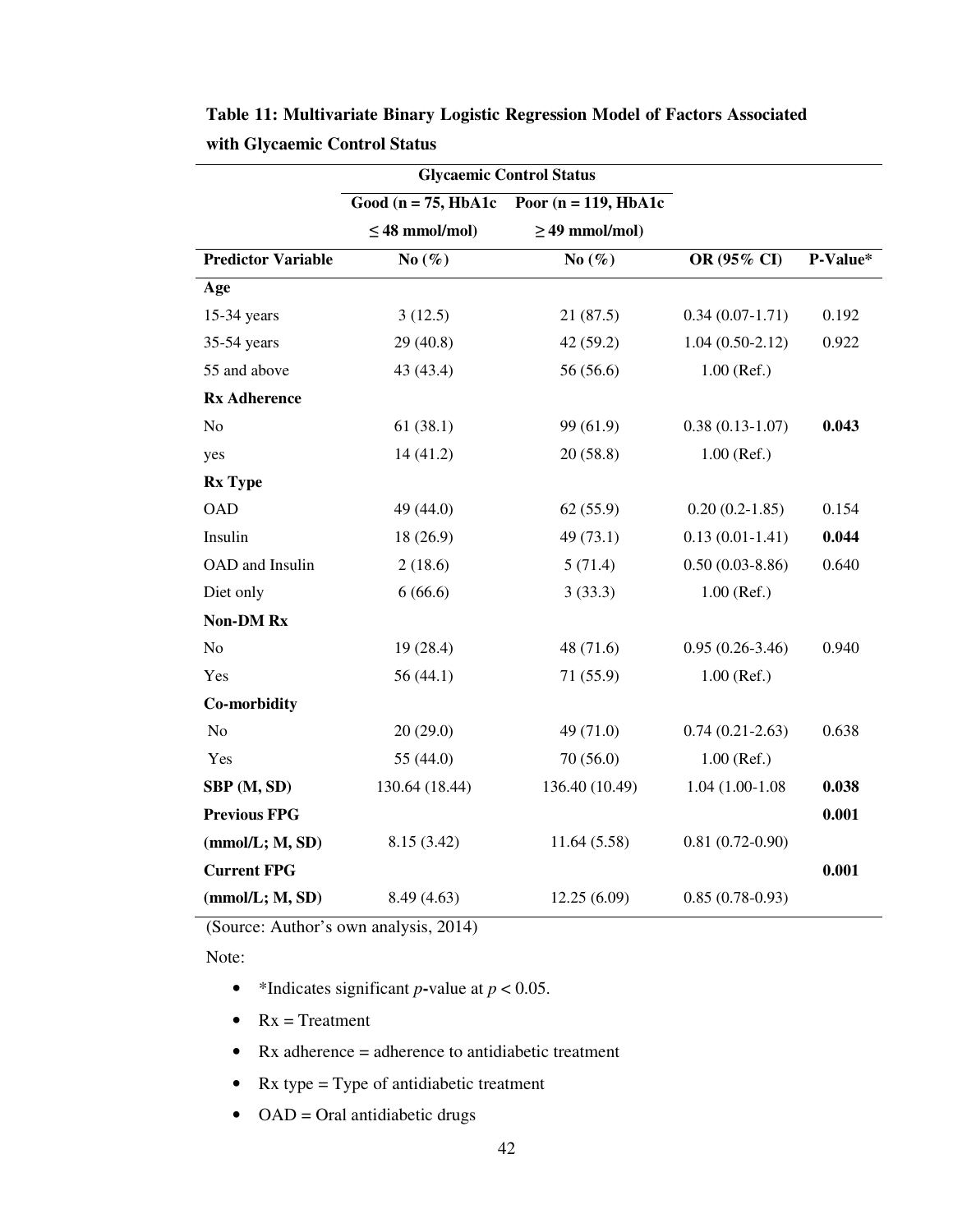- Non-DM  $Rx = Non-antidiabetic treatment$
- $SBP = Systolic blood pressure in mm Hg.$
- $\bullet$  M = Mean
- $SD = Standard deviation$

Table 11 shows that the patients who did not adhere to antidiabetic treatment and those on insulin were 62% and 87% less likely to achieve good glycaemic control status than those who adhered to antidiabetic treatment and those on other antidiabetic treatments. An increase in systolic blood pressure and previous and current FPG levels resulted in 5%, 16% and 15% reduction in odds of achieving good glycaemic control status among the patients.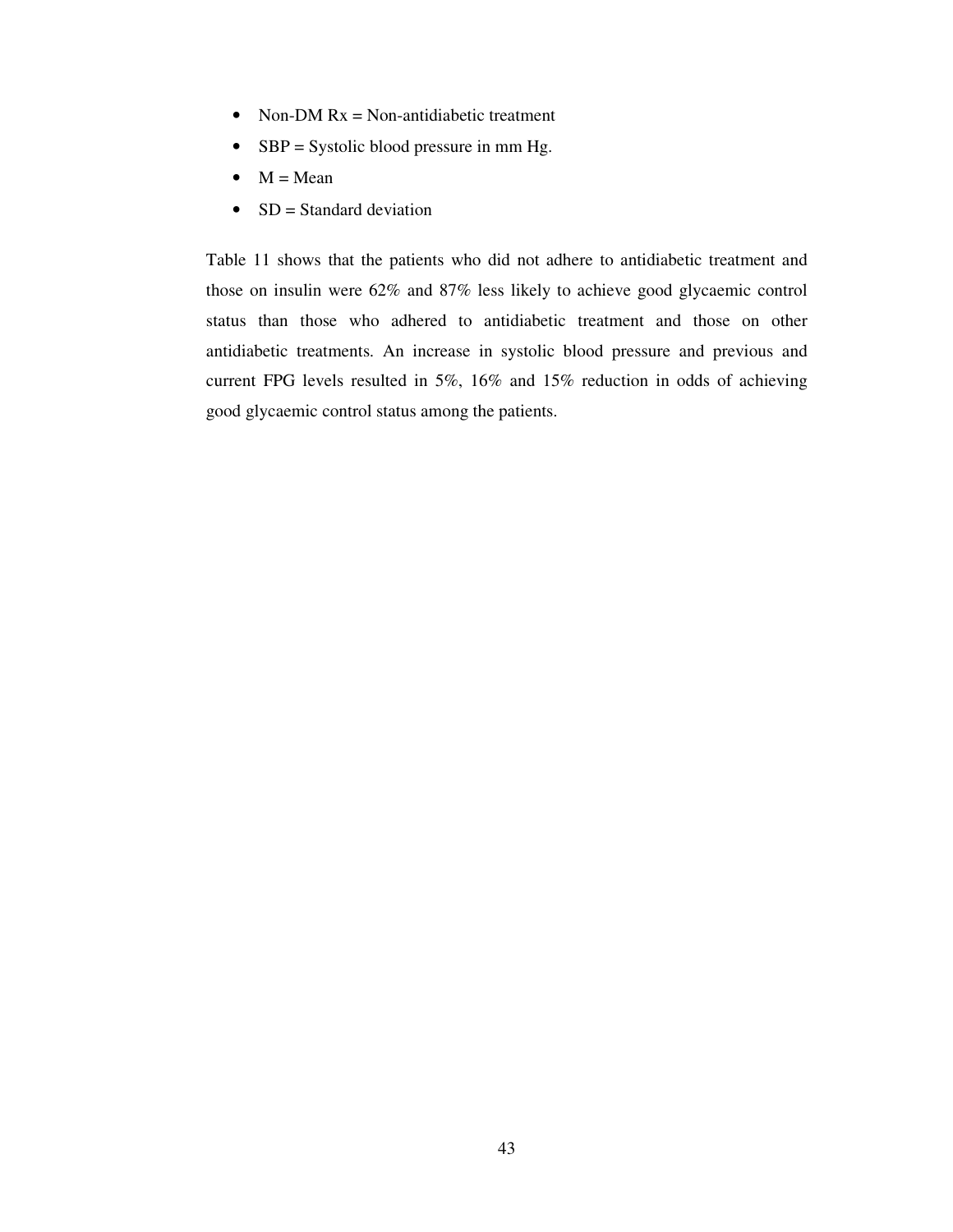### **CHAPTER FIVE**

### **5.0. Discussion**

The aim of DM management is to keep glycaemic levels as close to normal as safely as possible, while avoiding hyperglycaemia or hypoglycaemia (Dilshad, Saeed, and Farooq, 2009). The poor glycaemic control status among DM patients coupled with increase in the prevalence of DM in Zambia is a public health concern. Resources are being provided for the management of DM patients at both personal and government levels but achieving good glycaemic control status is proving to be a considerable challenge in most cases. The current study examined the glycaemic control status and the associated demographic, self-management and clinical factors in DM out-patients at UTH in the Lusaka province of Zambia.

### **5.1. Demographic Characteristics of the Patients**

Most of the patients were aged 55 years and above and more than half were females. The results are similar to Moreira Jr. et al. (2010). Age is often times synonymous with DM as the chances of developing DM especially type 2 increases with age. This is because there is an alteration in physiological activities in the elderly including the loss of first-phase insulin release (Meneilly, 1999). Soltesz et al. (2007) reported male predominance in type 1 DM prevalence. But generally, the worldwide incidence of type 1 DM between genders does not differ (Diamond Project Group, 2006). In addition, there is no difference in gender distribution of DM (Gale, 2001) because both genders seem to be affected equally by autoimmunity and obesity.

In this study, almost half of the patients had secondary education and less than a quarter had college/university education. This is similar to findings by Ghazanfari et al. (2010a) were most of the participants had secondary education. However, Moreira Jr. et al. (2010) found that most of the patients were lowly educated. Although, literature did not show how education contributes to the prevalence of DM, there is reason to suggest that education can influence the incidence of DM. This is because non-communicable diseases such as DM are influenced by lifestyle and health education can play a major role in mitigating DM.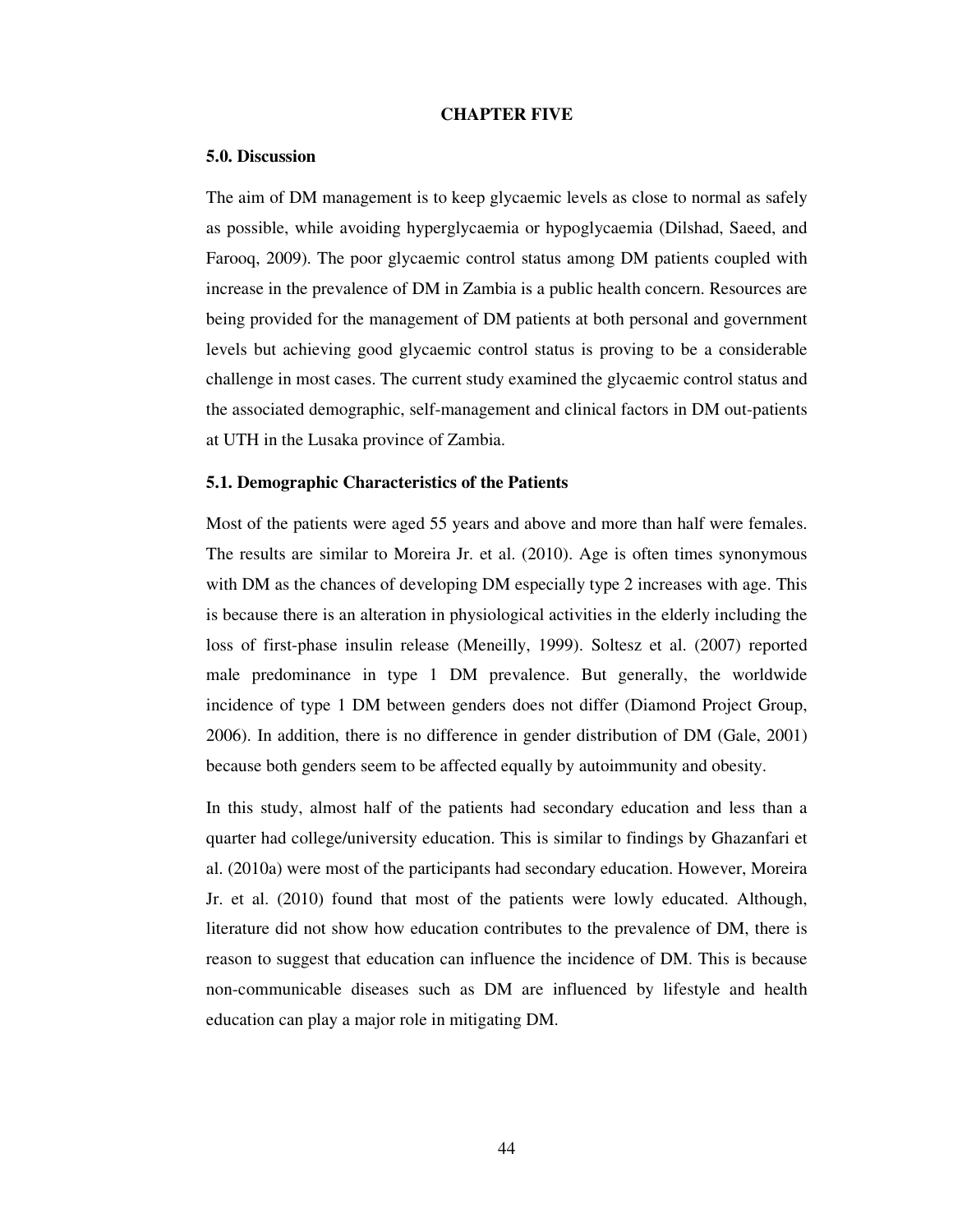### **5.2. HbA1c and FPG Measurement Results**

The results showed that out of the 198 patients, most of them had poor glycaemic control status ( $\leq 48$  mmol/mol) while less than half had good glycaemic control status ( $\geq$  49 mmol/mol). The mean (SD) for the previous three months and current FPG levels where both higher than the normal. This implies that the glycaemic control status was poor in most patients based on both  $HbA_{1c}$  and FPG. There was also a slight increase in FPG from the previous three months to the current one.

The poor glycaemic control status is consistent with other studies in developed and developing countries. Mahmood and Aamir (2005) in Pakistan (51.4 %), Adebisi et al. (2009) in Nigeria (64%), Arthur et al. (2006) in Ghana (65%), Liberopoulos et al., (2010) 38.7% and Erasmus et l. (1999) in South Africa (79.9%). Most of the studies had results similar to this study except for Erasmus (1999) which had the highest percentage of poor glycaemic control status based on both HbA1c and FPG. The poor glycaemic control status could be attributed to inadequate knowledge on treatment protocols, inactivity and poor diets among others. On the other hand, good glycaemic control status was seen in Japan and Germany (Arai et al. 2009; Reisig et al. 2007). This might be because of the higher literacy levels with consequent better knowledge levels about DM.

### **5.3. Relationship between HbA1c and FPG levels**

The current study revealed a weak to moderate positive correlation between  $HbA_{1c}$ and the previous and current FPG. However, Silverman et al. (2008) reported a moderate to strong positive correlation between  $HbA_{1c}$  levels and FPG. Bozkaya, Ozgu and Karaca (2010) in Turkey and Rohlfing et al., (2002) in the UK revealed a strong positive correlation between FPG levels and  $HbA_{1c}$  levels. Thus, the level of  $HbA_{1c}$  is proportional to the level of glucose in the blood and normal levels of glucose produce a normal amount of  $HbA_{1c}$ .

On the other hand, as the average amount of plasma glucose increases, the fraction of HbA1c increases in a predictable way and this serves as a marker for average blood glucose levels over the previous 8 to 12 weeks prior to the measurement (Roszyk et al., 2007). It is important to note that FPG test ascertains the glucose levels for the past few days but since blood glucose levels fluctuate throughout the day, glucose records are imperfect indicators of changes in the body due to hyperglycaemia.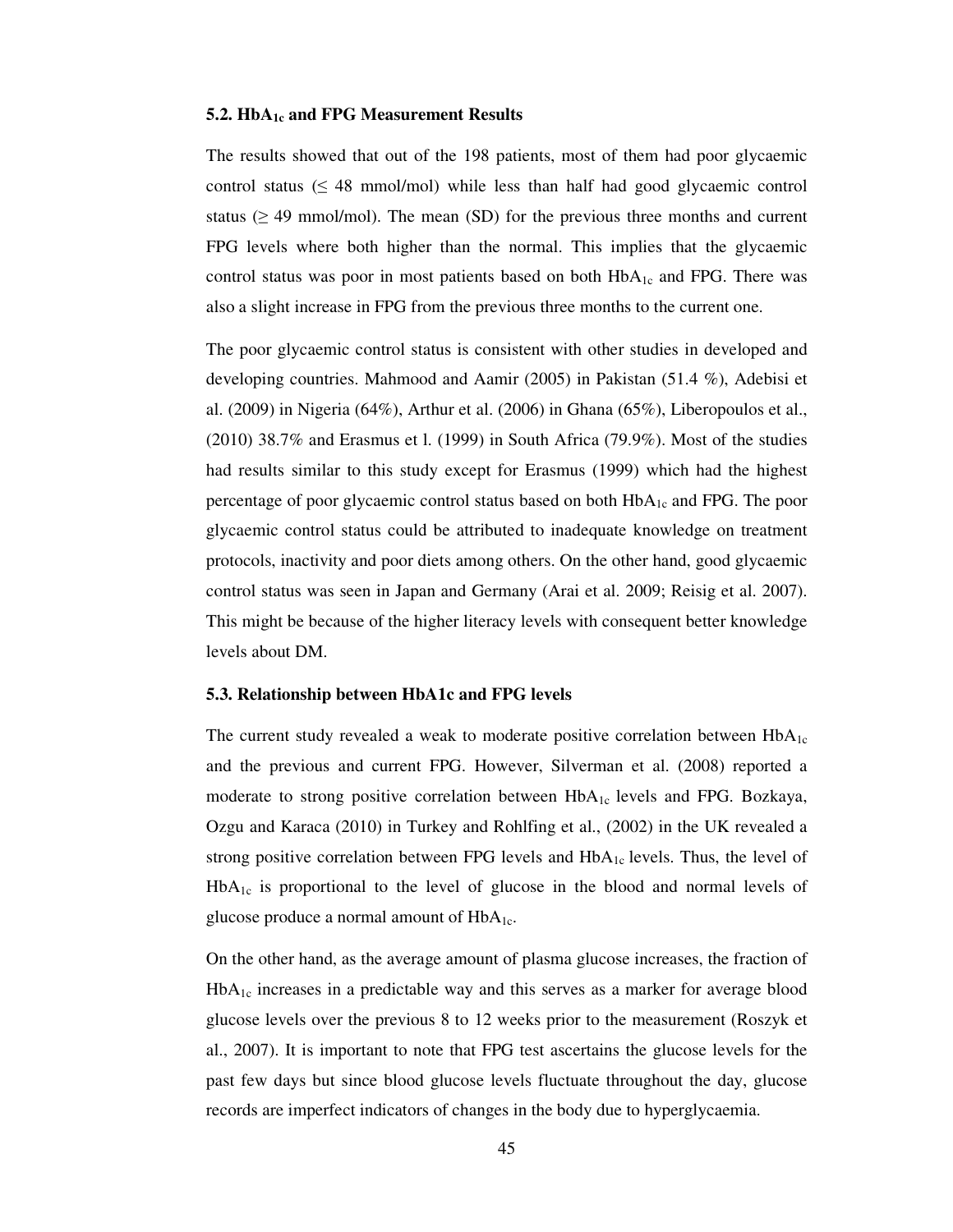Nonetheless, the long-term assessment of blood glucose with  $HbA<sub>1c</sub>$  is advantageous not only because it eliminates the large fluctuations that occur daily in blood glucose concentrations, but it also provides an accurate result from blood drawn at any time of day without reference to prandial state (Burtis, Ashood and Bruns, 2006).

In addition, this study showed that the patients were 16% (previous three months FPG) and 15% (current FPG) less likely to achieve good glycaemic control status. The results are better than the findings by Lipska et al. (2013) in the US who reported that, the older adults with both raised FPG levels and poor glycaemic control status had a substantially increased odds of developing diabetes over 7 years. Thus combined screening with FPG and  $HbA_1$ <sub>c</sub> may identify older adults at very high risk for diabetes when FPG and  $HbA_{1c}$  are considered together. The addition of elevated  $HbA_{1c}$  to the model with raised FPG resulted in improved discrimination and calibration.

Kumaravel et al. (2012) in the UK also revealed that, good glycaemic control together with other factors increased the odds of impaired FPG 6.5-fold compared to the pre-test odds. This has implications for current and future diabetes prevention programmes, for vascular risk management, and for clinical advice given to people with 'pre-diabetes' based on FPG data. Inoue, Matsumoto, Kobayashi (2007) in Japan, reported a  $0.5\%$  increase in HbA<sub>1c</sub> for every 0.56 mmol/L increase in FPG. Thus, the combined use of FPG and  $HbA_{1c}$  levels predicts the progression to diabetes in individuals with no apparent risk. In particular, the combination is recommended for individuals with a FPG  $>$  or =5.55 mmol/L.

Studies have shown that  $HbA_{1c}$  is an index of average glucose (AG) over the preceding weeks-to-months. The level of  $HbA_{1c}$  at any point in time is contributed to by all circulating erythrocytes, from the oldest (120 days old) to the youngest (NGSP, 2010). However,  $HbA_{1c}$  is a "weighted" average of blood glucose levels during the preceding 120 days, meaning that glucose levels in the preceding 30 days contribute substantially more to the level of  $HbA_{1c}$  than do glucose levels 90-120 days earlier. Similarly, other researchers state that the major proportion of  $HbA_{1c}$ value is weighted toward the most recent two to four weeks.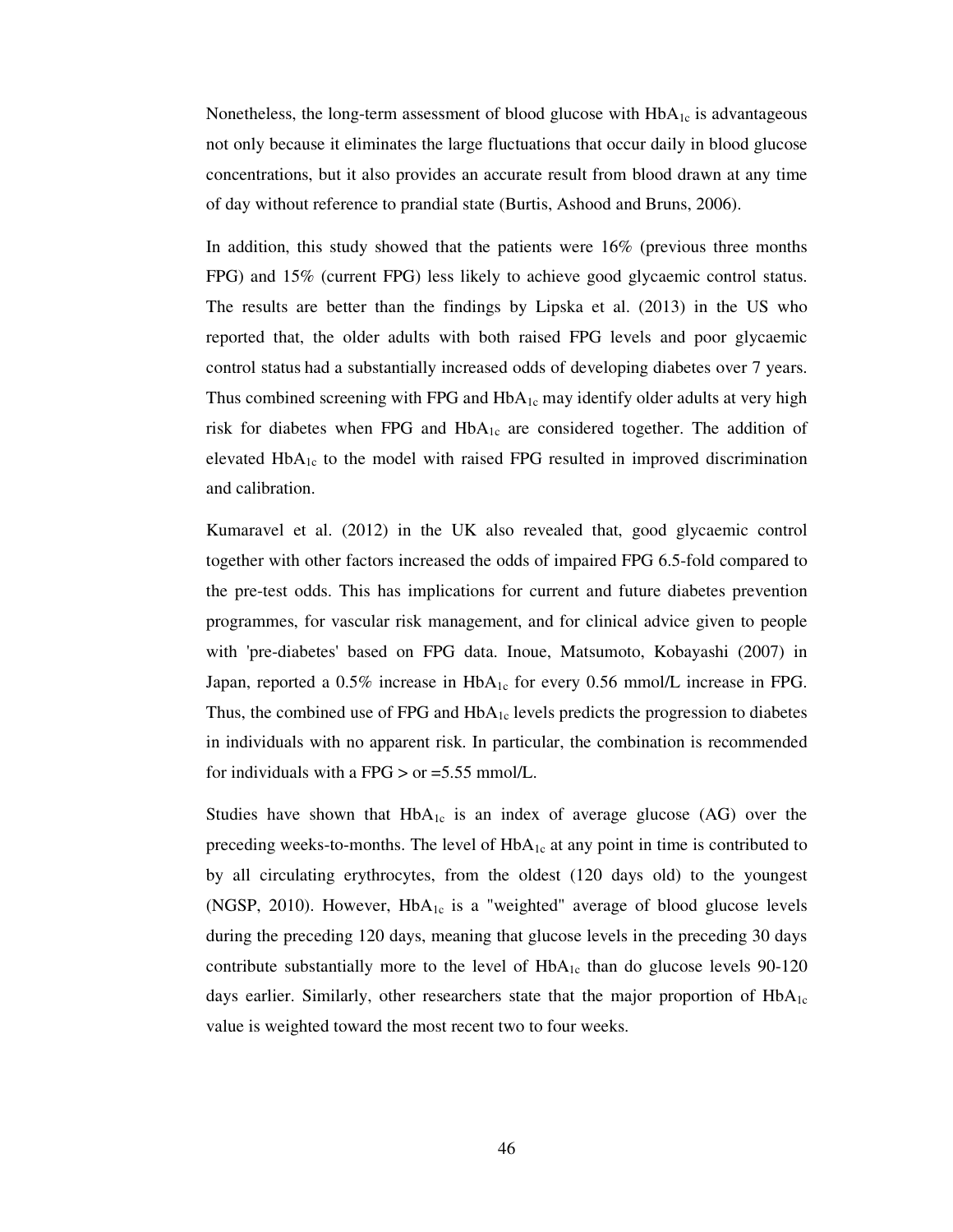This is supported by data from actual practice showing that  $HbA_{1c}$  level improved significantly already after 20 days since glucose-lowering treatment intensification (Sidorenkov et al. 2011). This explains why the level of  $HbA_{1c}$  can increase or decrease relatively quickly with large changes in glucose; however, it does not take 120 days to detect a clinically meaningful change in  $HbA_{1c}$  following a clinically significant change in AG (NGSP, 2010).

Thus, there is a very predictable relationship between  $HbA_{1c}$  and average glucose (AG). The relationship between  $HbA_{1c}$  and FPG was defined and understanding this relationship can help patients with diabetes and their health-care providers set day-today targets for AG based on  $HbA_{1c}$  goals. Also, FPG should be used with caution as a surrogate measure of AG and it is important to remember that  $HbA_{1c}$  is a weighted average of glucose levels during the preceding four months.

Unless the patient's glucose levels are very stable month after month, quarterly and half yearly measurement is needed to ensure that a patient's glycaemic control remains within the target range. Reporting the estimated AG level together with the  $HbA_1c$  level is believed to assist patients and medical doctors determine the effectiveness of glycaemic control measures. This association between the FPG and HbA1c levels depends on the extent of glycaemic control.

# **5.4. Self-management Behaviours and Clinical Factors Associated with Glycaemic Control Status**

The current study was able to demonstrate an association between adherence to antidiabetic treatment, type of antidiabetic treatment, systolic blood pressure, previous and current FPG levels and glycaemic control status. However, there was no association between achieving glycaemic control status and age, sex, level of education, type of DM, reason for non**-**adherence to antidiabetic treatment, duration of DM, non-antidiabetic treatment, SBGM, means of SBGM, co-morbidity, BMI, exercise, diastolic blood pressure, and family history of DM.

This is in agreement with a study by Ghazanifari et al. (2010a) where sex, BMI, comorbidity, exercise age, and SBGM, duration of DM and diastolic blood pressure were not associated with glycaemic control status of the patients.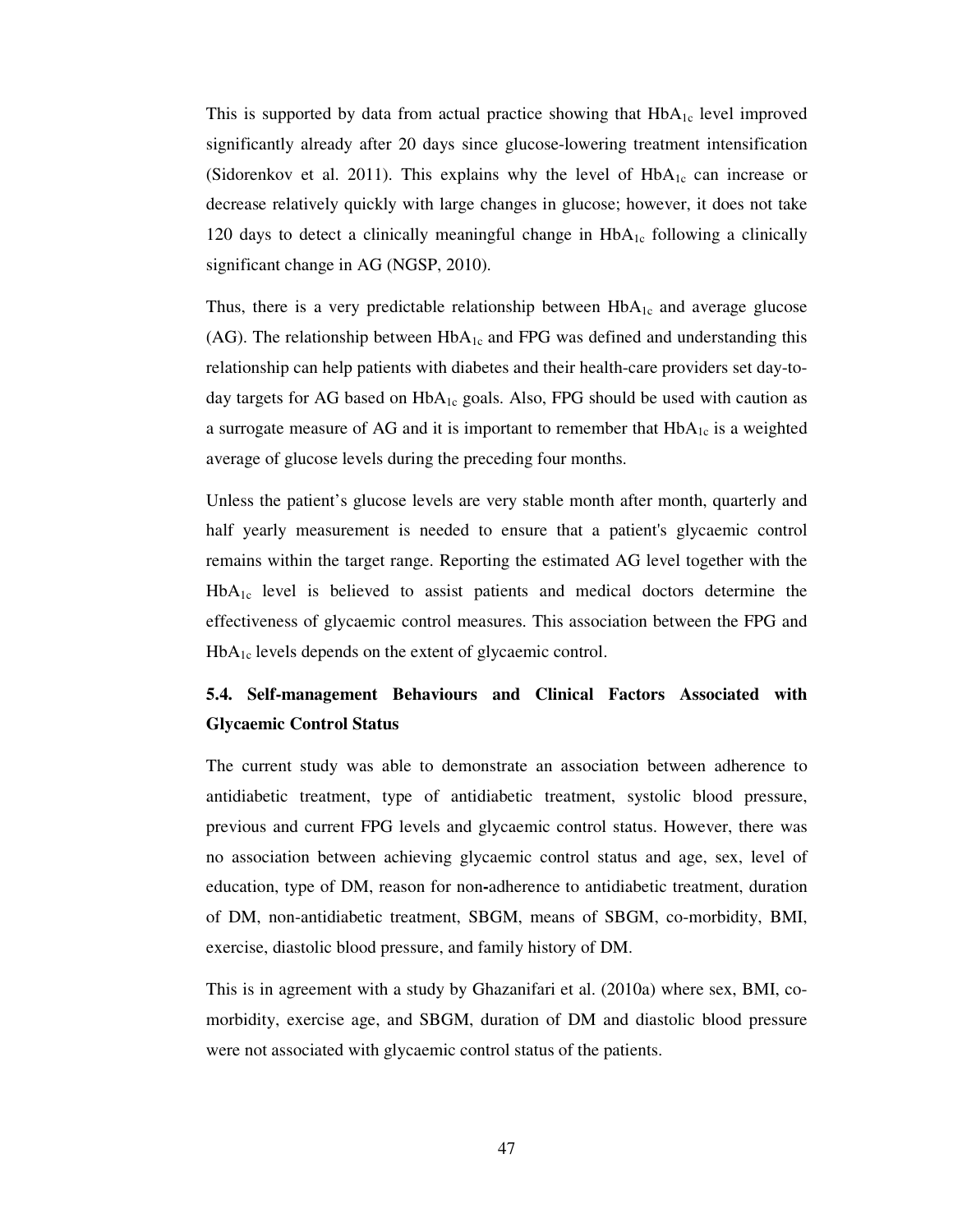However, other previous studies have found an association between age, duration of DM (Ahmad, Islahudin and Paraidathathu, 2013), SBGM and education (Bi et al. 2010) and glycaemic control status. Although, in this study, female gender, SBGM, exercise and family history of DM revealed somewhat higher  $HbA<sub>1c</sub>$  values, the results were not statistically significant.

There was a statistically significant association between adherence to antidiabetic treatment and glycaemic control status of the patients in this study. The effectiveness of drug treatment depends primarily on the efficacy of the prescribed treatment regimen and adherence of the patient to the antidiabetic treatment (Knobel et al. 1998). Studies have shown that adherence to antidiabetic treatment among DM patients is poor. It is also not surprising that diabetic patients who fail to comply with the prescribed antidiabetic treatment regimen show very poor outcomes (Leichter, 2005).

This study showed that the patients who did not adhere to antidiabetic treatment had 62% decreases in the odds of achieving good glycaemic control status compared to those who adhered to antidiabetic treatment. Among the patients who did not adhere to antidiabetic treatment, most of them had poor glycaemic control while less than half had good glycaemic control status. However, more than half of those who adhered to treatment had poor glycaemic control while less than half had good glycaemic control status. This also accords with a study by Ahmad, Ramli and Paraidathathu (2013) in Malaysia and Curkendal et al. (2013) in the USA where poor glycaemic control status was associated with non-adherence to antidiabetic treatment. To the contrary, Tiv et al. (2012) in France reported good glycaemic control status associated with adherence to antidiabetic treatment.

In addition, studies have shown that, an increase in adherence by 10% can decrease the  $HbA_{1c}$  value by 0.16%. This is also supported by other previous studies in DM, which showed that an increase in patient education and adherence has been associated with good glycaemic control. In Hong Kong, a pharmacist-managed clinic for diabetic patients improved adherence and glycaemic control without any change in medication or dosage (Lee and leung, 2003). It has been suggested that greater effort should be placed in counselling and improving adherence rather than changing medication or altering the dose (Bezie et al. 2006).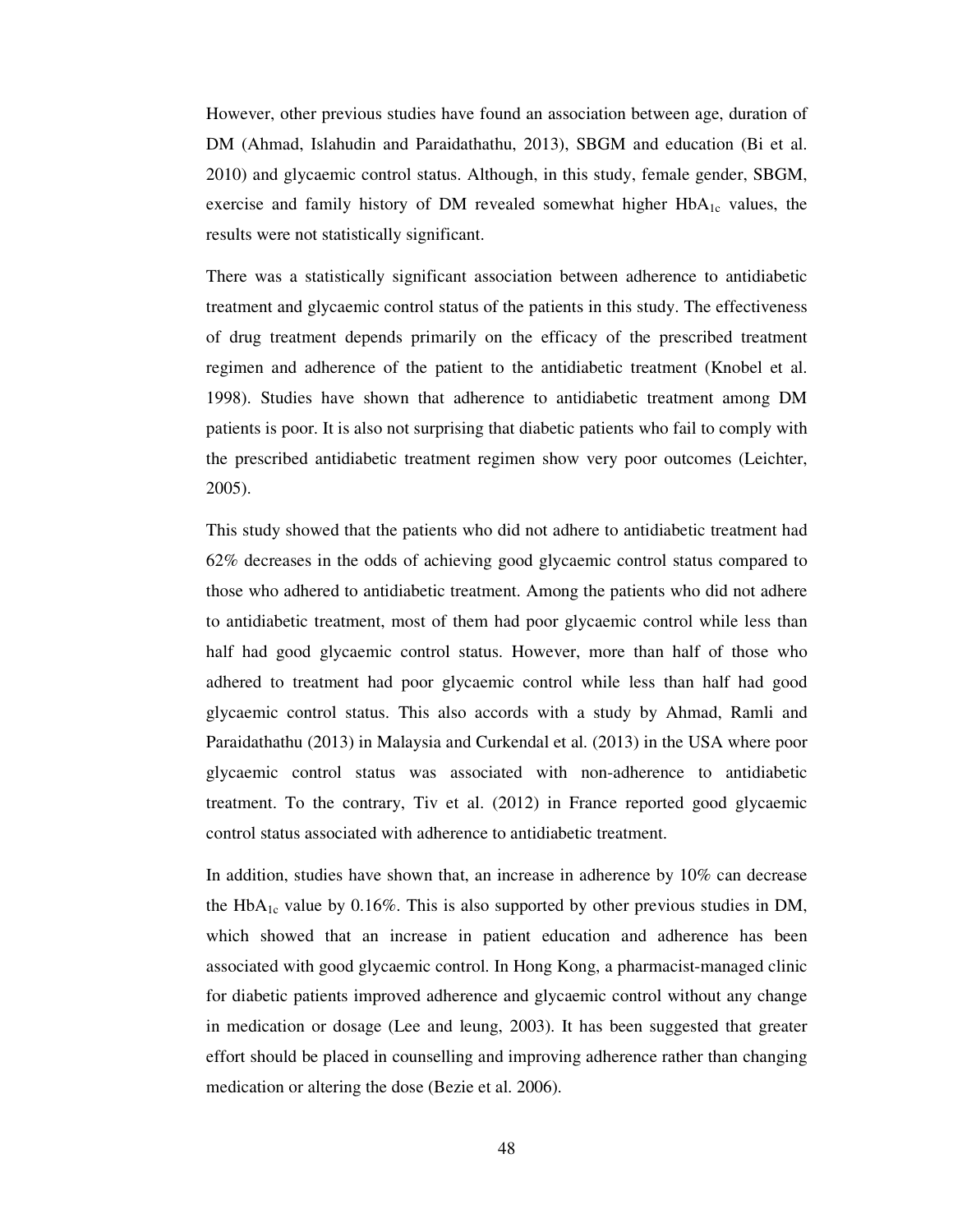In Malaysia, health personnel were specifically dedicated to the care of diabetic patients and results showed better glycaemic control (Wong and Rahimah, 2004). Ahmad, Ramli and Paraidathathu, (2013) reported that, improvement of adherence among patients results in better glycaemic control, and that achievement of glycaemic control was higher among adherent patients than among non-adherent patients. However, tackling non-adherence is not a simple matter, as it is multifactorial and might include cost, health belief, dosing frequency, personality disorders and patient-provider relationship (Leichter, 2005).

The achievement of optimal glycaemic control through strict adherence to antidiabetic treatment among other factors minimises serious long term complications of DM (Kalyango, Owino and Nambuya, 2008). This is because the antidiabetic treatment taken by DM patients assists in the metabolism of more especially carbohydrates with consequent glycaemic control. If adherence could be resolved, it is possible that the outcome of treatment would be much more satisfactory among DM patients.

The type of antidiabetic treatment the patient was on predicted glycaemic control status. The present study revealed that the odds of achieving good glycaemic control status in DM patients were 87% lower among the patients who were on insulin compared to those who were on oral or combined (insulin and oral) or diet only. These results agree with Ahmad, Islahudin and Paraidathathu (2013) where patients receiving insulin treatment had poor glycaemic control status compared to those receiving monotherapy or a combination of oral antidiabetic drugs. Interestingly, DeFronzo (1999) and Chuang et al. (2002) reported good glycaemic control status among patients who were on insulin treatment.

The poor glycaemic control status among insulin users could be because the patients have a more severe form of the disease or in the late stages of the disease and therefore more difficult to control. The oral drugs are widely used as first-line antidiabetic treatment when the DM is just diagnosed. Furthermore, the procedure of insulin injection administration and the resources required for the same probably affect adherence.

The good glycaemic control status associated with insulin in other studies could be because insulin is much more effective than other antidiabetic treatments.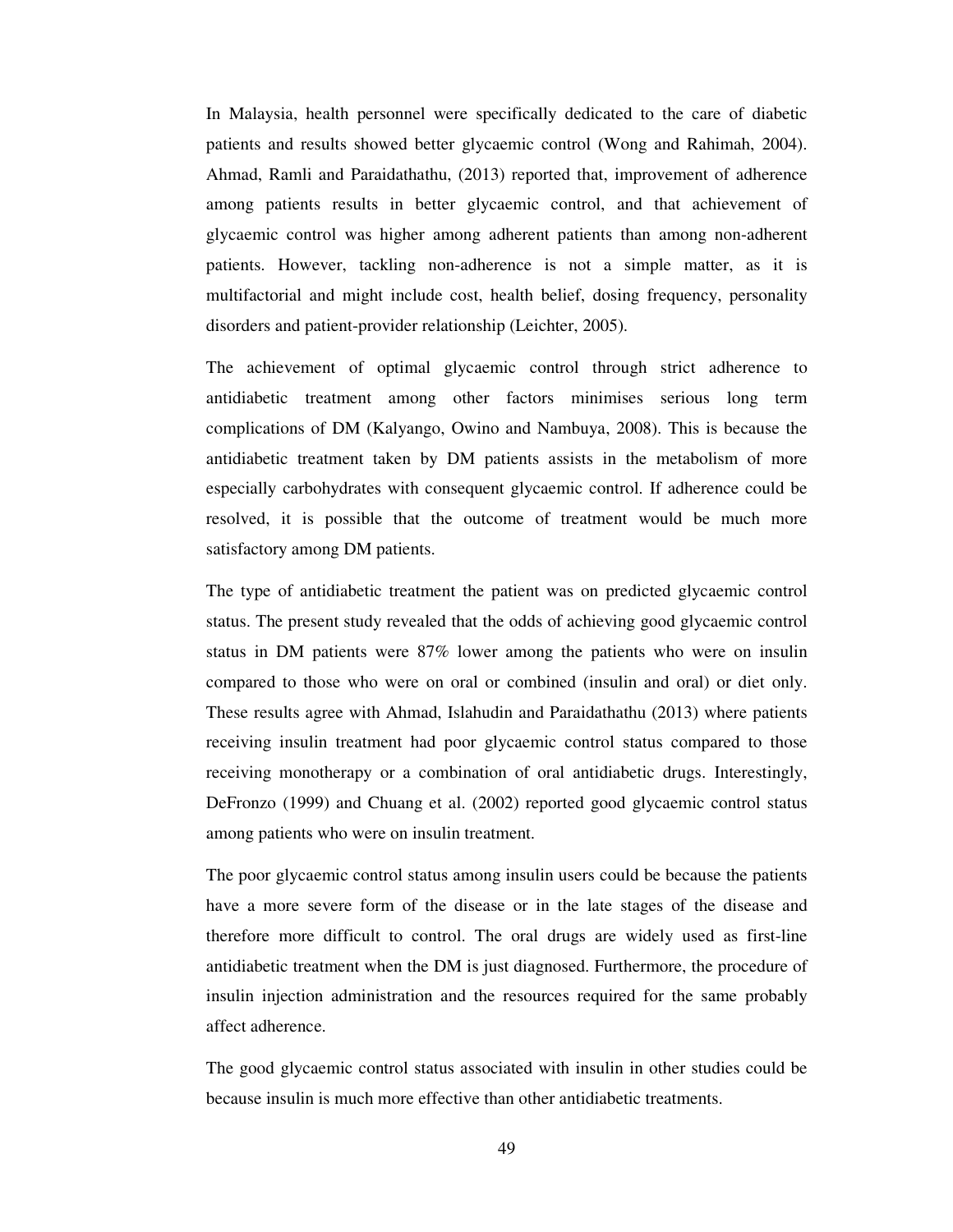The administered insulin in DM patients directly helps in the metabolism of more especially glucose in the body.

The SBP of DM patients was correlated with the outcome of glycaemic control status in this study. Achievement of glycaemic control among patients with higher SBP was lower than among those with lower SBP. The current study showed that, each 1**-**mm Hg increase in SBP was related to a 5% reduction in the odds of achieving good glycaemic control status. Similar studies showed poor blood pressure control and glycaemic control status (Genuth et al. 1998; Higgins, Khan and Pearce, 2007). However, significant association between SBP and achievement of good glycaemic control status was observed in some studies reviewed.

Ghazanfari et al. (2010b) in Iran reported better SBP for those who achieved good glycaemic control status. According to Gunarathne et al. (2009) in the ACCORD blood pressure trial, a systolic blood pressure target of <120 mm Hg cannot be recommended for the majority of patients with type 2 diabetes but instead recommend a target blood pressure level of 130/80 mm Hg. This is similar to the guidelines for targeted systolic blood pressure levels of <130 mm Hg and diastolic blood pressure levels of <85 mm Hg recommended by ADA (1995). Based on current evidence, this is probably an appropriate blood pressure target for most DM patients.

Hypertension in people with diabetes is common, affecting 30% of people with younger onset DM and 75% with older onset DM. The efficacy of blood pressure control for retinopathy in people with hypertension and DM may be a controversial point because of the known serious systemic sequelae (for example, higher risk of cardiovascular disease, nephropathy, and amputation) of uncontrolled hypertension. However, whether lowering of blood pressures already in the normal range is beneficial, is still unknown (ADA, 1995). Thus, more attention should be addressed to primary preventative factors such as blood pressure in the management of DM patients.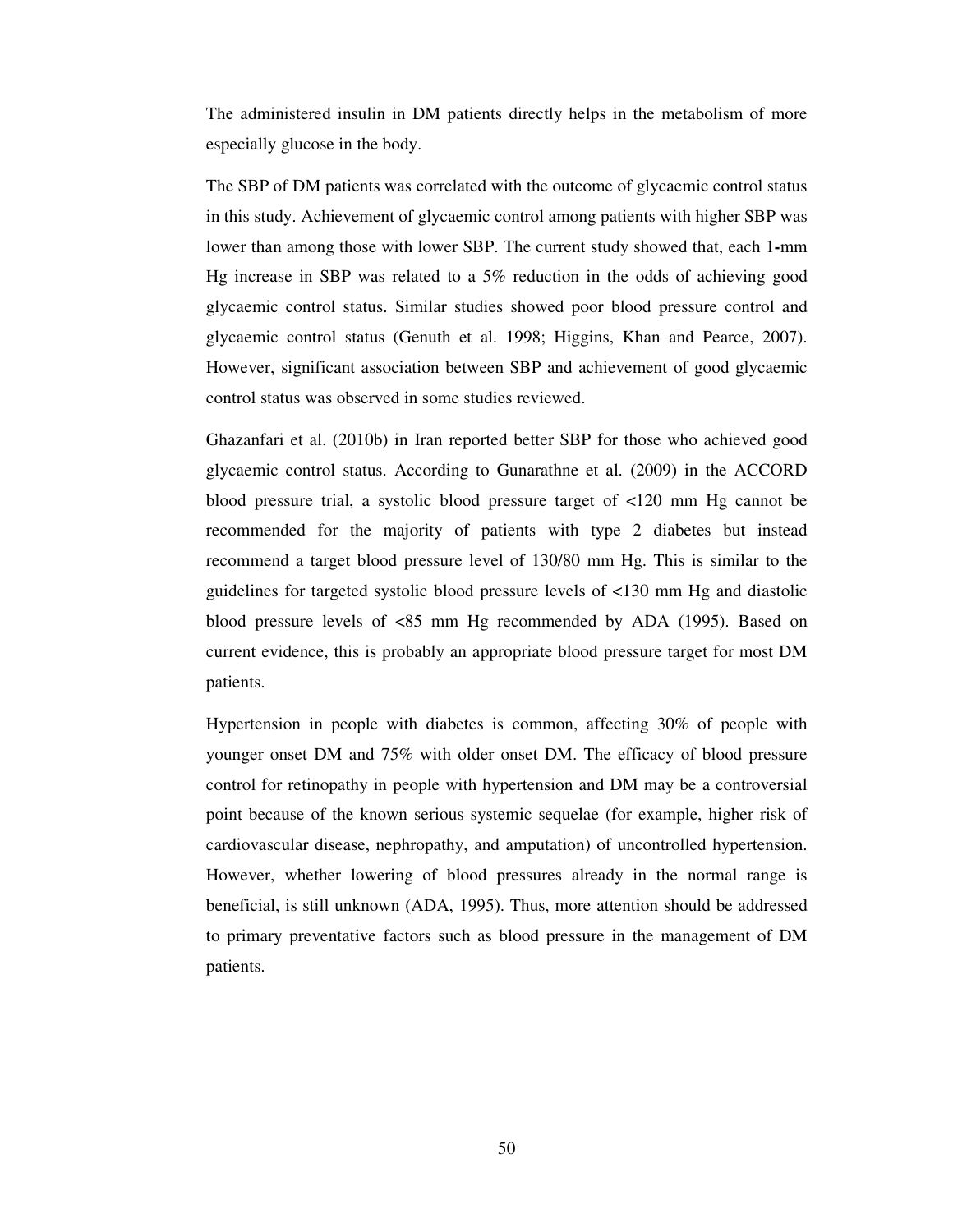### **CHAPTER SIX**

#### **6.0. Conclusion and Recommendation**

### **6.1. Conclusion**

The current study determined the glycaemic control status and associated factors among the DM out-patients at UTH in the Lusaka province of Zambia. Glycosylated Hb is a better predictor of glycaemic control status than most other methods of establishing the glycaemic control status of DM patients. The study revealed that the glycaemic control status was poor in most DM patients.

The FPG, DM treatment, adherence and SBP were found to impact the achievement of good glycaemic control status of the patients in this study. Because DM like most other chronic diseases is progressive, complications increase and drug therapy becomes much more complex with time. The current results suggest that if these factors are not adequately addressed, the glycaemic control status of the patients is likely to be poor. Thus, it is important for the health-care providers to pay special attention to particular groups, such as those on insulin, non-adherent and those with raised BP and FPG, to ensure good glycaemic control among diabetic patients.

Among the considerations are, the examination of all aspects of the patient and accordingly individualising the choice of glycaemic control goals, lifestyle modifications and the medications required to achieve the prescribed goals. Harmonising the potential for lowering  $HbA_{1c}$  should be carried out by taking into account the above patient characteristics to ensure long-term glycaemic control. The study, provided baseline data on glycaemic control status of the DM patients at UTH and the possible factors contributing to poor glycaemic control among the DM patients.

### **6.2. Recommendations**

As a measure to improve the management of DM out-patients especially on glycaemic control, the researcher recommends the full scale utilisation and making available in health facilities of the  $HbA_{1c}$  test alongside other tests in monitoring glycaemic levels of the DM patients.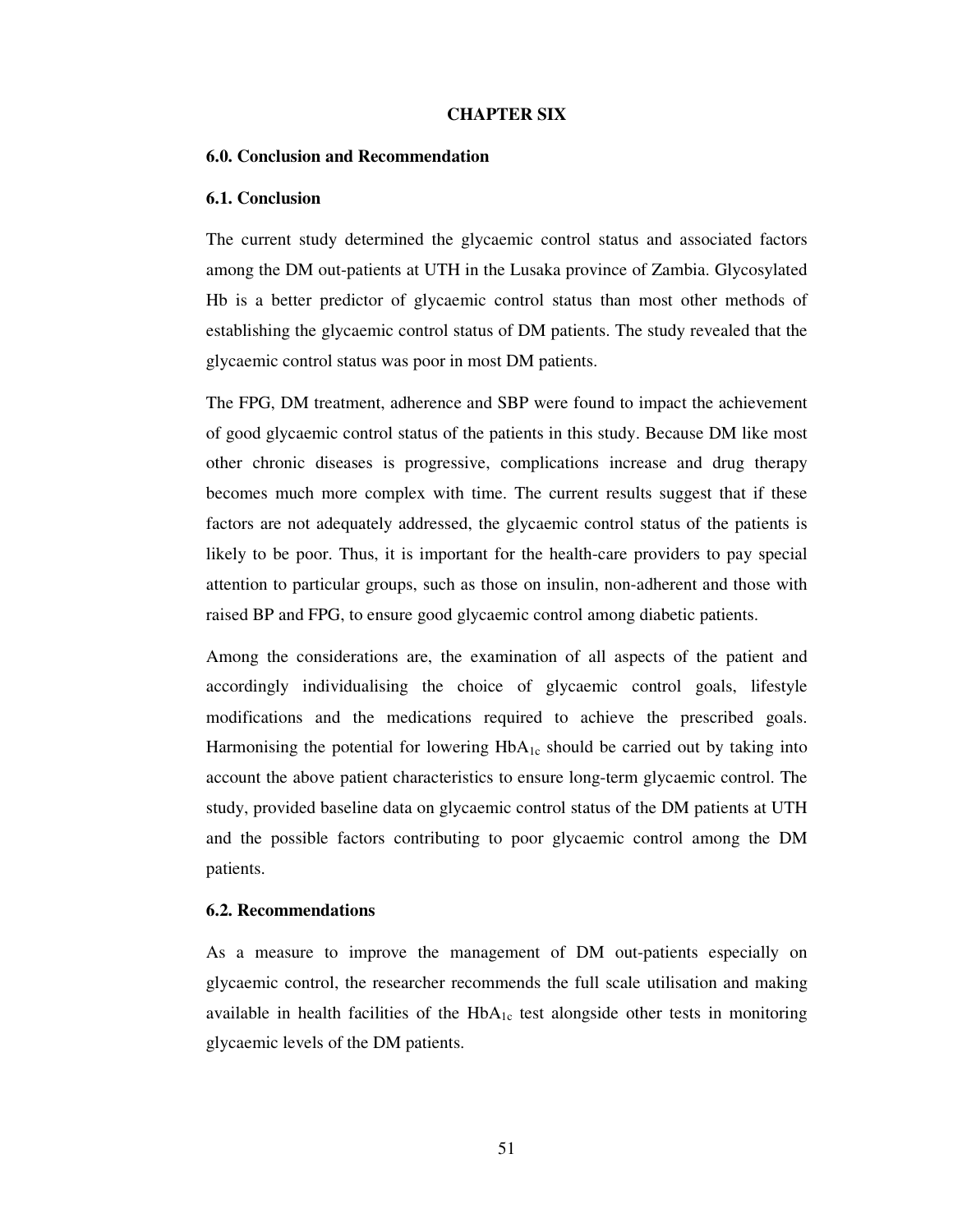In addition, the staff managing DM patients should emphasise and include information Education and Communication (IEC) sessions during the follow-up visit by DM patients. The IEC should include; frequent monitoring of blood glucose levels and blood pressure and adherence to prescribed antidiabetic treatment.

# **6.3. Future Research**

Future research should focus on evaluating the role of the diabetic patient in the management of their diabetes mellitus. There is need to carry out a large scale study and compare glycaemic control status between type 1 and type 2 diabetes mellitus patients and also ascertain the effectiveness of specific treatment regimens in diabetic patient management.

### **6.4. Limitations of the Study**

The study had some limitations. One of the limitations was that confounding factors, such as diet, antidiabetic drugs, comorbidity, non-antidiabetic drugs and SBGM subvariable quantification were not carried out. It would have been extremely difficult to obtain accurate data. The other limitation was that the time between the previous estimation of FPG and the second FPG was not the same for all patients. Some patients had their previous FPG reading taken 4-5 months prior to the study and others did not have the result.

In addition, there was failure to collect blood from some patients and some of the collected blood clotted while running samples. Since the study was cross-sectional, it is difficult to establish a causal relation between  $HbA_{1c}$  and the factors. The study was carried out on a limited study population. Only the patients who visited the UTH diabetic clinic during the three months of data collection where sampled. There was incomplete data on some medical records of the DM patients at UTH; as a result the researcher was not able to follow the morbidity patterns. Another issue that stands out was the cost containment especially of laboratory materials and supplies.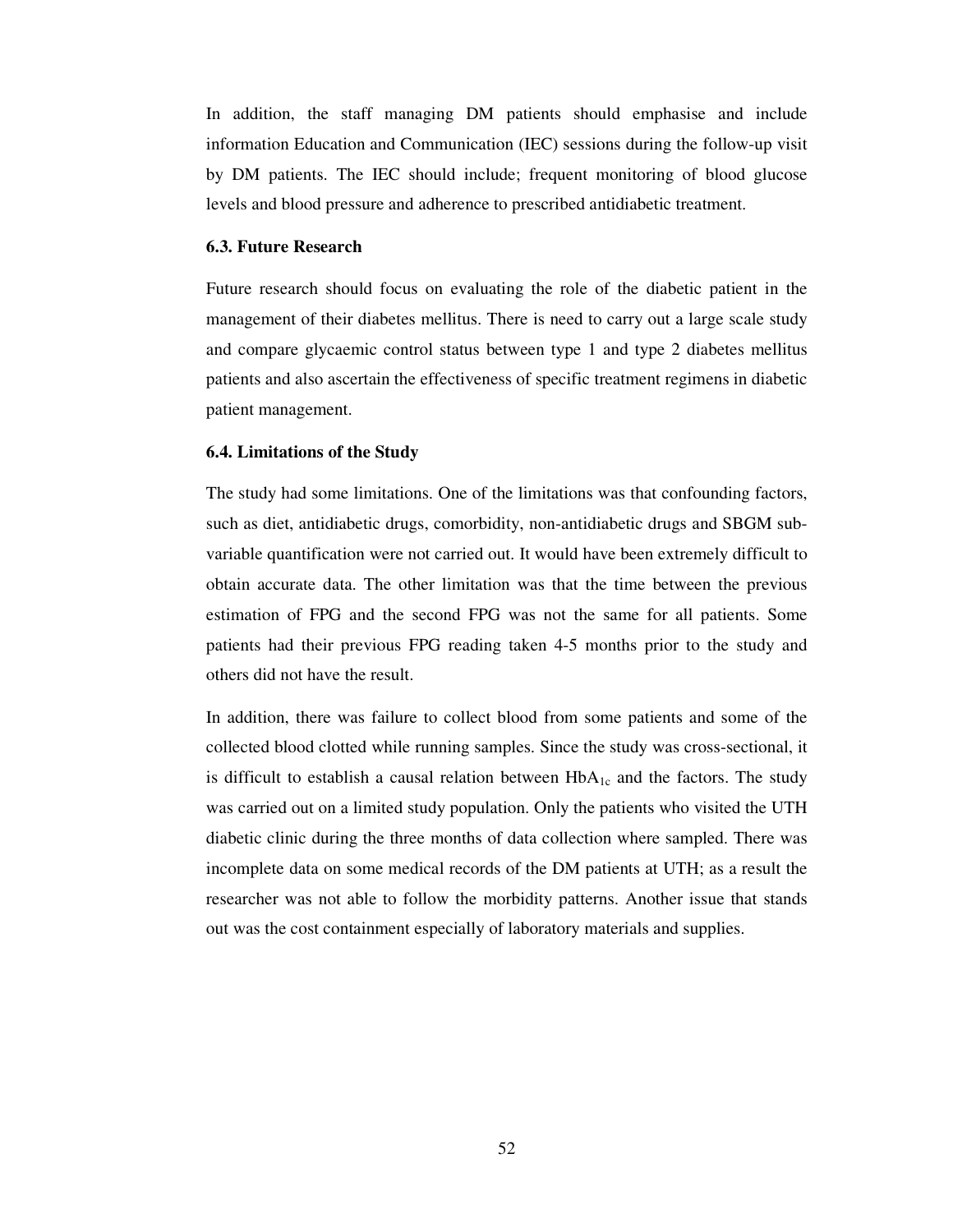### **6.5. Dissemination and utilization of findings**

The results of the study were presented to the Department of Physiological Sciences, School of Medicine, University of Zambia (UNZA). Then, the results were later presented at the postgraduate seminar week on  $9<sup>th</sup>$  July 2014 held at UNZA main campus. The results will also be presented to various stake holders involved in the management of DM at various fora such as, workshops and conferences.

The UTH which was the study site will be given a copy of the study results report so that the hospital would use them to render evidence based care to the DM patients. The results will be published in recognised journals such as; the Zambian Medical Journal, Pan African Medical Journal and Asian Academic Research Journal of Multidisciplinary. In addition, five copies of the bound research report will be printed and submitted to the following;

- 1. Department of Physiological Sciences
- 2. UNZA Medical Library and Main Library
- 3. Ministry of Health
- 4. Ministry of Community Development Mother and Child Health
- 5. Researcher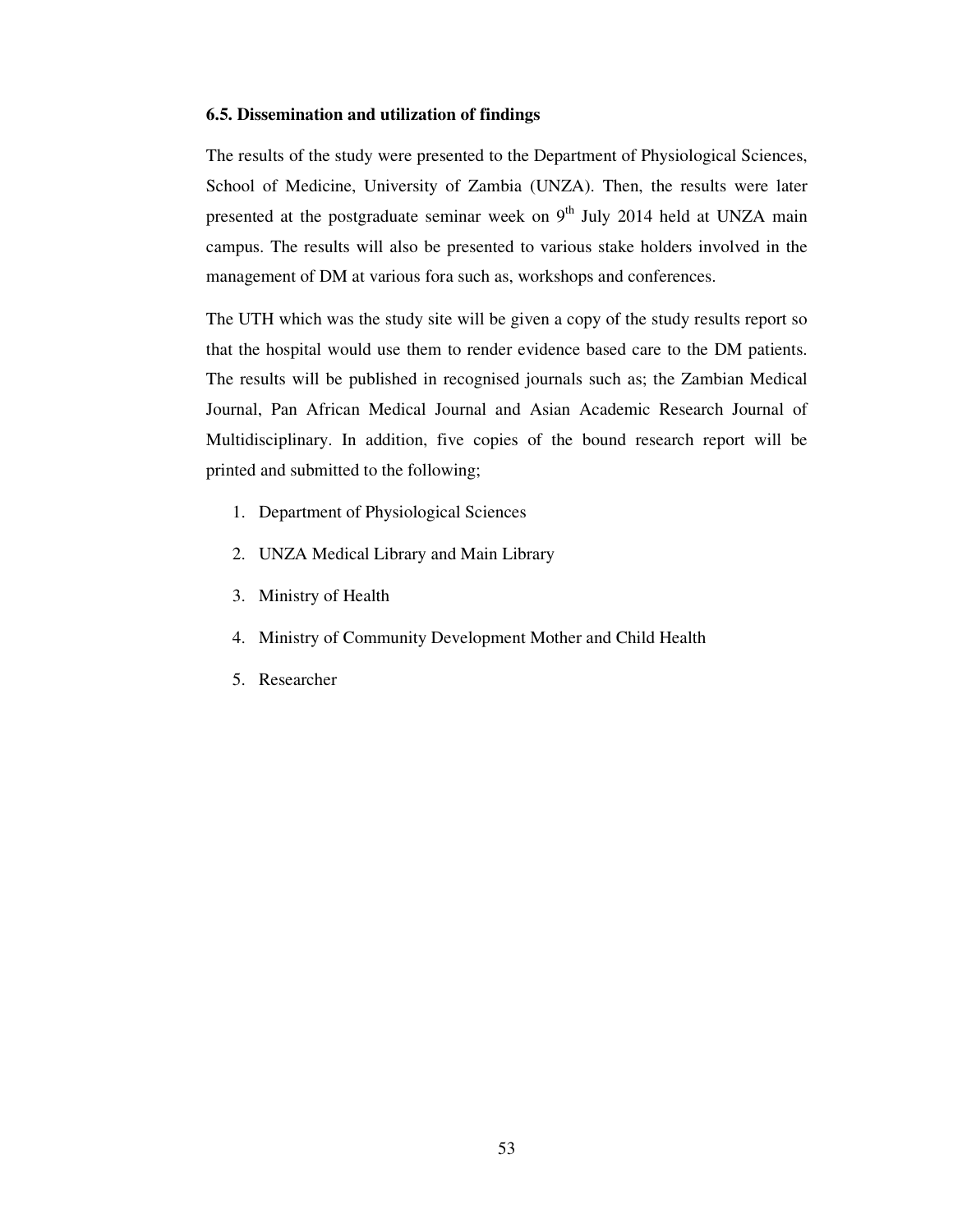# **References**

ADA (1995) Implications of the United Kingdom Prospective Diabetes Study, Clinical practice recommendations 1995: position statement: standards of medical care for patients with diabetes mellitus. **Diabetes Care.** 18*:*8–15.

ADA (2010) Standards of Medical Care in Diabetes 2010. **Diabetes Care.** 33:S11– S61.

Adebisi, S. A. (2009). Glycated haemoglobin and glycaemic control of diabetics in Ilorin. **Nigerian J Clin Pract.** 12 (1), March, pp.87-91.

Ahmad, N, S, Islahudin, F, and Paraidathathu, T. (2013). Factors associated with good glycemic control among patients with type 2 diabetes mellitus, **Journal of Diabetes Investigation.** 5 DEC 2013 Available at: http://DOI:10.1111/jdi.12175 [Accessed 15 February, 2014].

Ahmad, N, S, Ramli, A, I, and Paraidathathu, T. (2013). Medication Adherence in Patients with Type 2 DM Treated at primary Health Clinics in Malaysia, **Dovepress.** June 2013 Vo. 2013:7 pp. 525-530, Available at: http://dx.doi.org/10.2147/PPA.544698 [Accessed 29 January, 2014].

Arai, K, Hirao, K, Matsuba I, et al. (2009). The status of glycaemic control by general practitioners and specialists for diabetes in Japan: a cross-sectional survey of 15652 patients with diabetes mellitus. **Diabetes Res Clin Pract.** 83: 397–401.

Arthur, F. K. N. et al. (2006) Fasting blood glucose and glycosylated haemoglobin levels in randomly selected Ghanaian diabetic patients – the clinical implications. **Journal of Science and Technology (Ghana).** 26 (1), 2006, pp.8-13.

Arvind, K, Rajiv Kr. M, and Sudhanshu, S, R, (2004) Studies on impact of industrial pollution on biochemical and histological changes in a catfish, mystus vittatus (bloch). In Arvind Kumar. **Industrial pollution and management**. APH publishing. 9. ISBN 9788176487740.

Bezie, Y, Molina, M, Hernandez, N, et al. (2006) Therapeutic compliance: a prospective analysis of various factors involved in the adherence rate in type 2 diabetes. **Diabetes Metab Res.** 32: 611–616.

Bi, Y, Zhu, D, Cheng, J, Zhu, Y, Xu N, Cui S, Li, W, Cheng, X, Wang, F, Hu, Y, Shen, S, and Weng, J. (2010) The status of glycaemic control: A cross-sectional study of outpatients with type 2 diabetes mellitus across primary, secondary, and tertiary hospitals in the Jiangsu province of China. **Clin Ther.** 2010 May. 32(5):973- 83. Available at: http://doi:10.1016/j.clinthera.2010.05.002 [Accessed 18th March, 2014].

Bozkaya, G, Ozgu, E, and Karacha, B, (2010) The association between estimated glucose levels and fasting plasma glucose levels. **Clinics (Sao Paulo).** 65(11):1077- 80.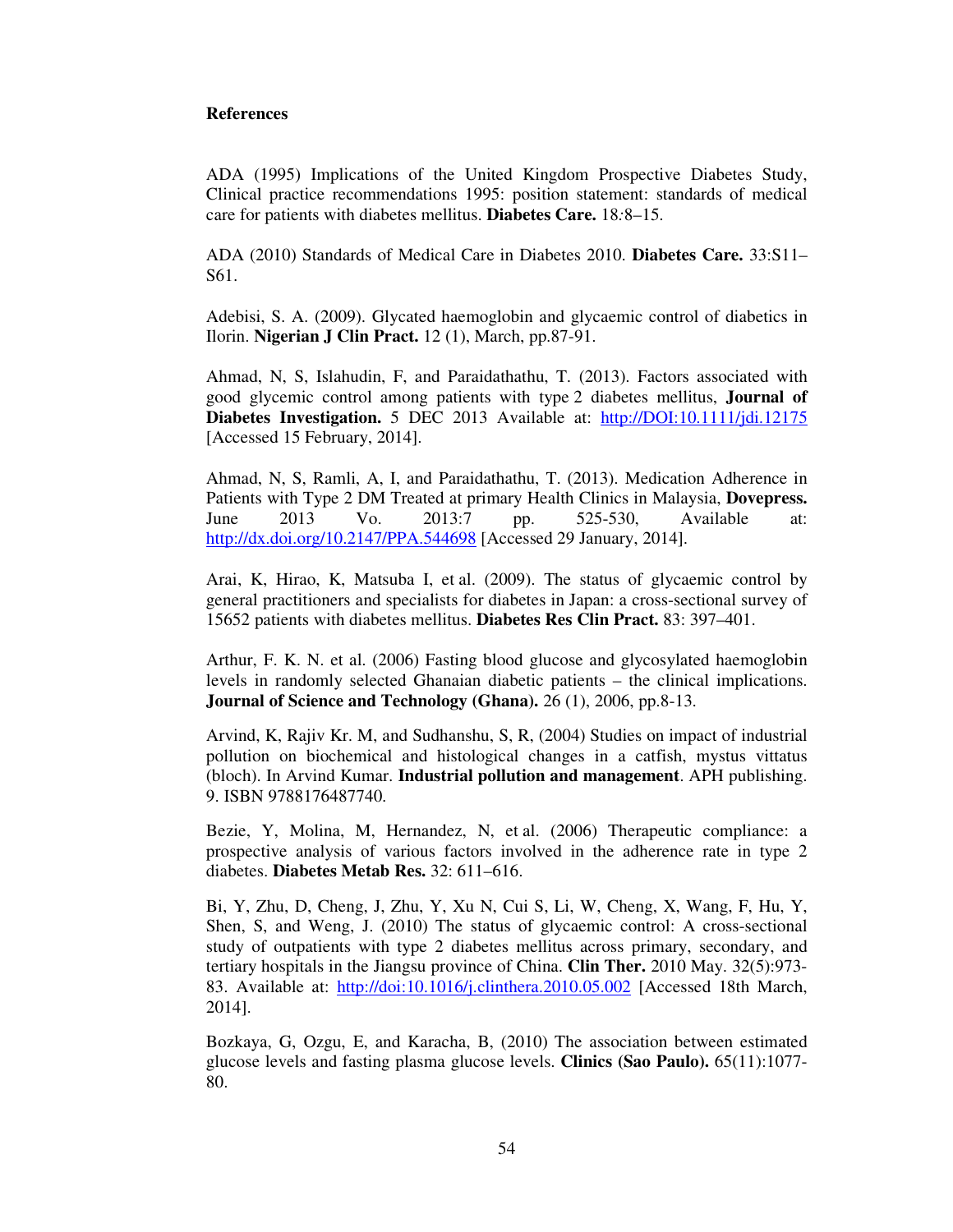Burtis, C. A., Ashood, E. R. and Burns, D. E. ed. (2006) Sacks D. B., Carbohydrates, **TIETZ Textbook of Clinical Chemistry and Molecular Diagnostics.** 4<sup>th</sup> ed. St. Louis: Elseviers Saunders, 884.

Dosoretz, C, G, and Ward, G, (2006) Peroxidases. In Ashock Pandey, Colin Webb, Carlos Ricardo Soccol, and Christian Larroche. **Enzyme technology.** Sprinter. P. 410. ISBN 9780387292946.

Chuang, L, M, Tsai, S, T, Huang, B, Y, et al. (2002) The status of diabetes control in Asia - a cross-sectional survey of 24317 patients with diabetes mellitus in 1998. **Diabet Med.** 19: 978–985.

Cohen, D. B. et al. (2010) A survey of the management, control, and complications of diabetes mellitus in patients attending a diabetes clinic in Blantyre, Malawi, an area of high HIV prevalence. **AM J Trop medi hyg.** 83 (3), Sep, pp.575-8.

Cox, M. and Edelman, D. (2009) Tests for Screening and Diagnosis of Type 2 Diabetes. **Clinical Diabetes.** 27 (4), pp.132-128.

Curkendal, S, M, Thomas, N, Bell, K, F, Juneau, P, L, and Weiss, A, J, (2013) Predictors of Medication Adherence in patients with Type 2 DM, **Curr Med Res Opin.** 2013 oct, 29(10): 1275-86. Available at: http://Doi:10.1185/03007995.2013.821056.Epub 2013 jul 23 [Accessed 25<sup>th</sup> April, 2014].

DeFronzo, R. A. (1999) Pharmacologic therapy for type 2 diabetes mellitus. **Ann Intern Med.** 131: 281–303.

Diamond Project Group (2006) Incidence and treands of childhood Type 1 diabetes worldwide 1990-1999. **Diabet Med.** 2006 Aug;23(8):857-66.

Dilshad, A, K, Saeed, M, Farooq, A, K. (2009) is glycemic control in patients with type-2 diabetes in rawalpindi improving? J **Ayub Med Coll Abbottabad 2009,**  21(1). Available at: http://www.ayubmed.edu.pk/JAMC/PAST/62 21-1/Dilshad.pdf [Accessed 14<sup>th</sup> December, 2013].

Garabed, E. (2007). **"Adolphe Quetelet (1796-1874)-the average man and indices of obesity."** Nephrology Dialysis Transplantation 23(1): Available at: 47-51. http://Doi:10.109/ndt/gfm517.PMID 17 870752 [Accessed 10th January, 2014].

Erasmus, R. T. et al. (1999) Assessment of glycaemic control in stable type 2 black South African diabetics attending a peri-urban clinic. **Postgrad Med J.** 75 (888), June, pp.603-606.

Gale, E. A. (2001) Diabetes and gender. **Diabetologia.** 2001 Jan;44(1):3-15.

Gardner, D. G. ed. (2011) Greenspan's basic and clinical endocrinology. 9<sup>th</sup> ed. New York, McGraw-Hill Medical.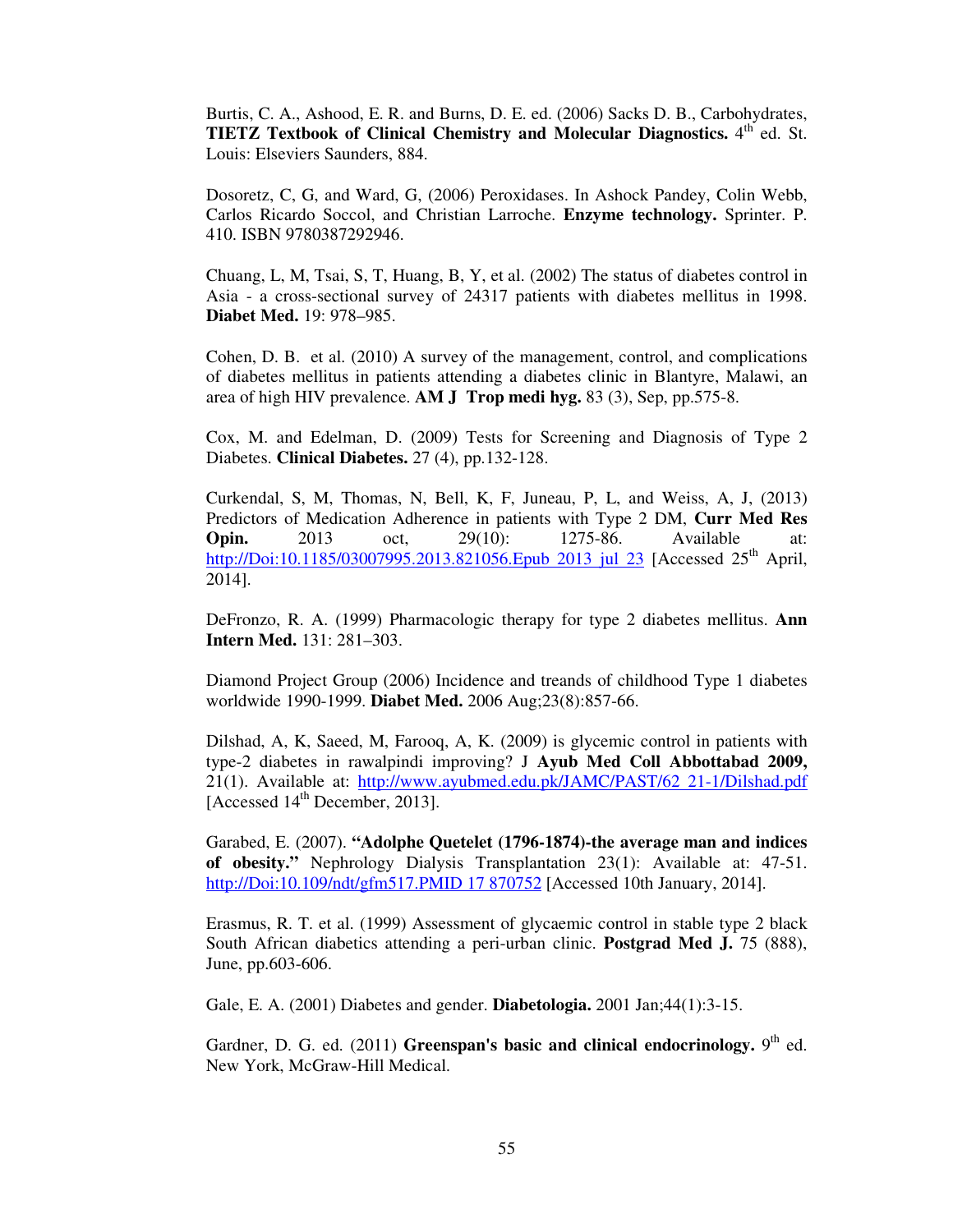Genuth, S, Eastman, R, Kahn, R, Klein, R, Lachin, J, DSc; Harold Lebovitz, Nathan, D, and Vinicor, F. MD (1998) **American Diabetes Association,** September 1998.

Ghazanfari, Z. et al. (2010a) Determinants of glycemic control in female diabetic patients: a study from Iran. In Roszyk, L. et al. 2006, Glycated haemoglobin (HbA1c): today and tomorrow. **Ann Endocrinol** (Paris) 2007, 68:pp.357-365.

Ghazanfari, Z. et al. (2010b) Determinants of glycemic control in female diabetic patients: a study from Iran. In Bevan, J.L. 2006, Diabetes mellitus: a review of select ADA standards for 2006. **J Nurse Pract 2006**, 2:pp.674-679.

Green, B, Flatt, P, R, and Bailey, C, J. (2006) Dipeptidyl peptidase IV inhibitors: A newly emerging drug class for the treatment of type 2 diabetes. **Diab Vasc Dis Res.** 3: pp.159-65.

Guder, W. G. and Zawta, B. (2002) **The Quality of diagnostics samples. Samples: from the patient to the laboratory.**  $1<sup>st</sup>$  ed. Guder WG, Narayanan S, Zawta B, (WHILEY-VCH, Darmstadt, Germany), (2001):31.

Gunarathne , A, Patel , J, V, Gammon, B, Gill, P, S, Hughes, E, A, and Lip, G, Y. (2009) Ischemic stroke in South Asians: a review of the epidemiology, pathophysiology, and ethnicity-related clinical features. **Stroke.** 40:e415-e423.

Hanas, R. and John, G. on behalf of the International HbA1c Consensus Committee (2010) 2010 consensus statement on the worldwide standardization of the hemoglobin A1c measurement. **Clin Chem**. 56, pp.1362-1364.

Hartz, A. et al., (2006) Factors that influence improvement for patients with poorly controlled type 2 diabetes. **Diabetes Res Clin Pract 2006,** 74:pp.227-232.

Higgins, G, T, Khan, J, and Pearce, I, A. (2007) Glycaemic control and control of risk factors in diabetes patients in an ophthalmology clinic: what lessons have we learned from the UKPDS and DCCT studies? **Acta Ophthalmol Scand.** Nov; 85(7):772-6. PMID. 17944626.

Hirschhorn, J, N. (2003) Genetic epidemiology of type 1 diabetes, **Pediatr Diabetes.** 4: 87-100.

IDF (2010) **IDF Atlas,** 4<sup>th</sup> ed. Brussels: IDF

Inoue, K, Matsumoto, M, and Kobayashi, Y. (2007) The combination of fasting plasma glucose and glycosylated hemoglobin predicts type 2 diabetes in Japanese workers, **Diabetes Res Clin Pract.** Sep;77(3):451-8.

Jang, H, C, Guler, S, and Shestakova, M. (2008) When glycaemic targets can no longer be achieved with basal insulin in type 2 diabetes, can simple intensification with a modern premixed insulin help? Results from a subanalysis of the PRESENT study, **Int J Clin Pract.** Jul 2008; 62(7): 1013-1018.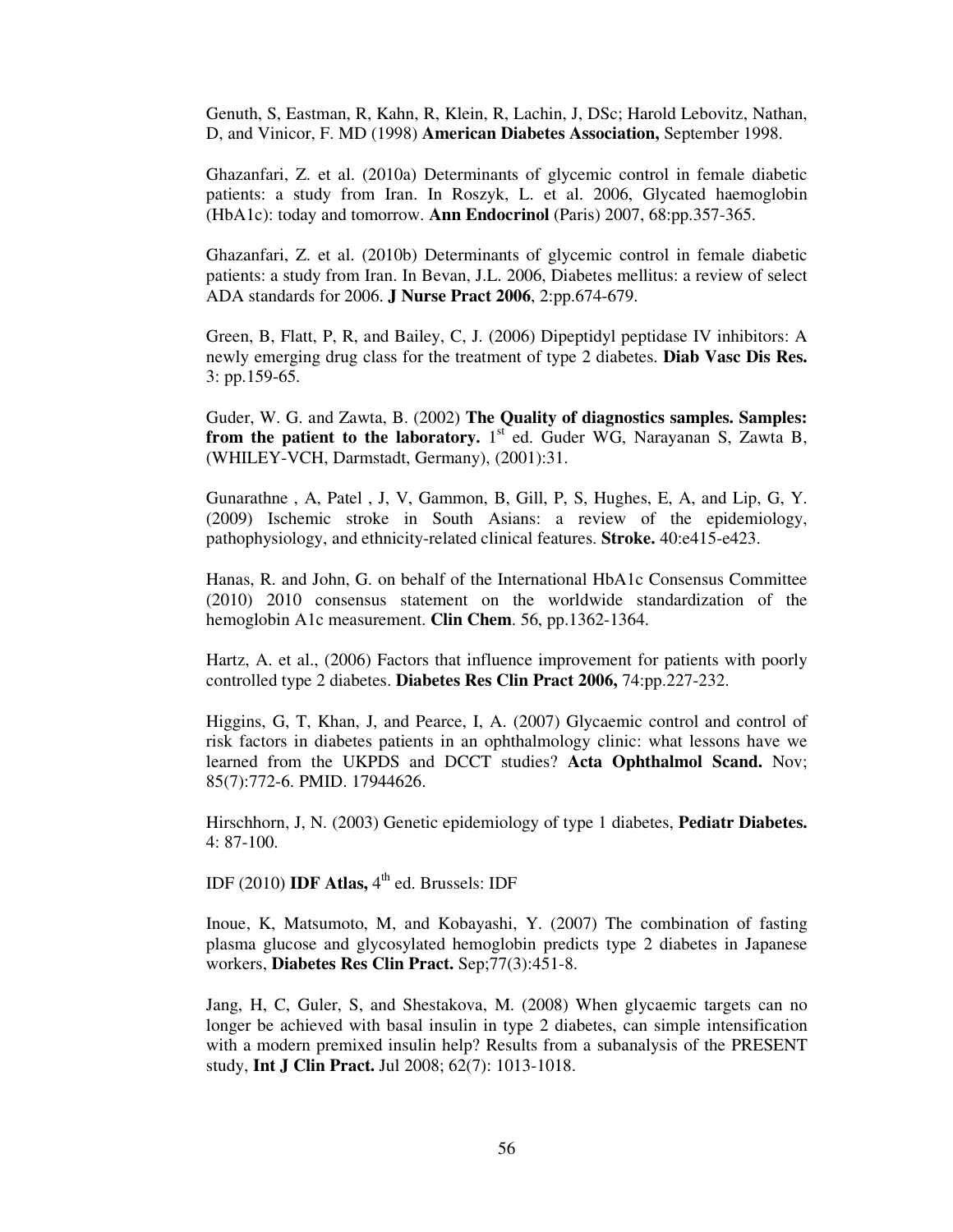Jeppsson, J. O. et al. (2002) Approved IFCC reference method for the measurement of HbA1c in Human Blood. **Clin Chem Lab Med.** 40 (1), Pp.78-89.

Kahlon, A. S. and Pathak, R. (2011) Patterns of glycaemic control using glycosylated hemoglobin in diabetics. **J Pharm Bioallied Sci.** 3 (3), Jul-Sep, pp.324–328.

Kalyango, J, N, Owino, E, and Nambuya, A, P. (2008) Non-adherence to diabetic treatment at Mulgo Hospital in Uganda: prevalence and associated factors. **Afr Health Sci.** June 2008; v.8(2): 67-73. PMC2584325.

Kiechle, F. L. (2005) **So You're Going to Collect a Blood Specimen: An Introduction to Phlebotomy,**  $11<sup>th</sup>$  ed. Northfield, IL: College of American Pathologists.

Kilpatrick, E, S, Bloomgarden, Z, T, and Zimmet, P, Z. (2009) Is haemoglobin A1c a step forward for diagnosing diabetes?. **BMJ. 339**, p.4432.

Knobel, H, Carmona, A, Grau, S, et al. (1998) Adherence and effectiveness of highly active antiretroviral therapy. **Arch Intern Med**d. 158: 1949–1953.

Knowles, B, J, Haigh, W, B, and Michaud, G, C. (1986) A monoclonal antibodybased immunoassay for hemoglobin A1c. **Diabetes 35**; Supplement: 94A.

Krejcie, R. V. and Morgan, D. W. (1970) Determining sample size for research activities. **Educ Psychol Meas.** 30: 607–610.

Kumaravel, B, Bachmann, M, O, Murray, N, Dhatariya, K, Fenech, M, John, W, G, Scarpello, T, J, Sampson MJ; University of East Anglia Impaired Fasting Glucose (UEA-IFG) Study Group (2012) Use of haemoglobin A1c to detect impaired fasting glucose or Type 2 diabetes in a United Kingdom community based population, **Diabetes Res Clin Pract.** May; 96(2): pp. 211-6. Available at: http://www.ncbi.nlm.nih.gov/pubmed/22257419 [Accessed 22nd January, 2014].

Lee, V. W. Y. and Leung, P. Y. (2013) Glycemic control and medication compliance in diabetic patients in pharmacist-managed clinic in Hong Kong. **Am J Health Syst Pharm.** 60: 2593–2596.

Lehman, R. and Krumholz, H. M. (2009). "Tight control of blood glucose in long standing type 2 diabetes". **Brit Med J 338**: b800. Available at: http://doi:10.1136/bmj.b800, [Accessed  $18^{th}$  May, 2014].

Leichter, S. B. (2005) Making outpatient care of diabetes more efficient: analyzing noncompliance. **Clin Diabetes.** 23: 187–190.

Liberopoulos, E.N. et al. (2010) Comparison of hemoglobin A1c and fasting glucose criteria to diagnose diabetes among people with metabolic syndrome and fasting glucose above 5.5 mmol/L. **J Clin Hypertens.** 12 (7), July, pp.543-8.

Lipska, K, J, Inzucchi, S, E, Van ness, P, H, Gill, Thomas, M, Kanaya, Alka, S, Elsa, S, Koster, A, Johnson, K, C, Goodpaster, B, H, Harris, T, De Rekeneire,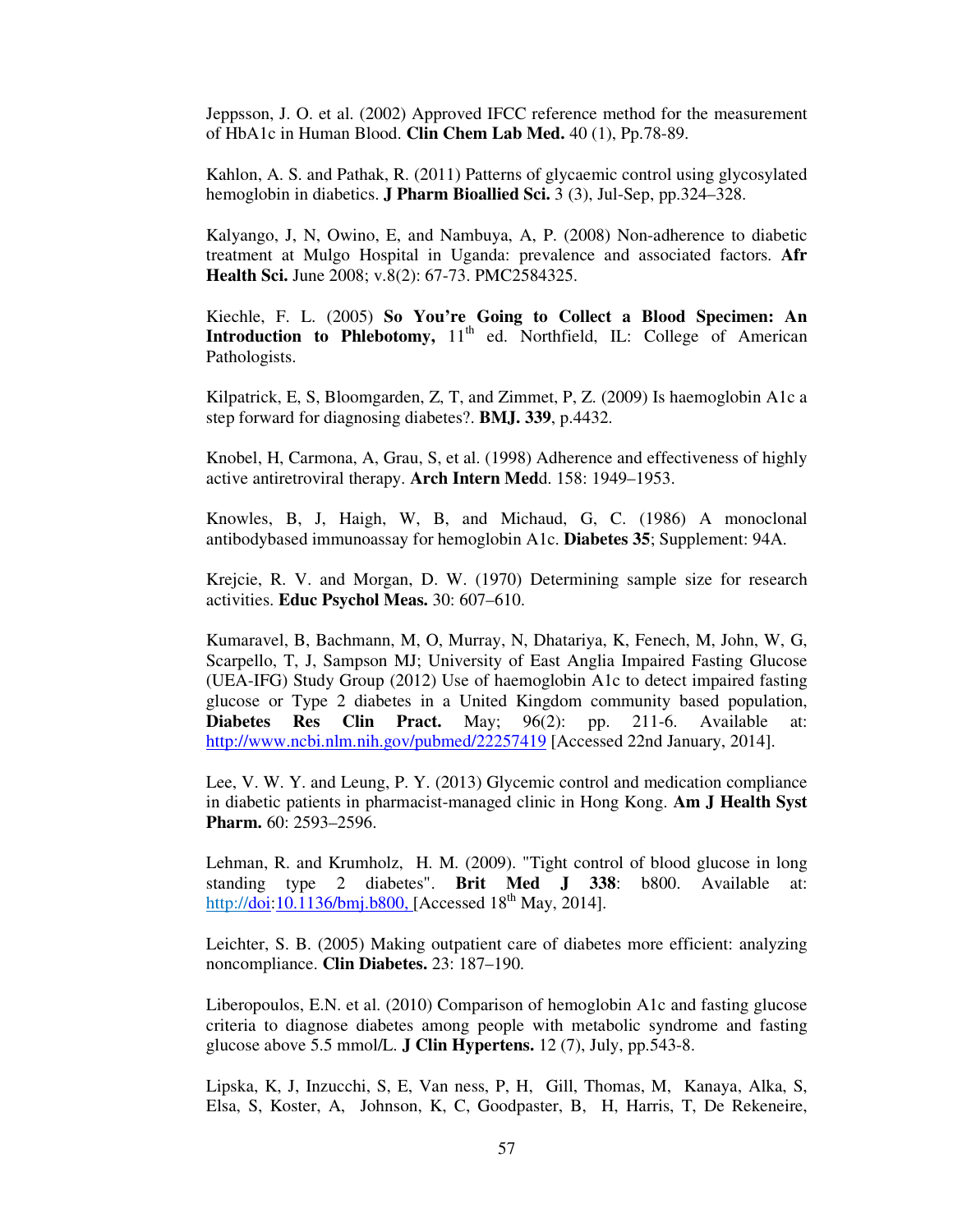Nathalie (2013) Elevated HbA<sub>1c</sub> and fasting plasma glucose in predicting diabetes incidence among older adults, **Diabetes Care.** December 2013**,** dec2013, vol. 36 issue 12, p3923.

Lumba, H. (2014) Scott's UTH mission an eye-opener. **Times of Zambia.** January 14, 2014. www.times.co.zm/?.p=4069.

Mahmood K. and Aamir A. H. (2005) **Glycemic control status in patients with type-2 diabetes.** 15 (6), June, pp.323-5.

Marshall, S. L. et al. (2012) Current clinical status, glucose control, and complication rates of children and youth with type 1 diabetes in Rwanda. **East African Medical Journal.** 0012 835x, December.

Mendes, A. B. V. et al. (2009) **Prevalence and correlates of inadequate glycaemic control: results from a nationwide survey in 6,671 adults with diabetes in Brazil.**  5 August, Springerlink.com.

Meneilly, G. S. (1999) Pathophysiology of type 2 diabetes in the elderly. **Clin Geriatr Med.** 15:239-253.

MoH, (2010), **National Health Strategic Plan (NHSP) 2011-2015: Towards attainment of health related Millennium Development Goals.** Lusaka, MoH.

Moreira E. D. Jr. et al. (2010) Glycaemic control and its correlates in patients with diabetes in Venezuela: Results from a nationwide survey; Venezuelan Diabetes Investigators' Group. 08 January. **Diabetes Research and Clinical practice** 87 (2010) 407-414, Available at: www.elservier.com/locate/diabres [Accessed 27th April, 2014].

Nathan, D, M, Kuenen, J, Borg, R, Zheng, H, Schoenfeld, D, Heine, R, J. (2008). "Translating the A1C assay into estimated average glucose values.". **Diabetes Care.** 31 (8): 1473–8. Available at: http://doi:10.2337/dc08-0545, PMC 2742903. PMID 18540046. [Accessed  $12<sup>th</sup>$  January, 2014].

NGSP (2010) **HbA1c and Estimated Average Glucose (eAG), Harmonizing, HbA1c testing: A better HbA1c test means better diabetic care.** National Institutes of Diabetes and Digestive and Kidney Diseases, 1UC4DK096587-01.

Nichols J (2005) What is accuracy and how close must agreement be? **Diabetes Technol Therapeut** 7:558 -562, 2005, Available at: http://clinical.diabetesjournals.org/content/25/2/43.full, [Accessed 15<sup>th</sup> May, 2014].

Otieno, C. F., Kariuki, M. and Ng'ang'a, L. (2003) Quality of glycaemic control in ambulatory diabetics at the out-patient clinic of Kenyatta National Hospital. **East African Medical Journal**. 80 (8), pp.406-410.

Parving, H. H. et al. (2008) European rational approach for the genetics of diabetic complications (EURAGEDIC): Patient populations and strategy. **Nephrology, dialysis, transplantation.** 23 (1). Philadelphia, WB Saunders Company.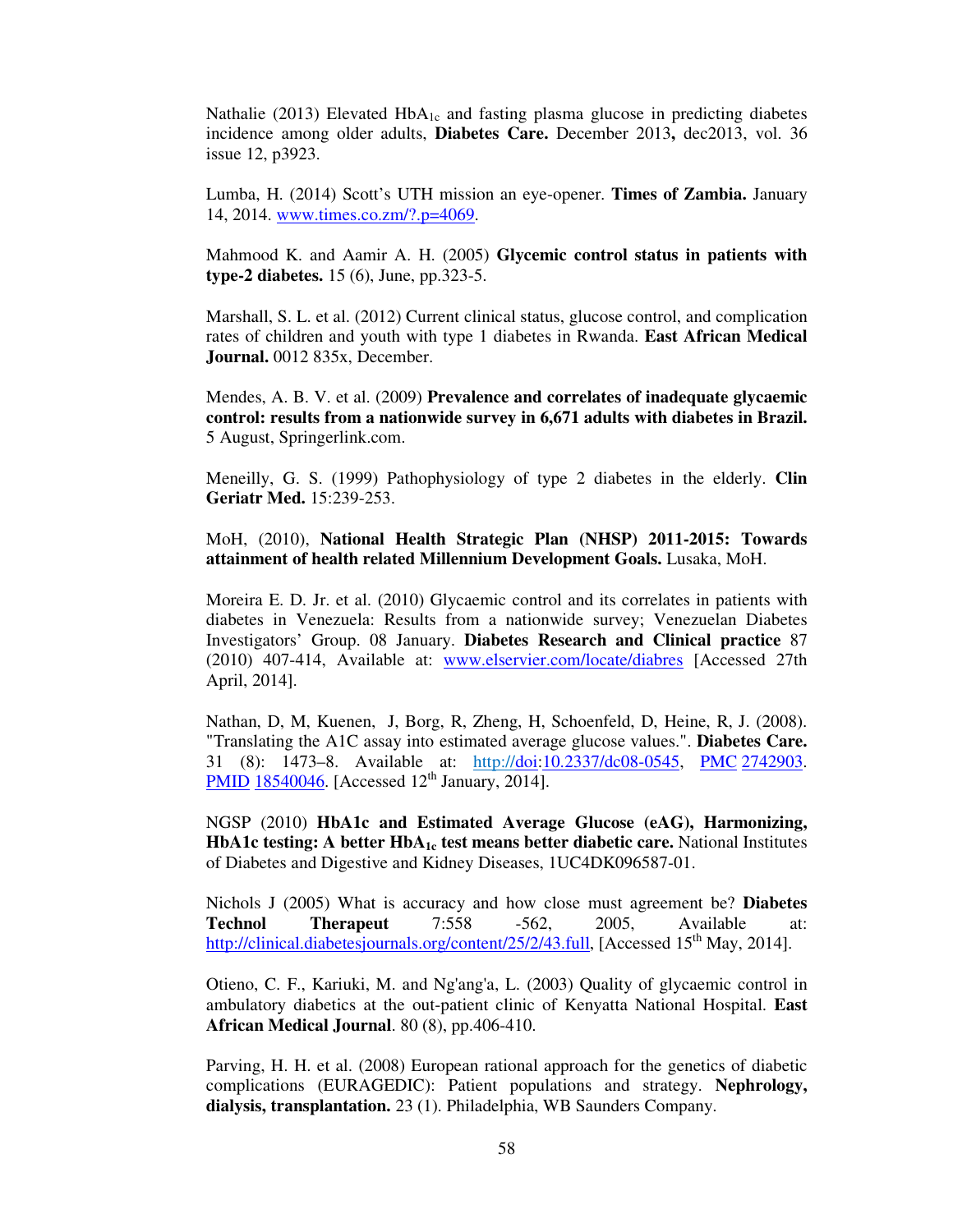Reisig, V, Reitmeir, P, Döring, A, et al. (2007) Social inequalities and outcomes in type 2 diabetes in the German region of Augsburg. A cross-sectional survey. **Int J Public Health.** 52: 158–165.

Rohlfing, B, E, S, Curt,L, Hsiao-Mei, Wiedmeyer, M, S, Randie, R, Little, Jack, D, England, Alethea Tennill, M, S, and David, E, G. (2002) Defining the Relationship Between Plasma Glucose and HbA1c: Analysis of Glucose Profiles and HbA1c in the Diabetes Control and Complications Trial, **Diabetes Care.** 25(2).

Roszyk, L, Faye, B, Sapin, V, Somda, F, and Tauveron, I. (2007) Glycated haemoglobin (HbA1c): today and tomorrow. **Ann Endocrinol (Paris).** 68:357-365.

Sacks, D. B. et al. (2002) Guidelines and recommendations for laboratory analysis in the diagnosis and management of diabetes mellitus. **Clin Chem 2002.** 48, pp.436-72.

Schwartz, J, Reichberg, S, and Gambino, R. (2005) Glucose testing variability and the need for an expert oversight committee. **CAP Today** May 2005. Available from http://www.cap.org/apps/docs/cap\_today/feature\_stories/0505Commentary.html, http://clinical.diabetesjournals.org/content/25/2/43.full, [Accessed 15<sup>th</sup> May, 2014].

Sicree, R, Shaw, J, Zimmert, P, and Baker IDI (2010) Heart and Diabetes Intitute, The Global Burden: Diabetes and Impaired Glucose, **IDF Diabetes Atlas**, 4<sup>th</sup> ed. Brussels: IDF, Available at: http://www.idf.org/sites/default/files/The\_Global\_Burden.pdf [Accessed 24th April, 2014].

Sidorenkov, G, Haaijer-Ruskamp, F, M, de Zeeuw, D, Denig, P. (2011). "A longitudinal study examining adherence to guidelines in diabetes care according to different definitions of adequacy and timeliness.". **PLoS ONE 6** (9): e24278. Available at: http://doi:10.1371/journal.pone.0024278, PMC 3169586. PMID 21931669 [Accessed  $19<sup>th</sup>$  January, 2014].

Silverman, R, A, Pahk, R, Carbone, M, RPAC, Wells, E, Mitzner, B, A, R, Burris, K, Kelson, J, R, Grella, R, and Katzeff, H, (2008) The Relationship of Plasma Glucose and  $HbA_{1c}$  Levels among Emergency Department Patients with No Prior History of Diabetes Mellitus , Clinical Investigations, Academic Emergency MedicineVolume 13, Issue 7**,** Article first published online: 28 JUN 2008, ACADEMIC EMERGENCY MEDICINE 2006; 13:722–726 *ª* 2006 by the Society for Academic Emergency Medicine.

Sobngwi, E. et al. (2012) Type 2 diabetes control and complications in specialised diabetes care centres of six sub-Saharan African countries: The Diabcare Africa study. **Diabetes Research and Clinical Practice.** 95 (1), January, pp.30-36.

Soltesz, G. Et al. (2007) Worldwide childhood type 1 diabetes incidence-what can we learn from epidermiology? **Pediatr Diabetes.** 2007 Oct;8 Suppl 6.6-14. **PubMed**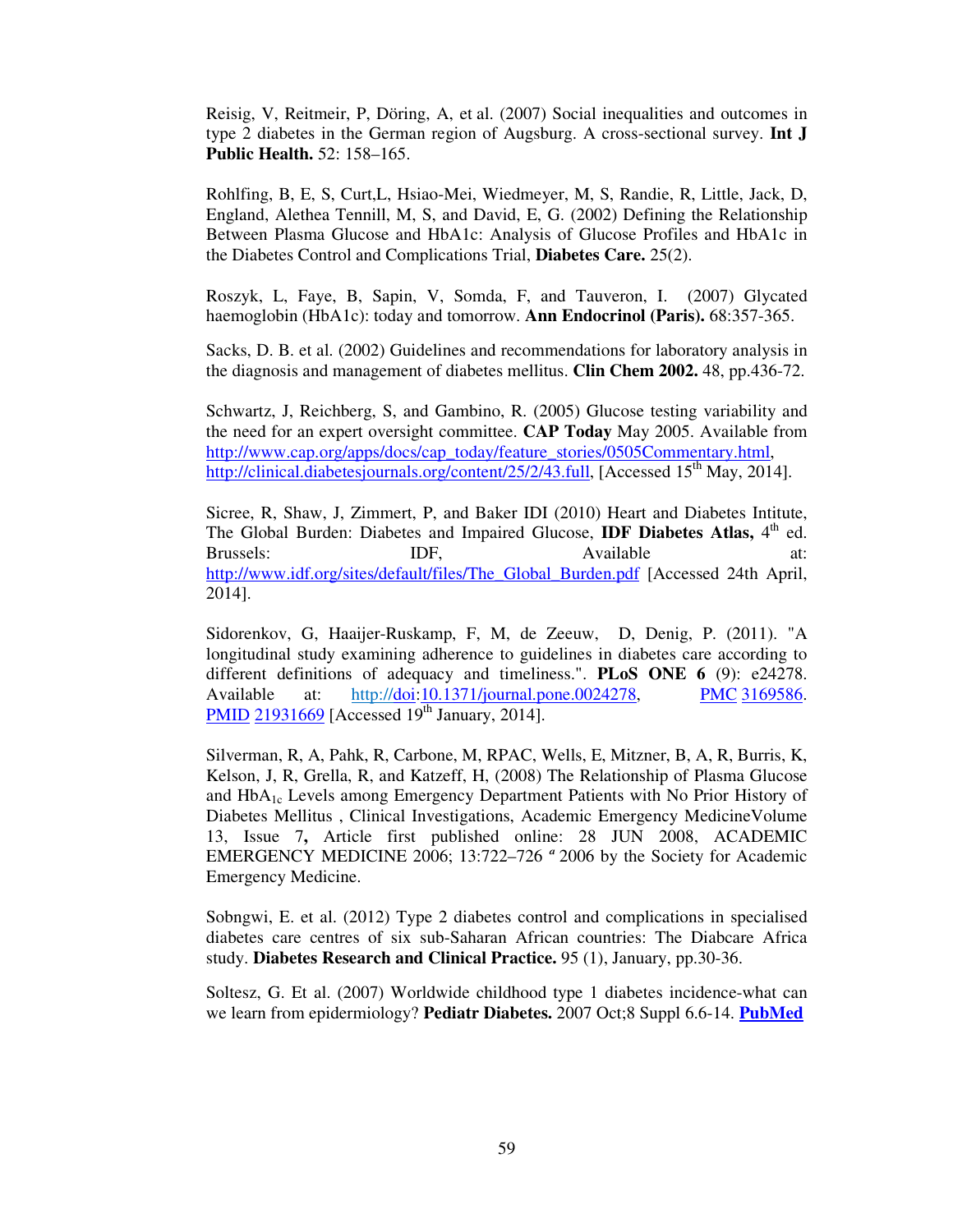Tiv, M, Vel, J, Mauny, F, Eschwege, E, Weill, A, Fournier, C, Fagot-Campagna, A, and Renfornis, A. (2012) Medication Adherence in Type 2 DM; The Entred Study 2007, a French Population-Based Study, Plos One. 2012; 7 (3): 332412, Mar 5, 2012 doi: 10.1371/**journal**.poure.0032412.

Unnikrishnan, R., Anjana, R. M. and Mohan, V. (2012) Drugs affecting HbA1c levels. **Indian J Endocrinol Metab.** 16 (4), Jul – Aug, pp.528–531.

UTH (2010), **UTH Action Plan 2009/2010: Health Management Information System.** Lusaka, UTH.

van Dam, R, M. (2003) The epidemiology of lifestyle and risk for type 2 diabetes. **Eur J Epidemiology,** 18: 1115-1125.

WHO (2006) **"DMI Classification" Global data base on BMI.** Retrieved June, 24, 2014.

WHO (2007) WHO STEPS instrument (version 3): The WHO STEPwise approach to chronic disease risk factor surveillance (STEPS): WHO, 20 Avenue Appia, 1211 Geneva. 27, Switzerland: Available at http://www.who.int/chp/steps/en [Accessed on 24th June 2014].

Wolf, H, U, Lang, W, and Zander, R. (1984) Alkaline haematin D-575, a new tool for the determination of haemoglobin as an alternative to the cyanhaemoglobin method. **Clin. Chim. Acta. 136**; 83- 104 (1984), Available at: www.horibaabx.com/documentation,  $15/05/2014$ : 13:41 Hours. [Accessed  $15<sup>th</sup>$  May, 2014].

Wong, J. S. and Rahimah, N. (2004) Glycaemic control of diabetic patients in an urban primary healthcare setting in Sarawak. The Tanah Puteh Health Centre Experience. **Med J Malaysia**. 59: 411–417.

World Health Organization (2010) **Preventing chronic diseases: A vital investment.** Geneva, World Health Organization.

Yamagishi, F, Stanford, T, and van Ast, C. (2001) Biosensor from conductive polymer transducers and sol-gel encapsulated biondicator molecule. In Micheal Alan Butler, Vanysek, P, and Noboru Yamazoe. **Chemical and biological sensors and analytical methods II: proceedings of the international symposium.** 2001-18. The Electrochemical Society. P. 223. ISBN 9781566773515.

Zemlin, A. E. et al. (2011) **HbA**<sub>1c</sub> of 6.5% to Diagnose Diabetes Mellitus—Does It **Work for Us?—The Bellville South Africa Study.** 6 (8).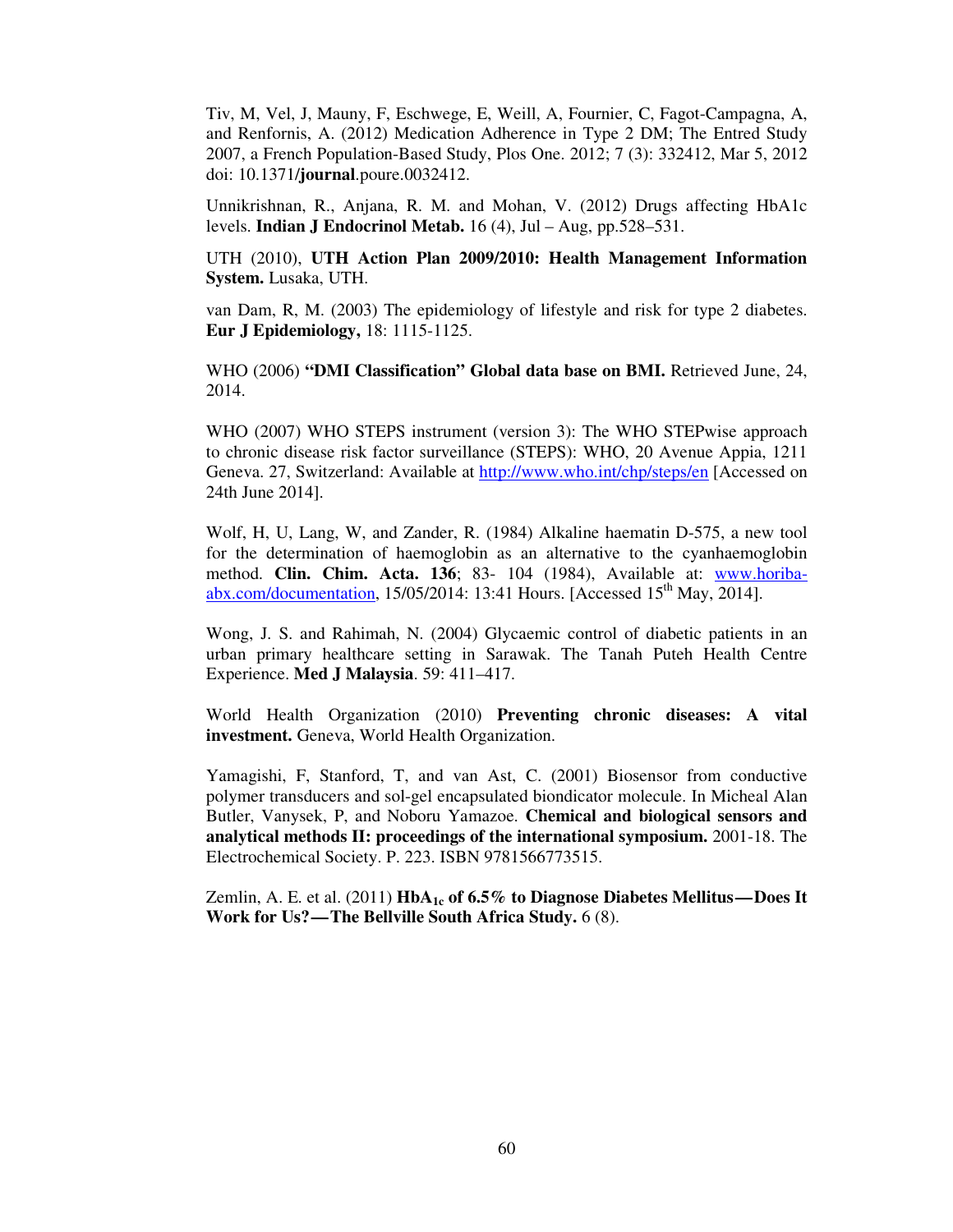#### **APPENDIX A**

### **PARTICIPANT INFORMATION SHEET**

### **1. Self-Introduction**

Introduction of researcher / research assistant to the participant with regard to the name, what they do and their involvement in the research.

### **2. Title of Research being done**

"Examining blood glucose control status and associated factors in diabetes mellitus out-patients at the University Teaching Hospital, Lusaka, Zambia"

#### **3. Purpose of the Research**

To determine the blood glucose control status and associated factors using glycosylated haemoglobin  $(HbA_{1c})$  among diabetes mellitus  $(DM)$  out-patients.

# **4. Procedure**

A blood sample of 8 mL will be collected from a vein using a needle and syringe and then transferred into an EDTA (lavender top tube) and fluoride/oxalate (light grey top tube) specimen containers. The specimen will then be coded and later subjected to HBA<sub>1c</sub> and FPG tests respectively in the laboratory.

### **5. Voluntariness**

Your participation in this research is entirely voluntary and you do not have to participate if you do not wish to do so. Be assured that your refusal to take part will not in any way result in penalty or loss of services to which you are otherwise entitled. If you decide to take part, you are still free to withdraw at any time without giving a reason for your withdrawal. You also have the right to end the interview at any time, and to choose not to answer particular questions that are asked in the study.

#### **6. Guarantee of Confidentiality**

Be assured that the information collected from you in this research will be kept strictly confidential and all the data collection tools used will be destroyed thereafter.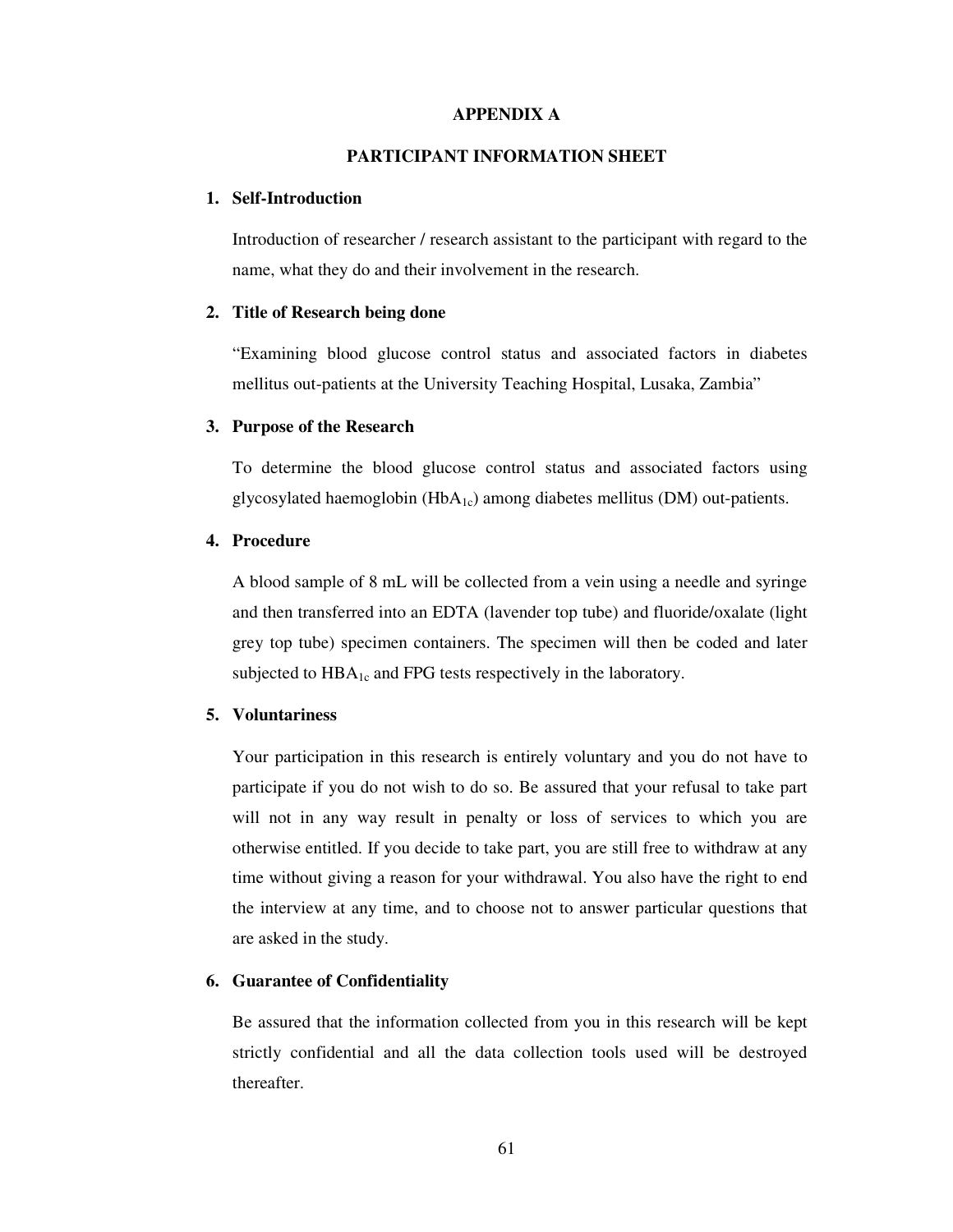### **7. Risk/Benefits/Discomforts**

The procedure of drawing a blood sample for blood glucose tests is considered a safe and relatively painless procedure. However, as with many medical tests, some problems can occur with having blood drawn such as fainting or feeling light headedness, hematoma (blood accumulating under the skin causing a lump or bruise) or pain associated with multiple punctures to locate a vein.

The benefits are that, after the investigations are done, your blood glucose control status will be determined and this will help the health care professionals to better manage your diabetes mellitus.

#### **8. Compensation/Reimbursement**

The participation in this research has no provision for compensation/reimbursement.

# **9. Consequences of Injury**

In the event that the participant is injured during the procedure, the researcher will take full responsibility of the consequences to correct the situation.

If you have any questions about the study please contact the principal investigator or the chairperson for the UNZA Biomedical Research Ethics Committee at the following addresses and contact numbers;

# **10. Contact Details of Principal Investigator**

Emmanuel Mwila Musenge The University of Zambia School of Medicine Department of Physiological Sciences P.O. Box 50110 Ridgeway Campus Cell No: +260977885979 Email: emmasenge@yahoo.com **LUSAKA ZAMBIA**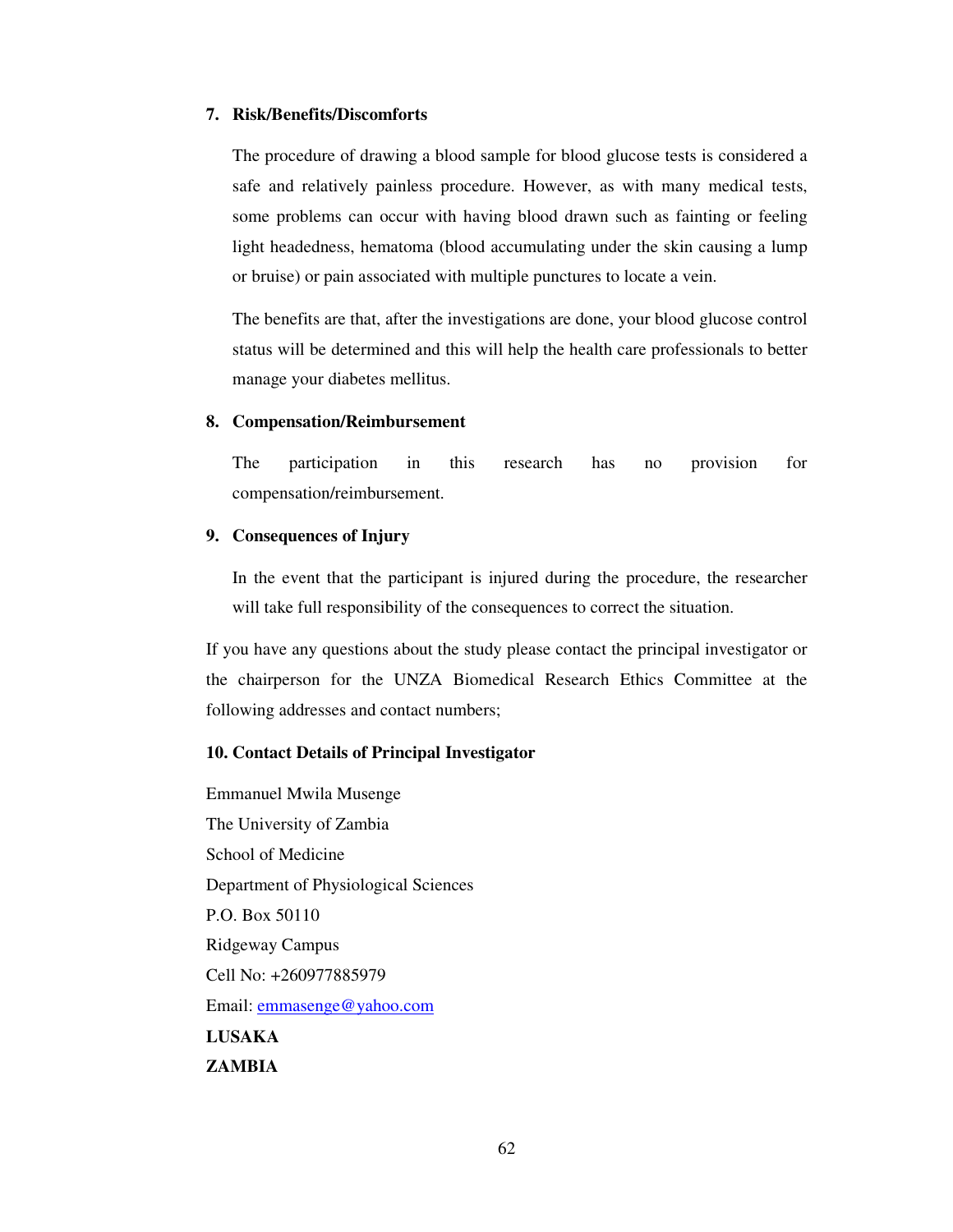**11. Contact Details of Ethics Committee**  The Chairperson The University of Zambia School of Medicine Biomedical Research Ethics Committee P. O. Box 50110 Ridgway Campus Telephone: 260-1-256067 Telegrams: UNZA, LUSAKA Telex: UNZALU ZA 44370 Fax: + 260-1-250753 E-mail: unzarec@zamtel.zm **LUSAKA ZAMBIA** 

If you choose to participate in this research study, please sign the informed consent form below.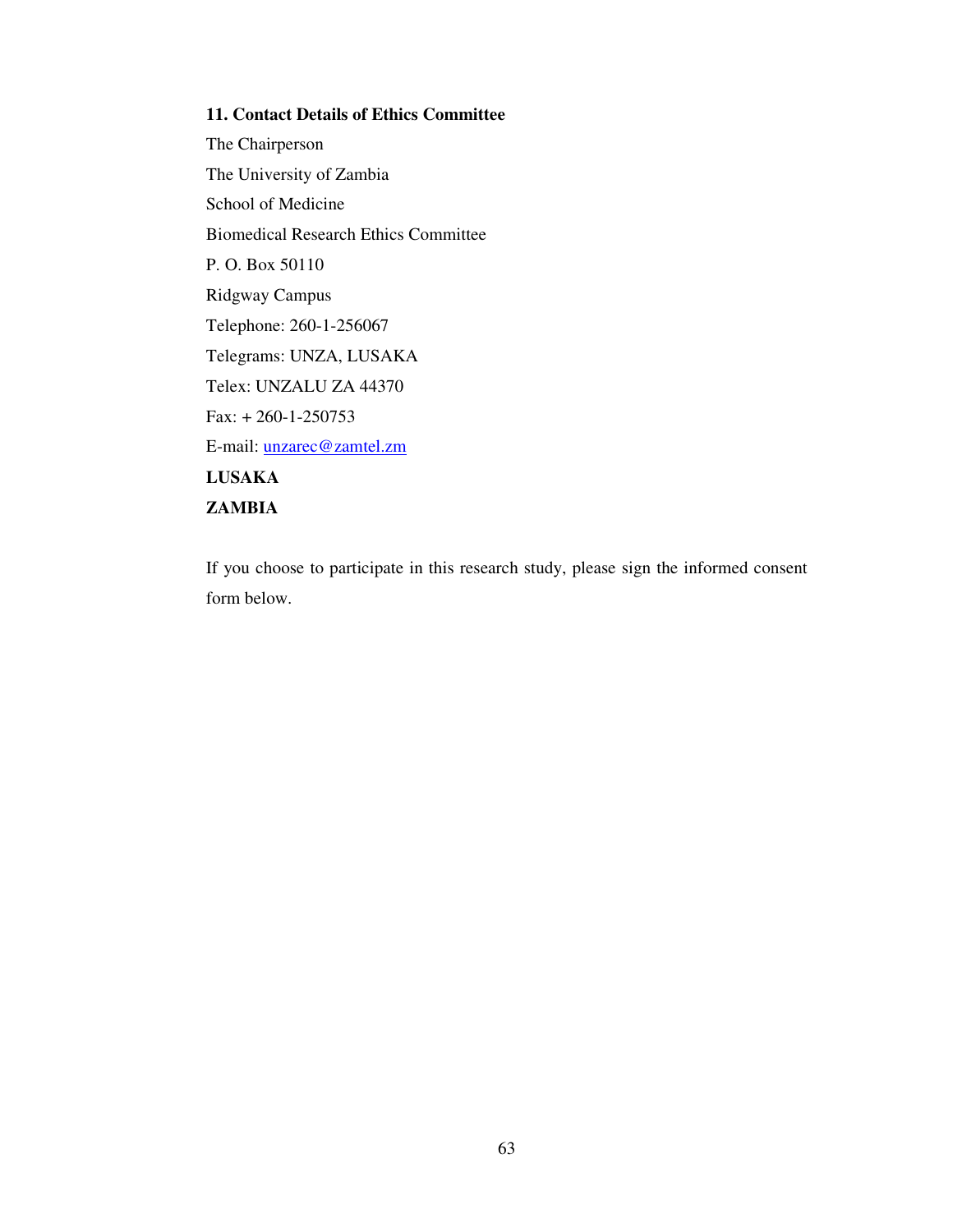### **APPENDIX B**

# **INFORMED VOLUNTARY CONSENT FORM**

# **DECLARATION**

I have read (or have had explained to) the information about this study as contained in the participant information sheet. I have had the opportunity to ask questions about the research and any questions I have asked have been answered to my satisfaction.

I now consent voluntarily to participate in this study and understand that I have the right to end the interview at any time if I so wish, and to choose not to answer particular questions that are asked in the study.

My signature below signifies that I am willing to participate in this study:

| Signature of participant: Consent Date: |  |
|-----------------------------------------|--|
|                                         |  |
|                                         |  |
|                                         |  |
|                                         |  |
|                                         |  |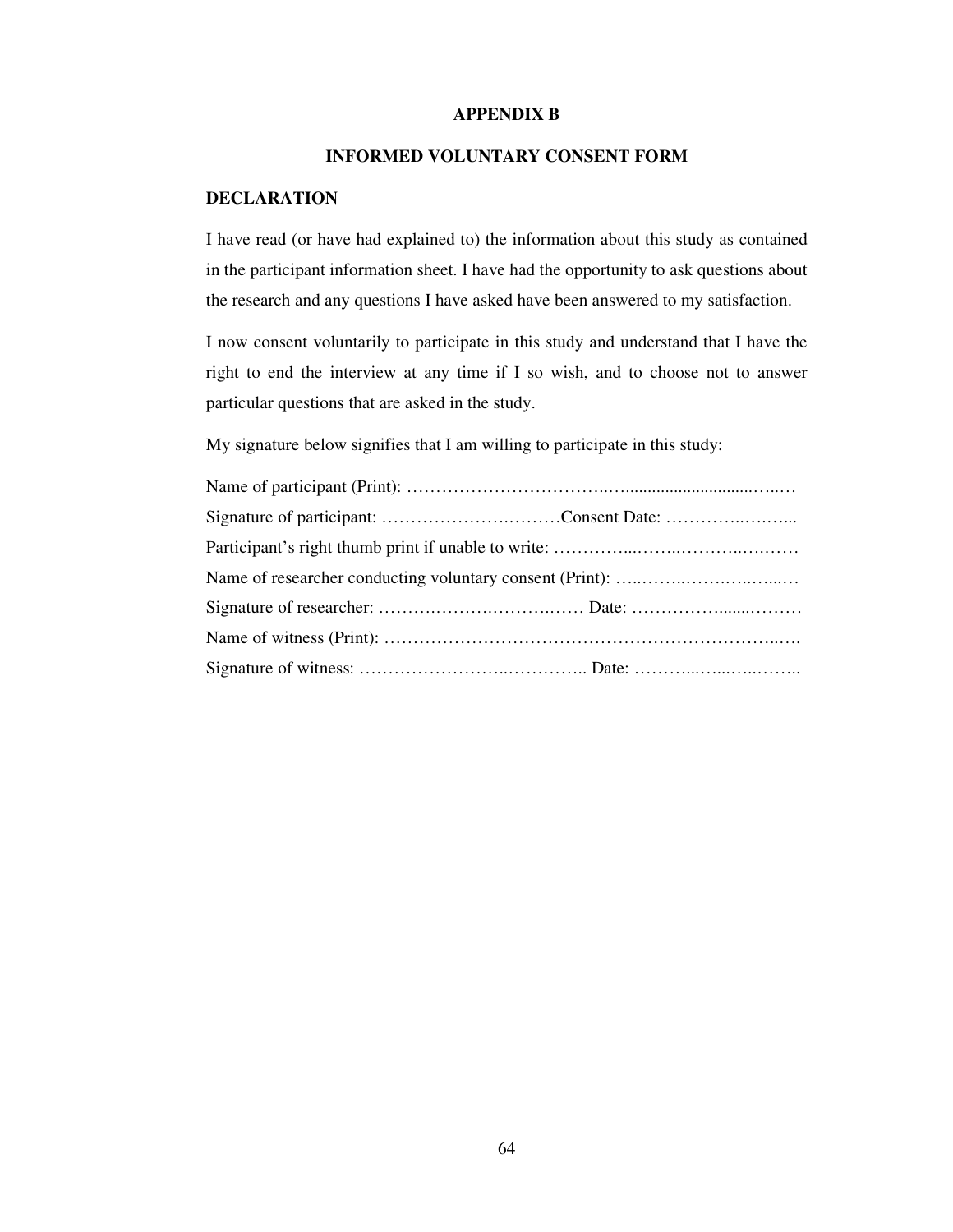# **APPENDIX C**

### **TRANSLATED INFORMATION SHEET**

# **ICHIPEPA CHA IFYO ABALEIBIMBA MULI UKU KUFWAILISHA PA BULWELE BWA SUGAR BAFWILE UKWISHIBA**

#### 1. **Ukuilondolola**

Kafwailisha afwile aeba abaleibimbamo muli uku kufwailisha ishina lyakwe, efyo acita elo nomulimo wakwe muli uku kufwailisha.

### 2. **Umutwe Wa Uku Kufwailisha**

"Ukulengula sugar mu mulopa wabalwele ba sugar pa chipatala chikalamba icha UTH muno Lusaka mu chalo cha Zambia"

## 3. **Icho Tulefwailisha**

Ukulengula sugar mumulopa wabalwele ba sugar elo nefilenga ukuti uyu sugar ebabwino

### 4. **Ifyo Tulechita**

Utumulopa utulingilefye twalabulwa ukufuma mutumipaipi twamulopa elo nokutwala utu tumulopa ku kupima nabamashini pakuti tumone ubwingi bwa sugar mumulopa.

#### 5. **Ukuipelesha**

Ukuibimba muli uku kufwailisha kwa sugar mu mulopa kuipelesha elo ngatamulefwaya kuti mwakana. Kaili ngamwakana ukuibimbamo mulu uku kufwailisha temulandu iyoo nangula teti ababomfi bamuchipatala bamuchite wanyawanya mu kundapo. Nga chakweba ati mwachinja amano, namukwata insambu ishyakukana konkanyapo muli uku ukuibimbamo nangula namutampako kale ukwabula uku londolola ifilifyonse. Elo namukwata insambu shaku kana yasuka amepusho eyo tamulefwaya ukwasuka muli uku kufwailisha.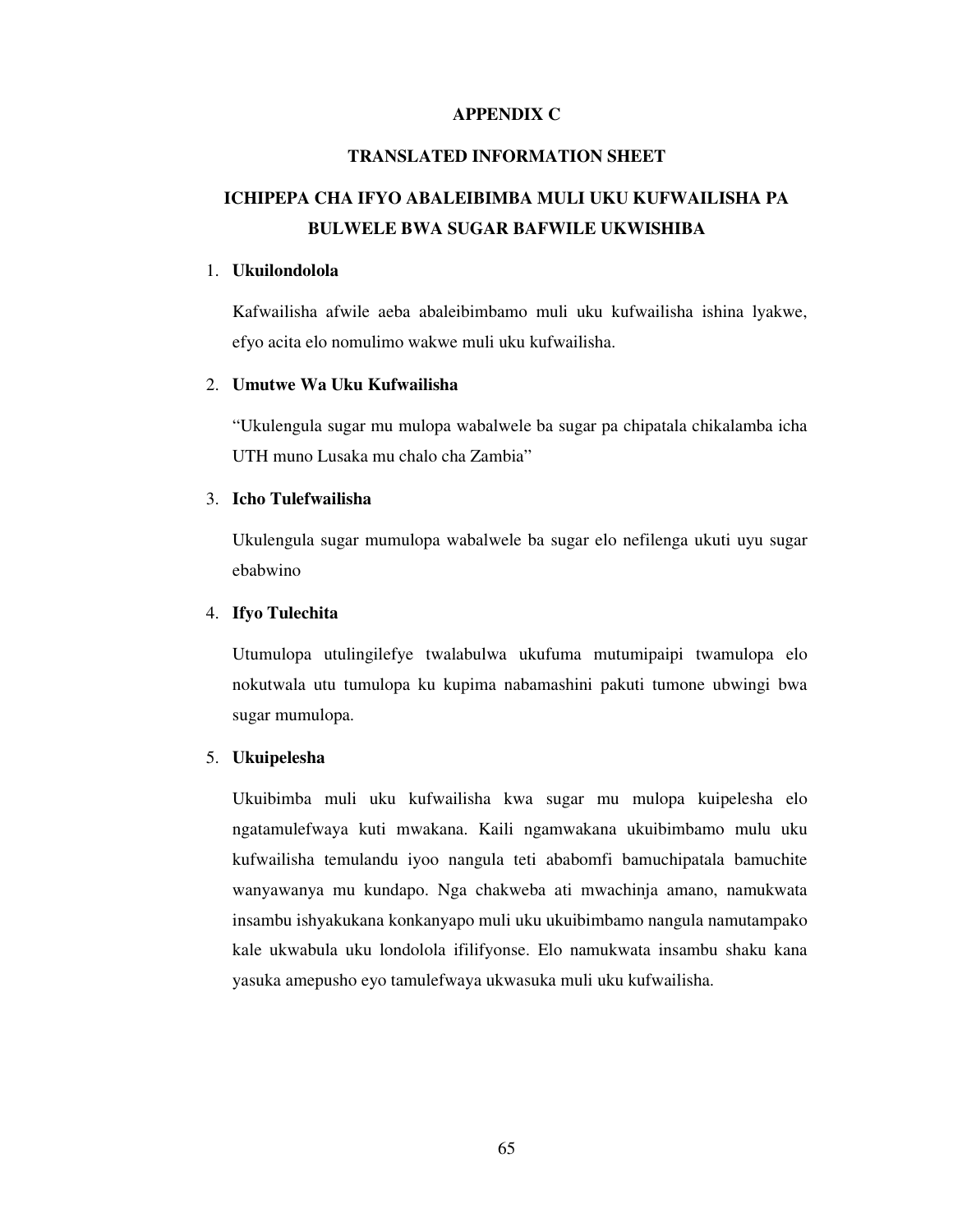### 6. **Ichilayo Cha Nkâma**

Ndemweba ukuti fyonse ifyo twalalandishyanya pamo namepusho mulu uku kufwailisha nalafisunga munkâma elo nama pepala yonse eyo twala lemba po tuka yocha nga twapwisha ukuyabonfya.

### 7. **Ubusuma No Ububi Bwa Uku Kufwailisha**

Ukufumya umulopa mu tumipaipi twamulopa takwakwata amafya elo tachikalipa sana. Ubusuma bwa uku kufwailisha bwakeba ati, ukulengula nga kwapwa, twalaishiba imifulile ya sugar mumulopa wenu. Ichi chikankala sana mukwafwilishako bashingânga uku mundapo bwino ubulwele bwa sugar.

Muku palanya nokulengula kumbi ukufwaya ukufumya umulopa, limo limo kuti kwaba ukumfwa ulunshingwa, ukufimba elo nokukalipa kumulandi wa kutungaulwa ne nshindano elyo bashingânga balelwisha ukufumya umulopa.

## 8. **Amafuto**

Ukuibimba muli uku kufwailisha ubwingi bwa sugar mumulopa takulemipela insambu sha ku mufuta mu musango uli onse.

## 9. **Amasanso Muli Uku Fwailisha**

Ngachakweba ati abaibimbile muli uku kufwailisha bachenekwa, kafwailisha aka bombesha ukumona ukuti mwaloleshewapo bwino pakuti tachitwlele ku bubi.

Ngachakweba ati namukwata amepusho pali uku kufwailisha, kuti mwamona ka fawailisha mukalamba nangula umukalamba wakabungwe akalolesha pa milandu yakufwailisha pe sukukulu ya masambililo yakalamba pe tweyala uti pe samba;

### 10. **Akeyala Ka Kafwailisha Mukalamba**

Emmanuel Mwila Musenge The University of Zambia School of Medicine Department of Physiological Sciences P.O. Box 50110 Ridgeway Campus Cell No: +260977885979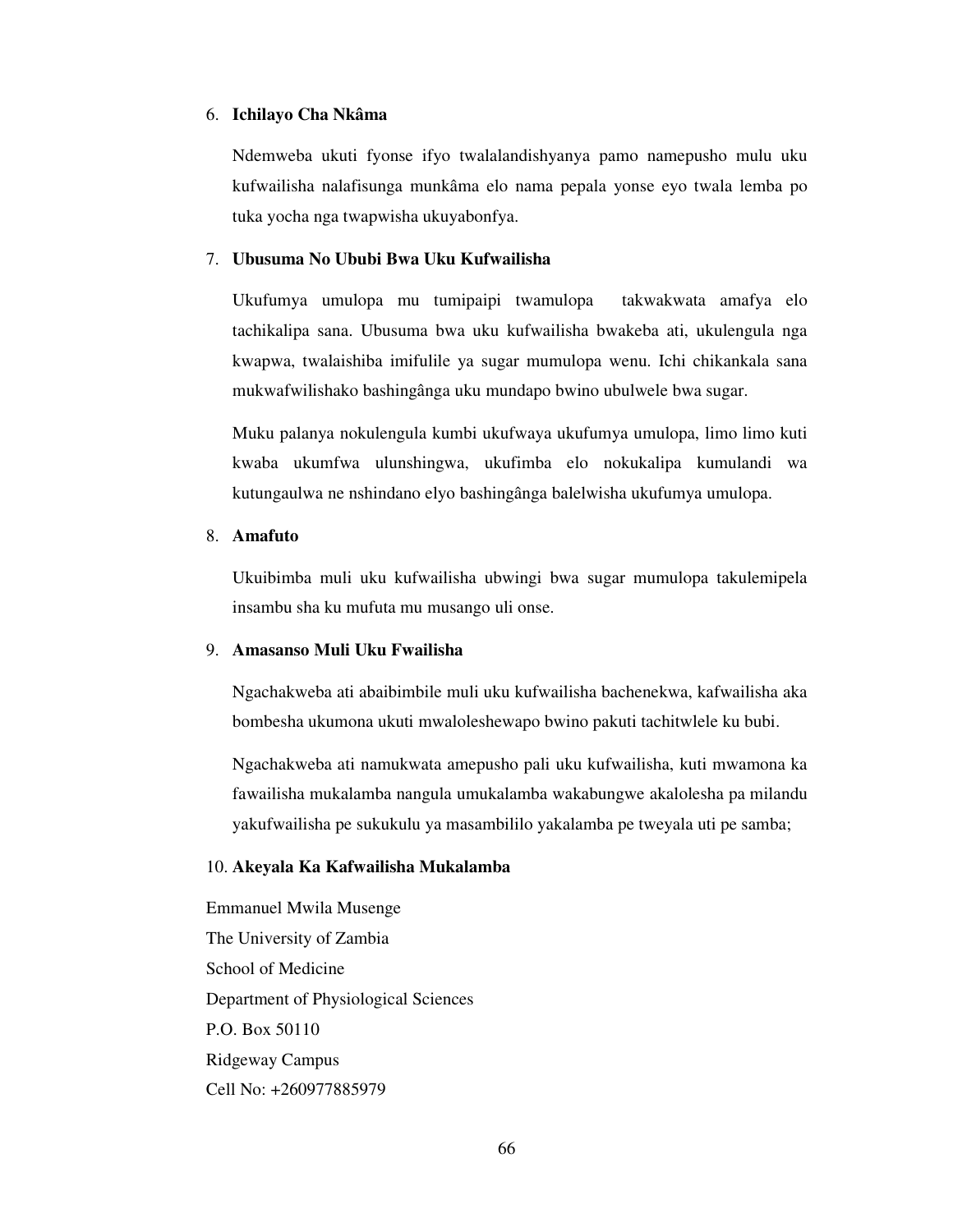Email: emmasenge@yahoo.com

**LUSAKA ZAMBIA**

# **11. Akeyala Ka Umukalamba Uwulolesha Pa Kabungwe Ka Kufwailisha**

The Chairperson The University of Zambia School of Medicine Biomedical Research Ethics Committee P. O. Box 50110 Ridgway Campus Telephone: 260-1-256067 Telegrams: UNZA, LUSAKA Telex: UNZALU ZA 44370 Fax: + 260-1-250753 E-mail: unzarec@zamtel.zm **LUSAKA ZAMBIA**

Ngacakweba ati mwasumina ukuibimbamo saineni akapepala aka pesamba;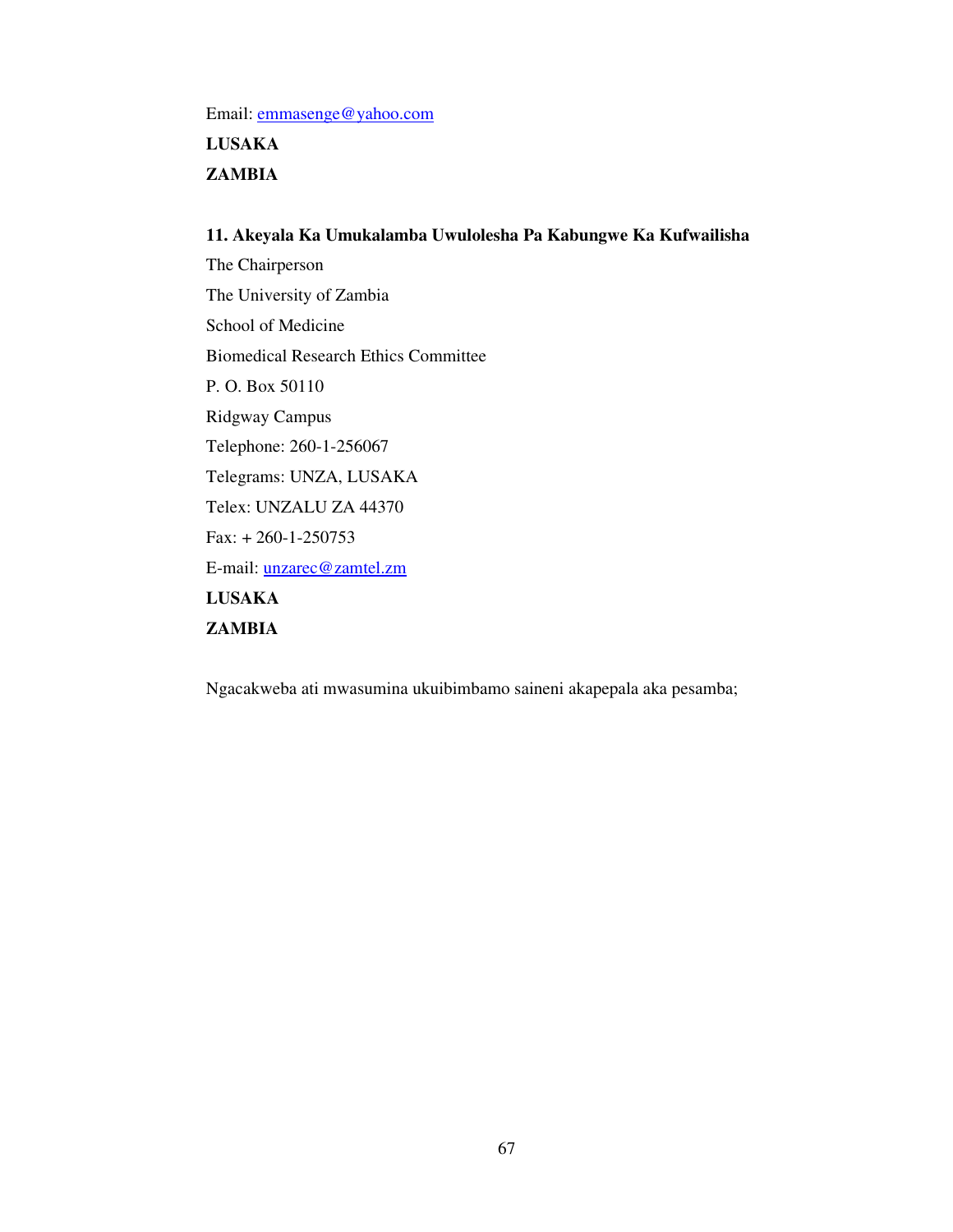### **APPENDIX D**

### **TRANSLATED INFORMED VOLUNTARY CONSENT FORM**

# **ICHIPEPALA CHAKUSUMINA MU KUIPELESHYA**

# **SOSA PALWALALA**

Nimbelenga (nangula naba nondondolwela) amashiwi ayalekuma ukulengula sugar mubalwele ba bulwele bwa sugar ngafilya fine yalembelwe mu chipepa cha ifyo abaleibimba muli uku kufwailisha pa bulwele bwa sugar bafwile ukwishiba. Kaili nachipelwa akashita aka kwipusha amepusho pali uku kufwailisha elo nabanjasuka fye bwino amepusho nachipusha.

Nomba nasumina mu kuipelesha ukuti ningaibimbamo muli uku kufwailisha. Elo ninjishiba ukuti ninkwata insambu shaku kana yasuka amepusho eyo nshilefwaya ukwasuka muli uku kufwailisha.

Uku saina kwandi pe samba kulepilibula uku ninsumina ukuibimbamo muli uku kufwailisha:

| Fwatikeni ne chikumo cha kukulyo ngatamwaishiba ukulemba: |  |
|-----------------------------------------------------------|--|
|                                                           |  |
|                                                           |  |
|                                                           |  |
|                                                           |  |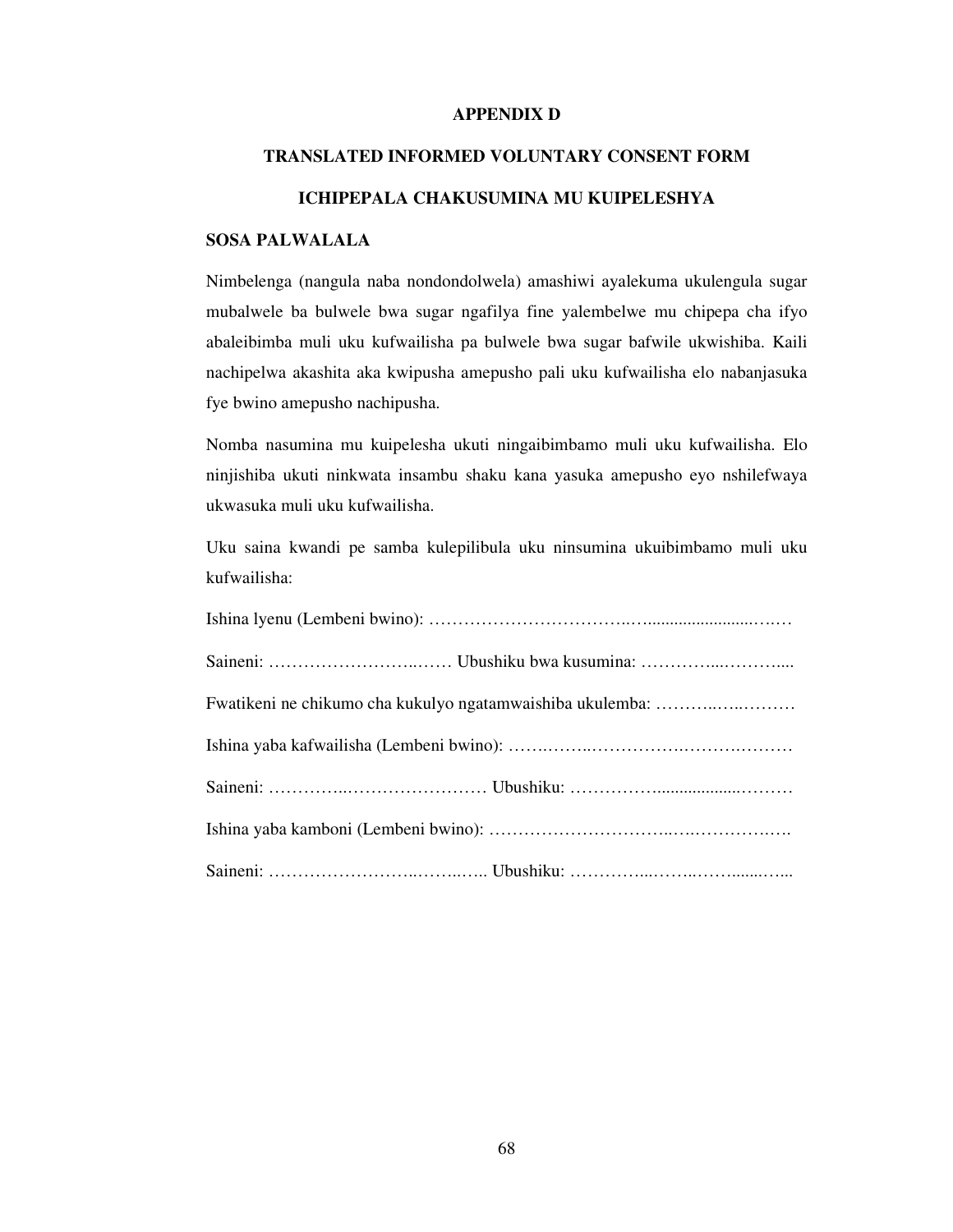#### **APPENDIX E**

### **ASSENT FORM**

**Study Title:** "Examining Blood Glucose Control Status and Associated Factors in Diabetes Mellitus Out-patients at the University Teaching Hospital, Lusaka, Zambia"

### **Investigator:** Emmanuel Mwila Musenge

We are doing a research study about your blood sugar levels and factors associated with these sugar levels. A research study is a way to learn more about people. If you decide that you want to be part of this study, you will be asked some questions about your disease and there after a very small amount of blood will be drawn from your vein.

There are other things about this study you should know. The drawn blood will be taken to the laboratory for testing so as to check for the blood sugar levels. This procedure of drawing blood will only be done once and it takes less than five minutes. The procedure of drawing a blood sample is considered a safe and just slightly painful procedure. However, as with many medical tests, drawing blood can lead to fainting or feeling dizzy, some swelling at the site or pain associated with multiple punctures to locate a vein.

Not everyone who takes part in this study will benefit. A benefit means that something good happens to you. We think these benefits might be that, after the tests are done, your blood sugar levels will be known and this will help the doctors to treat your sugar disease better.

When we are finished with this study we will write a report about what was learned. This report will not include your name or that you were in the study.

You do not have to be in this study if you do not want to be and you do not have to answer questions you feel you do not want to. If you decide to stop after we begin, that's okay too. Your parents know about the study too.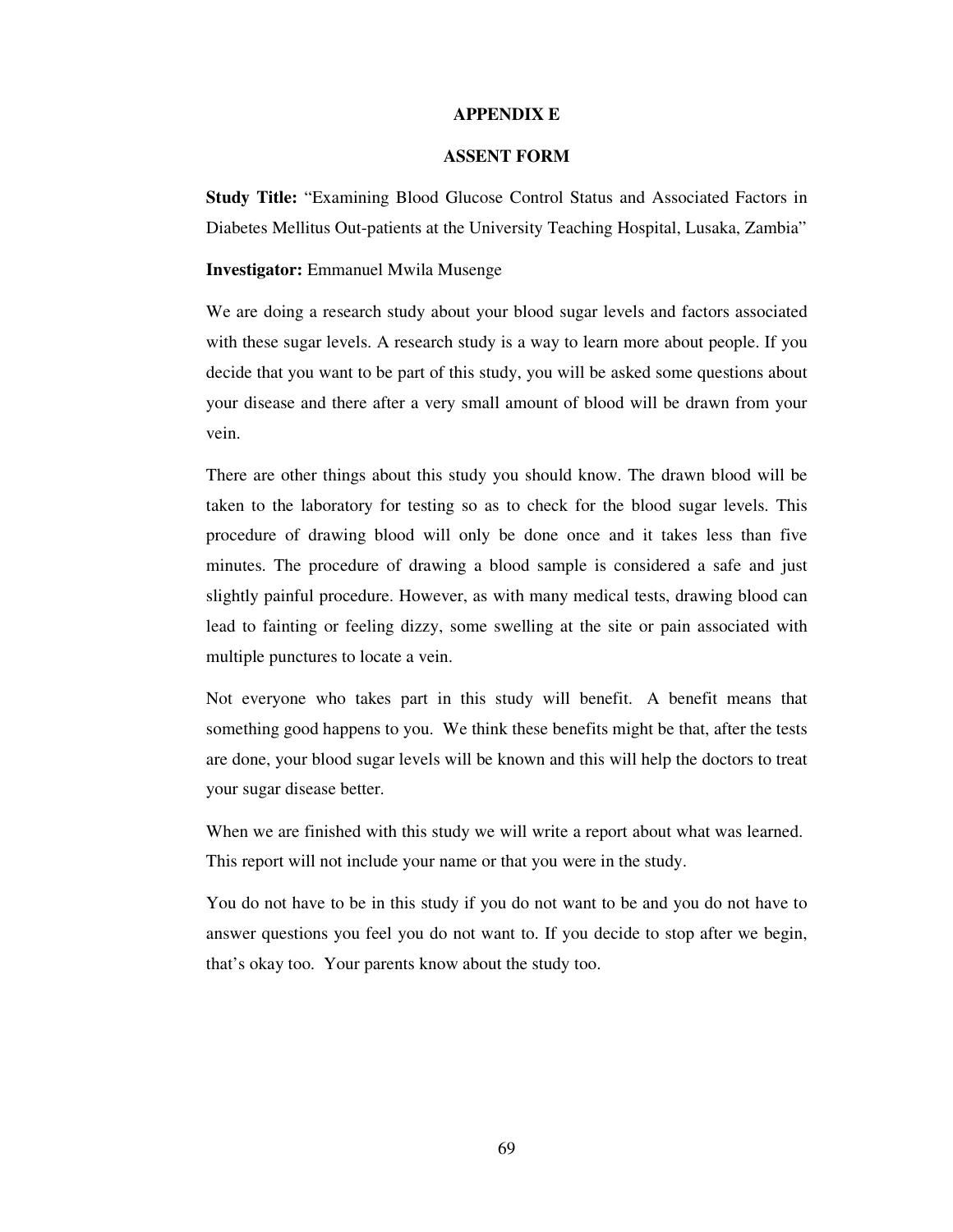If you decide you want to be in this study, please sign your name.

I, \_\_\_\_\_\_\_\_\_\_\_\_\_\_\_\_\_\_\_\_\_\_\_\_\_\_\_\_\_\_\_\_\_\_\_\_\_\_, want to be in this research study.

Sign your name here\_\_\_\_\_\_\_\_\_\_\_\_\_\_\_\_\_\_\_\_\_\_\_\_\_\_ Date \_\_\_\_\_\_\_\_\_\_\_\_\_\_\_

Signature of person obtaining assent\_\_\_\_\_\_\_\_\_\_\_\_\_\_\_\_\_\_\_\_\_\_ Date: \_\_\_\_\_\_\_\_\_\_\_\_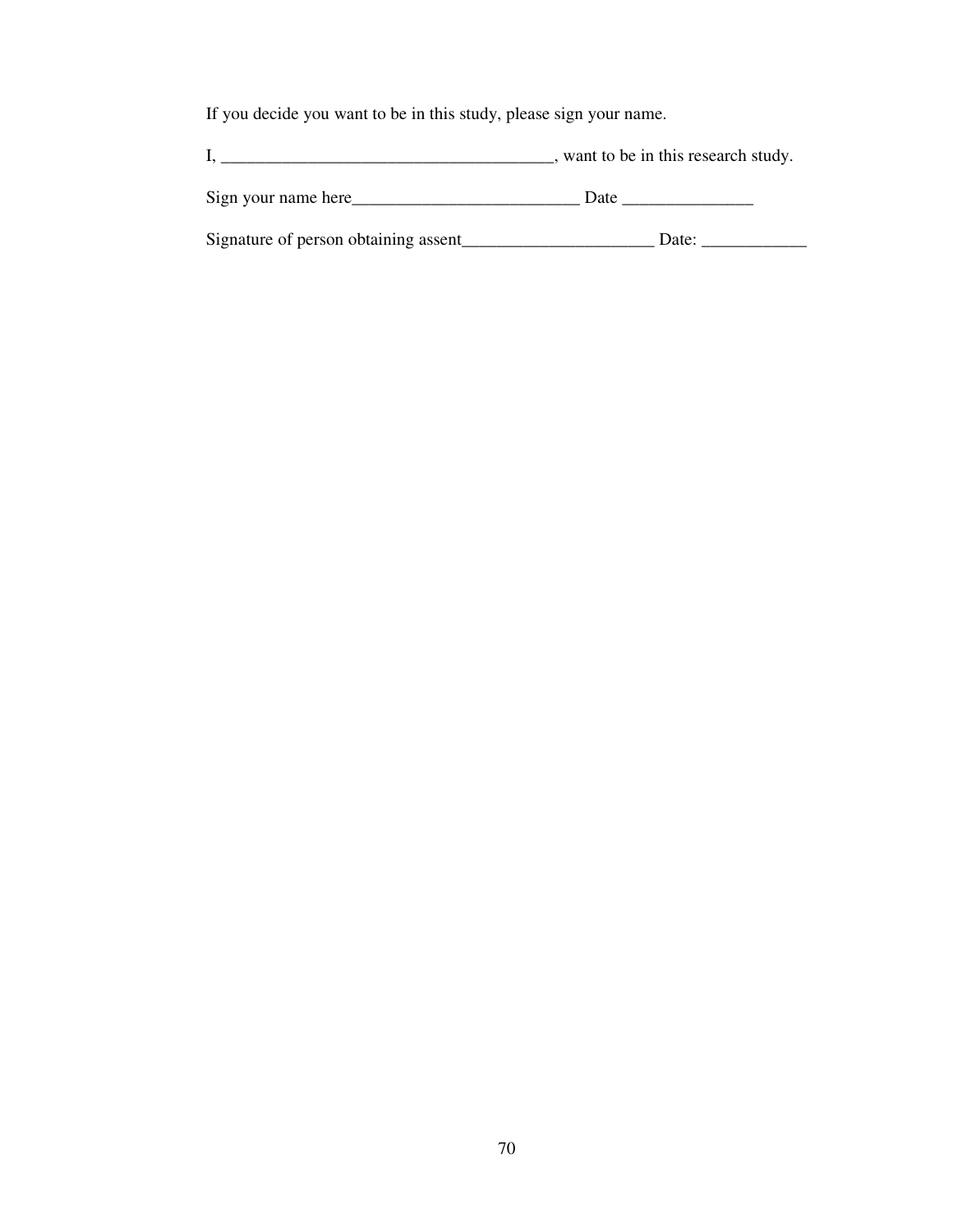#### **APPENDIX F**

### **PARENTAL/GUARDIAN INFORMED CONSENT FORM**

**Study Title:** "Examining Blood Glucose Control Status and Associated Factors in Diabetes Mellitus Out-patients at the University Teaching Hospital, Lusaka, Zambia"

#### **Investigator:** Emmanuel Mwila Musenge

### **Introduction**

Your child has been invited to join a research study to look at sugar disease. Please take whatever time you need to discuss the study with your family and friends, or anyone else you wish to. The decision to let your child join, or not to join, is up to you.

In this research study, we want to know the sugar levels in your child's blood and factors associated with these sugar levels.

### **What Is Involved In The Study?**

Your child will be asked some questions about their disease and there after a very small amount of blood will be drawn from his/her vein. The drawn blood will be taken to the laboratory for testing so as to check for his/her blood sugar levels. This procedure of drawing blood will only be done once and it takes less than five minutes.

The investigators may stop the study or take your child out of the study at any time they judge it is in your child's best interest. They may also remove your child from the study for various other reasons. They can do this without your consent.

Your child can stop participating at any time. If your child stops he/she will not lose any benefits.

### **Risks**

This study involves the following risks;

Very likely: Pain at site of puncture

Less likely but serious: Some swelling at the site of puncture

Rare: Fainting or feeling dizzy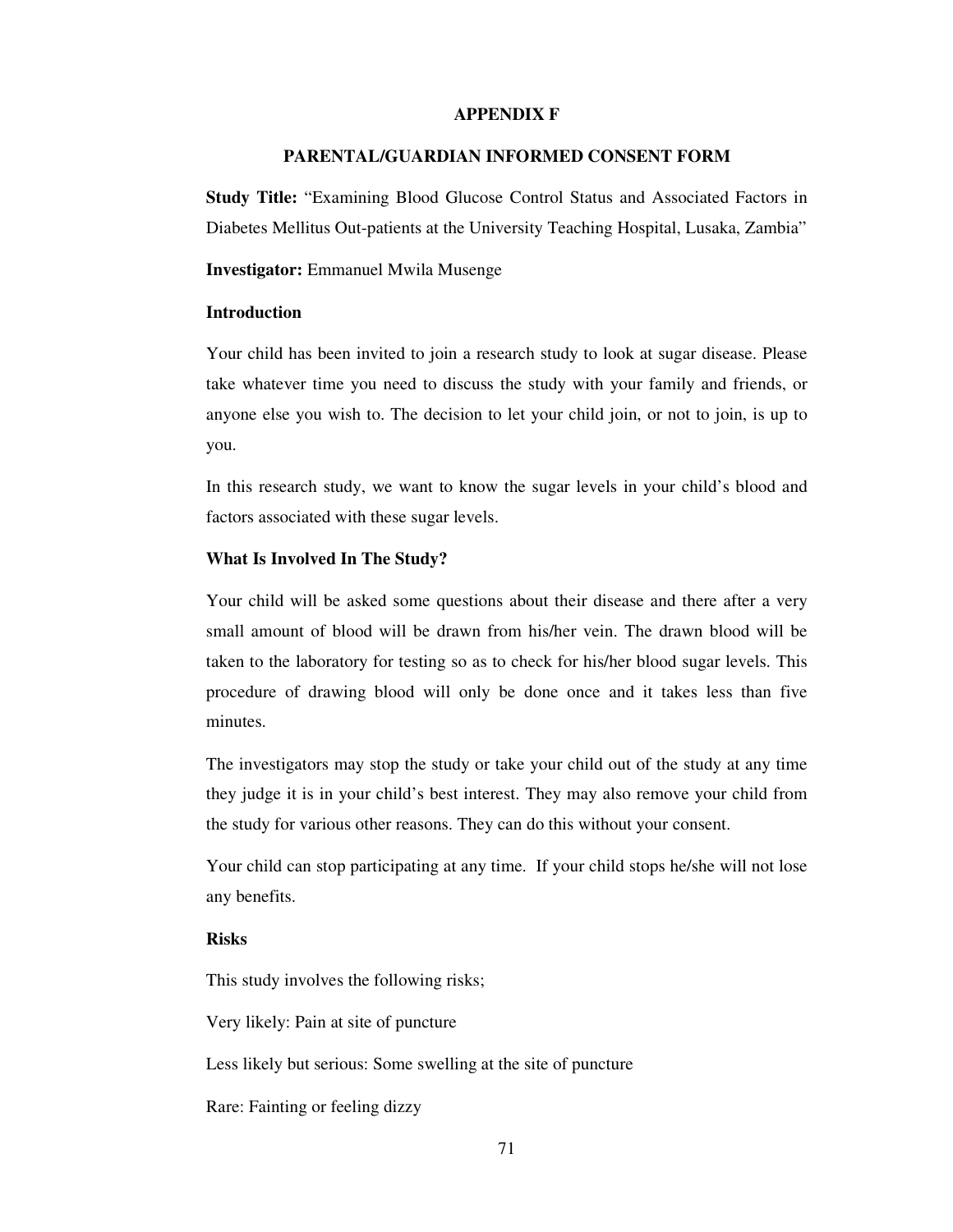### **Benefits to Taking Part in the Study?**

It is reasonable to expect the following benefits from this research: after the tests are done, your blood sugar levels will be known and this will help the doctors to treat your sugar disease better and prevent complications such as blindness, kidney diseases among others. However, we cannot guarantee that your child will personally experience benefits from participating in this study. Others may benefit in the future from the information we find in this study.

### **Confidentiality**

Your child's name will not be used during the study and when data from this study are published. Every effort will be made to keep clinical records, research records, and other personal information confidential. After the study, research records containing personal information will be destroyed.

### **Incentives**

The participation of your child in this research has no provision for compensation/reimbursement of whatever form.

# **Your Rights as a Research Participant?**

Participation in this study is voluntary. Your child has the right not to participate at all or to leave the study at any time. Deciding not to participate or choosing to leave the study will not result in any penalty or loss of benefits to which your child is entitled, and it will not harm his/her relationship with the investigators and other hospital staff.

# **Permission for a Child to Participate in Research**

As parent or legal guardian, I authorise (child's name) to become a participant in the research study described in this form. Child's date of birth: \_\_\_\_\_\_\_\_\_\_\_\_\_\_\_\_\_\_\_\_\_\_\_\_\_\_\_\_\_\_\_\_\_\_\_\_\_\_\_\_\_\_\_\_ Parent or Legal guardian's signature: \_\_\_\_\_\_\_\_\_\_\_\_\_\_\_\_\_\_\_ Date: \_\_\_\_\_\_\_\_\_\_\_\_\_ Signature of person obtaining consent: \_\_\_\_\_\_\_\_\_\_\_\_\_\_\_\_\_\_ Date: \_\_\_\_\_\_\_\_\_\_\_\_\_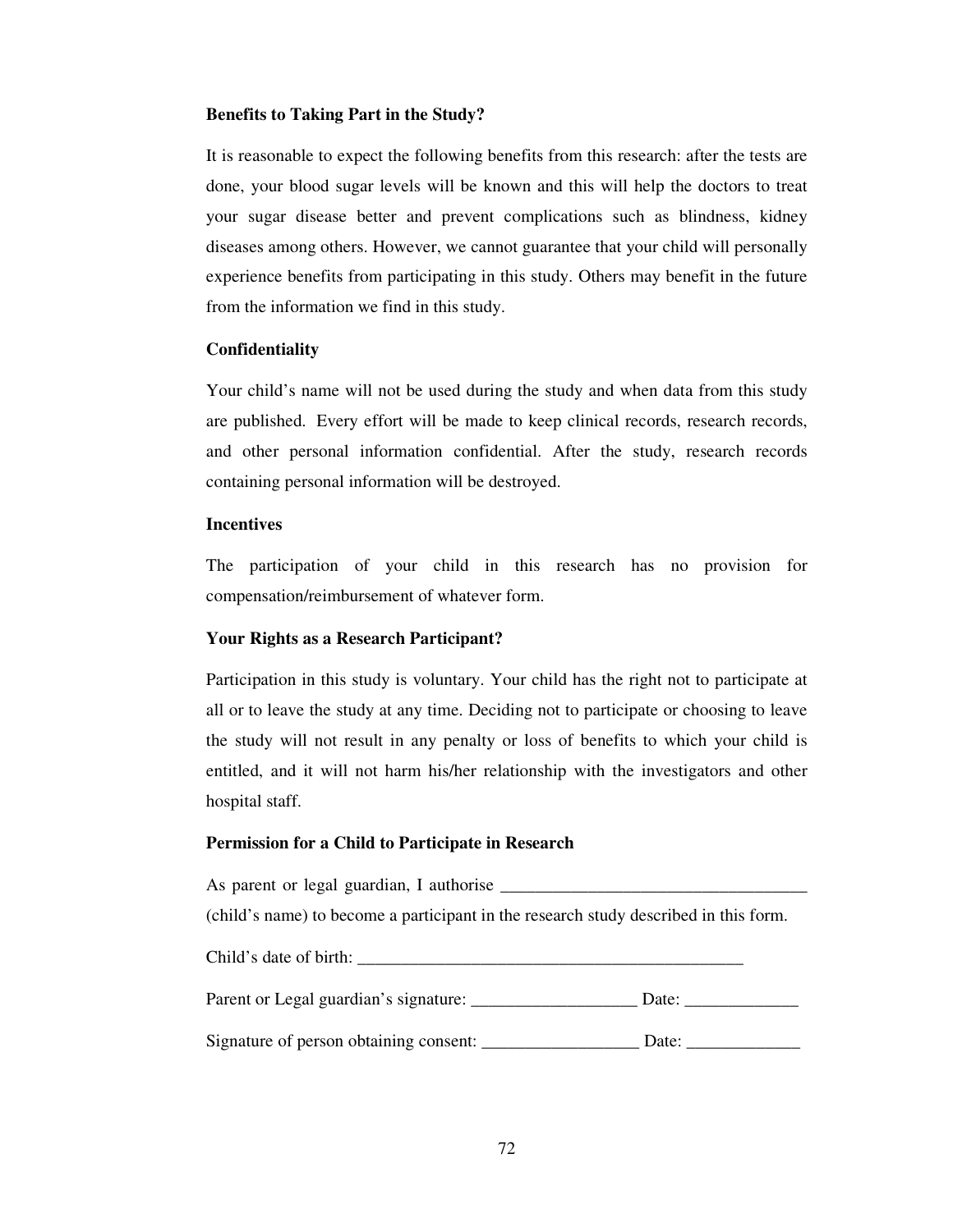# **Contacts for Questions or Problems?**

If you have questions about the study, any problems, if your child experiences any unexpected physical or psychological discomforts, any injuries, or think that something unusual or unexpected is happening, contact the principle investigator or chairperson of the UNZA biomedical research ethics committee at the addresses below:

# **Contact Details of Principal Investigator**

Emmanuel Mwila Musenge

The University of Zambia

School of Medicine

Department of Physiological Sciences

P.O. Box 50110

Ridgeway Campus

Cell No: +260977885979

Email: emmasenge@yahoo.com

# **LUSAKA**

**ZAMBIA**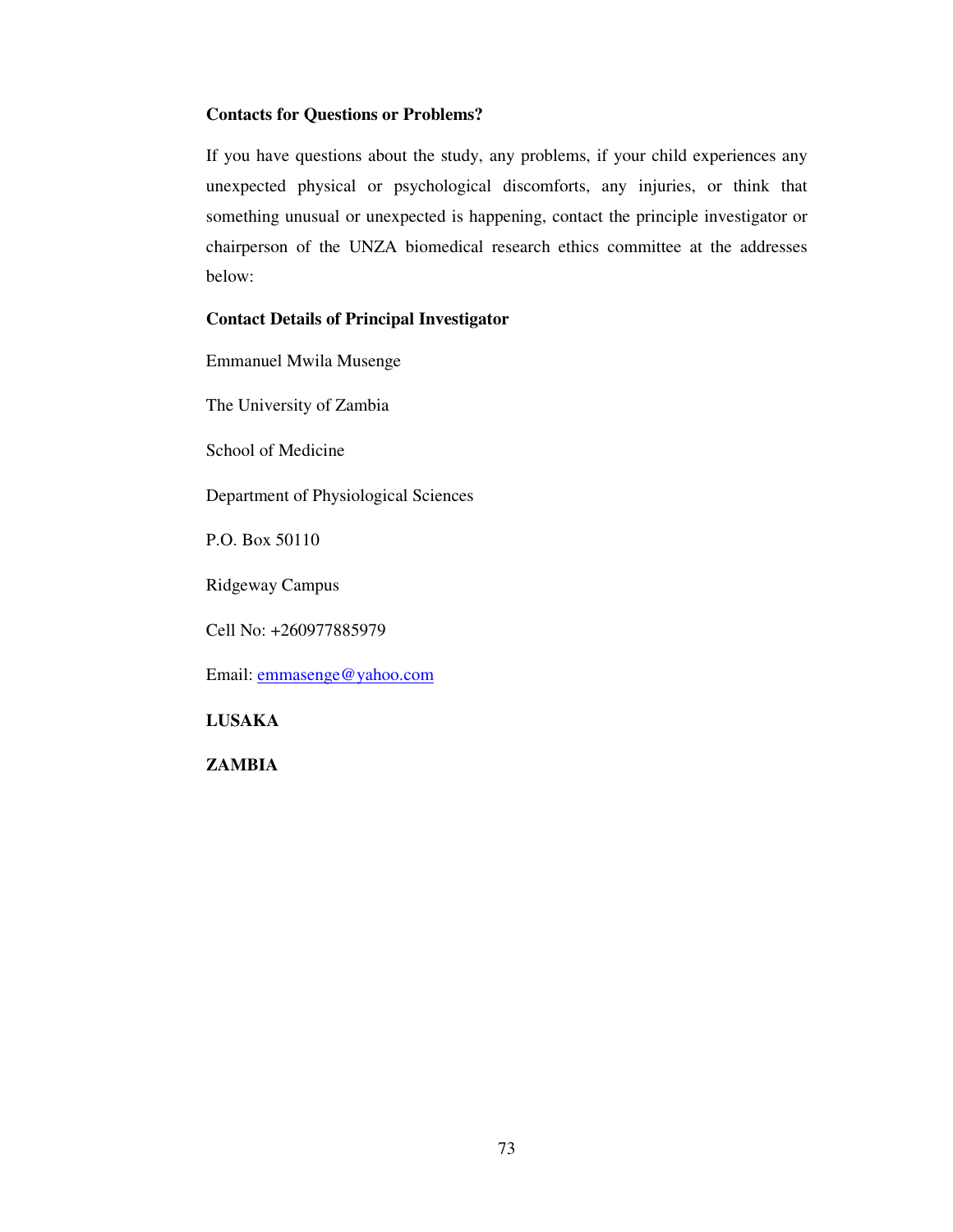# **Contact Details of Ethics Committee**

The Chairperson

The University of Zambia

School of Medicine

Biomedical Research Ethics Committee

P. O. Box 50110

Ridgway Campus

Telephone: 260-1-256067

Telegrams: UNZA, LUSAKA

Telex: UNZALU ZA 44370

Fax: + 260-1-250753

E-mail: unzarec@zamtel.zm

**LUSAKA ZAMBIA**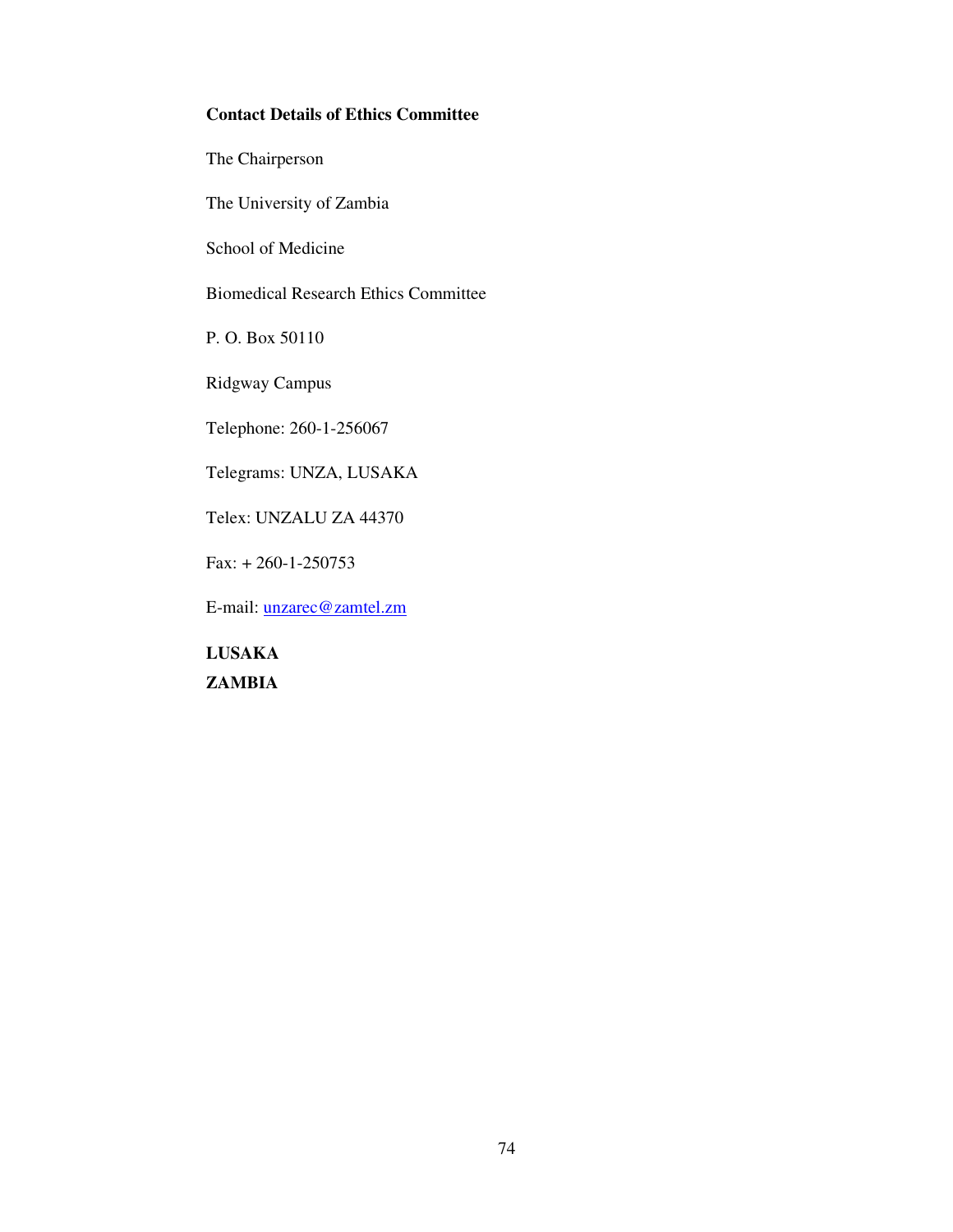#### **APPENDIX G**

### **TRANSLATED ASSENT FORM**

### **ICHIPEPALA CHA KUSUMINA**

**Umutwe Wa Uku Kufwailisha:** "Ukulengula sugar mu mulopa wabalwele ba sugar pa chipatala chikalamba icha UTH muno Lusaka mu chalo cha Zambia"

#### **Kafwailisha:** Emmanuel Mwila Musenge

Tulefwailisha ubwingi bwa sugar elo nefilenga ukuti sugar uyu alefula mu mulopa wobe. Ukufwailisha ninshila eyo tusambililapo ifingi mu bantu. Ngachakweba ati ulefwaya ukuibimbamo muli uku kufwailisha, ba kafwailisha balakwipusha amepusho pa bulwele bwa sugar elo notumulopa utunonofye twalabulwa ukufuma mutumipaipi twa mulopa wenu. Kaili ufwile ukwishiba ati utumulopa utwalabulwa twalatutwala kukupima pakuti tulengula ifyo sugar ali.

Umulopa walasendwafye umukumo kaili ukubulwa umulopa kusendafye ba minute basano. Ukufumya umulopa mu tumipaipi twamulopa takwakwata amafya elo tachikalipa sana. Muku palanya nokulengula kumbi ukufwaya ukufumya umulopa, limo limo kuti kwaba ukumfwa ulunshingwa, ukufimba elo nokukalipa kumulandi wa kutungaulwa ne nshindano elyo bashingânga balelwisha ukufumya umulopa.

Ubusuma bwa uku kufwailisha bwakeba ati, ukulengula nga kwapwa, twalaishiba imifulile ya sugar mumulopa wenu. Ichi chikankala sana mukwafwilishako bashingânga uku mundapo bwino ubulwele bwa sugar.

Te bonse abaleibimba muli uku kufwailisha abalesangamo ubusuma. Tuletontonkanya ukuti, umulopa wobe ngabaupima, ubwingi bwa sugar bwalaishibikwa elo ichi chikankala sana pakundwapo bwino nabashinganga.

Ngatwapwisha ukufwailisha pa bulwele bwa sugar, tukalemba ifyo tukasambililapo. Efyo tukalemba tafyakakukume munshila iyiliyonse.

Temulandu ngataulefwaya ukuibimbamo muli uku kufwailisha elo ngataulefwaya ukwasuka amepusho ayo tausekelemo wiyasuka. Kaili ngawachinja amano nangula nauibimbamo kale muli uku kufwailisha, kuti wafumamo temulandu iyoo. Abafyashi bobe natubeba nabo pali uku kufwailisha.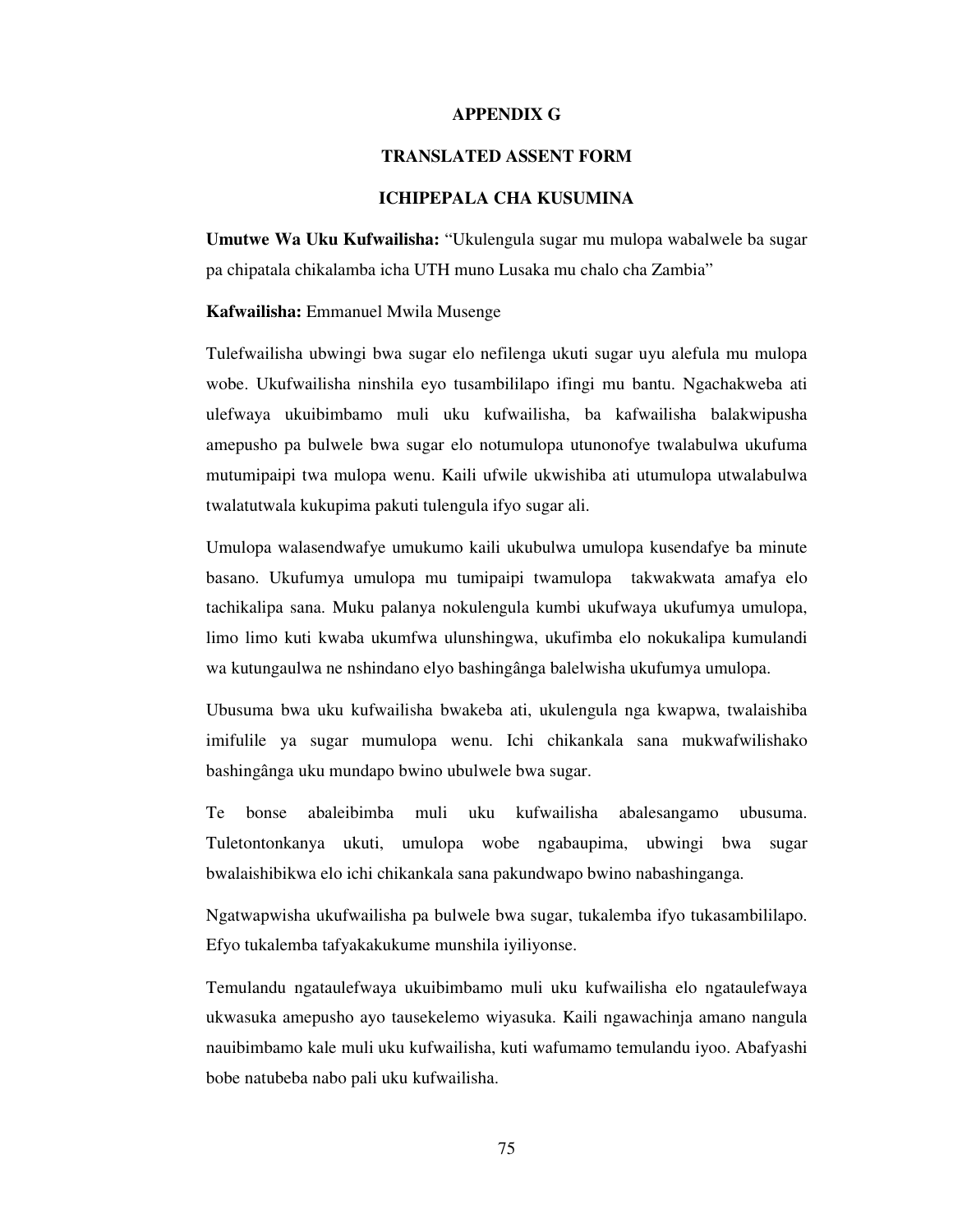Ngachakweba ati ulefwaya ukuibimbamo muli uku kufwailisha, saina ishina lyobe pe samba.

Ine, \_\_\_\_\_\_\_\_\_\_\_\_\_\_\_\_\_\_\_\_\_\_\_\_\_\_\_\_\_\_\_\_\_\_, ndefwaya ukuibimbamo muli uku kufwailisha.

Saina ishina lyobe apa \_\_\_\_\_\_\_\_\_\_\_\_\_\_\_\_\_\_\_\_\_\_\_\_\_\_\_\_\_\_\_\_ ubushiku: \_\_\_\_\_\_\_\_\_\_\_\_\_\_\_

Ukusaina kwa ka kafwailisha \_\_\_\_\_\_\_\_\_\_\_\_\_\_\_\_\_\_\_\_\_\_\_\_\_\_\_\_\_\_\_\_\_Ubushiku: \_\_\_\_\_\_\_\_\_\_\_\_\_\_\_\_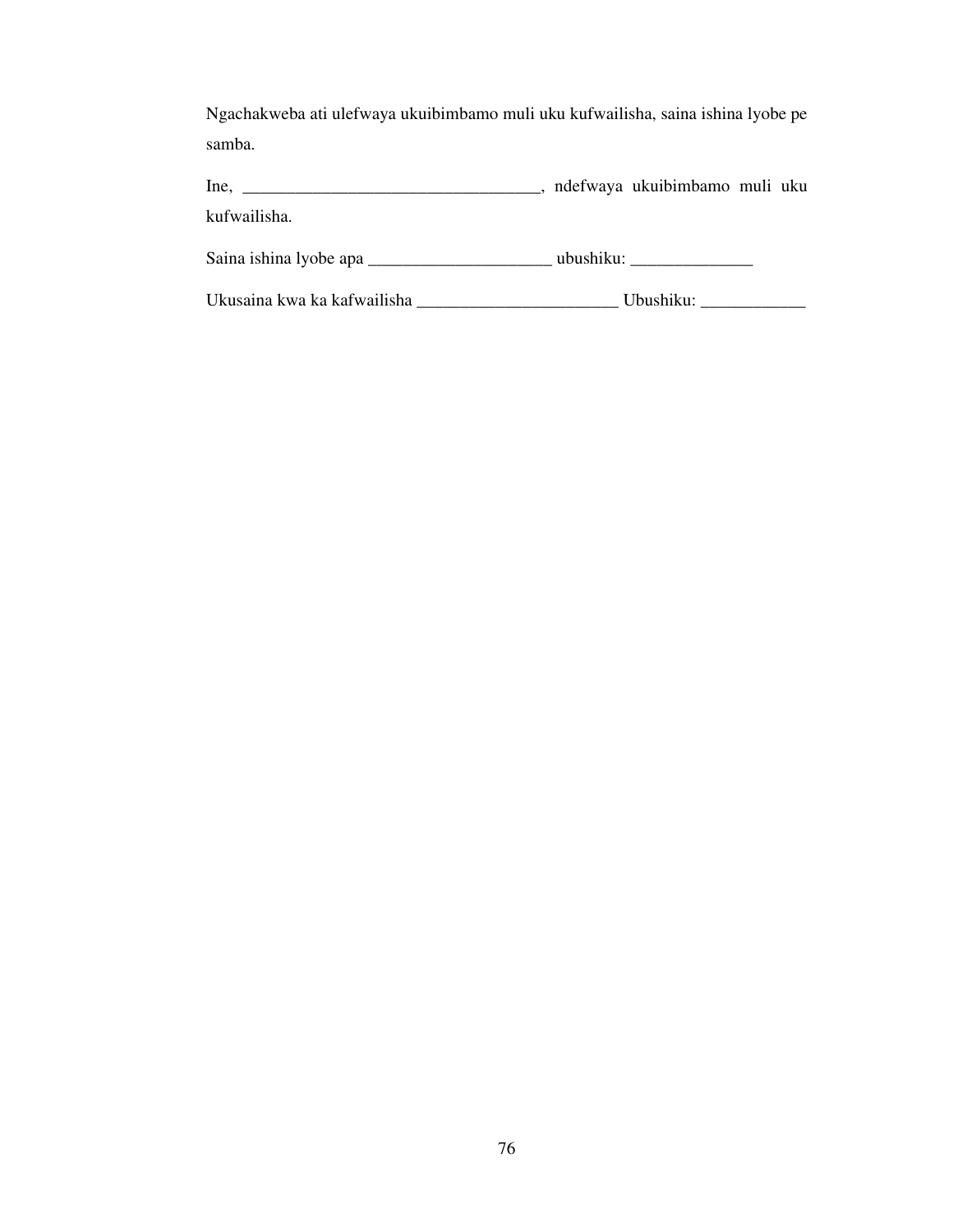### **APPENDIX H**

### **TRANSLATED PARENTAL/GUARDIAN INFORMED CONSENT**

### **FORM**

# **ICHIPEPALA CHAKUSUMINA MU KUIPELESHYA NO MUFYASHI NAGULA UMULINSHI WA MWANA**

**Umutwe Wa Uku Kufwailisha:** "Ukulengula sugar mu mulopa wabalwele ba sugar pa chipatala chikalamba icha UTH muno Lusaka mu chalo cha Zambia"

**Kafwailisha:** Emmanuel Mwila Musenge

### **Ichantanshi**

Umwana wenu naitwa ukuibimbamo muli uku ukufwailisha pabulwele bwa sugar. Fwayeni inshita iya kuti mwingalanshyanya nendupwa shyenu nangula abanenu pali uku kufwailisha. Chilikuli imwe ukuti umwana wenu engaibimbamo muli uku kufwailisha.

Muli uku kufwailisha, tulefwaya ukwuishiba ubwingi bwa sugar mu mulopa wa mwana wenu elo nefilenga ukuti sugar alefula.

#### **Efyo Mufwile Ukuwishiba Pali Uku Kufwailisha?**

Umwana wenu bala mwipushako amepusho pa bulwele bwakwe elo utumulopa utulingilefye twalabulwa ukufuma mutumipaipi twamulopa. Utu tumulopa twala tutwala ku kupima nabamashini pakuti tumone ubwingi bwa sugar mumulopa. Umulopa walasendwafye umukumo kaili ukubulwa umulopa kusendafye ba minute basano.

Bakafwailisha kuti baleka uku kuwailisha nangula kuti ba mufumyamo umwana wenu muli uku kufwailisha ngabamona ukuti chalaleta ubwafya ku mwana wenu. Kuti bachita ifi ukwabula ukumyeba.

Umwana wenu ngachakweba ati bamufumyamo muli uku kufwailisha, tachilepilibula ukuti ninshi tabamutangate bwino iyoo.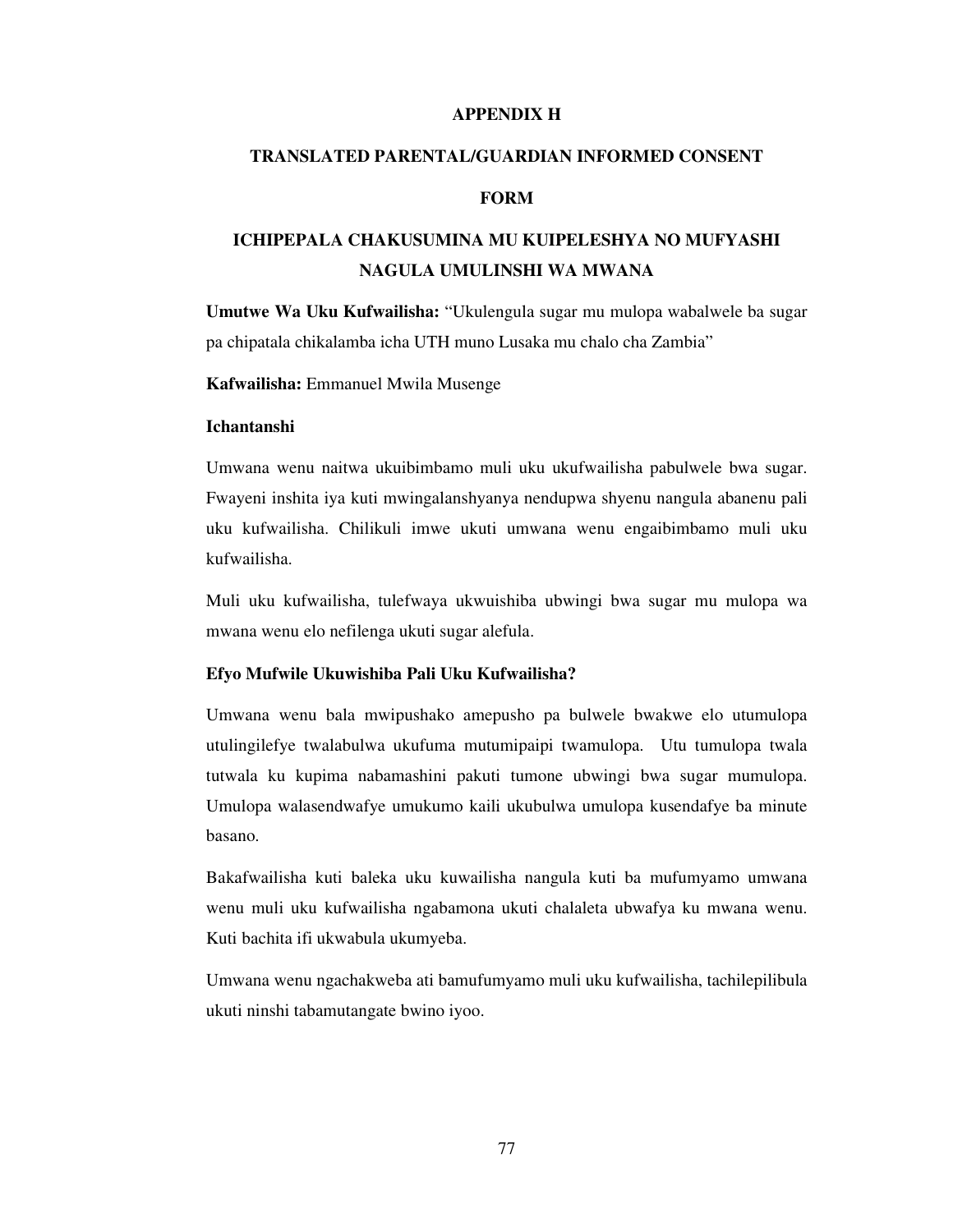### **Ububi Bwa Uku Kufwailisha**

Muku palanya nokulengula kumbi ukufwaya ukufumya umulopa, limo limo kuti kwaba uku kalipa no kufimba epo baletunga elo no kumfwa ulunshingwa.

#### **Ubusuma Bwakuibimba Muli Uku Kufwailisha?**

Ubusuma bwa uku kufwailisha bwakeba ati, ukulengula nga kwapwa, twalaishiba imifulile ya sugar mumulopa wenu. Ichi chikankala sana mukwafwilishako bashingânga ukumundapo bwino ubulwele bwa sugar elo nokulesha ubulwele ukuya pantanshi. Telyonse elyo umwana wenu enganonkelamo muli ububusmuma nomba bambi kuti banonkelamo umuyenshiku.

#### **Inkama**

Ishina lya mwana wenu tatwaibomye muli uku kufwailisha iyoo. Kaili tuleesha namaka ukuti fyonse ifipepala ifyotulebomya tulefisunga munkama. Ngatwapwa uku kufwailisha tukafyocha fyonse ifipepala tulebomya.

### **Amalipilo**

Ukuibimba muli uku kufwailisha ubwingi bwa sugar mumulopa takulemipela insambu sha kumulipila mu musango uli onse.

## **Insambu Shenu Ngabaleibimba Muli Uku Kufwailisha?**

Ukuibimba muli uku kufwailisha kuipelesha. Umwana wenu nakwata insambu shakukana yibimbamo muli uku kufwailisha. Kaili nakwata insambu shakufumamo muli uku kufwailisha inshita iiliyonse. Umwana wenu ngafumamo muli uku kufwailisha tachilepilipbula ukuti twala leka ukumundapo bwino pamo ngabakafwailisha nagula ababomfi bamuchipatala.

### **Insambu Shakusuminisha Umwana Wenu Ukuibimbamo Mulu Uku**

#### **Kufwailisha**

Ngomufwashi nangula umulinshi wa uyu mwana, ndemipela amaka ayakuti \_\_\_\_\_\_\_\_\_\_\_\_\_\_\_\_\_\_\_\_\_\_\_\_\_\_\_\_\_\_\_\_\_\_\_ (ishina lyamwana) engaibimbamo muli uku kufwailisha ngafilyafine mulondolwele muli ichi chipepala.

Ubushiku umwana afyelwe: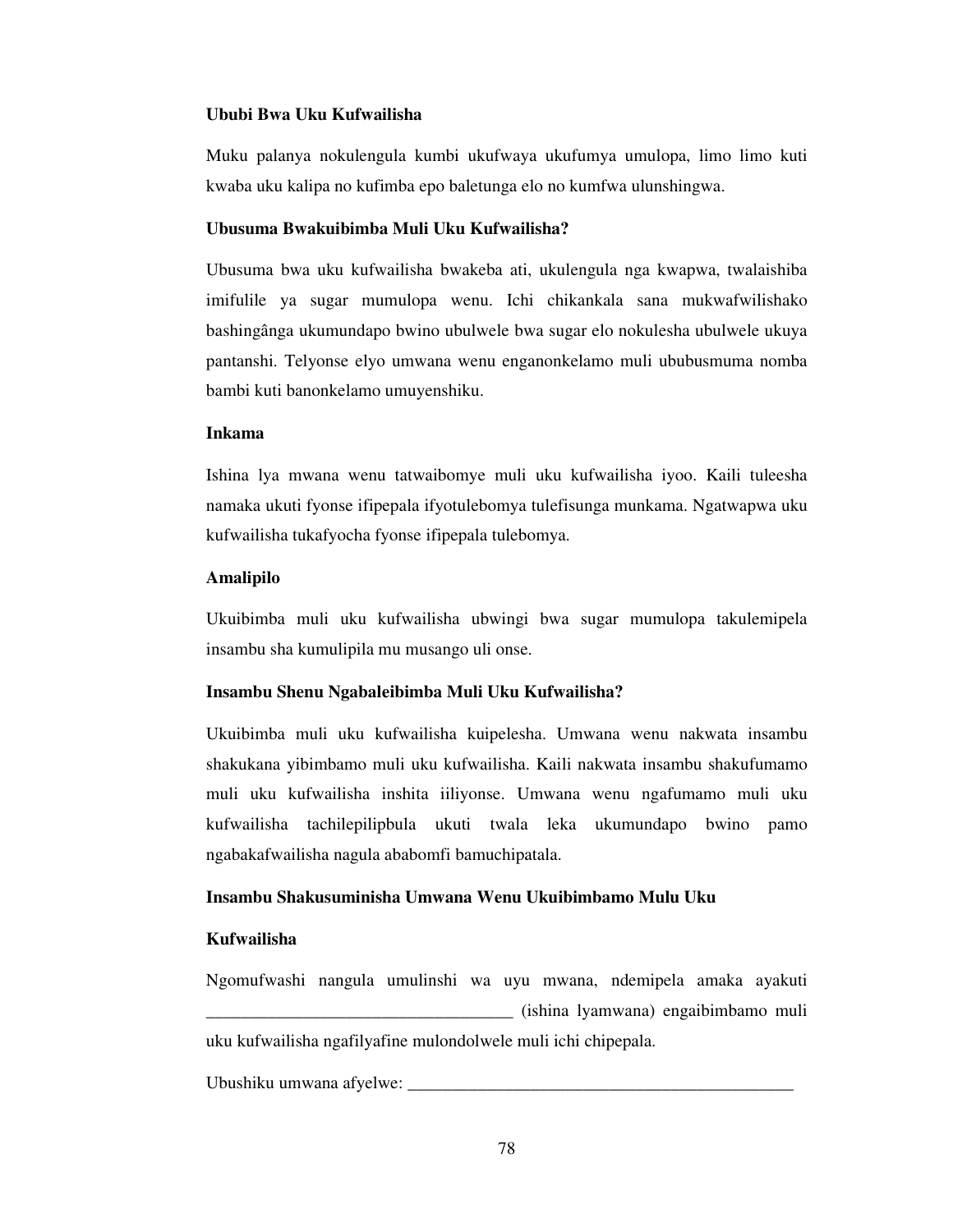Ukusaina kwa mufyashi nangula umulinshi: \_\_\_\_\_\_\_\_\_\_\_\_\_\_\_\_\_\_\_\_\_\_\_\_\_\_\_\_\_

Ubushiku:

Ukusaina kwa ka kafwailisha: \_\_\_\_\_\_\_\_\_\_\_\_\_\_\_\_\_\_\_\_\_ Ubushiku: \_\_\_\_\_\_\_\_\_\_\_\_\_

# **Utweyala Nganamukwata Amaepusho Nangula Amafya?**

Ngachakweba ati namukwata amepusho pali uku kufwailisha nangula amafya, kuti mwamona ka fawailisha mukalamba nangula umukalamba wakabungwe akalolesha pa milandu yakufwailisha pe sukukulu ya masambililo yakalamba pe tweyala uti pe samba;

# **Akeyala Ka Kafwailisha Mukalamba**

Emmanuel Mwila Musenge

The University of Zambia

School of Medicine

Department of Physiological Sciences

P.O. Box 50110

Ridgeway Campus

Cell No: +260977885979

Email: emmasenge@yahoo.com

**LUSAKA**

**ZAMBIA**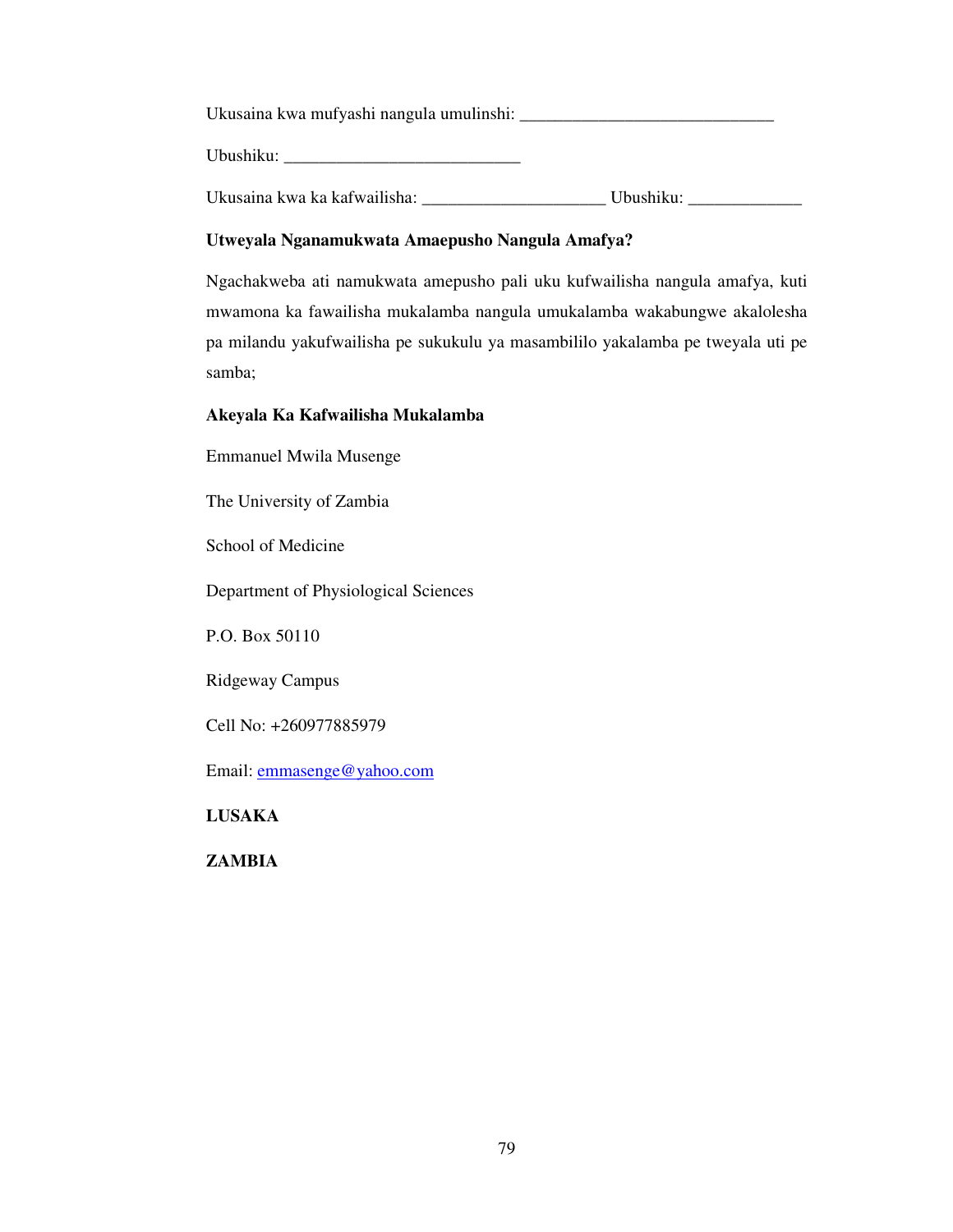# **Akeyala Ka Umukalamba Uwulolesha Pa Kabungwe Ka Kufwailisha**

The Chairperson

The University of Zambia

School of Medicine

Biomedical Research Ethics Committee

P. O. Box 50110

Ridgway Campus

Telephone: 260-1-256067

Telegrams: UNZA, LUSAKA

Telex: UNZALU ZA 44370

Fax: + 260-1-250753

E-mail: unzarec@zamtel.zm

**LUSAKA ZAMBIA**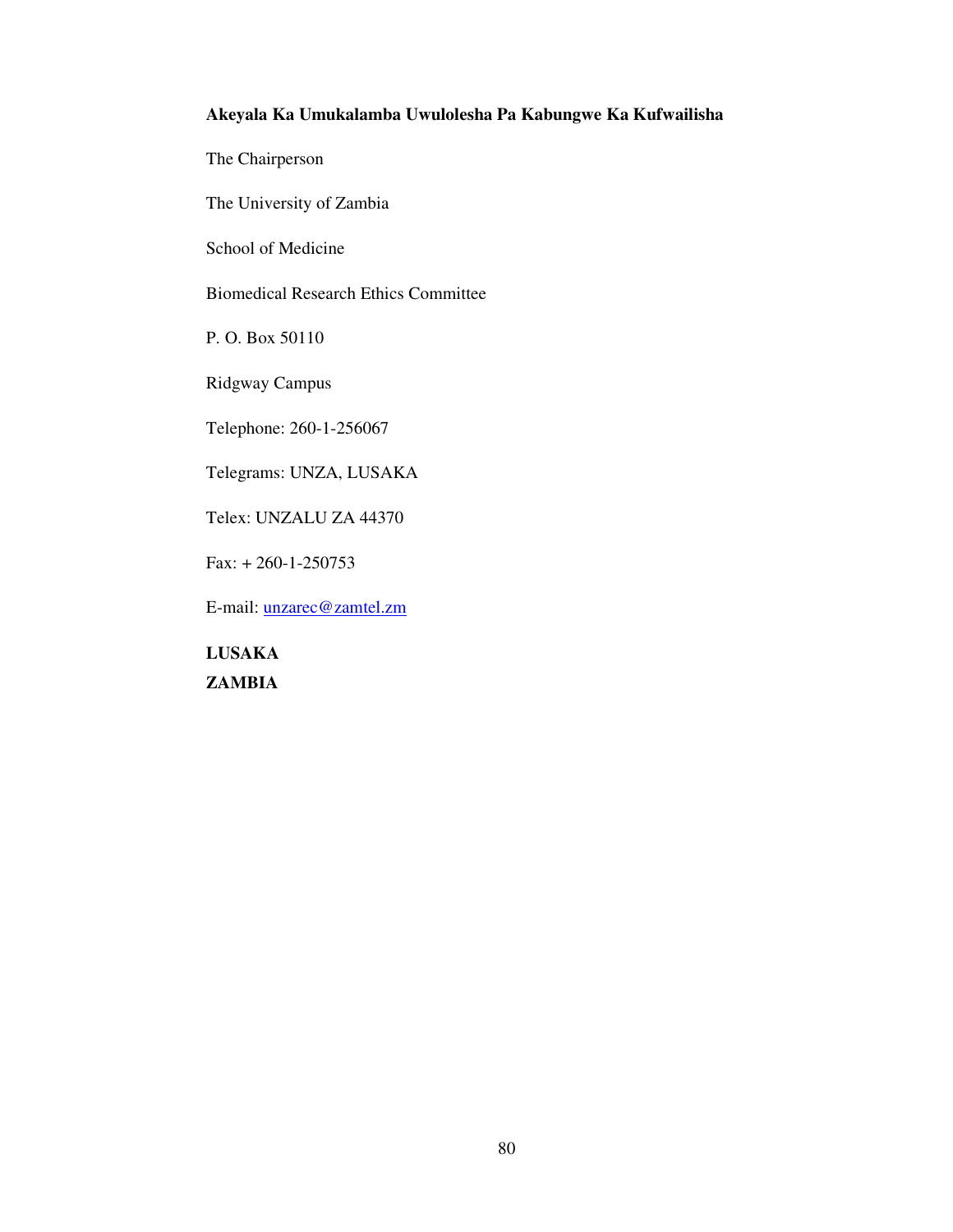# **APPENDIX I**

# **STRUCTURED INTERVIEW SCHEDULE**



# **THE UNIVERSITY OF ZAMBIA SCHOOL OF MEDICINE DEPARTMENT OF PHYSIOLOGICAL SCIENCES**

# **STRUCTURED INTERVIEW SCHEDULE**

# **TOPIC: EXAMINING GLYCAEMIC CONTROL STATUS AND ASSOCIATED FACTORS IN DIABETES MELLITUS OUT-PATIENTS AT THE UNIVERSITY TEACHING HOSPITAL, LUSAKA, ZAMBIA**

| SERIAL NUMBER |  |  |
|---------------|--|--|

# **INSTRUCTIONS TO INTERVIEWER**

- 1. Introduce yourself to the respondent
- 2. Explain the purpose of the interview
- 3. Get written consent from the respondent
- 4. Reassure the respondent that all responses will be held in strict confidence
- 5. Individual names and addresses should not appear on the interview schedule
- 6. Ensure that all questions are answered and indicate response by ticking in the appropriate box (e.g.  $\sqrt{ }$ ) or filling in the space (s) provided
- 7. Thank the respondent at the end of each interview.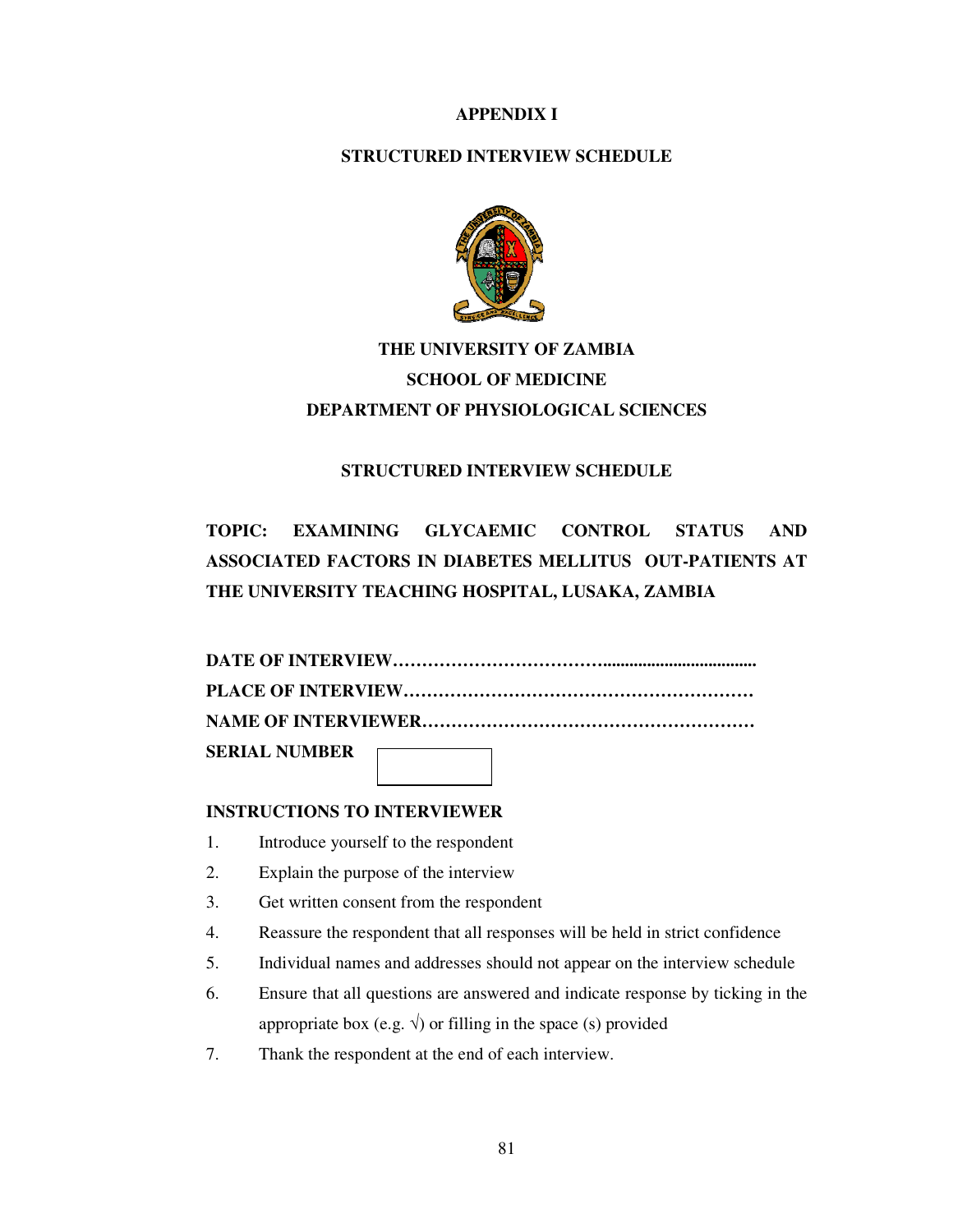# **SECTION A DEMOGRAPHIC DATA**

# 1. Age

- 1) 15 34 Yrs [ ]
- 2) 35 54 Yrs [ ]
- 3) 55 and above [ ]

# 2. Sex

- 1) Male [ ]
- 2) Female [ ]

# 3. Education level

- 1) Never been to school [ ]
- 2) Primary school [ ]
- 3) Secondary school [ ]
- 4) College [ ]
- 5) University [ ]

# **SECTION B**

# **SELF-MANAGEMENT BEHAVIOUR DATA**

- 4. Adherence to anti-diabetic treatment?
	- 1) No [ ]
	- 2) Yes [ ]

5. Reasons for non-adherence to anti-diabetic treatment

82

| 1) Stock-out |  |  |
|--------------|--|--|
|--------------|--|--|

- 2) Forget [ ]
- 3) Others [ ]
- 4) Not applicable [ ]

| DEMOGRAPHIC DATA | <b>FOR OFFICIAL</b> |
|------------------|---------------------|
|                  | <b>USE ONLY</b>     |



| l |  |  |  |  |
|---|--|--|--|--|
|   |  |  |  |  |
|   |  |  |  |  |
|   |  |  |  |  |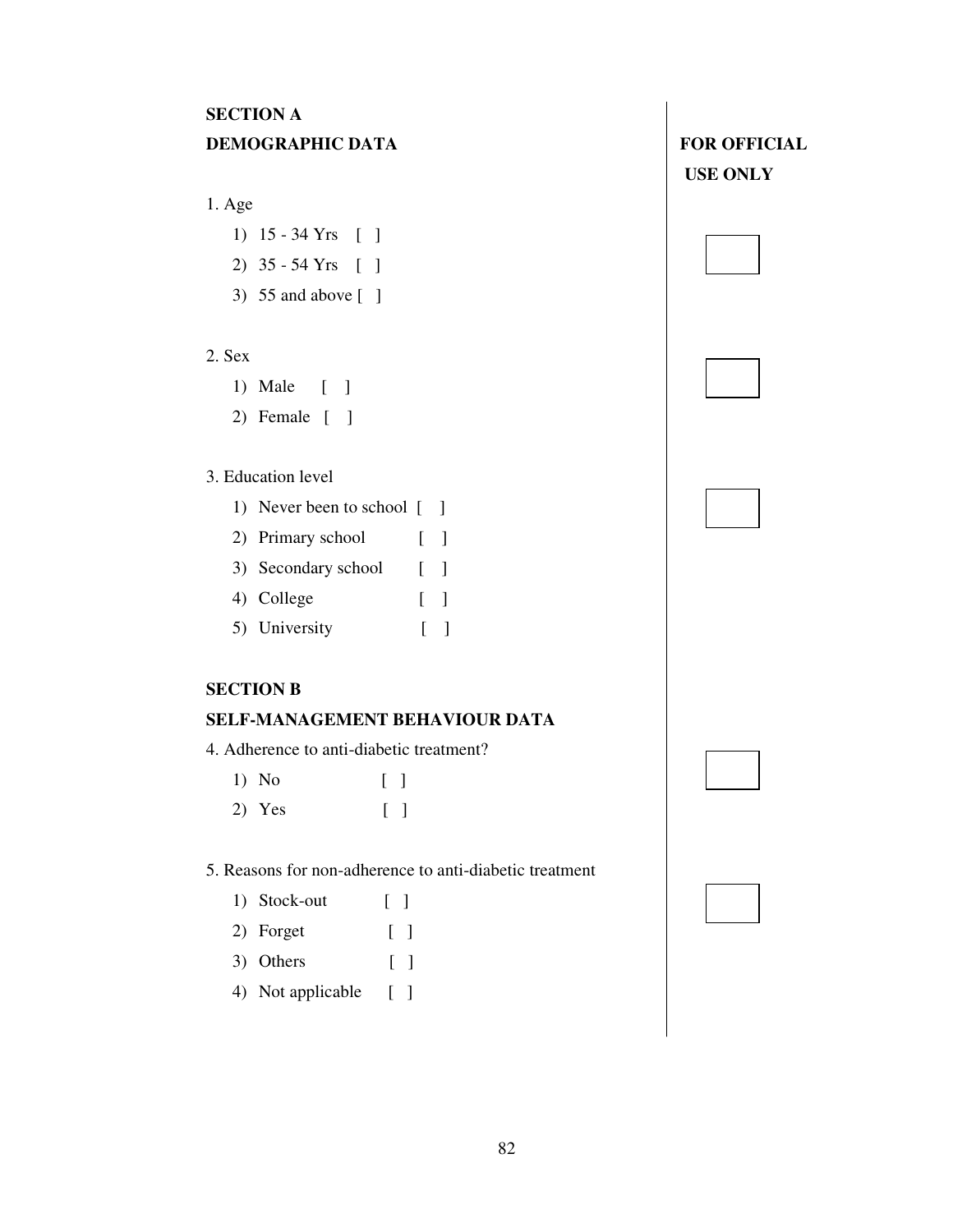- 6. Self-blood glucose monitoring at home?
	- 1) No [ ]
	- 2) Yes [ ]

# 7. Self-blood glucose monitoring means at home?

- 1) Own glucometer [ ]
- 2) Public health facility [ ]
- 3) Private health facility [ ]
- 4) Not applicable [ ]
- 8. Involvement in any exercise?
	- 1) No [ ]
	- 2) Yes [ ]

# **SECTION C**

# **CLINICAL DATA**

9. Type of diabetes mellitus

| 1) Type $1$ |  |  |
|-------------|--|--|
|             |  |  |

2) Type 2 [ ]

10. Diabetes mellitus duration ……………………………….

# 11. Anti-diabetic treatment type

- 1) Oral anti-diabetic drugs [ ] 2) Insulin [ ]
- 3) Oral antidiabetic drugs and insulin [ ]
- 4) Diet only/none [ ]

## 12. Non-antidiabetic treatment type

| 1) Antihypertensives | $\Box$       |  |
|----------------------|--------------|--|
| 2) Antiretrovirals   | $\mathbf{1}$ |  |
| 3) Aspirin           | $\mathbf{1}$ |  |
| 4) Septin            | $\mathbf{1}$ |  |
|                      |              |  |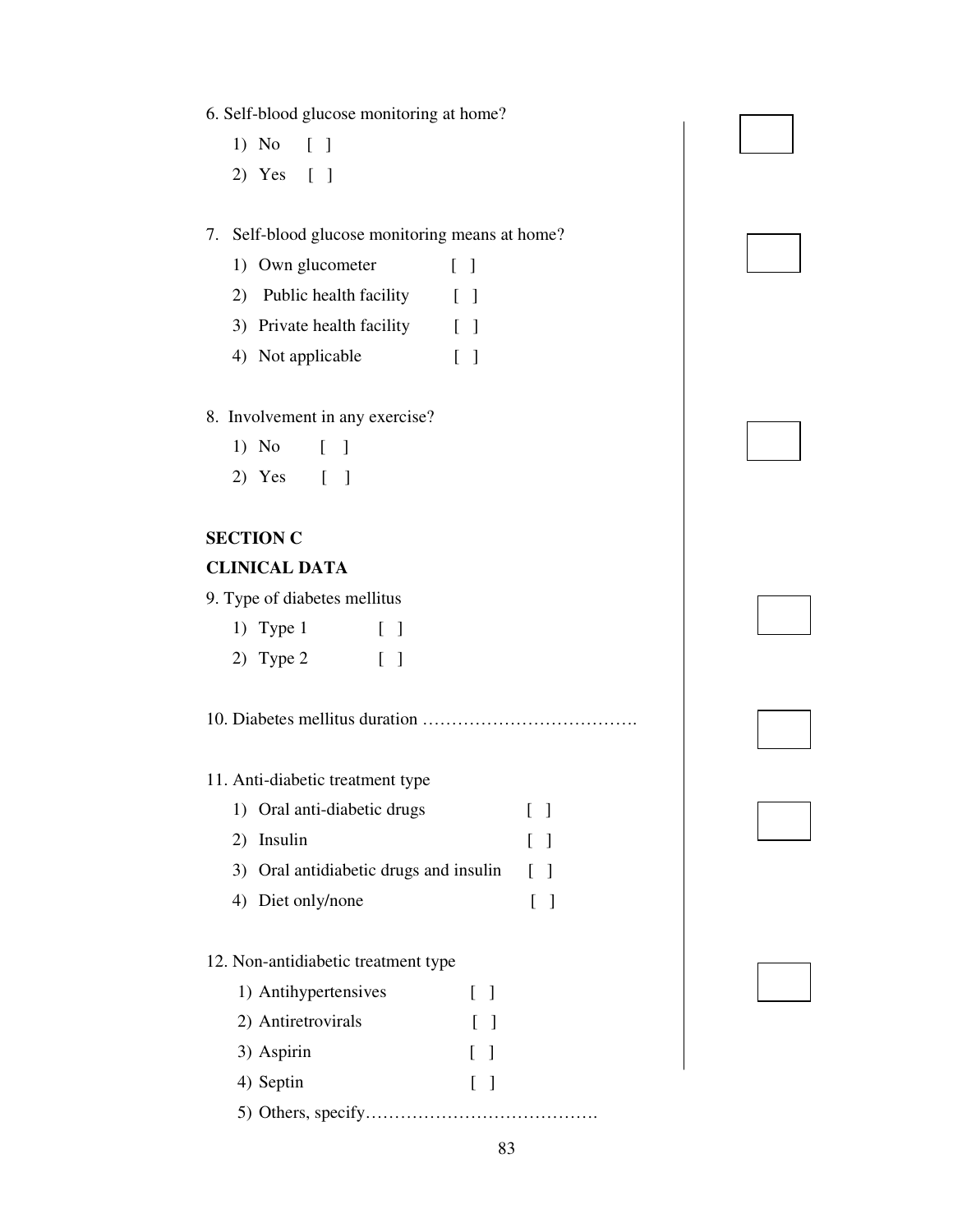| 13. Co-morbidity?                                              |  |
|----------------------------------------------------------------|--|
| 1) Infection<br>$\mathbf{L}$<br>$\mathbf{I}$                   |  |
| 2) Anaemia<br>$\overline{\phantom{a}}$                         |  |
| 3) Alcoholism<br>$\lceil$<br>$\Box$                            |  |
| 4) Hypertension<br>$\Gamma$<br>$\Box$                          |  |
|                                                                |  |
|                                                                |  |
| 14. Body mass index                                            |  |
| 1) Underweight $(< 18.5 \text{ kg/m}^2)$ [ ]                   |  |
| 2) Normal $(18.5 - 24.9 \text{ kg/m}^2)$<br>$\lceil \; \rceil$ |  |
| 3) Overweight $(25 - 29.9 \text{ kg/m}^2)$ [ ]                 |  |
| 4) Obesity (30 or greater $\text{kg/m}^2$ ) [ ]                |  |
|                                                                |  |
| 15. Any family member with DM?                                 |  |
| $1)$ No<br>$\begin{bmatrix} 1 \end{bmatrix}$                   |  |
| 2) Yes [ ]                                                     |  |
|                                                                |  |
|                                                                |  |
|                                                                |  |
| <b>SECTION D</b>                                               |  |
| <b>LABORATORY MEASUREMENT RESULTS</b>                          |  |
|                                                                |  |
| 1) Poor $\Box$                                                 |  |
| 2) Good<br>$\begin{bmatrix} 1 \end{bmatrix}$                   |  |
|                                                                |  |
| 18. Previous three months FPG Test Result                      |  |
|                                                                |  |
| 19. Current FPG Test Result                                    |  |
|                                                                |  |

# **END OF INTERVIEW THANK YOU!**